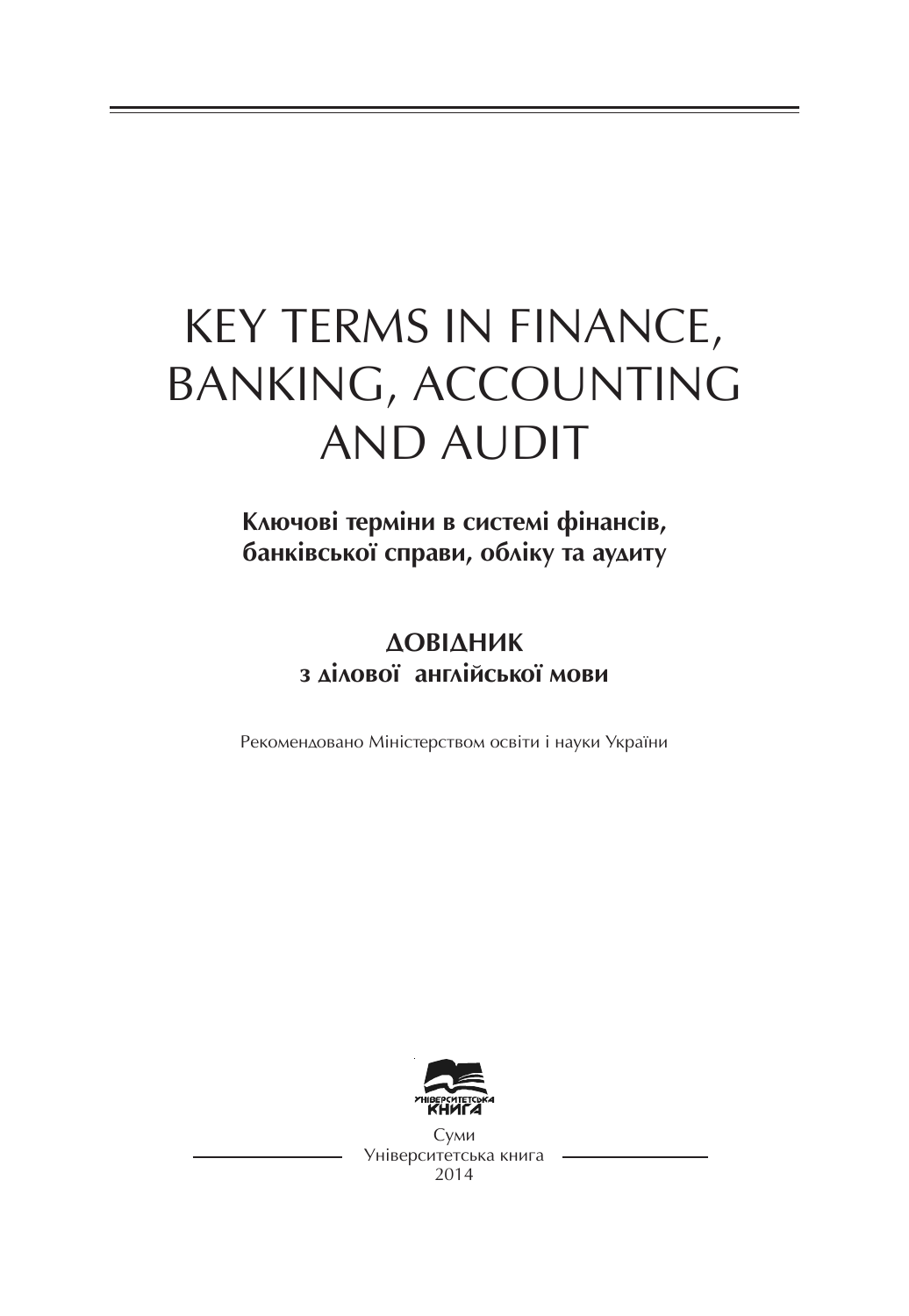#### УДК 811.111 (038) (075) ББК 81.2 Англ К 52

Рекомендовано до друку Вченою радою Державного вищого навчального закладу «Українська академія банківської справи Національного банку України». Протокол № 5 від 02.12.2013

#### Рецензенти:

*Швачко С.О.*, доктор філологічних наук, професор, завідувач кафедри теорії та практики перекладу Сумського державного університету;

*Школяренко В.І.*, доктор філологічних наук, професор, завідувач кафед ри германської філології Інституту філології Сумського державного пе дагогічного університету ім. А.С. Макаренка;

*Сало І.В.*, доктор економічних наук, професор кафедри банківської спра ви ДВНЗ «Українська академія банківської справи Національного банку України»

Гриф надано Міністерством освіти і науки України. Лист № 1/11 11509 від 22.07.2014.

#### Автори:

*Андрейко Л.В.*, кандидат філологічних наук, доцент кафедри іноземних мов ДВНЗ «УАБС НБУ»;

*Бокун І.А.*, кандидат філологічних наук, доцент кафедри іноземних мов ДВНЗ «УАБС НБУ»;

*Козловська Г.Б.*, кандидат філологічних наук, доцент кафедри іноземних мов ДВНЗ «УАБС НБУ»;

*Ходцева А.О.*, кандидат педагогічних наук, доцент кафедри іноземних мов ДВНЗ «УАБС НБУ».

**Key** Terms in Finance, Banking, Accounting and Audit (Ключові терміни в системі фінансів, банківської справи, обліку та аудиту) : довідник з ділової англійської мови / Андрейко Л. В., Бокун І. А., Козловська Г. Б., Ходцева А. О. – Суми : Університетська книга, 2014. – 123 с. К 52

#### ISBN 978-966-680-716-1

Довідник містить найбільш уживану термінологічну лексику в системі фінансів, банківської справи, обліку і аудиту та вправи для самостійної перевірки знань ключових економічних термінів.

Для студентів, які вивчають ділову англійську мову у вищих навчальних закладах та широкого загалу бажаючих вдосконалювати професійну комунікативну компетенцію для подальшої інтеграції у світовий економічний простір.

#### **УДК 811.111 (038) (075) ББК 81.2 Англ**

© Андрейко Л.В., Бокун І.А., Козловська Г.Б., Ходцева А.О., 2014

ISBN 978-966-680-716-1

© ТОВ «ВТЛ "Університетська книга"», 2014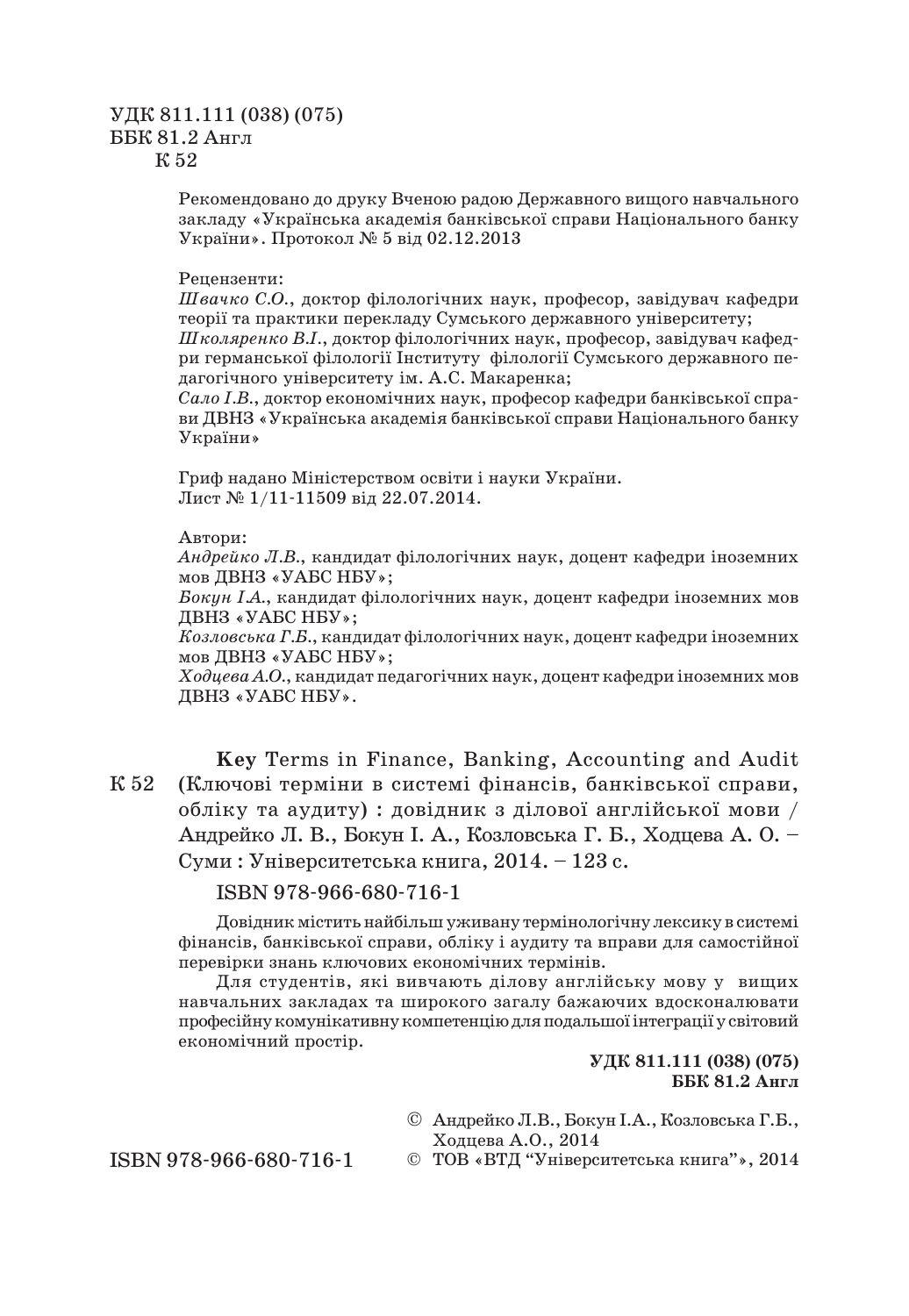# **TABLE OF CONTENTS**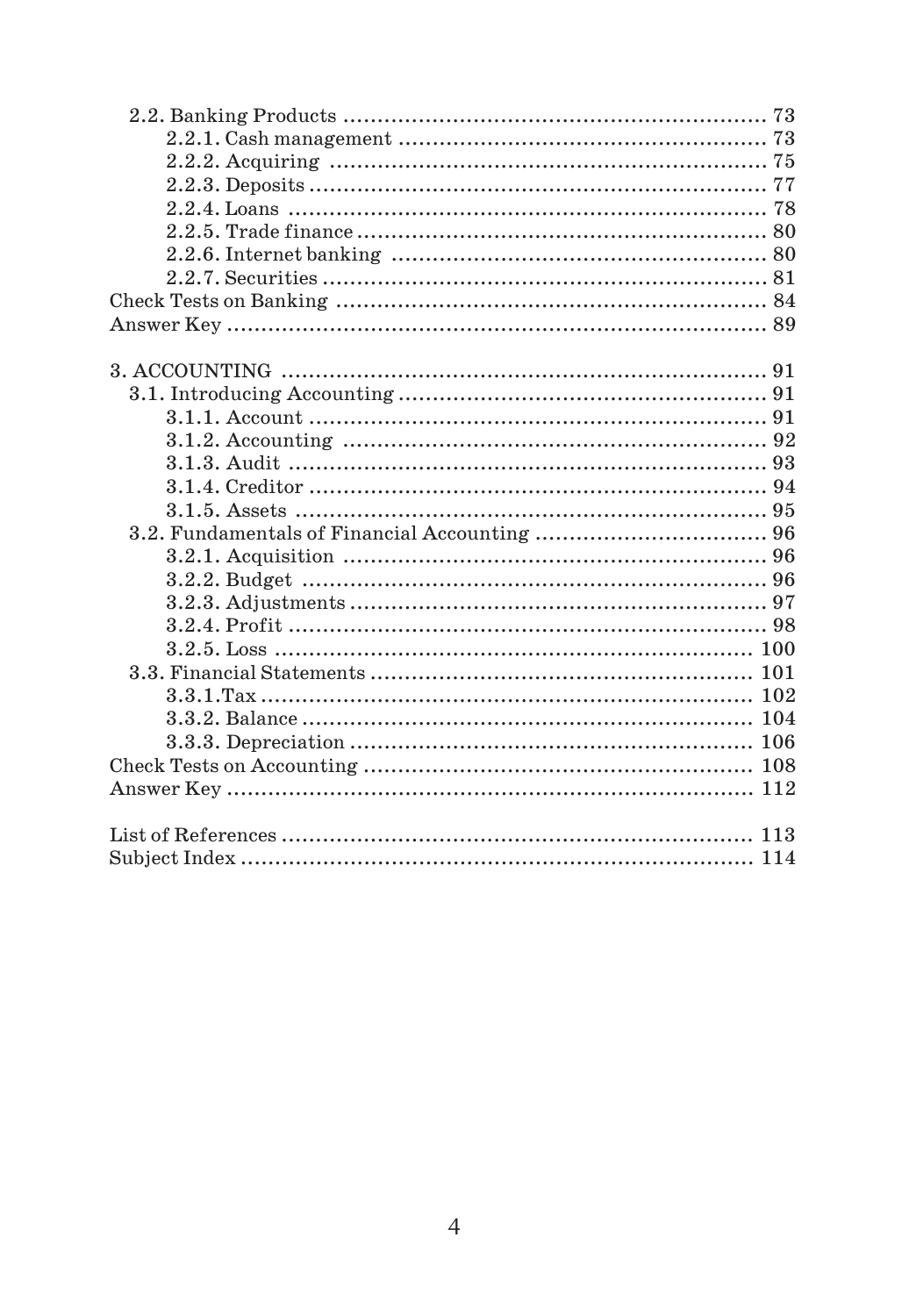# **Preface**

The intention of our country to become an equal partner within the Bologna Process framework sets challenging tasks in terms of greater mobility for students, more effective international communication, better access to information and deeper mutual understanding. Therefore the level of professional education highly integrates language skills into the content of a particular specialism and the demand for English as an essential element in generic job related skills in a variety of professional areas and situations has exploded in recent years.

The national policy of ESP (English for Specific Purposes) teach ing, learning and assessment in Ukraine is undergoing changes in line with the European and national standards. One of the empha ses in this field is to reduce the gap between the target situation (employment market) needs and existing proficiency of learners. The ESP courses, which we run are designed to meet students' needs, employers' expectations and national qualification levels of achieve ment (Education and Qualification Standards and Educational Pro fessional Programme). The necessity of writing this resource guide has derived from the overall aim of ESP syllabus for students ma joring in economics and business and objectives of the module 'Read ing for professional purposes'. Practically all learners of Business English need to be equipped with a wide range of vocabulary to give them confidence to deal with any difficulties they may encounter while reading authentic texts in their professional area. As we aim to encourage students' life long learning and autonomy and engage them in reflection and self assessment, and thus enable them to as sume responsibility for their own performance, we can not follow any existing course book systematically and try to create these teach ing materials relevant to the professional needs of students and to societal expectations.

In order to analyse current target situation needs, a focus group of professionals working in banking, finance and accounting have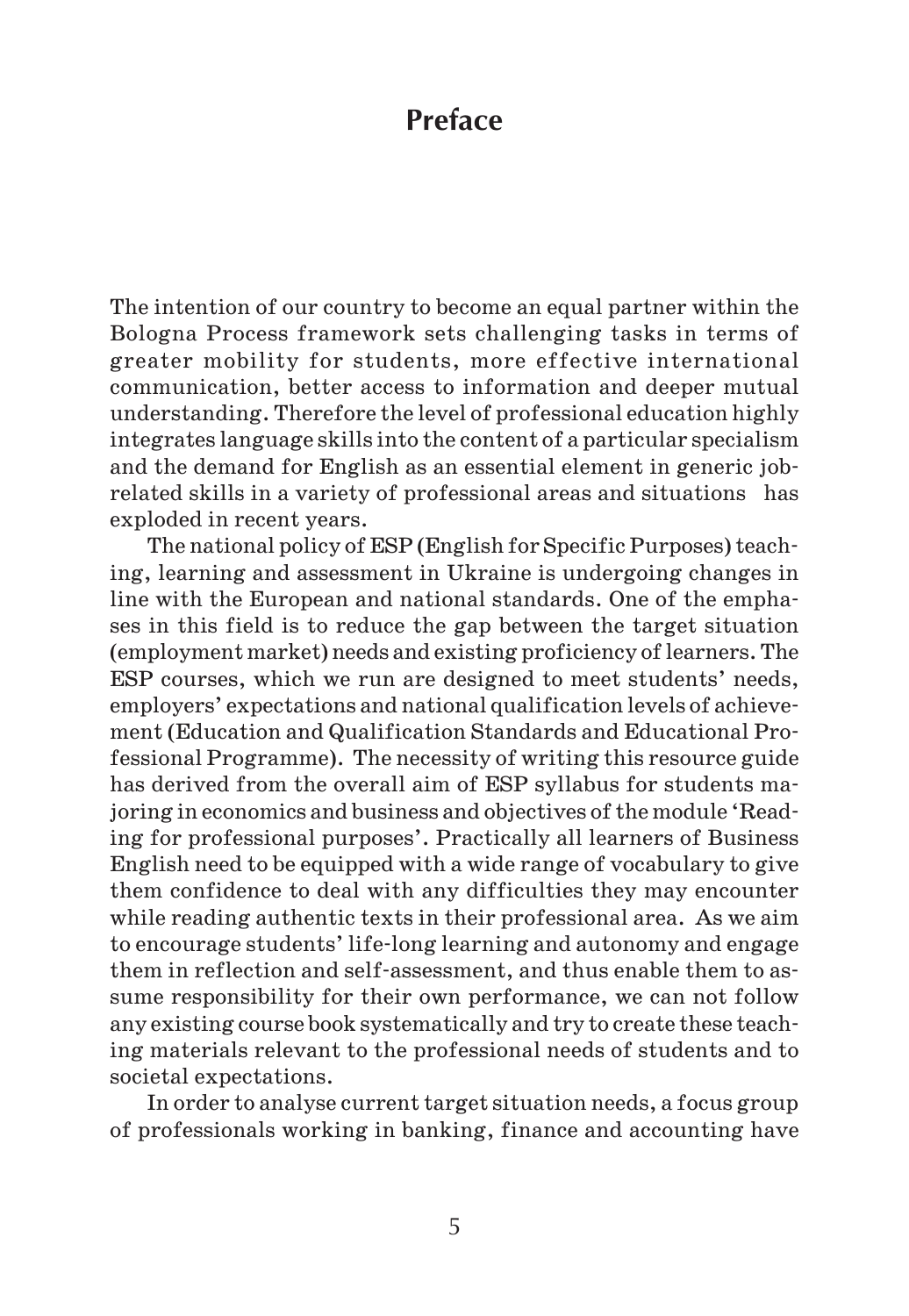been asked to select the vocabulary they use most in their profes sional areas. Another focus group of major subject teachers and post graduate students have been also asked to choose basic concepts and key terms used in their specialisms. The terms then have been grouped according to the topic areas and supplemented with exam ples and collocations.

The book is divided into three sections: finance, banking and accounting. Each section deals with the very latest business specif ic vocabulary and frequently used expressions in the field followed by relevant practice exercisers so that learners can check their knowl edge of new concepts and terms in a structured and systematic way. The book can be used to consolidate the vocabulary students have already acquired, to help them start using words that they recog nize but rarely use, and to build up a wide range of new business words. Learners can either work through the book from the begin ning in order to systematically develop their knowledge of meaning and usage or select sections that relate to a particular topic of their interests or needs.

The materials can be used as a part of a language course for stu dents majoring in economics and business or as a handy reference for self study. The book will also be a useful source of information for teachers who need to run courses in Business English.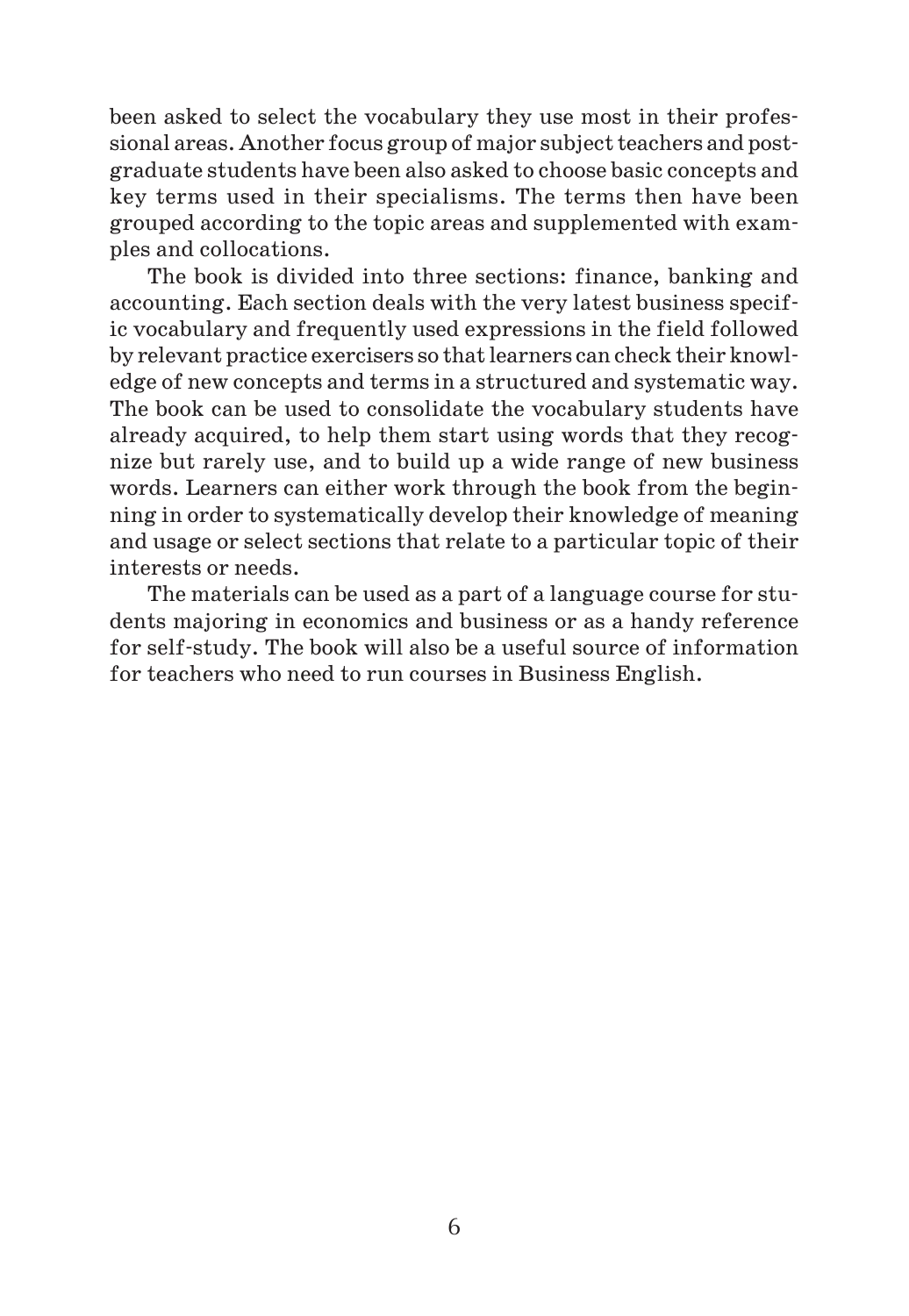# **1. FINANCE**

# **1.1. Introducing Finance**

# **1.1.1. Finance description**

**Finance** *n* **1** [U] *BrE* (written abbreviation **Fin** also **fin**) money provided or lent, for example by a bank for investment or consump tion (when people buy goods and services): *The building society is Scotland's biggest source of finance for house building.*

**2** [U] the management of money by countries, organisations, and people: *The appointment of a top finance executive as vice chairman suggests that finance will pay a prominent role in the company's fu ture.*

**3** [U] the study of the management and use of money: *He is pro fessor of finance at Wharton Business School.*

**Collocations:**

- **cheap finance** money borrowed at low interest;
- **necessary finance;**
- **additional/ extra/ further finance;**
- **long term/ medium term/ short term finance;**
- **independent finance;**
- **external/ outside finance;**
- **international finance;**
- **private (sector) finance;**
- **public (sector) finance;**
- **bridge/ bridging finance** an arrangement to borrow money for a short time until you can make more long term financial arrange ments: *You may require bridging finance until the sale of your own property is completed;*
- **capital finance;**
- **bank finance** bank loans: *The availability of bank finance for small businesses is great in this country;*
- **to get/ obtain/ raise finance:** *She struggled to get the necessary finance for her training;*
- **to allocate/ arrange/ provide finance;**
- **to need/ require finance:** *The European Investment Bank would provide finance for a range of activities including regional de velopment activity;*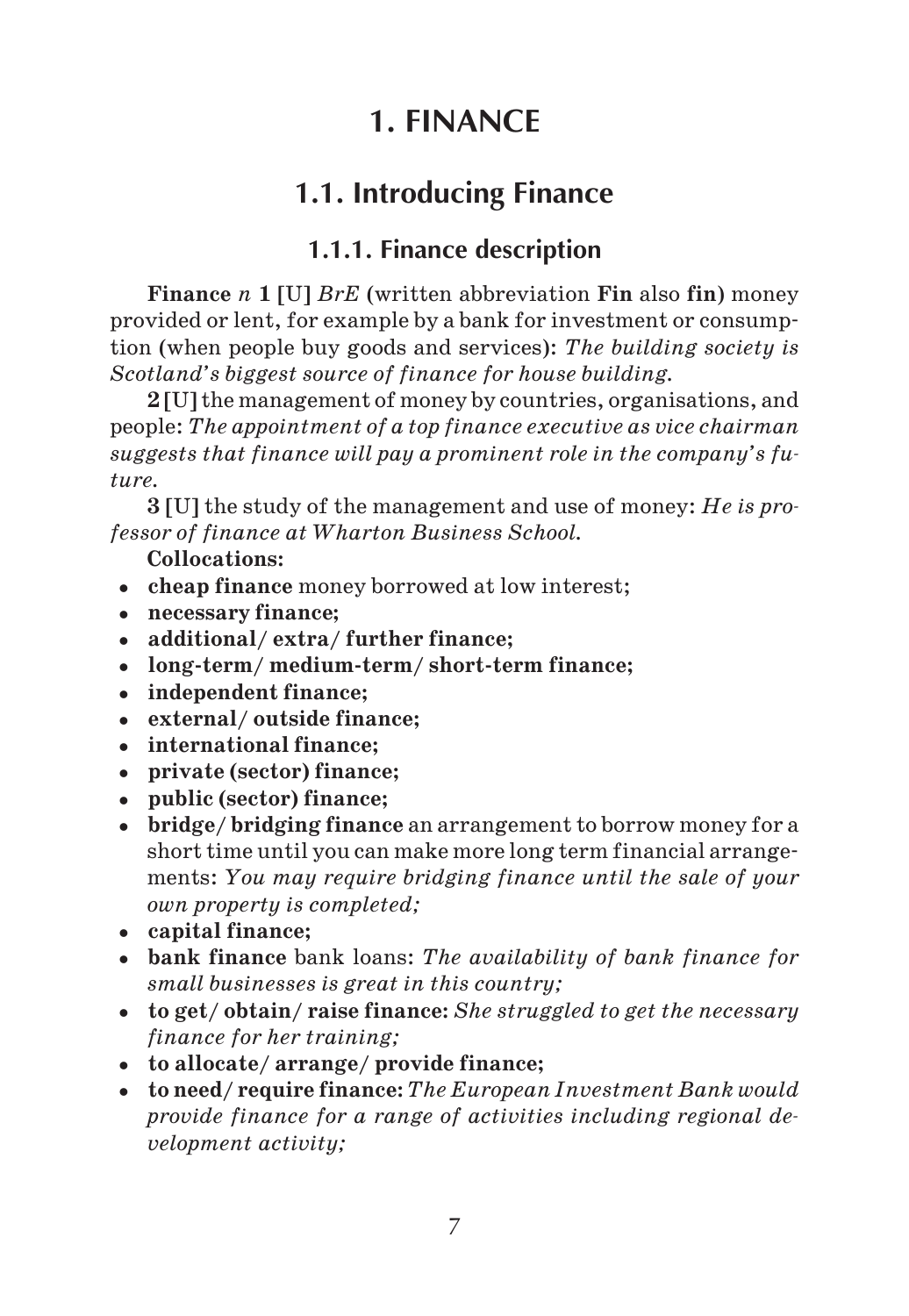- **finance sector:** *The banking and finance sector was booming;*
- **finance director/ minister/ officer:** *Local government finance officers found the tax very difficult to administer. Russia's fi nance minister said he expects the ruble to stabilise soon;*
- **finance committee/ department;**
- **a source of finance.**

**Finances** *n* [plural] the money that an organisation or person has, and the way that they manage it: *Italian state finances are about the worst of any major world economy. The television network hired McKinsey to conduct an overall strategic review of its structure, op erations and finances.*

**Collocations:**

- **healthy/ sound finances:** *Our family finances are not very healthy at the moment;*
- **shaky finances:** *The company's finances are looking a bit shaky;*
- **company finances;**
- **government/ public/ state finances;**
- **family/ household/ personal/ private finances;**
- **to have finances:** *We don't have the finances to go on holiday this year;*
- **to lack finances;**
- **to raise finances:** *They are not sure how they will raise the fi nances to go on the trip;*
- **to deal with/ handle/ manage/ plan/ run finances:** *Today the topic of our discussion is 'How to plan your finances for a com fortable retirement';*
- **to get/ keep finances in order:** *The company was under pressure to get its finances in order;*
- **to boost/ improve finances;**
- **to be a drain on finances/ put a strain on finances/ strain fi nances/ stretch finances:** *Buying a new car need not put a strain on your finances;*
- **finances are in a mess:** *Their finances are in a mess: they plan to call in an accountant;*
- **the state of sb's finances.**

**Finance** *v* [T] to give or lend money, especially a large amount of money, to pay for something: *The new roads will be financed pri vately. This project will be financed jointly by the British and French governments.*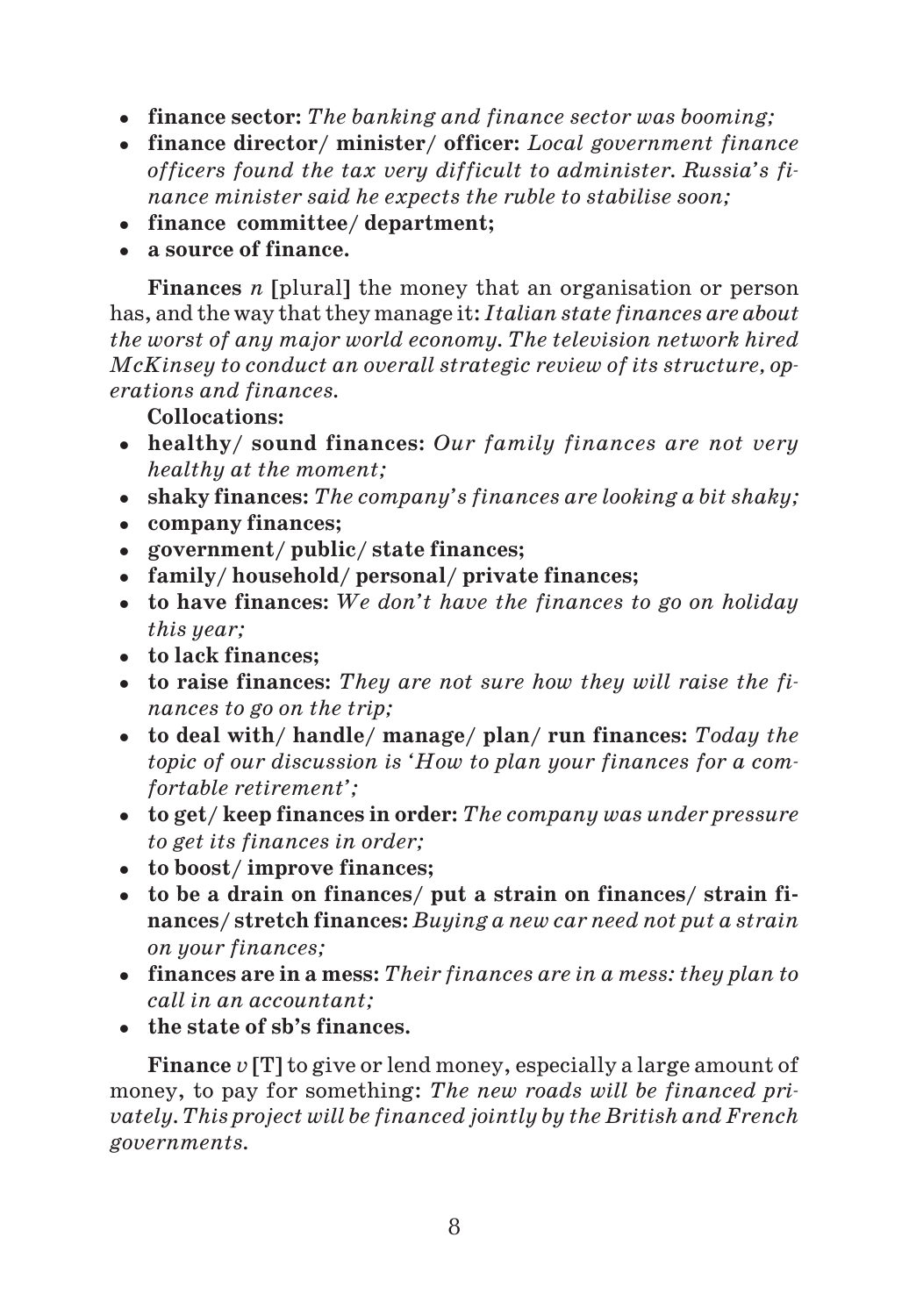**Financier** *n* [C] **1** a person or organisation that provides money for investment: *The firm has a value only if it is earning more than its cost of capital; otherwise, the financiers should have put their money elsewhere.*

**2** someone who works in a financial institution and is responsi ble for particular investments: *A successful corporate financier (one who arranges investments in companies) needs to be more commer cial, more extrovert and more ambitious than the average number cruncher.*

**3** a person who controls large sums of money and investments: *The Hong-Kong based financier bought a controlling stake in the city's main fixed-line telecoms operator for \$1.2bn.* 

**Financing** *n* [U] the money provided for an investment, and the arrangements for providing it: *He said he hadn't carefully consid ered the project's financing. An equity offering is the most impor tant part of the company's financing plan.*

- **Collocations:**
- **financing package** a set of different forms of financing: *They put together a financing package to back their takeover bid for*  $the$  high-street chain;
- **financing plan:** *An equity offering is the most important part of the company's financing plan.*

**Refinance** *v* [T] to replace one loan with another one, usually at a lower rate of interest: *Many fixed-rate mortgages are now being refinanced at interest rates of around 8%.*

**Refinancing** *n* [C, U]: *The troubled DIY group has been in talks with its bankers arranging a refinancing of the \$553 million loan taken out at the time of the management buyout.*

**Financial** *adj* related to or involving finance or money: *The law bars financial transactions between American corporations and coun tries accused of supporting terrorism.*

**Collocations:**

- **financial accounting;**
- **financial accounts;**
- **financial analysis;**
- **financial books;**
- **financial centre;**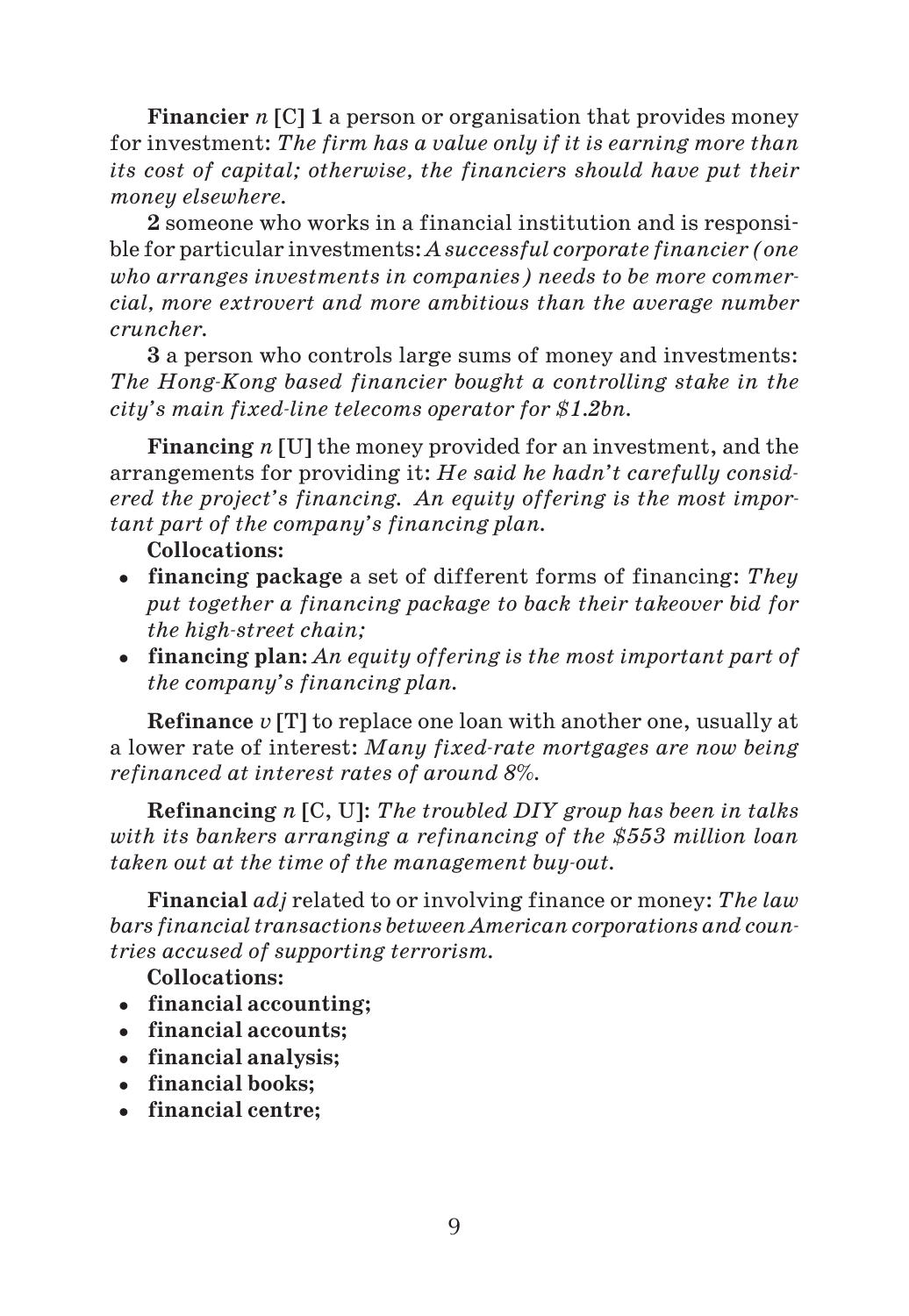- **financial engineering** *n* [U] arranging finances and investments in a clever, profitable, and sometimes slightly dishonest way: *How long can they expect earnings grow if sales are flat, no mat ter how clever the financial engineering?;*
- **financial futures;**
- **financial indicator;**
- **financial institution;**
- **financial instrument;**
- **financial intermediary** *n* [C] a financial institution such as a bank, insurance company that uses the money of investors to lend to borrowers: *Personal pensions are available through fi nancial intermediaries such as insurance companies, friendly societies, banks and building societies;*
- **financial investment;**
- **financial leverage;**
- **financial market;**
- **financial obligations;**
- **financial planning;**
- **financial product** *n* [C] a particular type of investment: *Inves tors often find financial products increasingly complex and seek advice on how to buy and sell them;*
- **financial ratio;**
- **financial reporting;**
- **financial services** *n* [plural] the business activity of giving ad vice about investments and selling investments to people and organisations: *Banks have been moving into other areas of the financial services industry such as stock broking, securities un derwriting, and insurance;*
- **financial standing** *n* [U] financial position or rank in a system, organisation, society based on people's opinion: *There has been a sharp turnaround in the country's international financial standing;*
- **financial statement;**
- **financial structure;**
- **Financial Times (**written abbreviation **FT)** *n trademark* an im portant financial newspaper based in London, with editions in Europe, Asia, and North America;
- **financial year.**

**Financials** *n* [plural] stocks and shares in financial companies: *Financials began firmly but did not continue strongly.*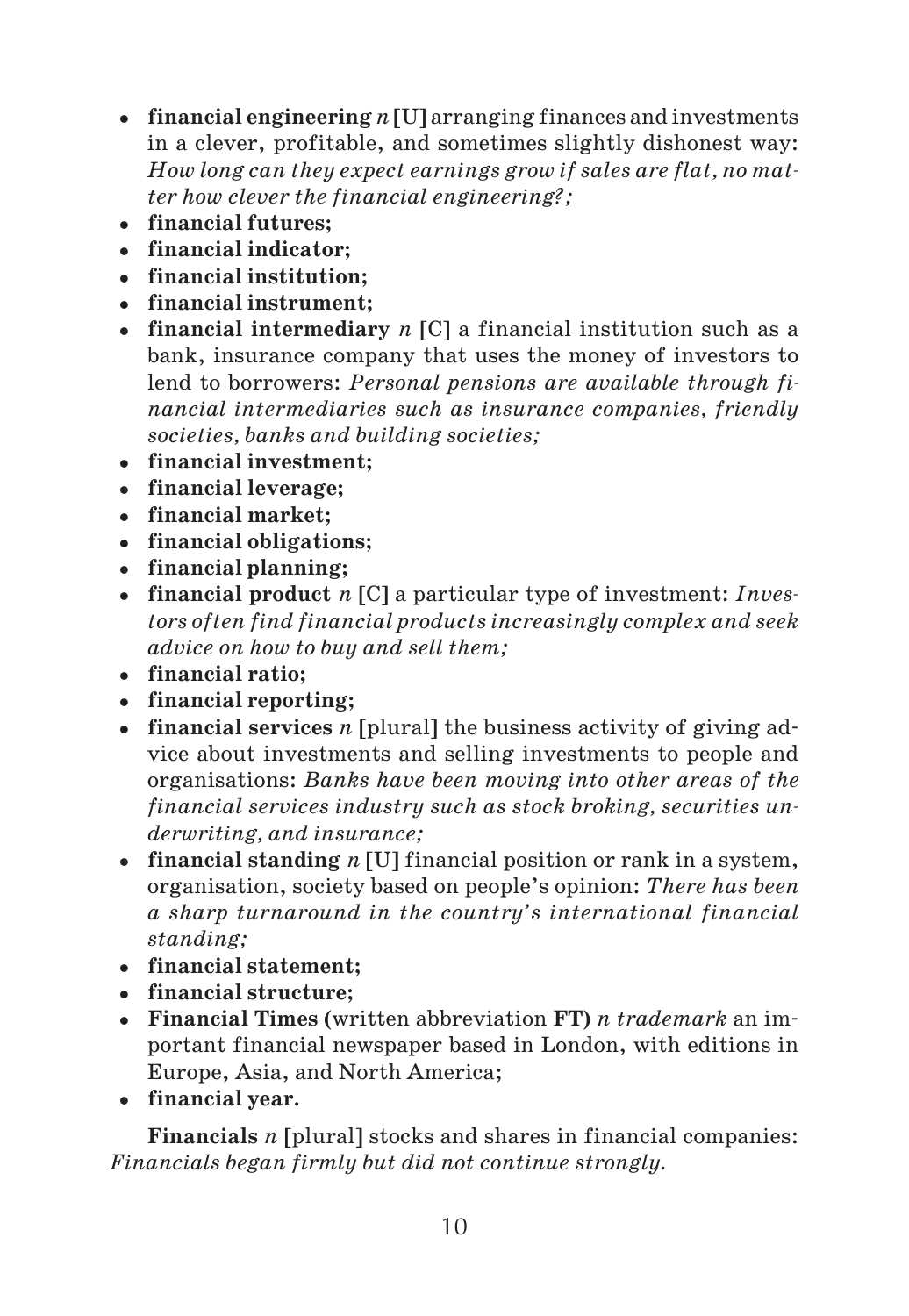#### **1.1.2. Key terms in financial planning**

**Break even point** *n* [C] the level of sales at which the income from goods sold is just enough to cover the costs of production so that neither a profit nor a loss is being made: *The service's break even point is around 3,500 subscribers.*

**Core business (**also **core activity**, also **core product**) *n* [C] the business, activity that makes the most money for a company and that is considered to be its most important and central one: *US car maker Chrysler is to sell off its \$1 billion technology arm to concen trate resources on its core business.*

**Cost of sales** (also **cost of goods sold**) *n* [U] the total variable costs (costs of materials, workers) of goods sold in a particular peri od of time, before other costs are taken into account: *Cost of goods sold dropped sharply when Microsoft switched most of the software it sells from magnetic disks to CD-Rom.* 

**Expenditure** *n* [C, U] the total amount of money that a govern ment, organisation, or person spends during a particular period of time: *An advertiser rarely knows what its return on investment in advertising expenditure is.*

**Expense** *n* [C, U] an amount of money that a business or organi sation has to spend on something: *Most advertisers look upon adver tising as an expense and not an investment, which is a mistake. The company's cost-cutting program is expected to reduce expenses by \$25 million next year.*

**Financial analysis** *n* [plural] **financial analyses** [C, U] analysis of the financial state of a company: *Decisions about where we invest the stockholders' money will be based on financial analysis.*

**Forecast** *n* [C] a description of what is likely to happen in the future, based on information that is available now: *Economic fore casts* are widely used by policy makers. He has cut his full-year profit *forecast from \$235 million to \$210 million. This company has a gloomy sales forecast.*

**Gross profit (**also **gross profit margin)** *n* [C] the difference be tween the price that a product or service is sold for and the cost of producing it, without including overheads: *The company needed a gross margin of around 40% to make a reasonable profit.*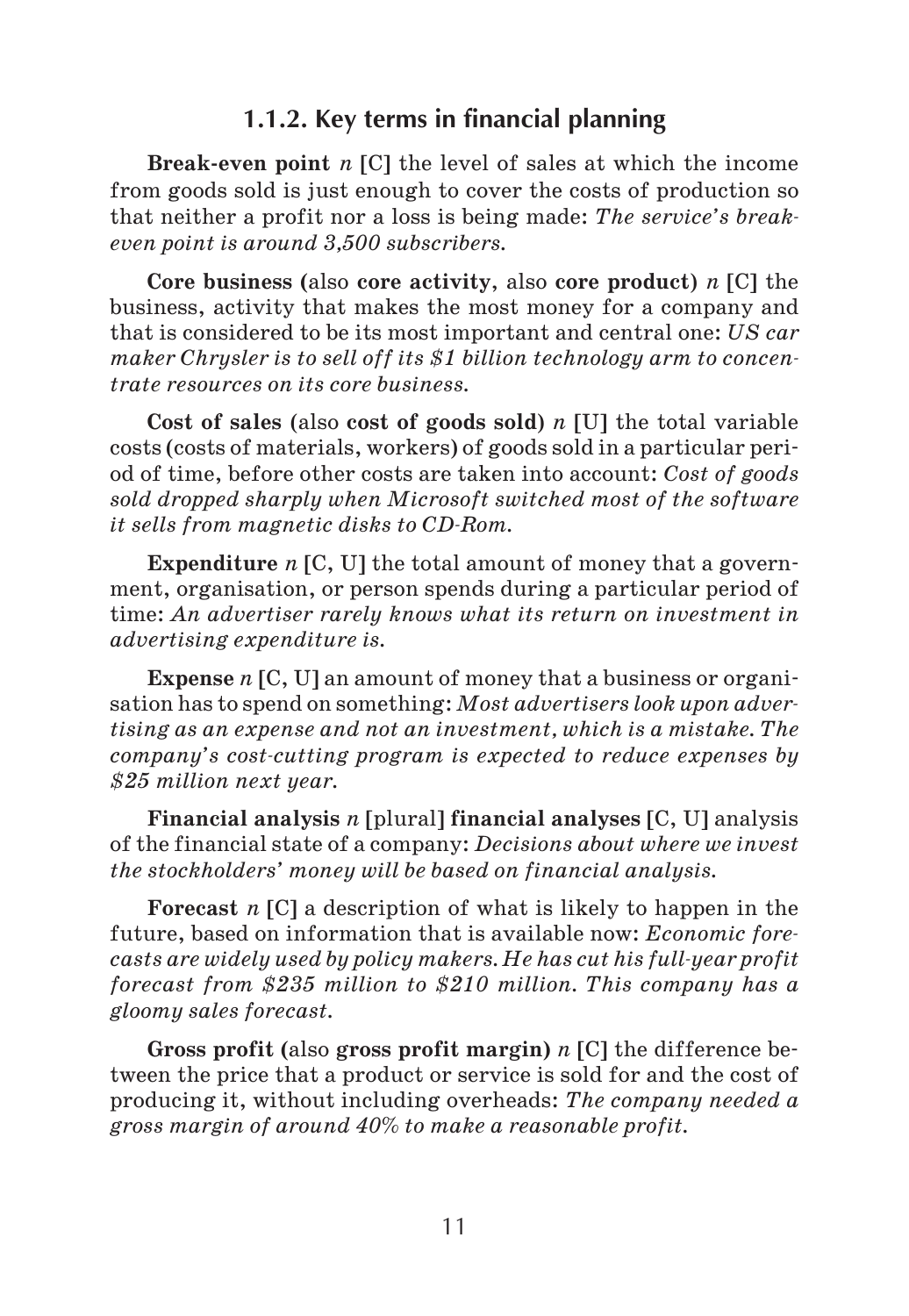**Net margin** (also **net profit margin**) *n* [C] the difference between the price that a product or service is sold for and the cost of produc ing it, including overheads: *The company's net margin neared 28%, making it one of the nation's most profitable industrial companies.*

**Overhead** *n* [C, U] a company's general costs for activities not related to particular products: *Such costs count as an overhead of the business, and VAT on them is deductible.*

**Profitability** *n* [U] the state of producing a profit, or the degree to which an activity, company is profitable: *Earnings were helped by improved profitability in the fashions division.*

**Revenue** (also **revenues**) *n* [U] money that a business or organi sation receives over a period of time, especially from selling goods or services: *The company has an annual revenue of about of about \$2 million. Our company had a 15% fall in revenue from sales last year. We earn about ‡3000 a month in advertising revenue but we are planning to have more.*

**Selling cost** *n* [C usually plural] the amount of money related to getting someone to buy a product: *I'd like to pay your attention to the selling costs of our company for the last two months.*

**Setup cost** (also **startup cost**) *n* [C usually plural] the amount of money needed to start a new business, project: *Setup costs for a pro gram to recycle paper can be repaid in a few months by sales.*

**Turnover** *n* [singular, U] the total amount of business done in a given time: *The annual turnover of this enterprise is constantly in creasing.*

### **1.1.3. Who's who in finance**

**Financial adviser (**also **financial advisor** *AmE*) *n* [C] someone who advises people on how to manage their financial affairs

**Financial analyst** *n* [C] someone who does financial analysis (analysis of the financial state of a company or person)

**Finance director** *n* [C] someone who is responsible for the finan cial side of running a business

**Fund manager** *n* [C] someone whose job is to manage a particu lar type of investment for a financial institution or its clients; also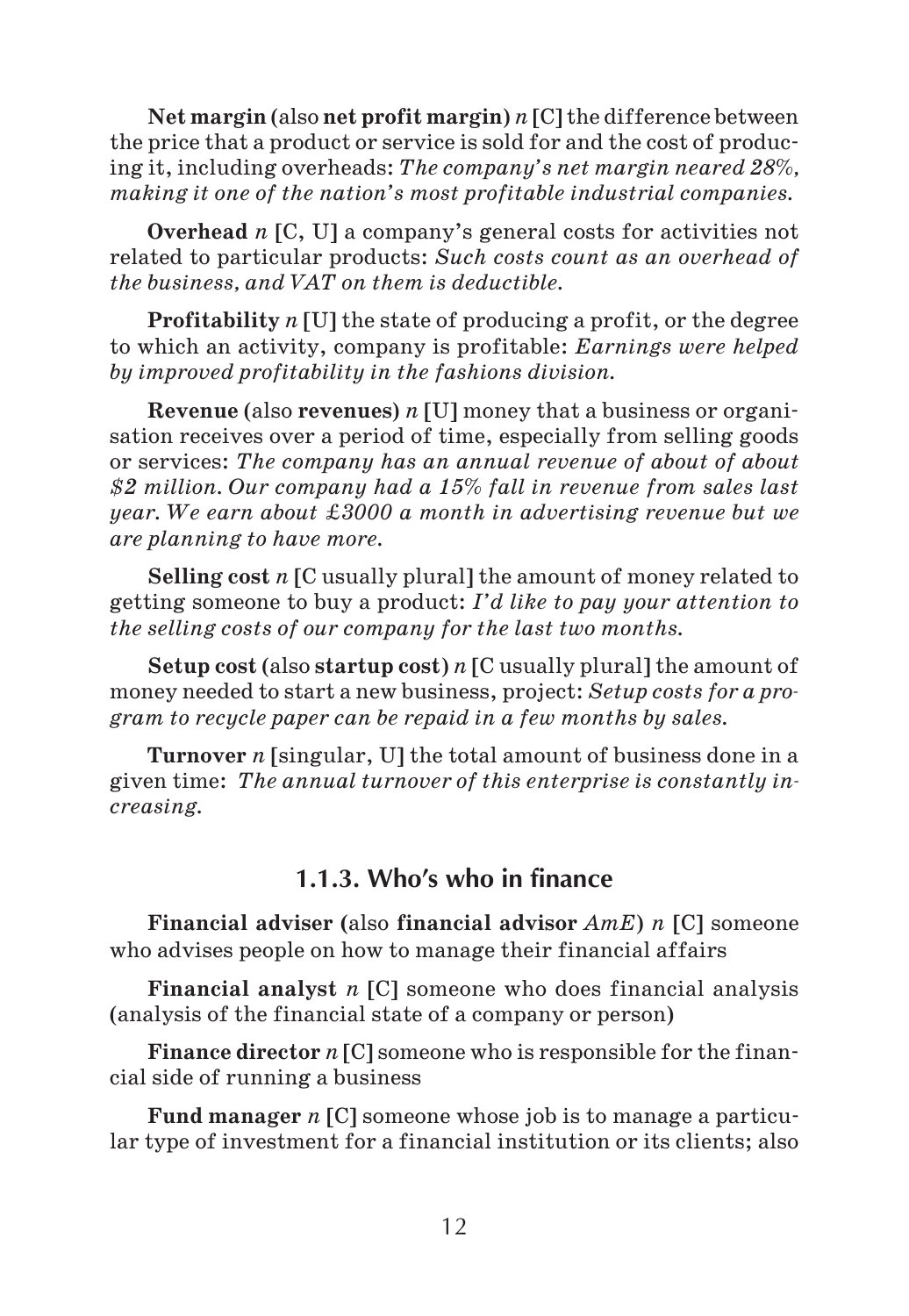**investment manager:** *A fund manager who holds lots of equities may want to sell right now.*

**Investment manager** (also **money manager**) *n* [C] someone whose job is to manage investments for a financial institution or its cli ents; also **fund manager:** *If the investment manager picks the right mix of bonds, his total return should rise quickly.*

**Portfolio manager** *n* [C] an investment manager with a group of different types of investments, who tries to balance the risks and profits of each in relation to the rest

**Trader** *n* [C] someone who deals in shares, bonds, currencies, commodities (oil, metal, farm products) on a market either for them selves or for a financial institution: *To the surprise of many trad ers, the dollar rose in European markets.*

**Trading manager** *n* [C] a manager who is in charge of the people who buy and sell investments at a financial institution

**Transfer agent** *n* [C] someone whose job is to keep a list of all the people owning shares in a company, and who makes the necessary changes if the shares are sold to someone else

# **1.1.4. What's what in finance**

**Asset** *n* [C] something belonging to an individual or a business that has value or the power to earn money: *The company has a tre mendous asset – 50 hectares of real estate right next to an interna tional airport.*

**Bank** *n* [C] an institution for receiving, lending, exchanging, and safeguarding money and, in some cases, issuing notes and trans acting other financial business: *Investors lost millions when the bank crashed.*

**Bankruptcy** *n* [plural] **bankruptcies** [C, U] when someone is judged to be unable to pay their debts by a court of law, and their assets are shared among the people and businesses that they owe money to: *Many state-operated companies had experienced difficulties and some had faced bankruptcy.*

**Budget** *n* [C] the money that is available to an organisation or person, or a plan of how it will be spent: *Nearly twothirds of the total budget is used to pay for staff.*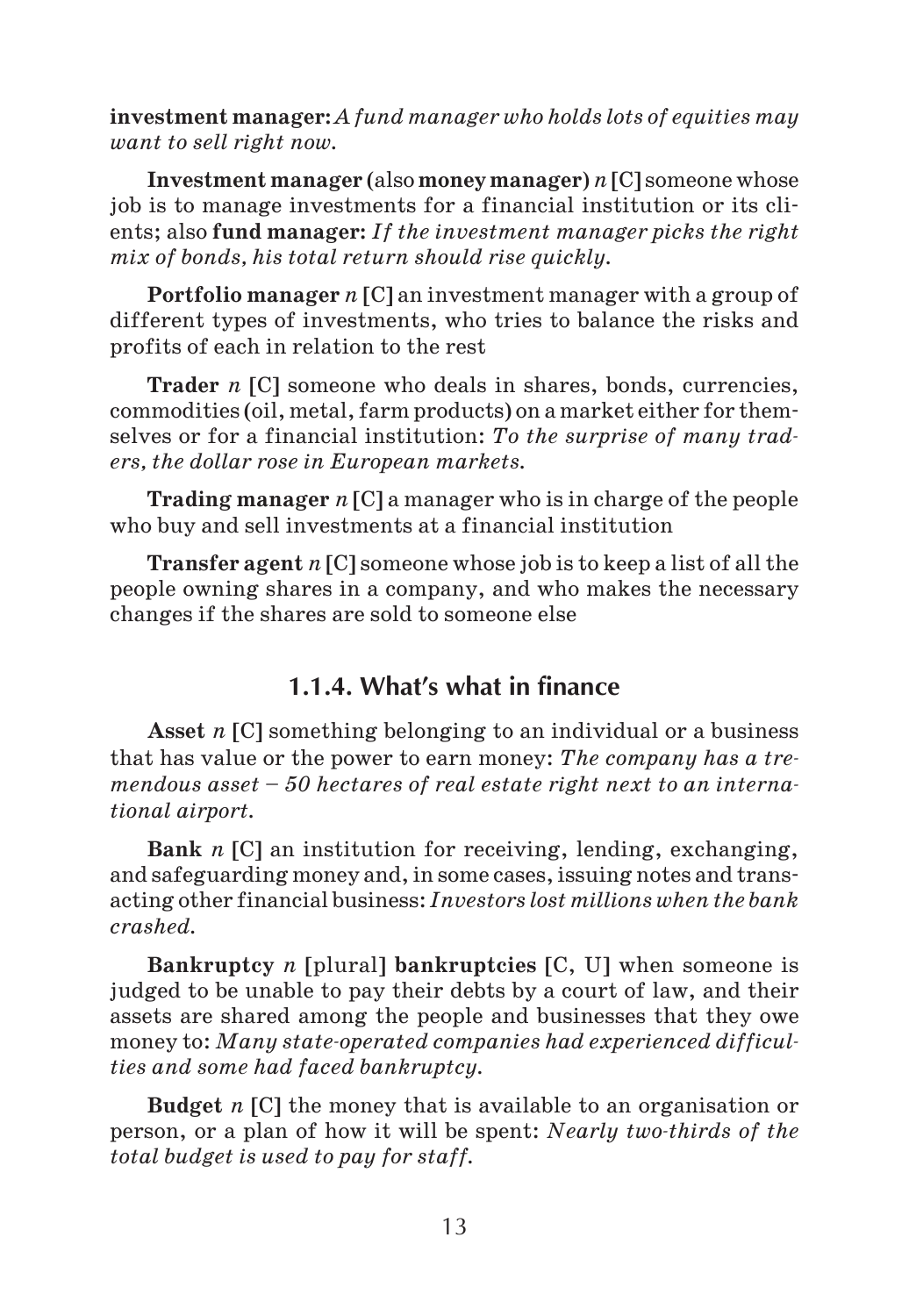**Cash flow** *n* [U] the movement of money coming into a business as income and going out as wages, material: *The business has severe cash flow problems.*

**Debt** *n* [C] a sum of money that a person or organisation owes: *The company has debts of around \$1,000,000.*

**Dividend** (written abbreviation **d**) *n* [C] a prorate share in an amount to be distributed; a sum of money paid to shareholders of a corporation out of earnings: *The company has not declared its divi dends for this year yet.*

**Inflation** *n* [U] a continuing increase in the prices of goods and services, or the rate at which prices increase: *The inflation rate rose to 4.5% last month.*

**Interest rate** *n* [C] the percentage amount charged by a bank when you borrow money, or paid to you by a bank when you keep money in an account there: *Interest rates fluctuate from day to day.*

**Liability** *n* plural **liabilities** [C usually plural] an amount of mon ey owed by a business or a supplier, lender: *In its bankruptcy filing, the company listed liabilities of \$363.7 million and assets of \$141.3 million.*

**Liquidation** *BrE n* [U] if a company goes into liquidation, it clos es and everything it owns is sold in order to pay its debts: *A number of companies were forced into liquidation during the recession.*

**Loss** *n* [C] when a business spends more money than it receives in a particular period of time, or loses money in some other way: *The toy company blamed the losses on poor retail sales. The company made a loss of \$500,000 two years ago.*

**Mortgage** *n* [C] a legal arrangement where you borrow money from a financial institution in order to buy land or a house, and you pay back the money over a period of years. If you do not make your regular payments, the lender normally has the right to take the prop erty and sell it in order to get back their money: *He arranged a 30-year mortgage at 7% for the five-bedroom house.* 

Pension *n* [C] an amount of money paid regularly by a government, company, or financial institution to someone who is official ly considered to be too old or too ill to earn money by working: *She lives on her pension and her savings.*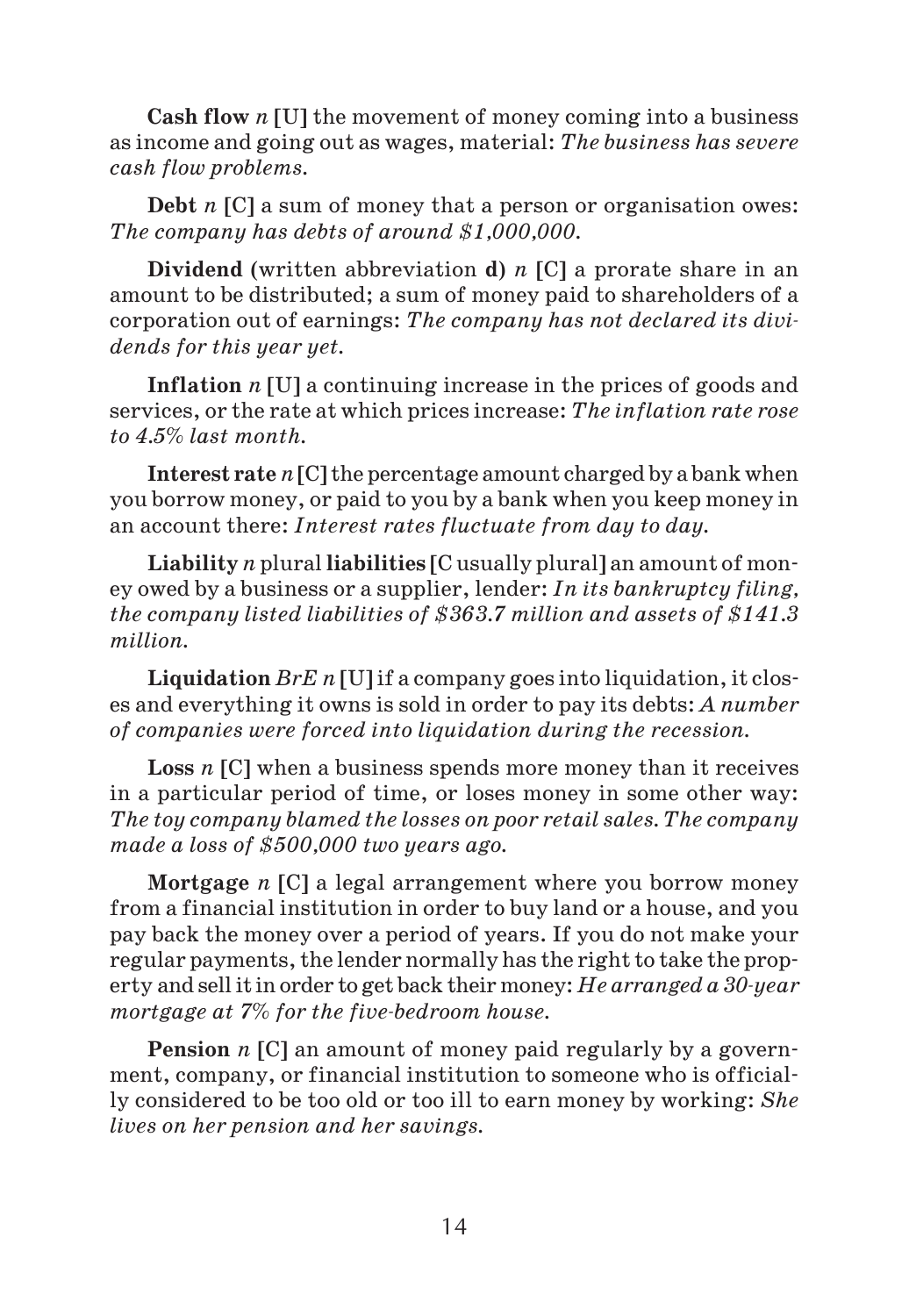**Profit** *n* [C, U] money resulting from the employment of capital in any transaction: *To my mind, this company is interested in mak ing a quick profit.*

**Receivership** *n* [U] when a business is controlled by an official receiver because it has no money: *The company went into receiver ship with massive debts.*

**Share** *n* [C] one of the parts into which ownership of a company is divided: *All our employees are encouraged to buy shares in the company.*

**Tax** *n* [C, U] a sum of money demanded by a government for its support or for specific facilities or services, levied upon incomes, property, sales: *It's time to renew your car tax.*

### **1.1.5. Financial documents**

**Balance sheet** *n* [C] a statement of the financial position of a business on a specified date: *The company balance sheet should be arranged in a proper way.*

**Business plan** *n* [U] a document produced by a company, espe cially a new company, giving details of expected sales and costs, and how the business can be financed, and showing why the plan will make money: *To raise the cash they need, managers will be required to give their bankers a three-year business plan. We tried to ensure that the company prepared an adequate business plan.*

**Cash budget** *n* [C] a financial document that shows cash income and cash spending for a particular period of time: *A cash budget is one of the most important financial documents of any business.*

**Contract** *n* [C] an agreement to deliver a type of basic goods or material at a particular price and time in the future: *The wheat con tract for March delivery rose 8.5 cents a bushel.*

**Financial reporting** *n* [U] the financial information that compa nies give about their activities, and the ways that they prepare and show it: *its efforts to increase clarity and dependability in financial reporting.*

**Letter of credit (written abbreviation**  $l/c$ **)** *n* **[plural] letters of credit** [C] a written promise by a bank that it will repay the bonds to lenders if the borrower is unable to repay them: *The notes are backed by a letter of credit from Morgan Guaranty Trust Co.*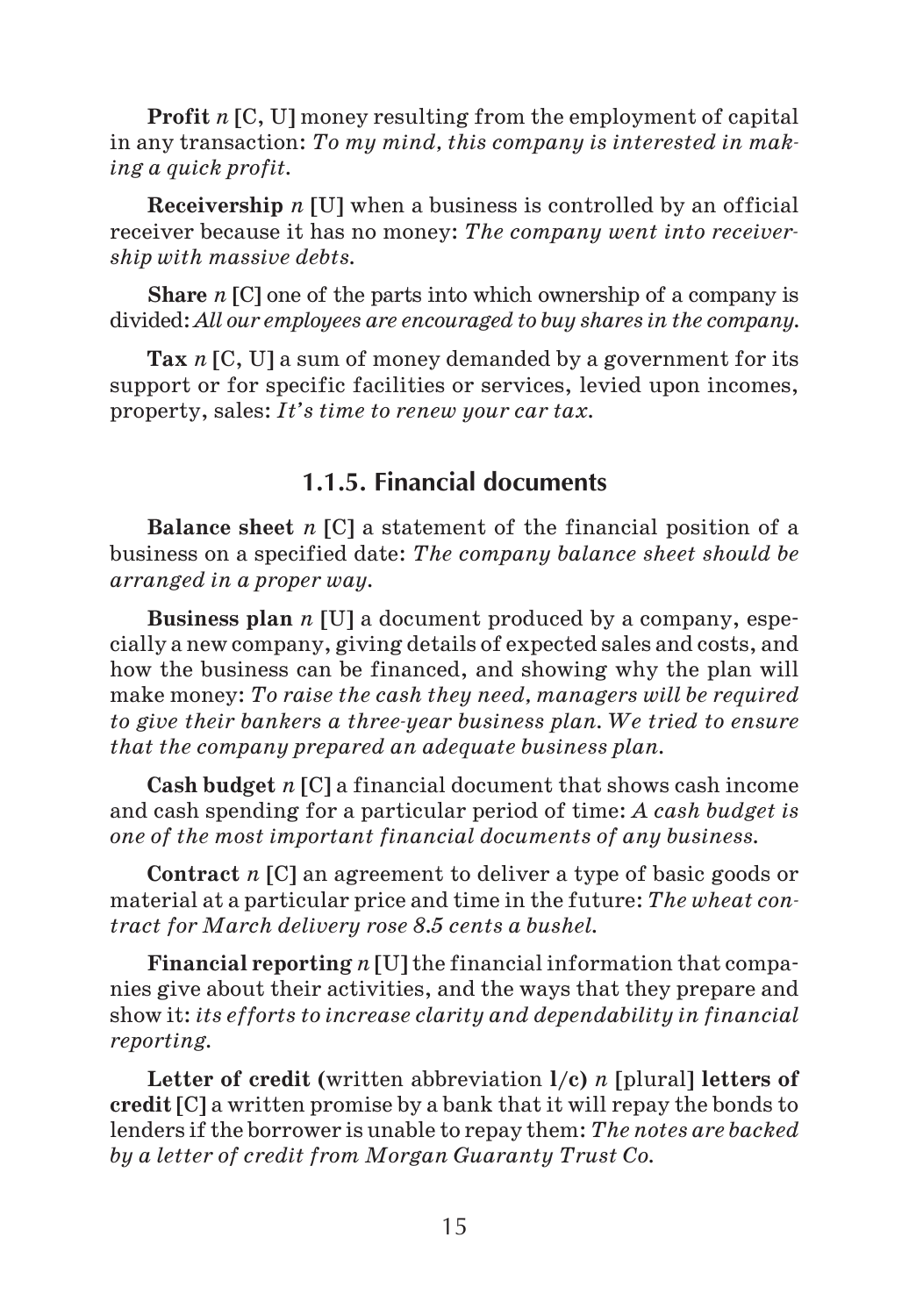**Market report** *n* [C] news about a particular financial market: *The first-quarter bond market report held some encouraging news* for the long-suffering junk market.

**Share certificate** *n* [C] a document that gives the details of the shares in a company owned by a particular shareholder: *Anyone who wants to become a shareholder must be entered on the register and issued with a share certificate.*

# **1.2. Company as a Business Entity**

# **1.2.1. Company description**

**Company** *n* [plural] **companies** [C] an organisation that makes or sells goods or services in order to make a profit

**Collocations:**

- **bus/ record/ insurance company;**
- **company director;**
- **company car;**
- **company policy;**
- **company profits;**
- **to create/ establish/ form/ found/ set up/ start (up) a compa ny:** *This international insurance company was founded in 2000;*
- **to manage/ operate/ run a company;**
- **to control a company;**
- **to acquire/ buy/ take over a company;**
- **to dissolve a company;**
- **to downsize a company;**
- **to relocate a company;**
- **to restructure a company;**
- **to work for a company:** *He works for a big pharmaceutical com pany. She's been working for the same company for 15 years;*
- **to join the company;**
- **to leave the company/ to resign from the company;**

**Companies can be:**

- big/ large/ major: This large European company is well-known *today;*
- **medium sized/ small:** *The new regulations could have a bad ef* fect on small and medium-sized companies;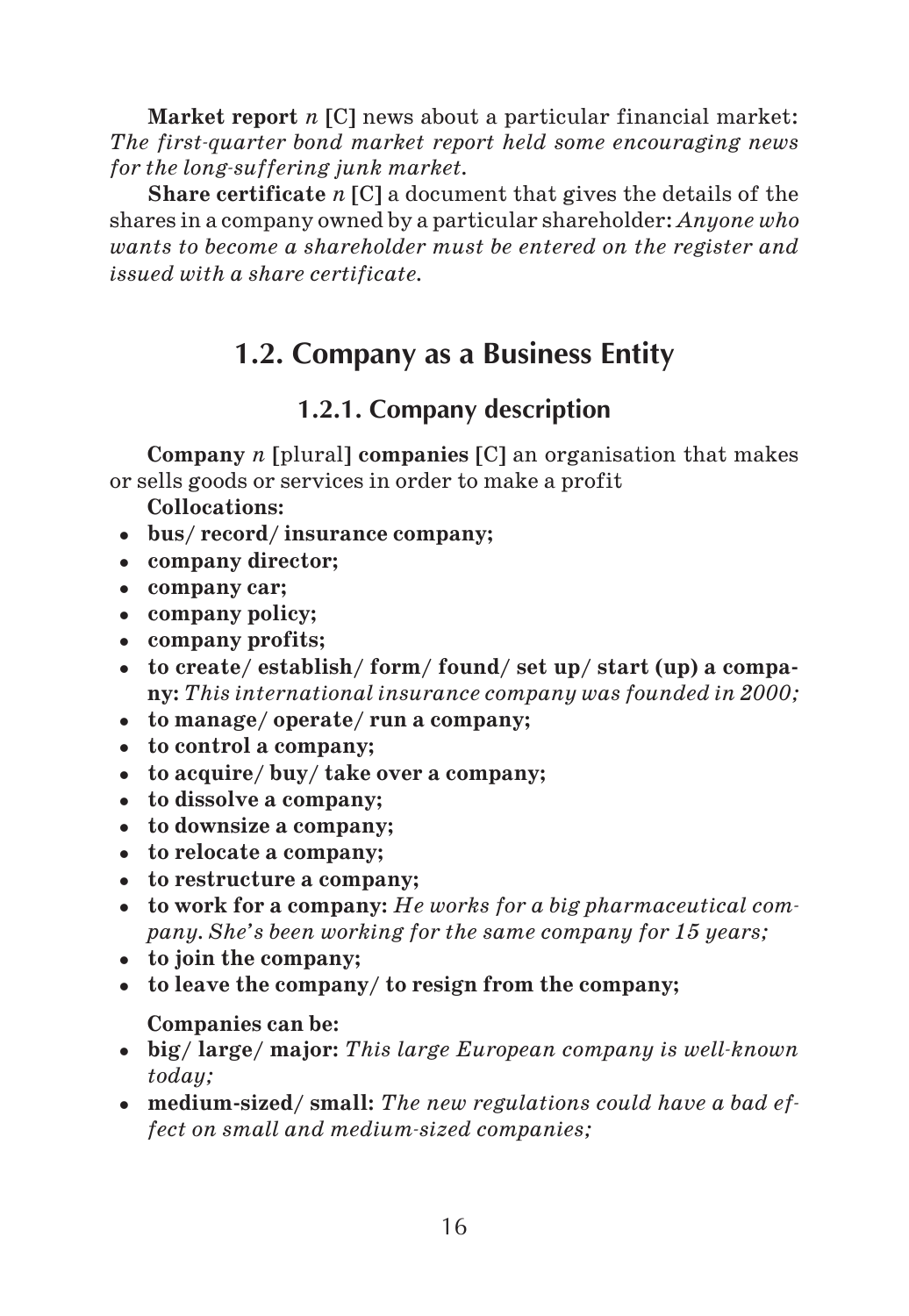- **fast growing/ well established;**
- **highly profitable/ loss making;**
- **international/ multi national/ national:** *He has shares in sev eral international companies.*

**Companies can:**

- **make sth/ produce sth:** *The company produces cotton goods;*
- **expand/ grow;**
- **shrink;**
- **fail/ go bankrupt/ go burst/ go into liquidation/ go out of busi ness:** *During the recession many small companies went out of business.*

#### **Word focus: company** vs **firm** vs **business** vs **corporation**

A **company** is an organisation that produces goods or provides a service for profit. A **firm** is a company, especially one that provides a service rather than goods, for example financial or legal services. A **business** is usually a company that employs a small number of peo ple. A **corporation** is a large company, especially one consisting of many smaller companies.

#### **Abbreviations used after company names:**

**Co.** company: *P.A. Figueredo & Co.*

**Corp.** corporation: *Microsoft Corp.*

**Inc.** Incorporated (used in the US to show that a company is a corporation): *Apple Computer Inc.*

**Ltd** limited (used in the UK and Canada to show that a company is a limited (liability) company): *Associated Newspapers Ltd.*

**PLC** public limited company (a limited company whose shares are bought and sold freely): *Wagner PLC.*

**Pty** proprietary company (used in Australia and South Africa): *Holster Australia Pty Ltd.*

#### **Word focus: companies and markets**

If a company **enters/ penetrates a market** it starts selling there for the first time. If a company **abandons/ leaves/ gets out of a market** it stops selling there. If a company **dominates a market** it is the most important company selling there. If a company **monopoliz es a market** it is the only company selling there. If a company **drives**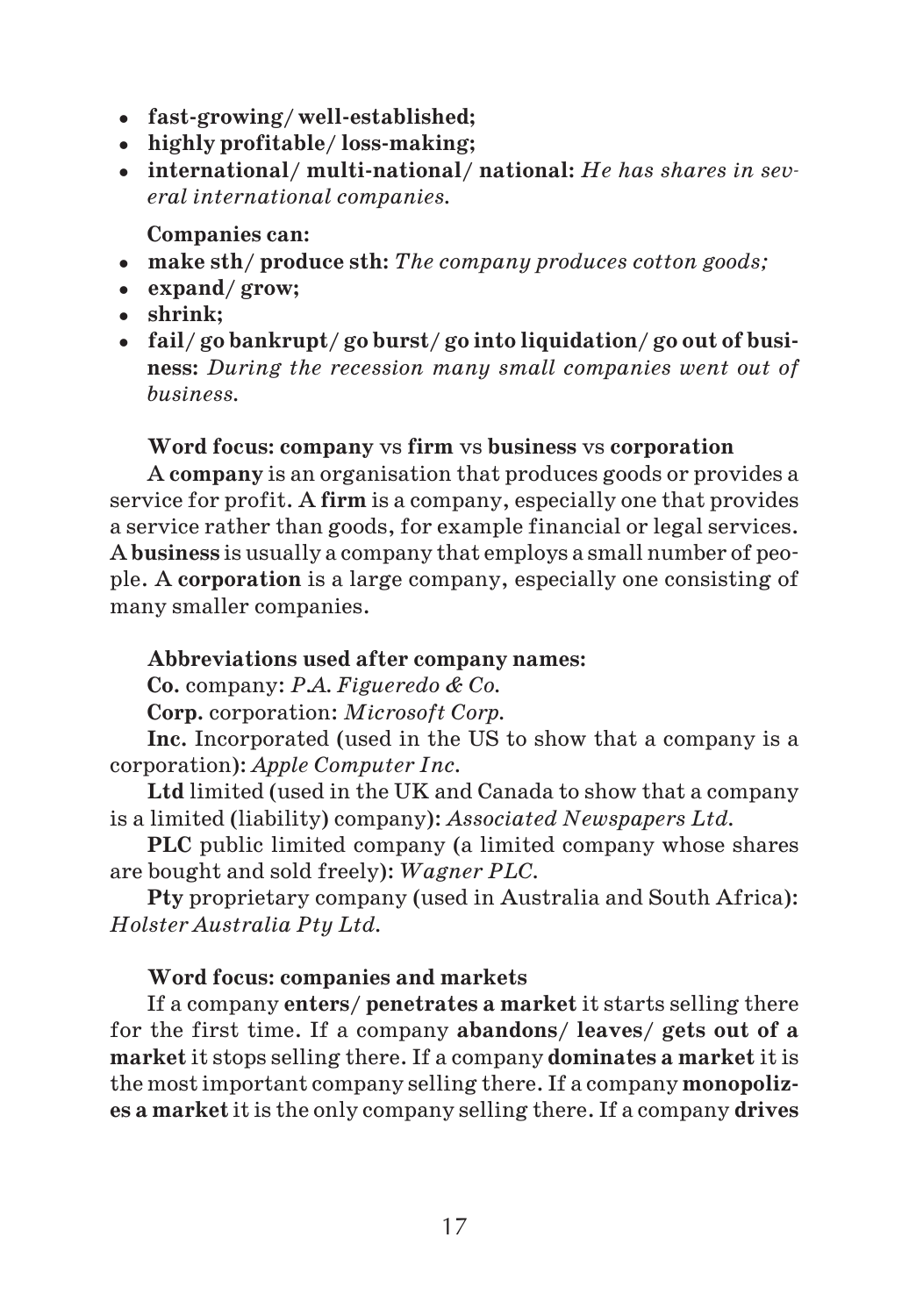**another company out of a market** it makes the other company leave the market, perhaps because it can no longer compete.

**Elevator pitch** a concise, carefully planned description about your company that your mother could understand in the time it takes to ride up an elevator. A good elevator pitch is less than 60 seconds long.

**Things you can say about your company or organisation:**

Our company was **founded** (12 years ago).

Our company is **organized into** (3 departments).

Our company **manufactures/produces** car parts and **launches** 6 new products a year.

SFD **merged with** Reid International.

Our **headquarters** are in Oregon. The company's **head office** is **located** in Beaverton.

Our firm has an **excellent reputation** for reliability and good service.

Our company is **expanding** fast.

Our company is **renowned** for (its high manufacturing stan dards).

Our CEO has a **clear vision** of where the company is going.

Our main **competitors** are two national companies with a wide **range of products.**

Our **competitive advantage** lies in the fact that our **potential market** is enormous.

Our company **promotes itself** as an ethical company and we are looking at ways of **improving our image** as an ethical company.

What makes our company different from other companies is our **corporate values.**

Our company has **decentralized** responsibility and authority.

Our CEO believes in **autonomy**, but she's also keen on **account ability**.

Our **running costs** are low and we are **making a profit** of \$2 on each card sold, which is a **margin** of 50%.

Our company has **sales** of over \$300 million from 400 **outlets.**

Following the bankruptcy of our main **competitor**, we gain our position as **market leader**.

Our **turnover** is increasing by 50% a month and we are expect ing to be **profitable** within seven months.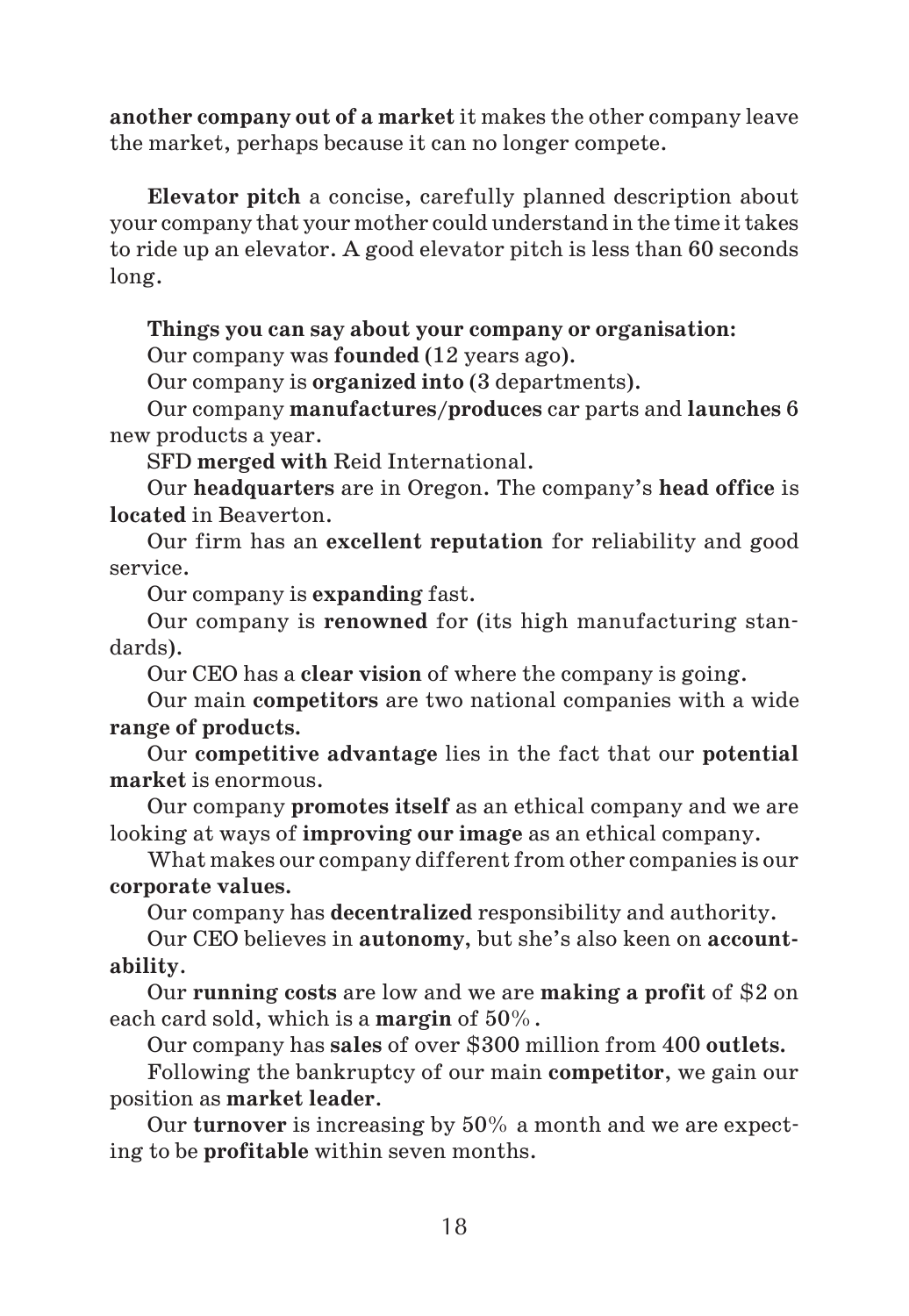In the first nine months, **revenues** were up 15% to \$1 bn. and our n**et income** rose 33 per cent to \$3 bn.

Our **market share** of all meals in restaurants in Britain is 6%.

Our company is **looking for** two million pounds of **investment** to finance marketing in the UK and the US.

# **1.2.2. Types of companies**

**Affiliated company** (also **related** company, also **subsidiary**) a company owned by another company: *Hino Motor is a truck maker in the Toyota group of affiliated companies.*

**Blue chip company (**also **blue chip company**) a well known, suc cessful company whose shares are a very safe investment: *blue chip companies like Shell, BP and Unilever, which have well-defined, longterm business strategies.*

**Close company** (also **closed company,** also **closely held compa ny**) in the US, a company that has five or fewer shareholders own ing more than half of the stock.

**Closed end investment company (**also **closed ended investment company**) *BrE* an investment company with a fixed number of shares that an investor can only sell to another investor, not back to the company

**Commercial company** a company that is not a financial institu tion: *As banks trade in cash, this is not such a simple financial calcu lation as it is for a commercial company.*

**Controlling company** a company that owns more than 50% of the shares of another company

**Credit company** a company that lends money to people of busi nesses

**Daughter company** a company that is completely or partly owned by another company

**Finance company** a financial institution that lends to people or businesses, so that they can buy things such as cars or machinery. Finance companies are often part of commercial banks, but operate independently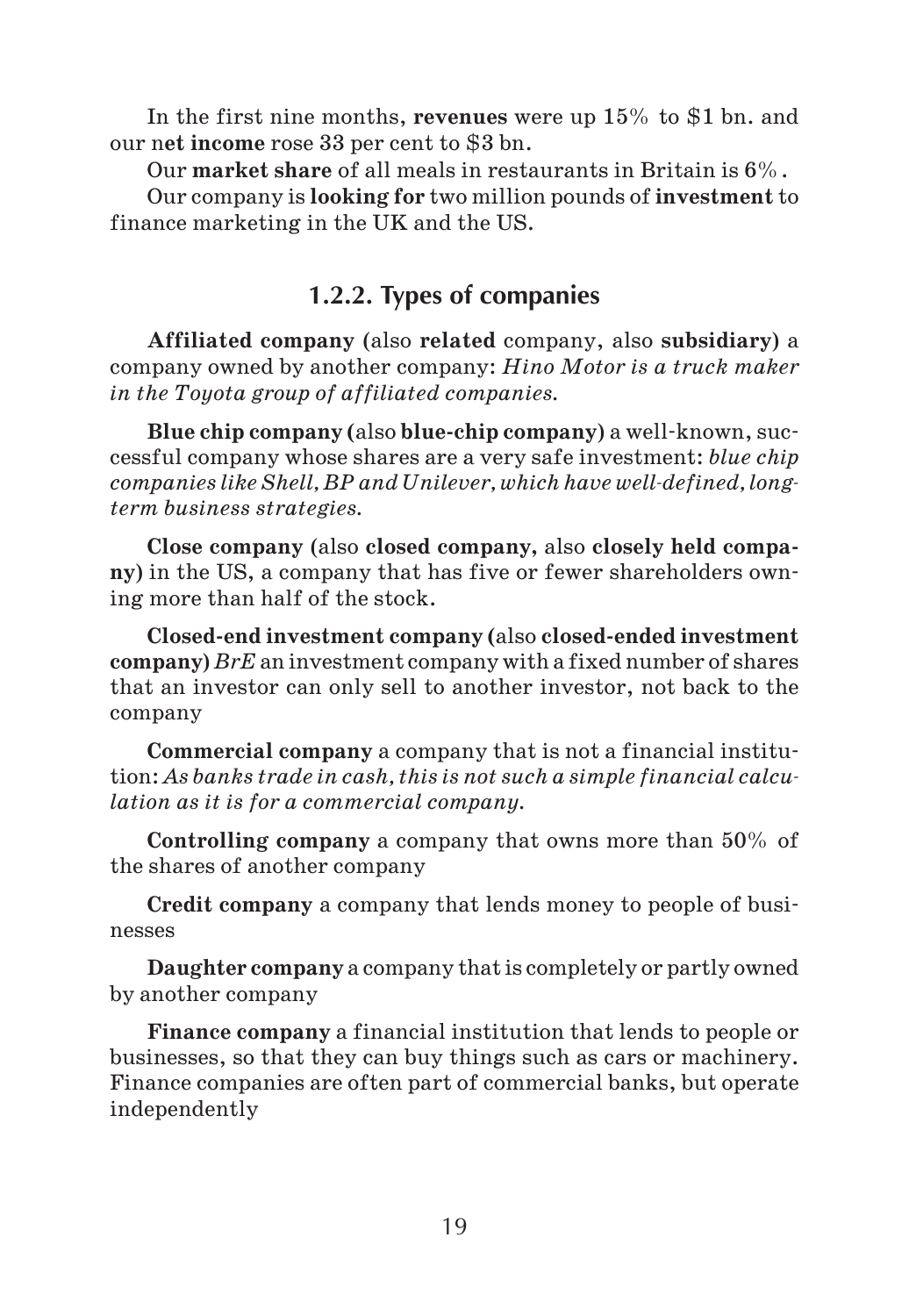**Holding company** a company that completely or partly owns oth er companies and may also carry out normal business activities it self: *the state holding company which controls the airline.*

**Investment company** a company that invests its capital in secu rities (bonds, shares). The value of the company's shares and divi dends depends on the profit made on these investments: *a French investment company with interests in several leading corporations.*

**Listed company** a large successful company whose shares are traded on the main financial markets

**Limited (liability) company** (written abbreviation **LLC**) a company where the shareholders will lose only what they have invested if the company goes bankrupt, and will not lose other property that they own

**Management company** a company that manages financial assets or property for people or businesses

**Mutual company** a company that has members but no sharehold ers. Profits from a mutual company are not paid out in dividends but in another form: *its plan to convert from a mutual company owned by its policyholders to a stock-owned company.* 

**Offshore company** a company based outside the country in which it does business, usually for legal or tax reasons

**Open end investment company** (also **open ended investment company**) *BrE* an investment company where new shares are creat ed for new investors and which buys back shares from investors who want to sell: *a proposal to convert the fund from a closed-end to an openend investment company.*

**Parent company** a company that owns other companies: *Costs are two thirds lower at Japan Air Charter, a subsidiary that employs foreigners, than at the parent company.*

**Private company 1** a company owned by people or other compa nies, rather than by the government

**2** also **privately held company** a company whose shares are not openly traded and can only pass to another person with the agree ment of other shareholders

**Private limited company** a company whose shares are not open ly traded and can only pass to another person with the agreement of other shareholders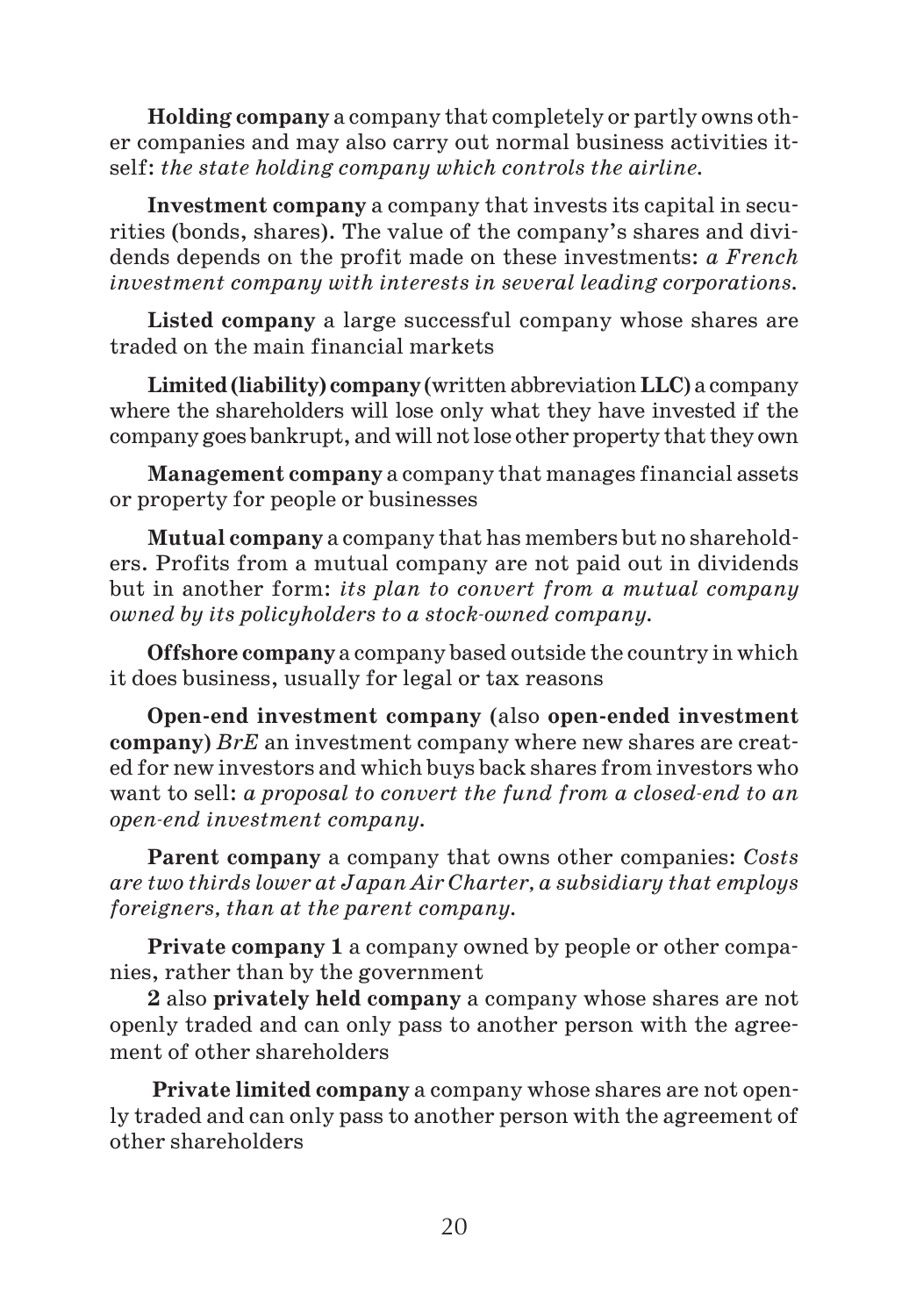**Proprietary company** a form of limited company in Australia and South Africa, with the letters Pty after its name

**Public company 1** a company owned by people or other compa nies, rather than by the government

**2** (also **publicly held company**) a company whose shares are open ly traded

**Public limited company** in Britain, a limited company whose shares are freely sold and traded, with a minimum share capital of Ј50,000 and the letters PLC after its name

**Red chip company** (also **red chip company**) a Chinese company that is listed on the Hong Kong stock market

**Sister company** one of two or more companies that are owned by the same parent company: *We also have at our disposal component repair facilities operated by our sister company.*

**Start up company** a company that has just been formed: *We need investment for our start-up company.* 

**Subsidiary company** a company of which more than half is owned by another company: *The group now controls 11 subsidiary compa nies locally and overseas.*

**Trading company** a company that sells goods or services rather than one that makes its profit from investing in other companies

**Trust company 1** *BrE* a company that invests people's money for them

**2** *AmE* a company that acts as a trustee (person in charge of a trust) for the property of people who have died, or for property in trust for living people. A trust company may also advise people on investments and invest their money for them.

### **1.2.3. Company staff**

**Blue collar worker** *n* [C] a worker who does physical work, rath er than work in management or administration

**Clerical staff** *n* [plural] people who work in offices: *Computers have replaced thousands of clerical staff and middle managers.*

**Colleague** *n* [C] someone you work with: *They are working on a research project with colleagues from two other universities.*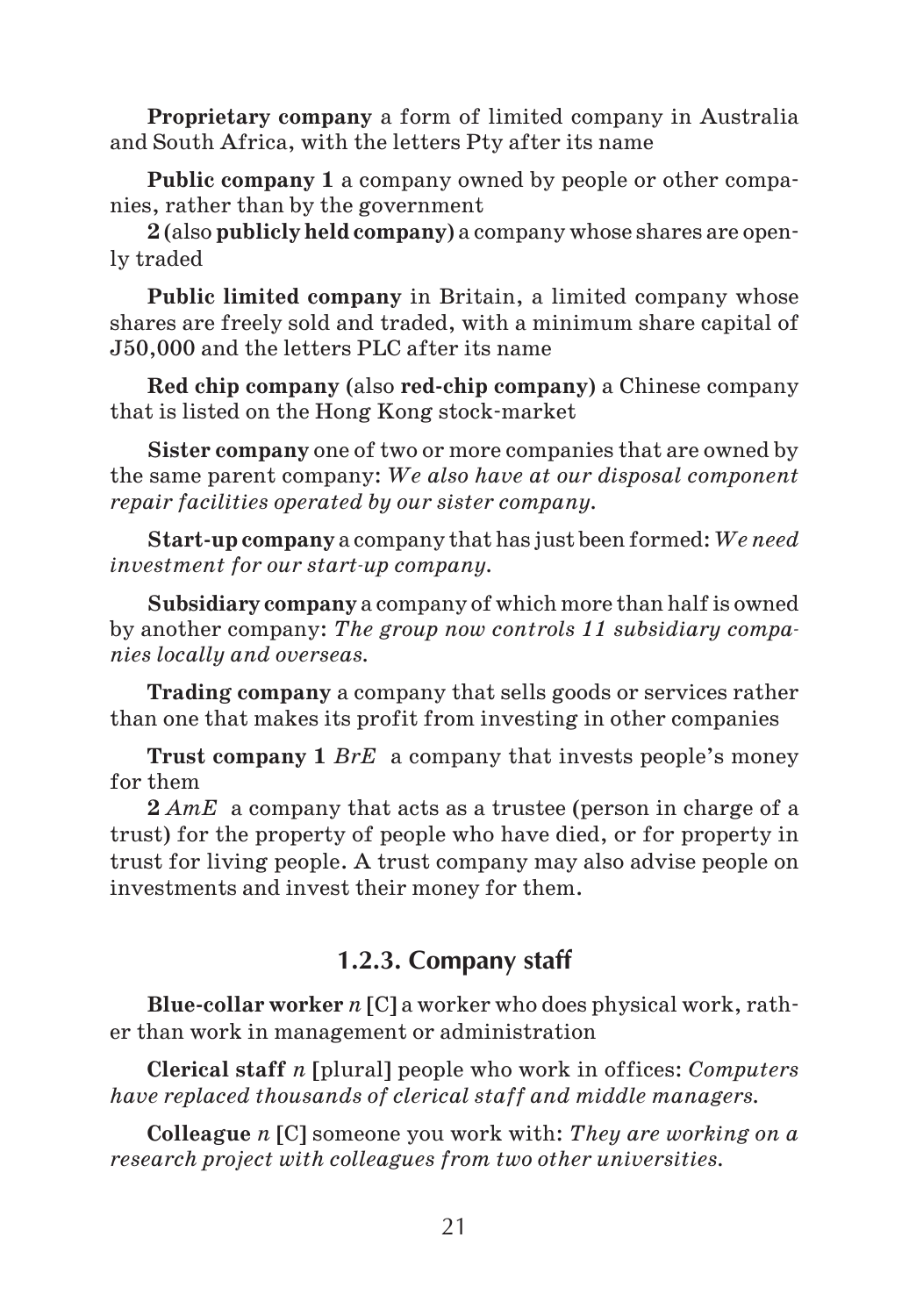**Co worker** *n* [C] someone who works with you and has a similar position: *The manual explains what to do if a coworker is injured and in need of medical treatment.*

**Employee** *n* [C] someone who is paid to work for someone else: *There are 250 employees in our company.*

**Freelance** (also **freelancer**) *n* [C] someone who works for differ ent companies or organisations rather than being directly employed by one: *The company does not directly employ such specialists as designers, but operates on a freelance basis.*

**Full time** *adj* [only before noun] for all the hours of a week dur ing which it is usual for people to work, study: *Many employees try to find a full-time job.* 

**Grade** *n* [C] a particular level of job: *Staff from ethnic minori ties were not being promoted beyond junior grades.*

**Home worker** *n* [C] someone who does their job in their home: *He doesn't work in the office, he is a home worker.*

**Junior management** *n* [U] managers at lowest level: *In a large organisation, many of the tasks of junior management are routine and boring.*

**Middle management** *n* [U] managers between senior management and junior management: *Eliminating a layer of middle management, will move the decision-making process closer to the customer.* 

**Part time** *adj* [only before noun] someone who has a part time job (works for only part of each day or week): *He has a parttime job,* so he works part-time.

**Semi skilled** *adj* needing or having some skills or training: *Many companies don't need semiskilled or unskilled workers.*

**Senior management** *n* [U] the most important managers in an organisation: *The company reorganised its senior management to help focus responsibility for operations.*

**Skilled worker** *n* [C] a worker who does work that involves spe cial skills that they have gained through training: *skilled workers such as electricians.*

**Supervisor** *n* [C] someone who is in charge of a group of workers of a particular area of work: *Any holidays not already booked should be cleared with your supervisor.*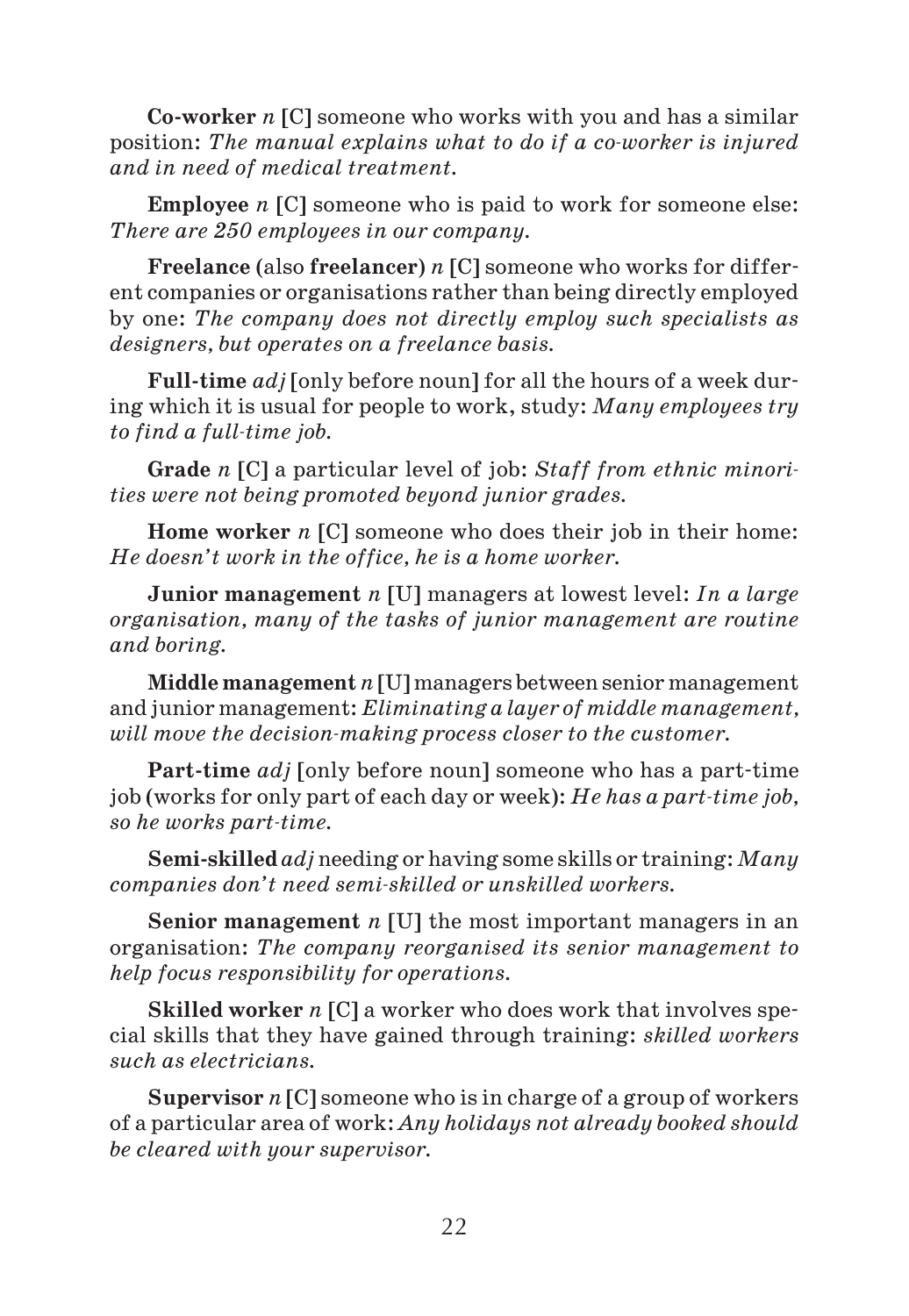**Telecommuter** *n* someone who works at home using a computer connected to a company's main office: *Telecommuters may find them* selves working longer hours than their co-workers in the office do.

**Teleworker** *n* [C] someone who works from home, and communi cates with their employer and co workers using the Internet, email, telephone, and by fax: *Teleworkers can feel a little isolated some times.*

**Temporary worker** (also **temp**) *n* [C] someone who is employed to work for a short period of time, especially in an office: *He doesn't want to be a temporary worker, he wants to find a full-time job.* 

**Trainee** *n* [C] someone who is being trained for a job: *a manage ment trainee.*

**Unskilled worker** *n* [C] a worker who does work that does not involve any special skill or training: *Simple, repetitive tasks are per formed by unskilled workers under close supervisory control.*

**White collar worker** *n* [C] a worker who works in management or administration: *In the past, most white-collar workers expected a long-term stable employment pattern.* 

### **1.2.4. Company organisation**

**Board** *n* [C] (also **board of directors**) the group of people who have been elected to manage a company by those holding shares in the company: *These accounts were approved by the Board of Direc tors on 15th July last year.*

**Chairman of the Board** *n* (plural **chairmen)** [C] the person who is in charge of a large company or organisation, especially the most senior member of its board; also **chair:** *Microsoft had been elected chairman of the party's Campaign Committee.*

**Chief executive officer** (written abbreviation **CEO**) *n* [C] the manager with the most authority in the normal, everyday manage ment of a company. The job of Chief Executive Officer is sometimes combined with other jobs, such as that of **president**: *He is compa ny's chairman, president and Chief Executive Officer.*

**Chief accountant** the highest ranking accountant in a large or ganisation: *The first step is to find a chief accountant for our com pany.*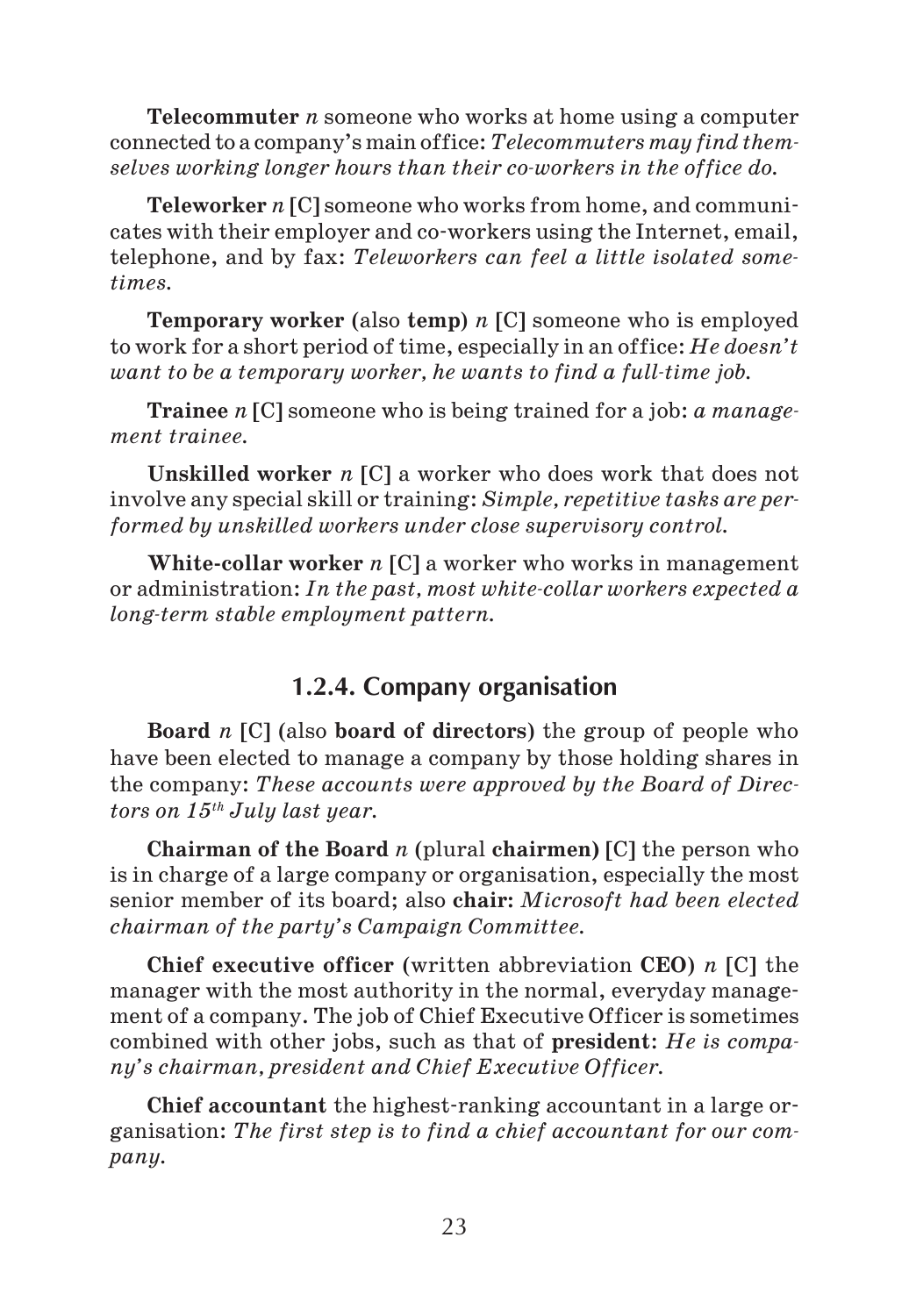**Director** (also **company director**) *n* [C] **1** one of the committee of top managers who controls a company: *The board of directors are expected to cut the 35cent quarterly dividend when they meet later this month.*

**2 financial/ sales/ personnel/ research and development direc tor** someone who is in charge of a particular department of an or ganisation.

**Manager** *n* [C] someone whose job is to manage all or part of a company or organisation, or a particular activity: *To be a good man ager you need loads of energy.*

**President** *n* [C] *AmE* the person in charge of a large company, bank: *Sandor Csanyl, the bank's president, said that their objective is to have 200 branches in Romania.*

**Vice president** (also **vice president**) *n* [C] *AmE* an officer direct ly below the president in rank: *After three years as vice-president*, *he became chief executive officer.*

# **1.2.5. Company relationships**

**Acquisition** *n* [C, U] when one company buys another one, or part of another one.

**Collocations:**

- **to complete/ make an acquisition:** *The company has just made another acquisition;*
- **latest/ new/ recent acquisition:** *The group's latest acquisition is a sportswear firm.*

**Buy in** *n* [C] when a company buys its own shares from existing shareholders: *A buyin has the advantage of removing small share holders and frees the parent company to run the unit.*

**Merge** *v* [I, T]if two or more companies, organisations merge, or if they are merged, they join together: *The companies will merge their cellular phone operations, forming one of the nation's largest regional systems.*

**Merger** *n* [C] a combination of two or more business enterprises into a single enterprise: *If the merger goes through, thousands of jobs will be lost.*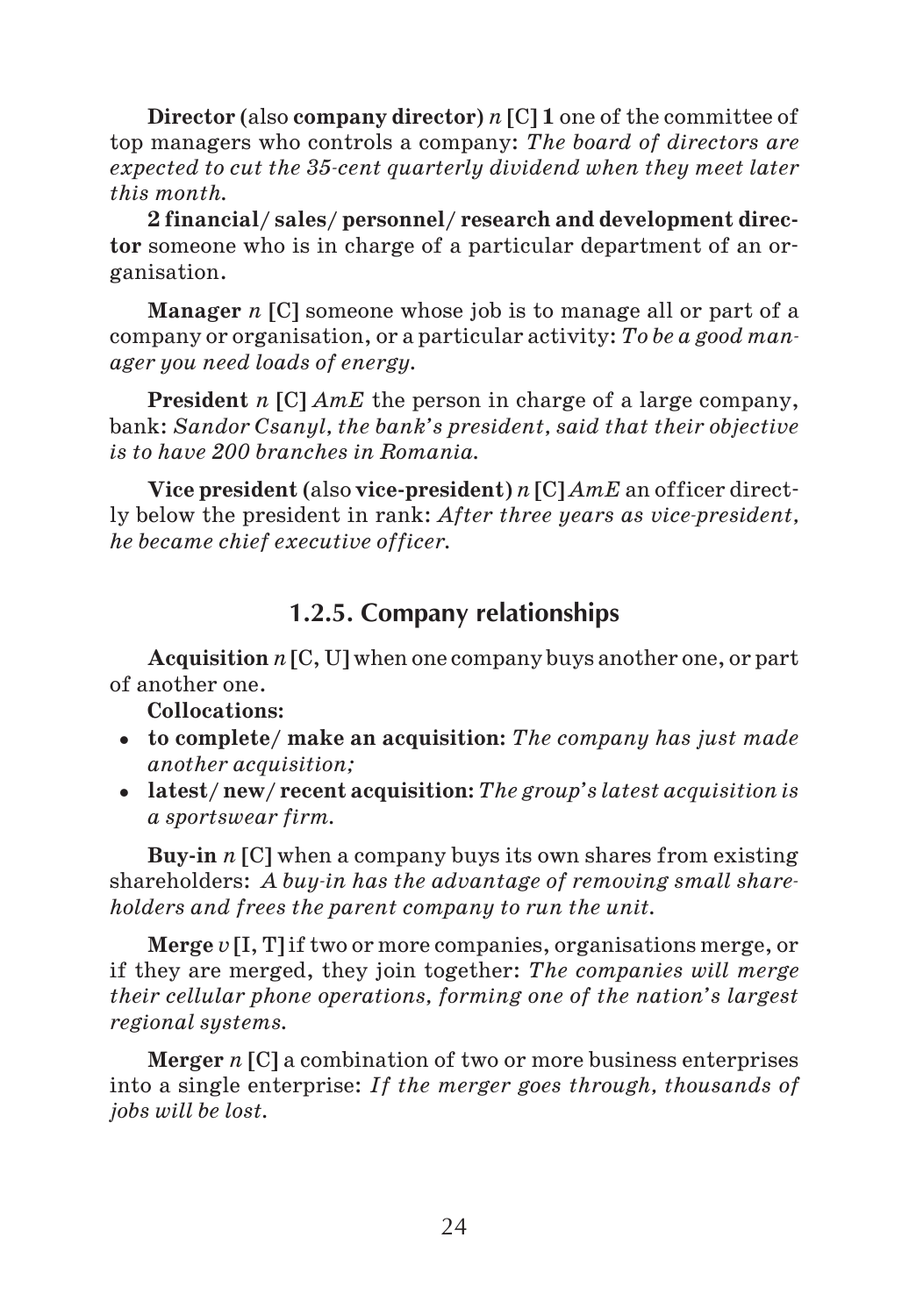**Collocations:**

- **proposed merger;**
- **to plan merger;**
- **to carry out merger;**
- **merger activity;**
- **merger proposal:** *The merger proposal calls for the three compa nies to be combined into a new entity;*
- **merger negotiations;**
- **merger agreement;**
- **merger talks:** *The two airlines ended merger talks after falling to agree on how much of the combined company each side would own;*
- **merger frenzy** when a lot of mergers are taking place: *The merg er frenzy has helped push up cable valuations to record highs on Wall Street;*
- **merger between:** *A merger between similar banks in the same area should enable them to eliminate 40% of the expenses of one of the banks.*

**Demerger** *n* [C] making one part of a large company into a sepa rate company: *Merchant bankers proposed a demerger of the compa ny into two separate businesses.*

**Takeover** *n* [C] the act of getting control of a company by buying over 50% of its shares: *To avoid a takeover, the investment compa ny went deeply in debt to pay a huge special dividend.*

**Collocations:**

- **attempted/ proposed takeover;**
- **agreed takeover;**
- **company takeover;**
- **takeover attempt;**
- **takeover offer;**
- **takeover battle:** *The consortium won a fierce takeover battle for the engineering group;*
- **takeover bid** an offer by one company to buy another, or the val ue of this offer: *There was a takeover bid by a larger and more aggressive company;*
- **anti takeover plan**one to try and avoid a takeover.

**Competitor** *n* [C] a person, product, company, country that is competing with another; rival; *Britain has had higher long-term interest rates than most of its major competitors.*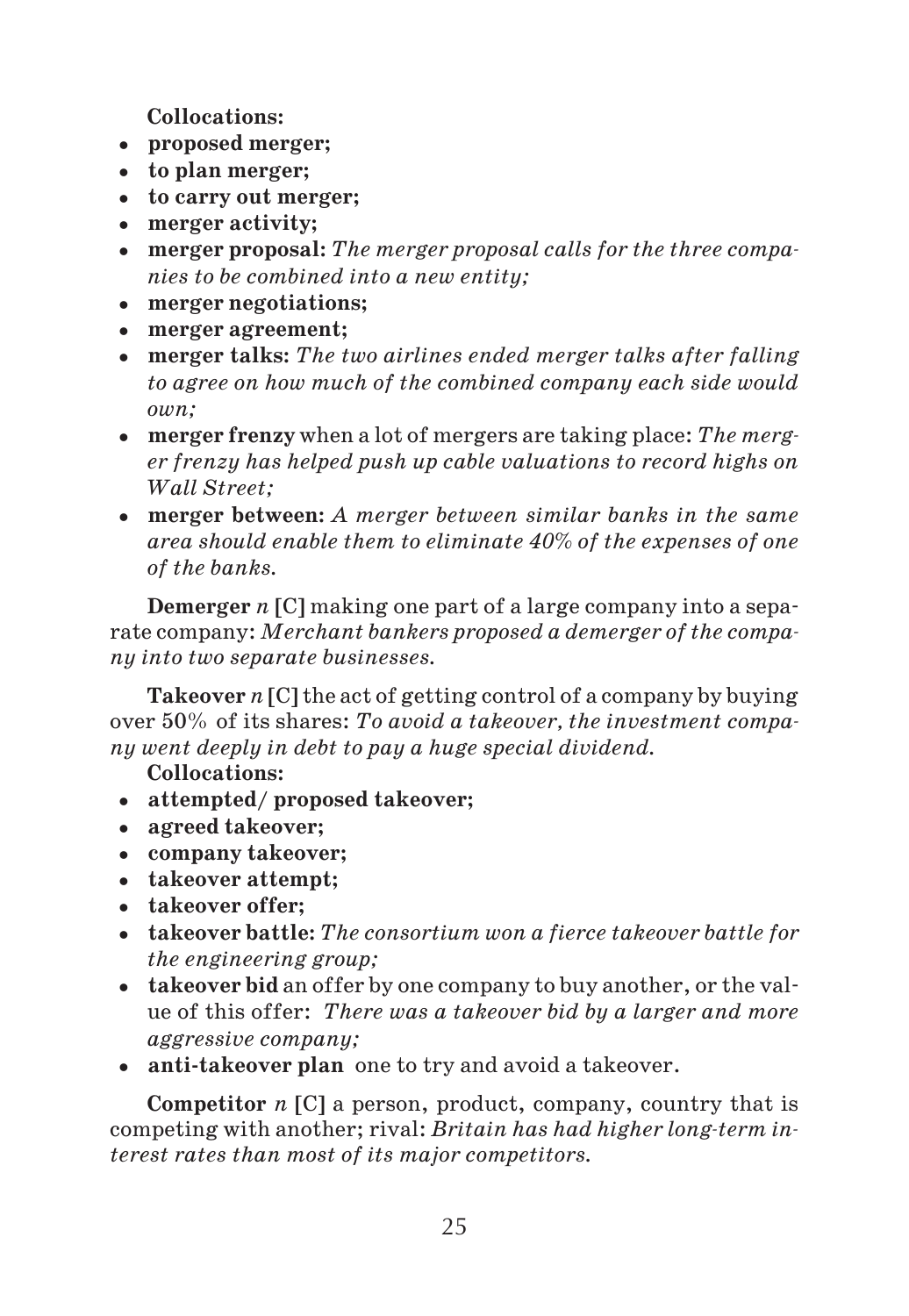**Divest** *v* [T] if a group divests one of the companies that it owns, it gets rid of it by selling it: *We fulfilled our commitment to share holders to divest our downstream business by creating a new company.*

**Divestiture** *n* [C, U]: *The divestiture of AT&T in 1984 opened up the US telecommunications equipment market.*

**Flotation** *n* [C, U] making shares in a company available for peo ple to buy for the first time: *The group has decided to postpone its stockmarket flotation until next year. If the dividend had been cut, it might have made investors nervous about the forthcoming share flotation.*

**Joint venture** *n* [C] a business activity in which two or more com panies have invested together: *Saudi Arabian and Japanese officials agreed on a joint venture to build oil refineries in both countries.*

#### **Word focus**

If one company **acquires** another, it buys it or **takes** it **over.** A **buyout** is when a person or organisation buys a business. An **em ployee/ staff buyout** is when employees buy the company they work for. A **management buyout** is when a company's senior managers buy the company they work for. A **leveraged buyout** is when a per son or organisation buys a company using a loan borrowed against the company's assets, some of which may then be sold to pay off the loan. In order to avoid a takeover, a company may use a **poison pill** (something in a company's financial or legal structure that makes it difficult for another company to take it over). Other actions tak en by companies to prevent a **hostile takeover** include the **crown jew els defence** *BrE,* in which a company sells important assets cheaply to a supporter, so that the company is less attractive to buy, and then buys them back later when the takeover is less likely to hap pen, or the **Pacman defense** *AmE,* in which a company that is the target of a takeover buys the shares of the company that is trying to take it over. A **merger** is an occasion when two or more companies or organisations join together to form a larger company.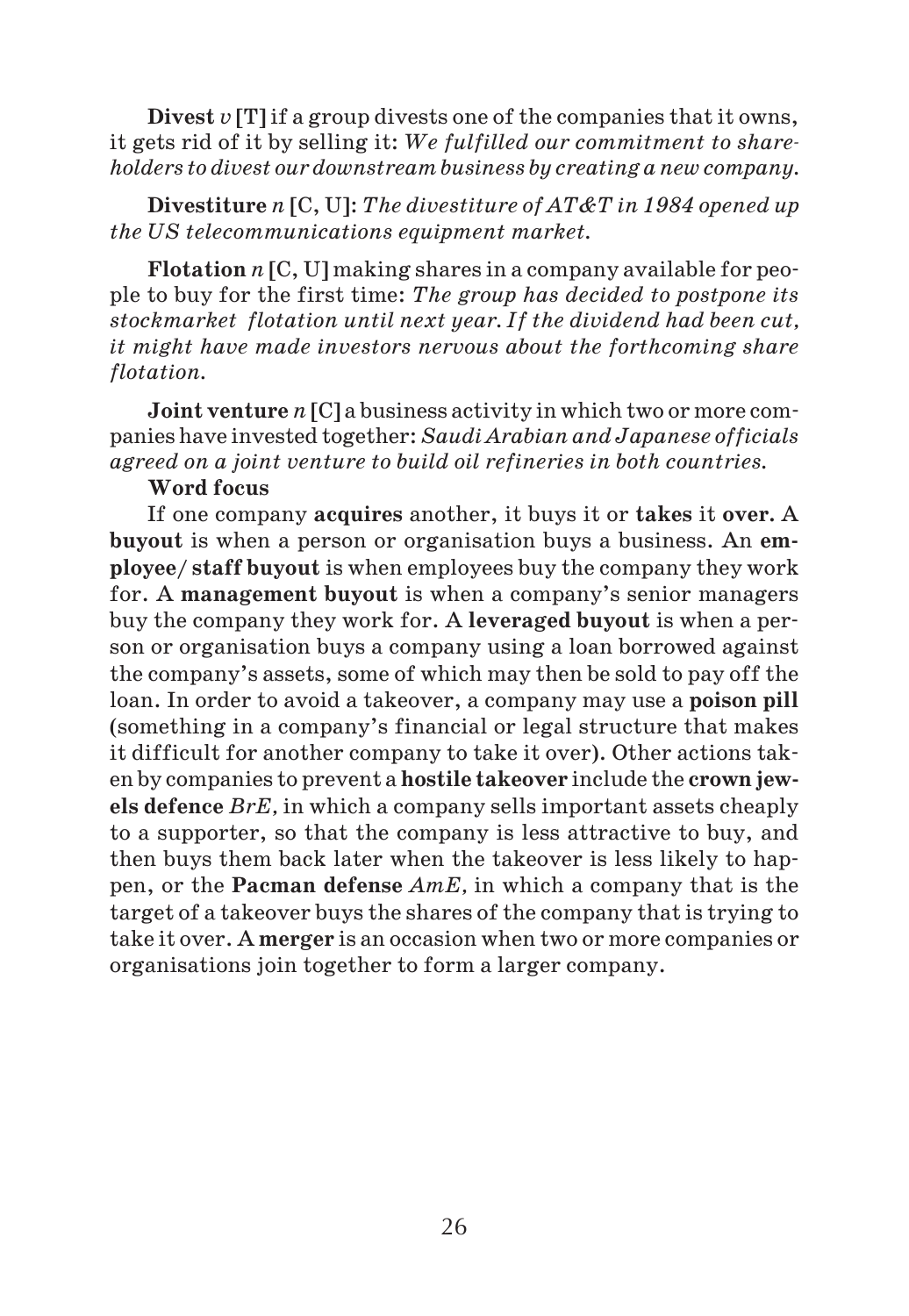# **1.3. Capital in Finance**

# **1.3.1. Capital description**

**Capital** *n* [U] **1** money or property used to produce wealth: *Coun tries around the world are hungry for capital and economic development.*

**2** money from shareholders and lenders that can be invested by a business in assets in order to produce profits: *There is a shortage of capital for the purchase of new aircraft.*

#### **Collocations:**

- **customer capital** COMMERCE: *Companies have begun to take their customer capital seriously, and manage it as the asset it is;*
- **human capital** ECONOMICS: *Governments must invest in edu cation to develop human capital;*
- **intellectual capital** HUMAN RESOURCES;
- **social capital** ECONOMICS: *The Japanese are good at manag ing the social capital of large organisations;*
- **starting capital;**
- **working capital;**
- **foreign/ private/ investment capital;**
- **to have capital:** *We don't have enough capital to buy new pre mises;*
- **to accumulate/ attract/ borrow/ generate/ raise capital:** *Since the stockmarket fell, companies have been prevented from rais ing capital by selling new stock;*
- **to invest/ provide/ put (up)/ sink capital:** *The company has put a lot of capital into the project. We can't expect the government to put up the capital. He sank vast amounts of capital in the venture;*
- **to free up/ release/ unlock capital;**
- **to tie up capital** make it unavailable for use: *The company has bought lots of land over the last few years, which ties up capital as it waits to develop it;*
- **capital assets/ goods/ resources/ stock;**
- **capital costs/ expenditure/ investment/ outlay/ repayment/ spending;**
- **capital accumulation/ growth;**
- **capital account;**
- **capital grant;**
- **capital project:** *Investments in major capital project are huge;*
- **capital gain;**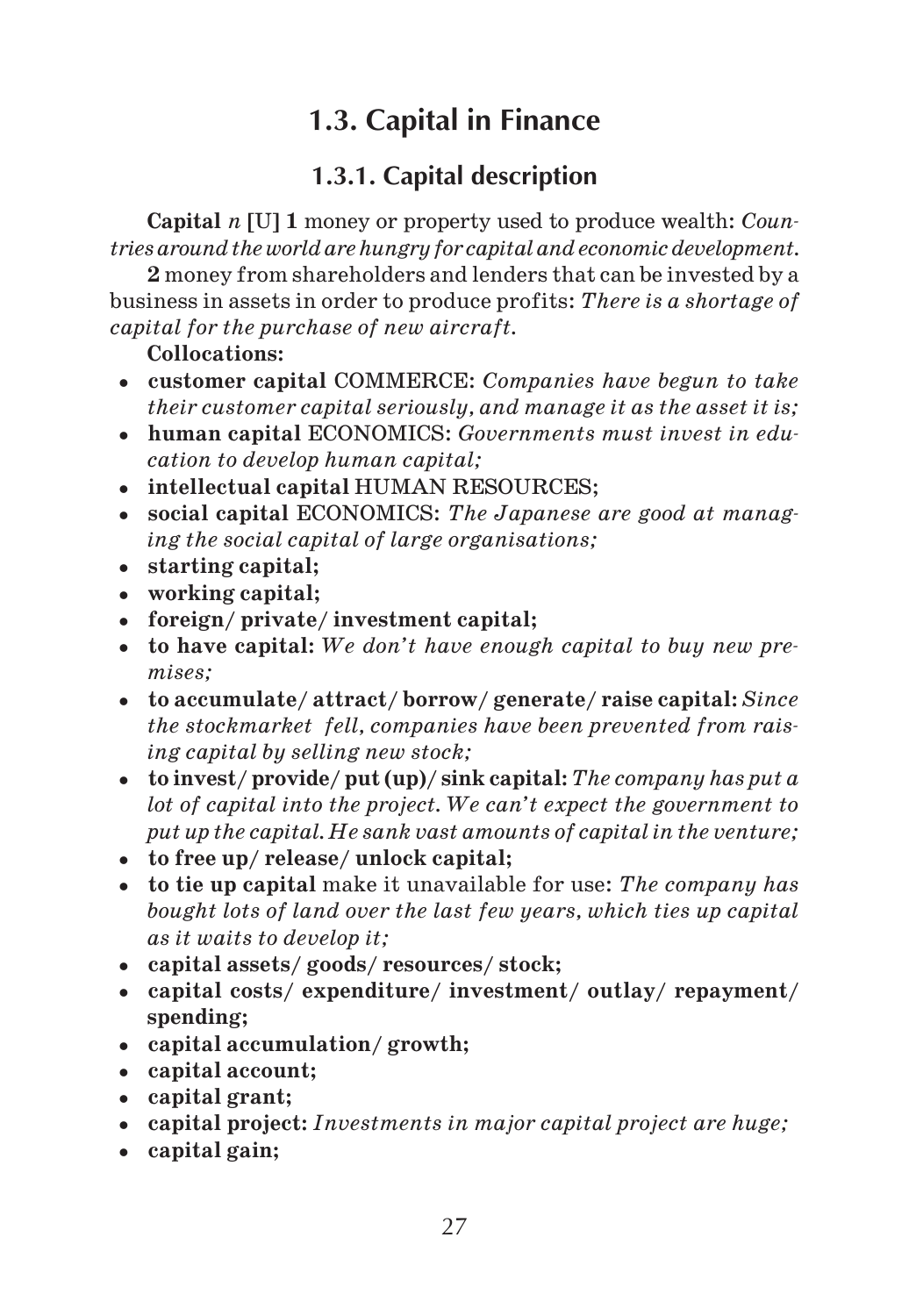- **capital loss;**
- **capital flow/ movement;**
- **capital inflow;**
- **capital outflow;**
- **capital value:** *the capital value of the property;*
- **capital market;**
- **capital intensive:** *capital intensive industries;*
- **capital invested;**
- **injection of capital:** *The company desperately needs a fresh in jection of capital;*
- **return on capital:** *Investors want an immediate return on their capital.*

**Venture capitalist** *n* [C] someone who invests money in new busi nesses: *In the fourth quarter, venture capitalists invested \$317 mil lion in computer-related business star-ups.* 

**Capitalisation** *BrE* (also **capitalization** *AmE*) *n* [U] **1** the total value of a company's shares: *The company's capitalisation has in creased to \$81.5 billion.*

**2** the total value of all the shares on a stockmarket at a particu lar time: *Share prices are so low that the total market capitalisa tion of the Seoul stock exchange last week amounted to only 66,000 billion Won.*

**Capitalise** *BrE* (also **capitalize** *AmE*) *v* [T] to make money avail able to a business in the form of loans and money invested in shares so that it can operate and grow: *The company will be capitalised with \$80 million in cash from the four partners and about \$250 million in debt.*

# **1.3.2. Types of capital**

**Authorised capital** *BrE* also **autorized capital** *AmE* the largest amount of capital a company is allowed to have in the form of shares; also **authorised issue, authorised stock:** *To finance the expansion programme, the company doubled its authorised capital from 5 bil lion to 10 billion pesos.*

**Core capital** another name for share capital when talking about the capital of financial institutions: *the proportion of the bank's to tal assets held as core capital.*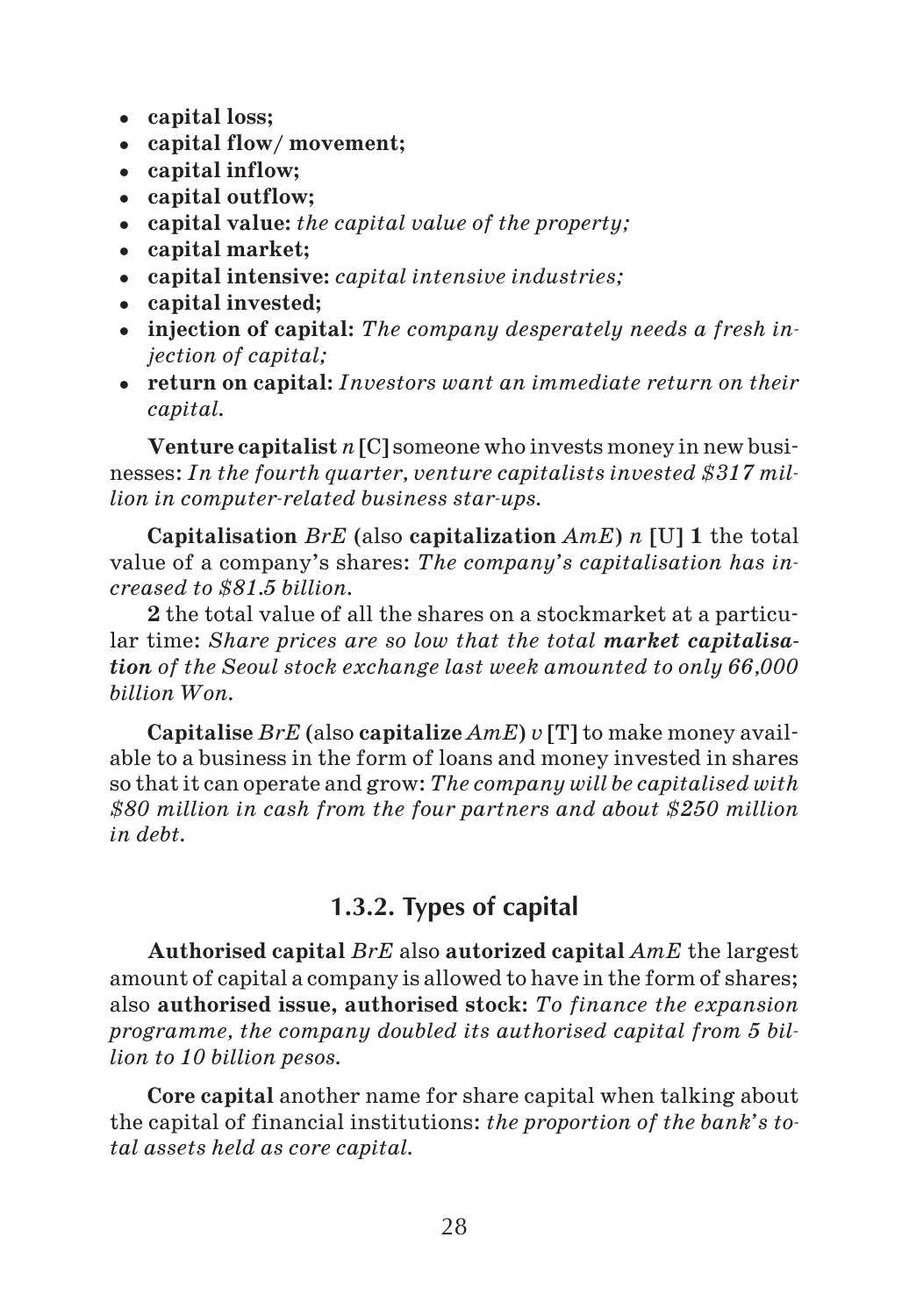**Debt capital** capital raised by issuing bonds (making them avail able for people to buy): *if a firm raises debt capital by selling bonds publicly, then some sales costs will be incurred.*

**Equity capital** capital in the form of shares, not debt: *The com pany will issue 30 million new shares and raise its equity capital by \$56 million.*

**Flight capital** capital sent abroad because of economic or politi cal uncertainty: *When Africa's flights capital comes home we will know that real recovery is in progress.*

**Issued capital** capital in the form of shares already offered to and held by shareholders

**Loan capital** capital in the form of money lent to a company as loans, bonds, or debentures, not shares; also **debt:** *The Welsh Devel opment Agency provides loan capital for industrial projects.*

**Nominal capital** the total value of all the shares issued by a com pany, at the time when they were issued: *Shares in 29 companies with a total nominal capital of US\$1,600 million were to be traded on the exchange.*

**Ordinary capital** a company's main class of ordinary shares on which dividends are paid only after those on more important classes or shares: *AT&T holds 91 million ordinary shares in the company, representing 18,6% of its ordinary capital.*

**Paid in capital** also **paid up (share) capital** share capital for which money has actually been received from shareholders, rather than for shares not yet paid for or not yet issued (made available)

**Preference capital** *BrE,* **preferred capital** *AmE* a special class of a company's shares, on which dividends are paid before the divi dends on ordinary shares, and whose holders are repaid before oth ers if the company goes bankrupt

**Risk capital** capital invested in a business activity that involves a lot of risk, but which may be very profitable; also **venture capital**

**Share capital** capital that a company has from investors who have bought shares: *San Paolo said it plans to sell the shares, which represent 20% of the bank's share capital.*

**Split capital** a way of dividing a trust company's capital into two kinds of shares, capital shares and income shares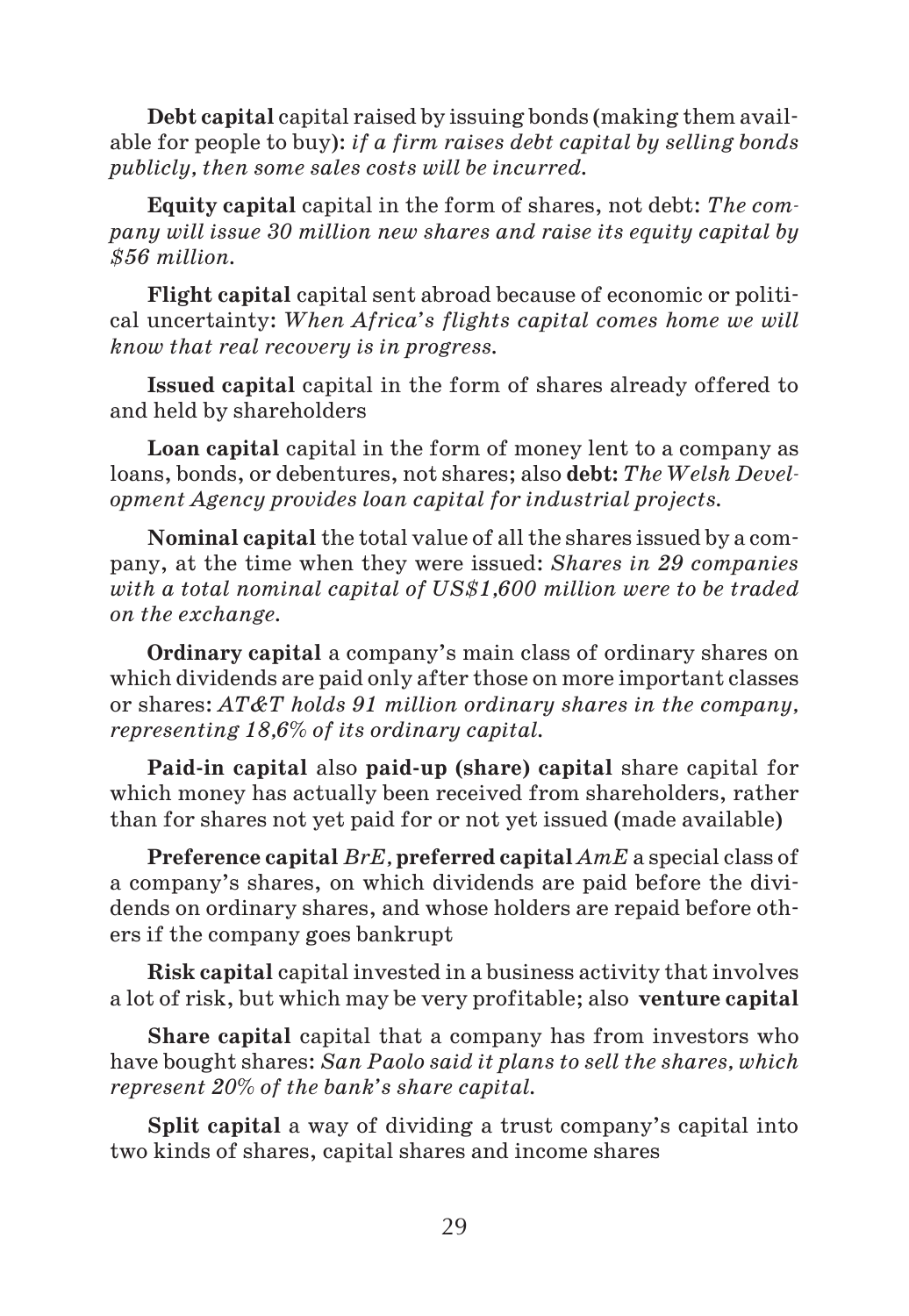**Tier 1 capital** also **first tier capital** one of the two categories into which a bank's capital is divided, consisting of the most cen tral and important types of capital. According to banking rules, banks must keep a certain amount of Tier 1 capital to protect them against failing: *Tier 1 or 'core' capital consists of common stocks, retained earnings, and preferred stock. The agreement called for the bank to maintain Tier 1 capital of at least 6% of its assets.*

**Tier 2 capital** also **second tier capital** one of the two categories into which a bank's capital is divided, consisting of the less impor tant and central types of capital: *Tier 2 capital includes securities and subordinated loans.*

**Uncalled capital** capital in the form of shares that have been issued (made available to investors) but not yet paid for: *the Compa ny's property or assets, including its uncalled capital.*

**Venture capital** money lent to someone so that they can start a new business; also **risk capital:** *The fund provides venture capital and loans for US business projects. Pullman has borrowed heavily from banks and venture capital companies.*

# **1.4. Insurance**

# **1.4.1. General background**

**Insurance** *n* [C, U] an agreement in which you pay a company money, either in one payment or in regular payments, and they pay your costs, for example, if you lose or damage something, have an accident or injury

**Collocations:**

- **insurance against sth:** *You can take out insurance against em ployee injury;*
- **to offer/ provide insurance;**
- **to refuse insurance:** *Have you ever been refused car insurance in the past?;*
- **to arrange/ obtain/ take out insurance:** *You must make sure you take out insurance on the contents of your house;*
- **to have insurance:** *Ensure you have sufficient insurance to cov er the cost of replacing your valuables;*
- **to be covered by (the) insurance:** *Unfortunately, stolen personal belongings are not covered by the insurance;*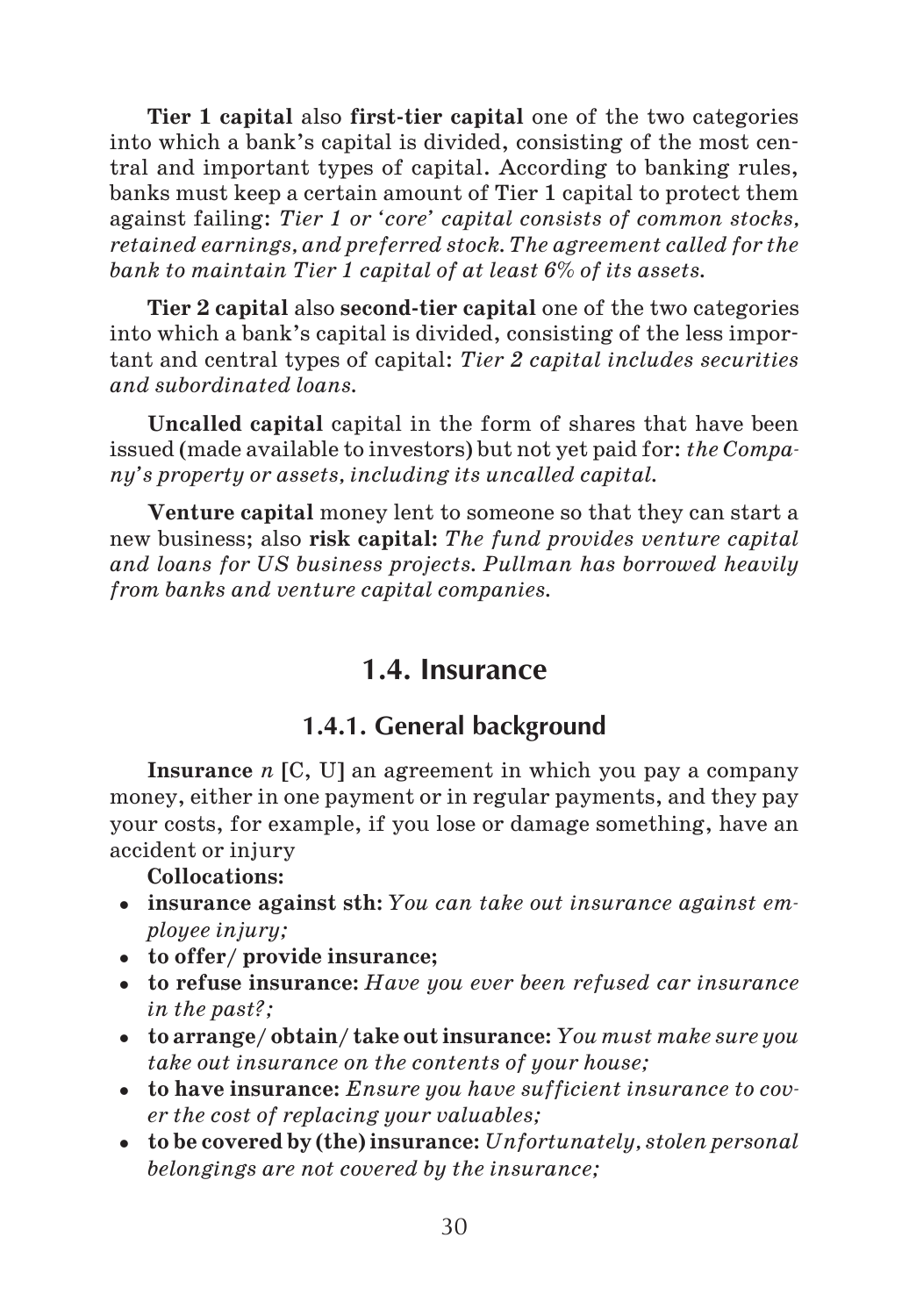- **to claim on the/ your insurance:** *I claimed on the insurance for the damage to the furniture;*
- **insurance pays for sth/ covers sb/ sth:** *This insurance covers the cost of their mortgage but they are considering more life cover.*

#### **Word focus**

When you want **to insure** something or **take out insurance** (ar range to have it), you contact an **insurance company** or **an insur ance broker** who can sell you an **insurance policy**. If you are **covered** (insured) against injury, theft, damage, you can **make a claim** (ask for payment from the insurance company) if something bad happens. A **claimant** is someone who does it. An **adjuster** or **loss adjuster** is the person whose job is to address the value of loss or damage when someone has **claimed on** their insurance policy.

# **1.4.2. Types of insurance**

**Agreed value insurance** *n* [U] insurance for an amount agreed to by an insurance company at the start of an insurance period, rather than at the time the property is lost or destroyed: *Agreed value in surance guarantees you will get all of your money back in the event of total loss to your classic car.*

**All risks insurance** also **all loss insurance** *n* [U] insurance against all risks except ones particularly excluded (specifically stat ed as not insured) in the insurance policy

**Annuity insurance** *n* [U] insurance agreement that provides a series of payments over a particular period of time, often after you stop working, and sometimes for the rest of your life

**Block insurance** *n* [U] insurance that protects goods or property belonging to more than one person: *Students who live in University accommodation automatically have their personal belongings insured as part of a block insurance policy.*

**Business interruption insurance** [U]insurance against financial loss caused by a business not being able to continue its normal activ ities after an accident, fire

**Business liability insurance** *n* [U] insurance taken out by a com pany to protect against injury or damage caused by a problem with a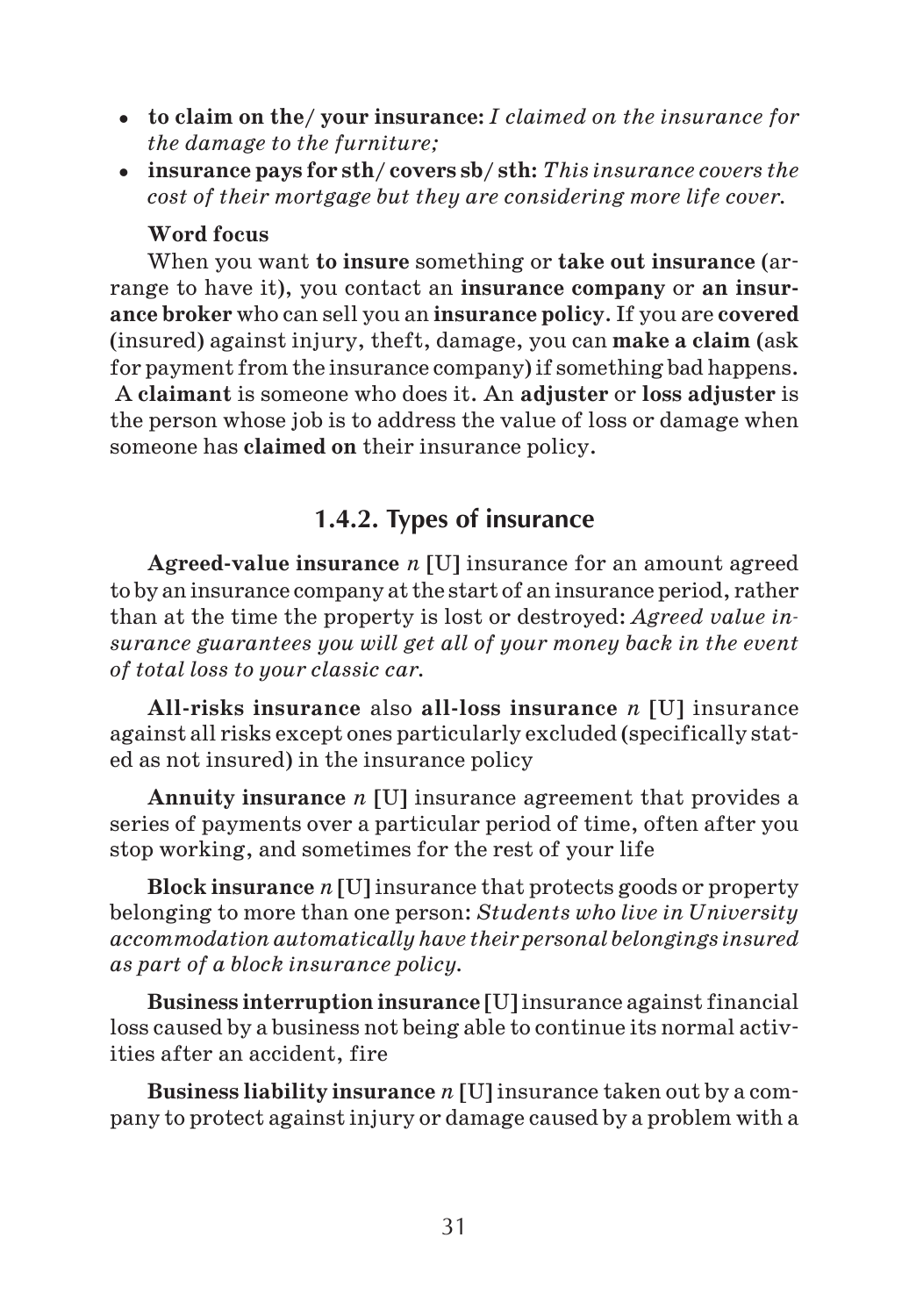product or a failure by an employee: *Every business owner should shop for the best business liability insurance rates and coverage.*

**Comprehensive insurance** *n* [C, U] insurance that pays out if there is injury or damage to you and your vehicle, as well as if there is injury or damage to other people and vehicles that are involved in a car accident with you: *Comprehensive insurance will also cover you against theft, and against any damage done to your car when no oth er vehicle is involved.*

**Contingency insurance** *n* [U] insurance that protects someone against risks that are not the usual areas dealt with by insurance companies: *The organisers of the world's biggest sporting events take out contingency insurance, which pays out if an event is interrupted, postponed, or cancelled.*

**Credit insurance** also **consumer credit insurance** *n* [U] insurance that will pay back someone's loan if they die, are unable to work because of illness or injury, or lose their job: *Lenders as well as bor rowers benefit from credit insurance, which gives them security against payment problems.*

**Deposit insurance** *n* [U] a system in which payments are made by banks to an organization that would pay a bank's customers their money back if that bank went bankrupt: *In 1985, the bank failed, pulling down Ohio's deposit insurance fund with it.*

**Income insurance** also **income protection insurance** *n* [U]a type of insurance that protects someone if they lose income because of health or other problems: *The income insurance scheme has proved popular among rice farmers, whose crops are subject to flood and drought cycles.*

**Life insurance** *BrE* also **life assurance** *n* [U]a system in which you make regular payments to an insurance company in exchange for a fixed amount of money which will be paid to someone you have named, usually a member of your family, when you die: *For \$23 a month a man aged 30 can buy a \$100,000.*

**Collocations:**

- **life insurance policy**;
- **life insurance company**.

**Medical assurance** *BrE* also **medical cover** *n* [U] insurance for the cost of medical treatment if you are ill or injured, often paid for by companies for their employees: *All senior employees within our*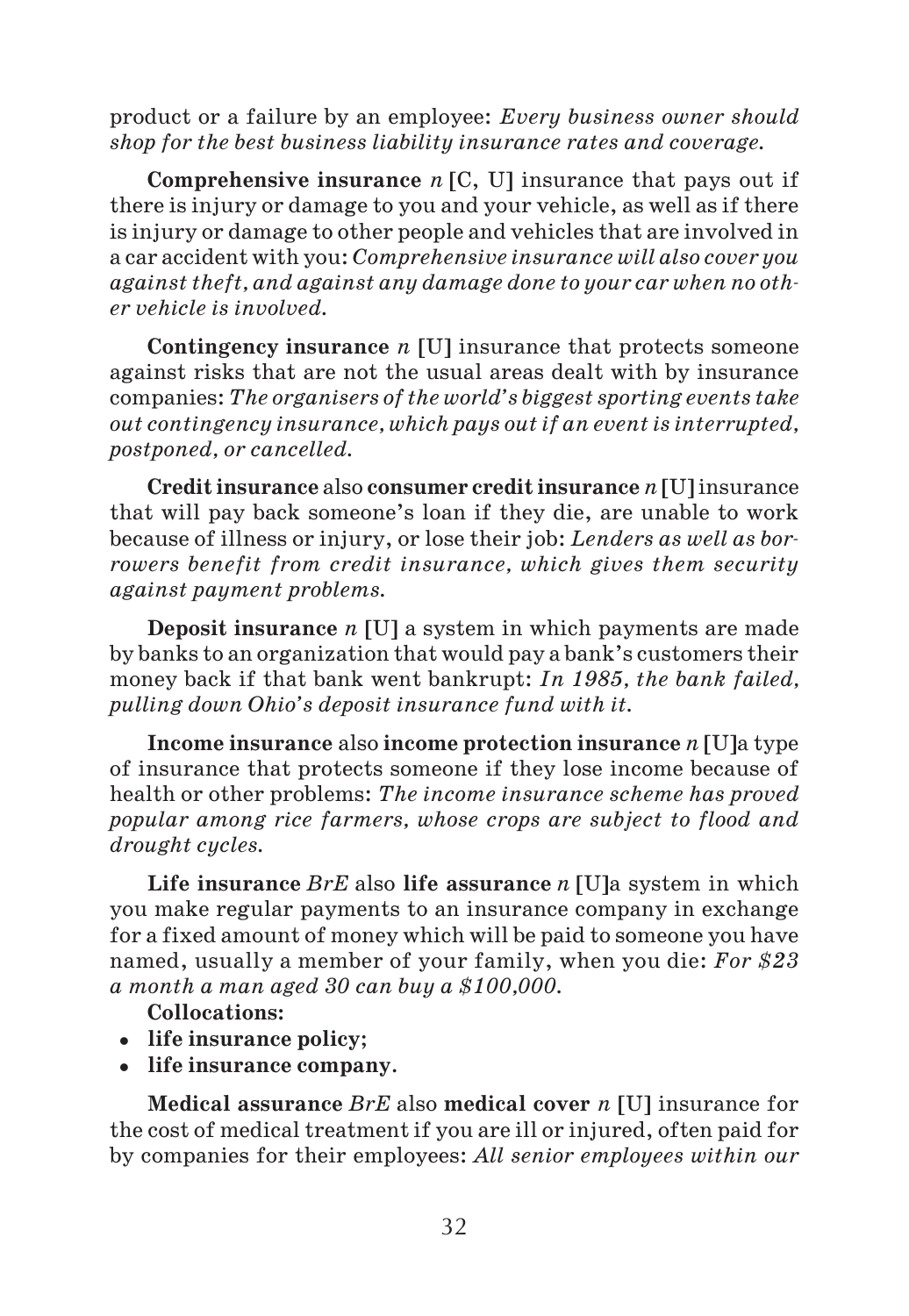*organisation enjoy benefits such as a company car, pension, and medical insurance.*

**Collocations:**

- **to provide/ take out/ buy medical insurance;**
- **a medical insurance policy/ plan/ scheme;**
- **medical insurance costs/ premiums**.

**Open insurance** also **floating insurance** *n* [U] an insurance agreement that relates to all the goods sent by a producer during a period of time

# **1.4.3. Key terms in insurance**

**Actuary** *n* [C] (plural **actuaries**) a person whose job is to calcu late risk for insurance companies and pension funds, especially the age to which people are expected to live. The companies and funds use the results to make certain that they always have enough money to make payments to the people who have a right to them: *Actuaries and auditors have a statutory duty to report anything that exposes the assets of a pension scheme to risk.*

**Average adjuster** *n* [C] a person who calculates the cost of dam age to or loss of a ship or the goods it carries, for insurance purposes: *Apportionment of cargo damage was referred to an average adjuster.*

**Certificate of insurance** (plural **certificates of insurance**) also **insurance certificate** *n* [C] an official document from an insurance company, used to prove that you have insurance and to show the types of financial protection that it provides: *Any project that plans to film on state property must file a certificate of insurance with the New Hampshire Film and Television Office.*

**Claimant** *n* [C] a person or company that requests or receives payment from an insurance company for an accident, illness, dam age to property: *No payment will be made if the claimant, at the time of effecting the insurance, was receiving medical treatment.*

**Compensation** *n* [U] (written abbreviation **comp**) money that is paid to someone because they have been hurt, or because something has been lost or damaged: *If you can prove that someone else was to blame for your accident, you will be entitled to compensation.*

#### **Collocations:**

- **to seek compensation for** injury;
- **a compensation claim.**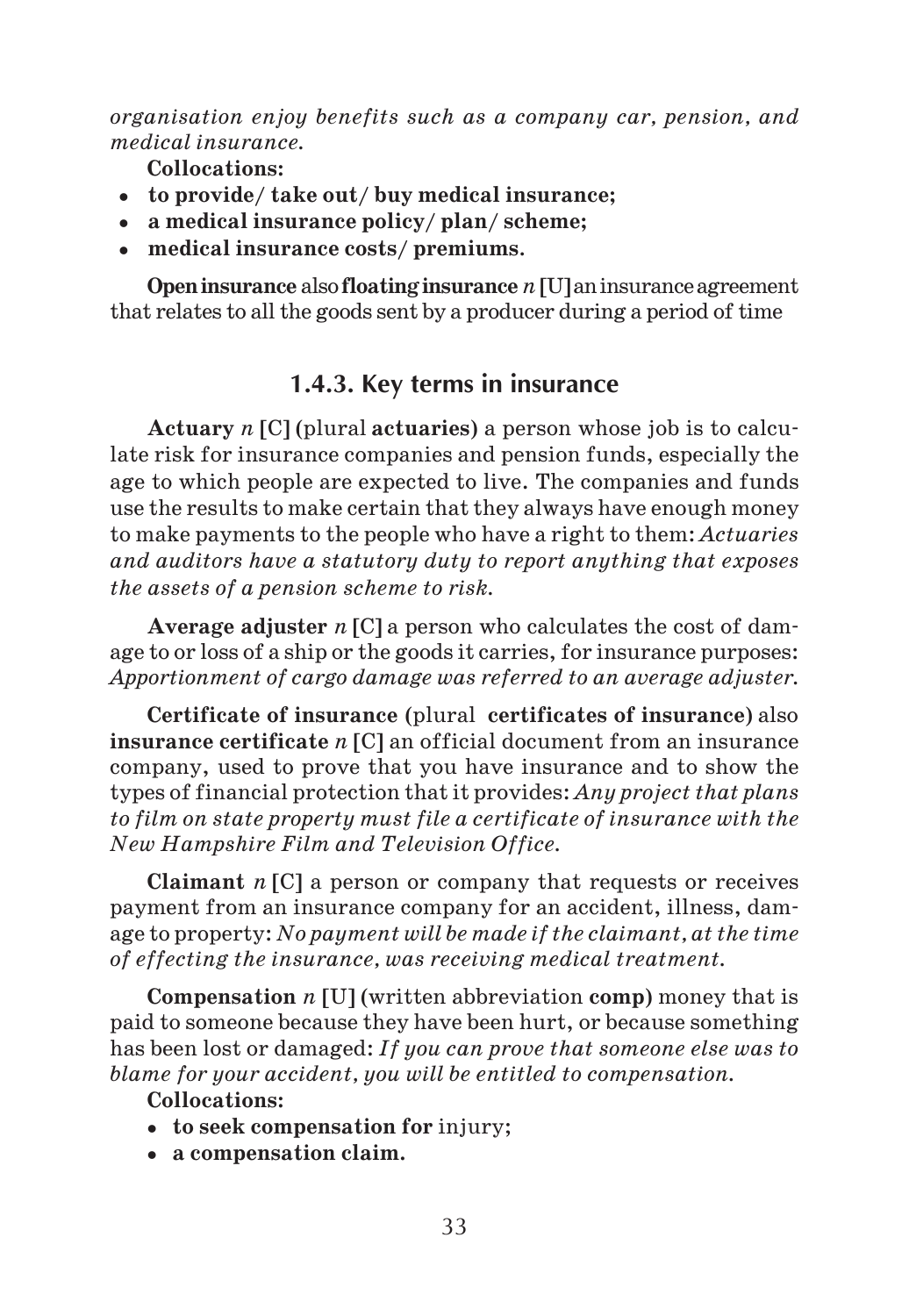**Excess** *n* [C, U] a part of the cost of an accident, injury, etc. that you agree to pay yourself when you buy insurance: *Cover would cost \$239 a year with a \$75 excess, or \$215 a year with a \$250 excess.*

**Indemnity** *n* [U] protection against possible damage or loss, or the money paid if there is damage or loss: *Every full-time employee at our firm receives a policy that gives indemnity against accidental death.*

#### **Collocations:**

- **indemnity for/ against sth:** *The policy provides an indemnity for loss of or damage to third-party property;*
- **to provide/ offer (an) indemnity:** *This insurance provides indem nity against legal costs and damages;*
- **indemnity bond:** a legal agreement in which a financial organisation promises to make a payment to an organisation that has lent money if they do not get the loan back: *Lenders reduce their* risk by using indemnity bonds for mortgages over 70-80  $\%$  of the *value of the property.*

**Insurance agent** *n* [C] a person or company who gives advice about and sells insurance for an insurance company or number of insurance companies: *A good insurance agent can be a very useful guide to the policies available.*

**Insurance broker** *n* [C] a person or a company that buys and sells shares, bonds, currencies, insurance for other people or organisa tions: *In all these matters, your broker will be able to advise you.*

**Insurance claim** *n* [C] a request to an insurance company for pay ment relating to an accident, illness, damage to property

- **Collocations:**
- **to pay a claim;**
- **to refuse a claim;**
- **to settle a claim:** *An insurance adjuster will work with the in jured party to settle the claim;*
- **to bring/ file/ make/ submit a claim:** *Do not submit a claim if the doctor or hospital is also filing a claim for the same service.*

**Insurance company** *AmE* also **insurance carrier** *n* [C] a compa ny whose business is providing and selling insurance: *You must no tify your insurance company immediately of any damage or loss that has occurred.*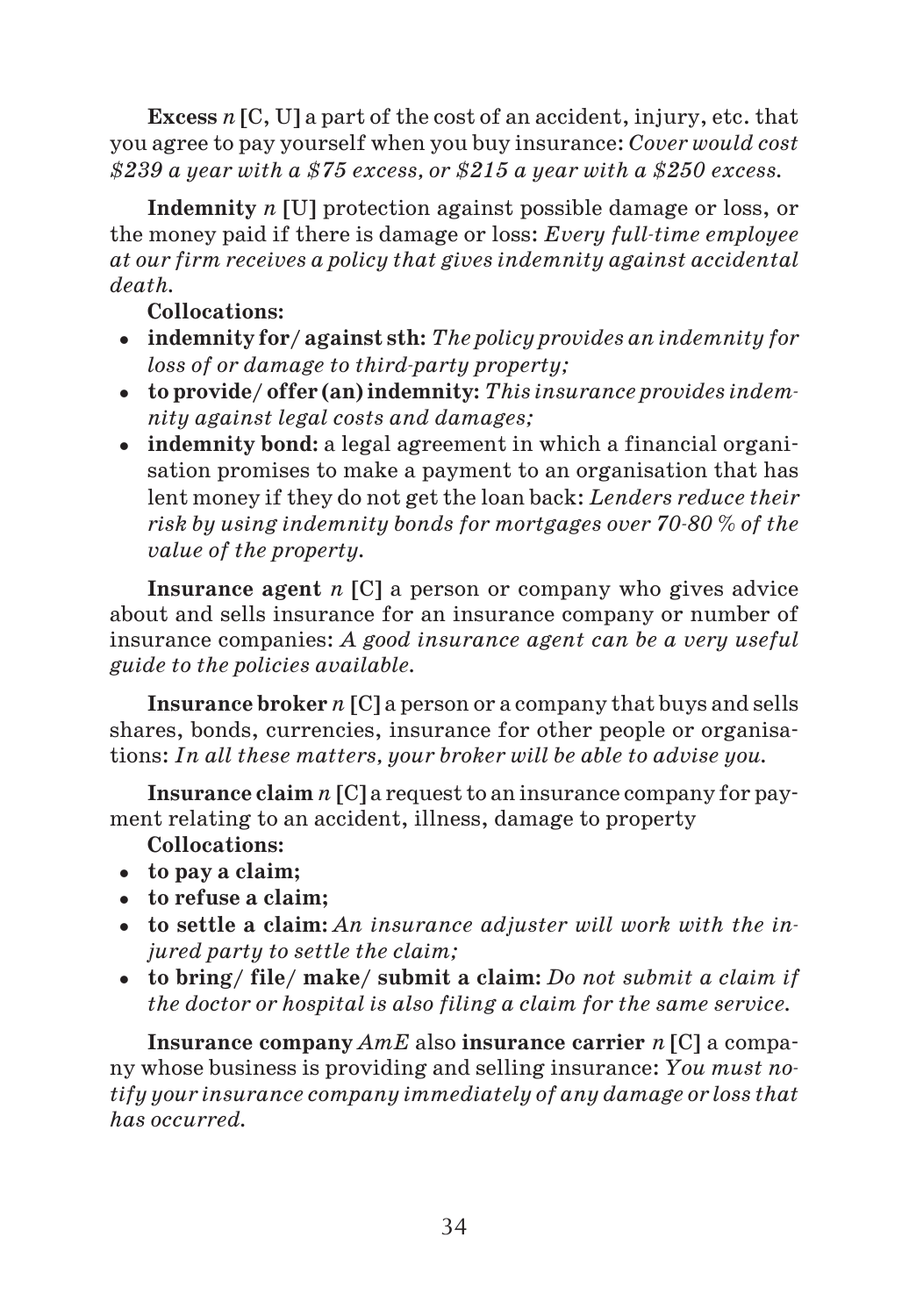**Insurance cover** also **insurance coverage** *n* [U] protection that is given by an insurance company when it agrees to pay money if a particular thing happens, for example if someone is injured, or prop erty is lost or damaged: *When applying for building and contents insurance cover, make sure you give as much detail about the proper ty as possible.*

**Insurance market** *n* [C] the business of buying and selling in surance, and the companies that are involved in it: *They aim to sta bilize the insurance market and increase competition so that insur ance premiums can be lowered.*

**Insurance policy** *n* [C] a document stating the agreement between an insurance company and a person or company that has arranged insurance with it

#### **Collocations:**

- **to take out an insurance policy:** *To make sure that your employ er can pay the compensation, they must take out an insurance policy;*
- **to apply for an insurance policy;**
- **to have an insurance policy;**
- **a travel insurance policy;**
- **an accident insurance policy;**
- **a household insurance policy.**

**Insurance premium** *n* [C] an agreed amount of money that you pay to an insurance company for insurance, either as one payment or as one of a series of payments

**Insurance product** *n* [C] a particular type of insurance agree ment that is sold: *Our Premier Insurance is a unique insurance prod uct designed for those who require a higher level of cover.*

**Insurance quote** also **insurance estimate** *n* [C] a statement of the amount of money that an insurance company calculates as the cost of providing insurance for something: *Get an immediate insurance quote for your car by calling us now or visiting our website.*

**Insurance risk** *n* [C] **1** the possibility of loss, damage, injury against which insurance is provided: *We will cover you against flood ing and all other insurance risks.*

**2** a person or business when they are considered in relation to the amount of risk that is involved for an insurance company when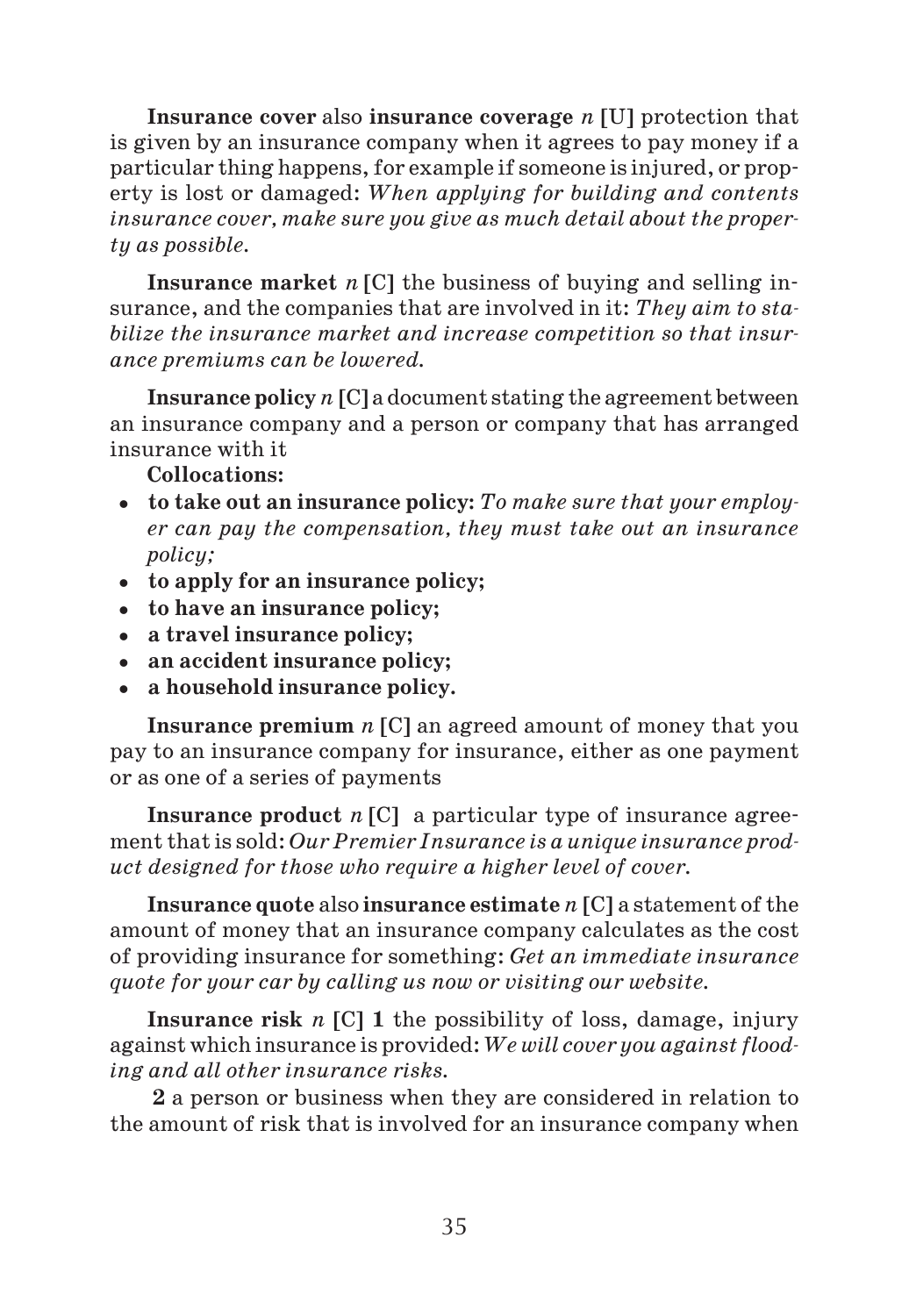it provides insurance for them: *Newly qualified young male drivers are a particularly poor insurance risk.*

**Insurance schedule** *n* [C] an official list of things that are af fected by a legal or insurance agreement: *The paintings were added to the insurance schedule.*

**Insurance underwriter** *n* [C] **1** a person, usually someone who works for an insurance company, who calculates the risk involved in an activity and decides how much insurance will cost to cover it

**2** a person who agrees to accept the risk of any loss under an insurance contract: *one of the country's foremost insurance under writers.*

**Loss adjuster** *n* [C] a person or company whose job is to assess the value of loss or damage for someone who has claimed on their insurance: *The loss adjuster feels there is likely to be a valid subsid ence claim.*

**No claims bonus** also **no claims discount** *n* [C] a reduction in the amount paid for insurance because no claims (requests for money following accidents or losses) have been made during a particular period: *If you make a claim you might lose your no claims bonus.*

**Third party** *n* [C, usually singular] in an insurance contract, a person who is not the insurance company or the insured person, but who will receive money if they suffer loss or damage caused by the insured person: *The policyholder is covered if they cause injury or damage to a third party.*

# **1.5. Investment**

#### **1.5.1. General background**

**Investment** *n* **1** [C or U] the act of putting money into a business to buy new stock, machines or a sum of money that is invested in a business in this way: *They plan to maintain their current level of investment.*

**2** [U] the act of buying shares, bonds, property, etc. in order to make a profit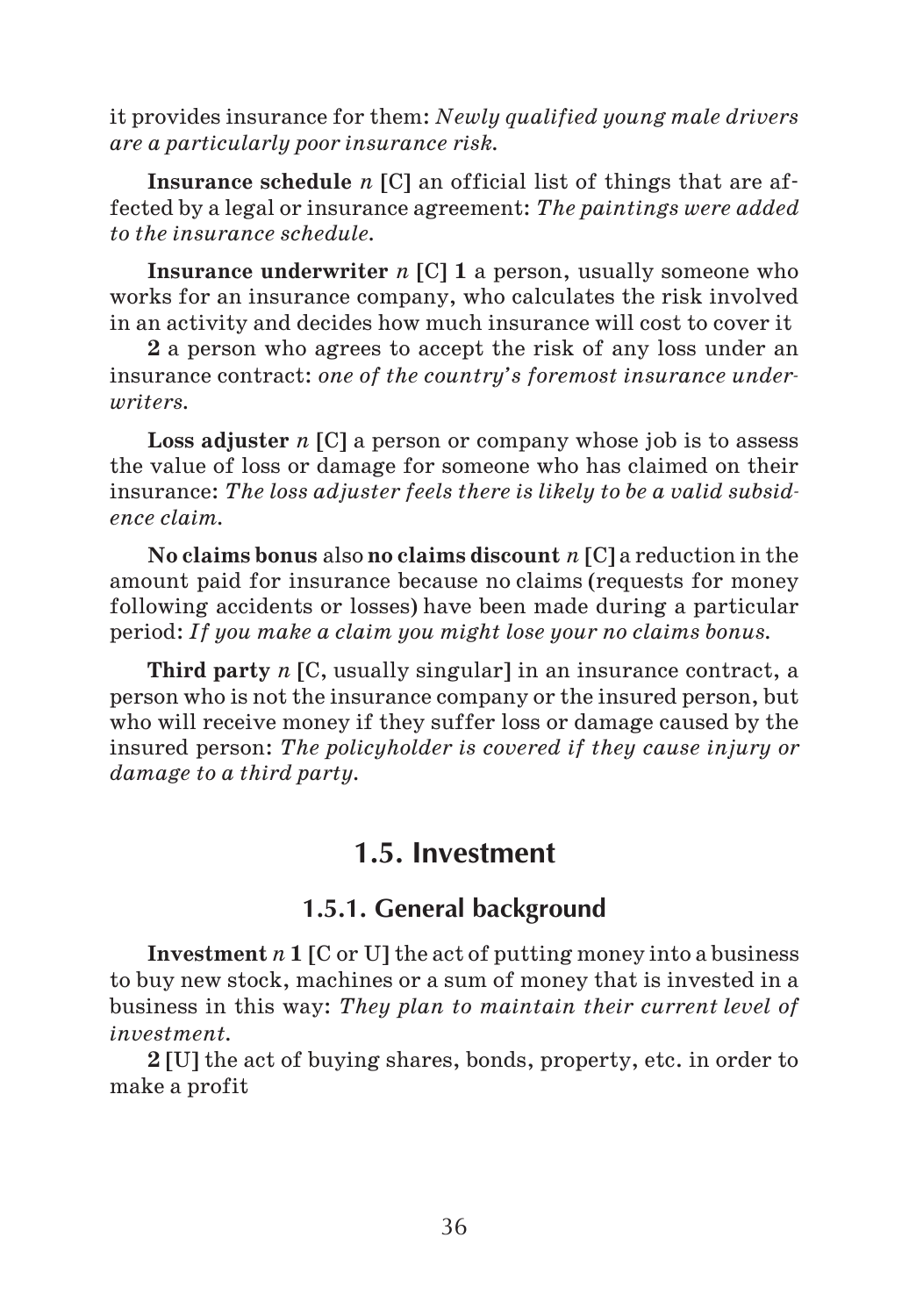**3** [C] something such as shares, bonds, or property that you buy in order to make a profit: *The fund was billed as an especially safe investment option.*

**Collocations:**

- **to attract/ encourage investment;**
- **long term investment;**
- short-term investment;
- **domestic investment;**
- **foreign/ overseas investment;**
- **private investment;**
- **public investment.**

**Invest** *v* 1 [I, T] to buy shares , property or goods because you hope that the value will increase and you can make a profit: *I've got a few thousand dollars I'm looking to invest.*

**2** [I, T] if a government, business, or organisation invests in some thing, they spend a large amount of money to improve it or help it succeed: *The city has invested millions of dollars in the museum.*

## **Word focus**

**Return on investment (ROI)** or **return on capital (ROC)** is the amount of profit received on an investment in relation to the amount of money invested. If someone **disinvests** from an activity or area of business, they stop investing in it. If someone **divests**, they reduce the number of their investments by selling them. If someone **diver sifies**, they put money into several different types of investment instead of only one or two.

# **1.5.2. Types of investment**

**Capital investment** (written abbreviation **capex)**, also **capital expense**, also **capital investment**, also **capital outlay***n* [U] money that a company spends on land, buildings, and equipment that it uses to produce products and provide services: *Capital expenditure on prop erty upgrades and refurbishments is expected to continue rising.*

**Corporate investment** *n* [U]investment that is made by compa nies rather than by governments or individual people: *The interest rate cut should stimulate corporate investment in manufacturing.*

**Direct investment** *n* [U]investment by a bank directly in a com pany or a business opportunity. With direct investment, a bank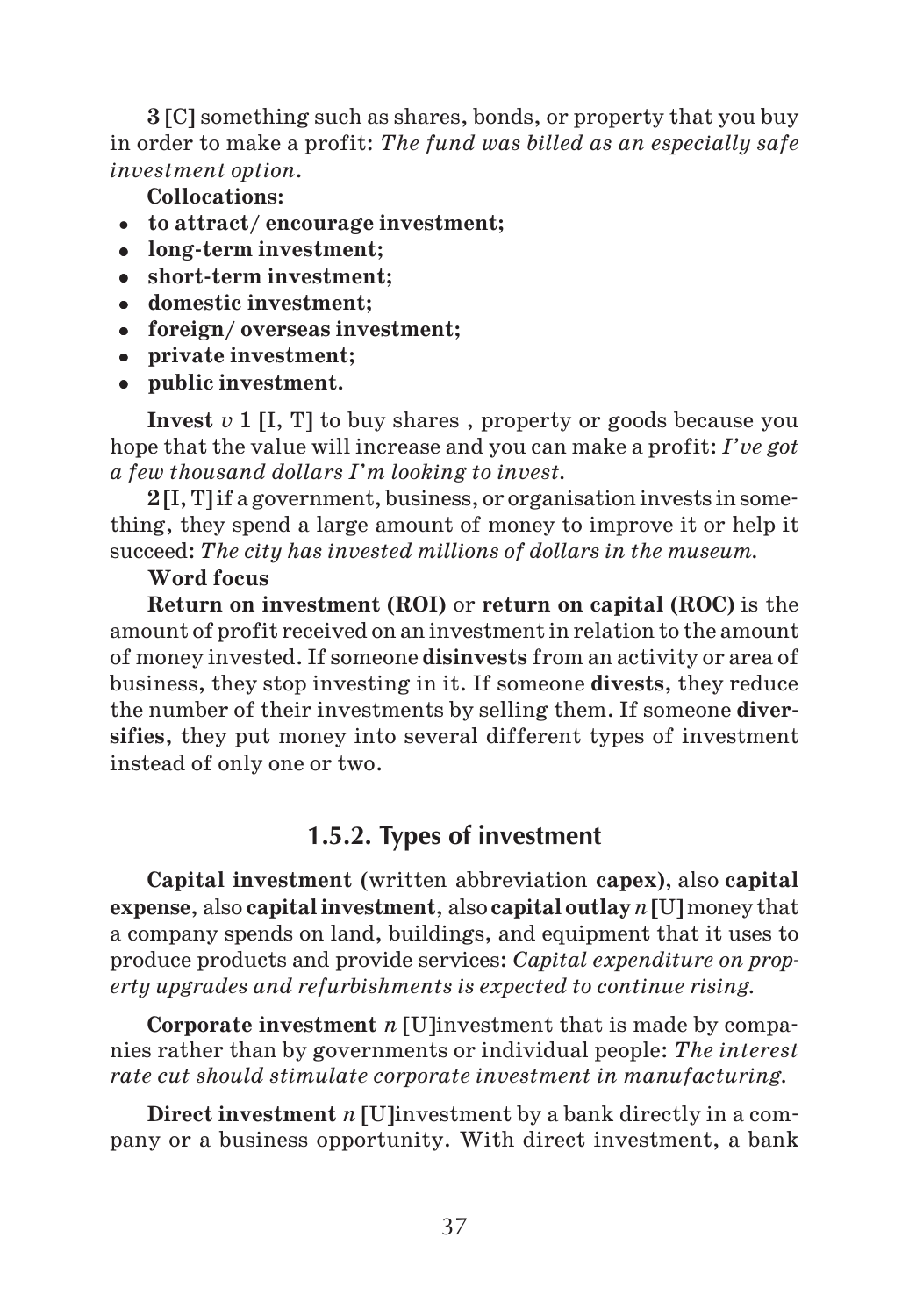actually owns all or a portion of a venture, rather than simply lend ing money to finance the venture

**Equity investment** *n* [U] money that is invested in a company in the form of shares: *In order to develop the country's infrastructure we need a lot of capital, both loans and equity investment.*

**Financial investment** *n* [C, U] the act of providing money for a business rather than other forms of investment such as effort or time, or the money provided: *His job was to provide financial invest ment to new and existing portfolio companies.*

**Fixed investment** *n* [C, U] money that a company invests in as sets such as buildings, property, and machinery: *The GNP last quar ter showed a fall in consumption and fixed investment.*

**Gross investment** *n* [U] the total value of an investment without allowing for any loss in worth, especially over time: *The gross in vestment of the first phase of the building development amounts to \$10 million.*

**Legal investment** *n* [C] an investment that is considered cor rect for someone with legal responsibility for the money of others, for example under a trust: *Investment-grade bonds qualify as legal investments.*

**Net investment***n* [C] the amount of money that a company spends on buildings, equipment after subtracting depreciation (reduction in value over a period of time): *Latest figures show that net investment is now a quarter of its level of 10 years ago.*

**Speculative investment** *n* [C, U] an investment that carries a high level of risk of loss, or the activity of investing in these types of investment: *The more people use housing as a form of speculative investment, the greater the risk of surges and collapses in value.*

**Private investment** *n* [C, U] money invested by companies, fi nancial organizations, or other investors, rather than by a govern ment: *Research should be based on a partnership of public and pri vate investment.*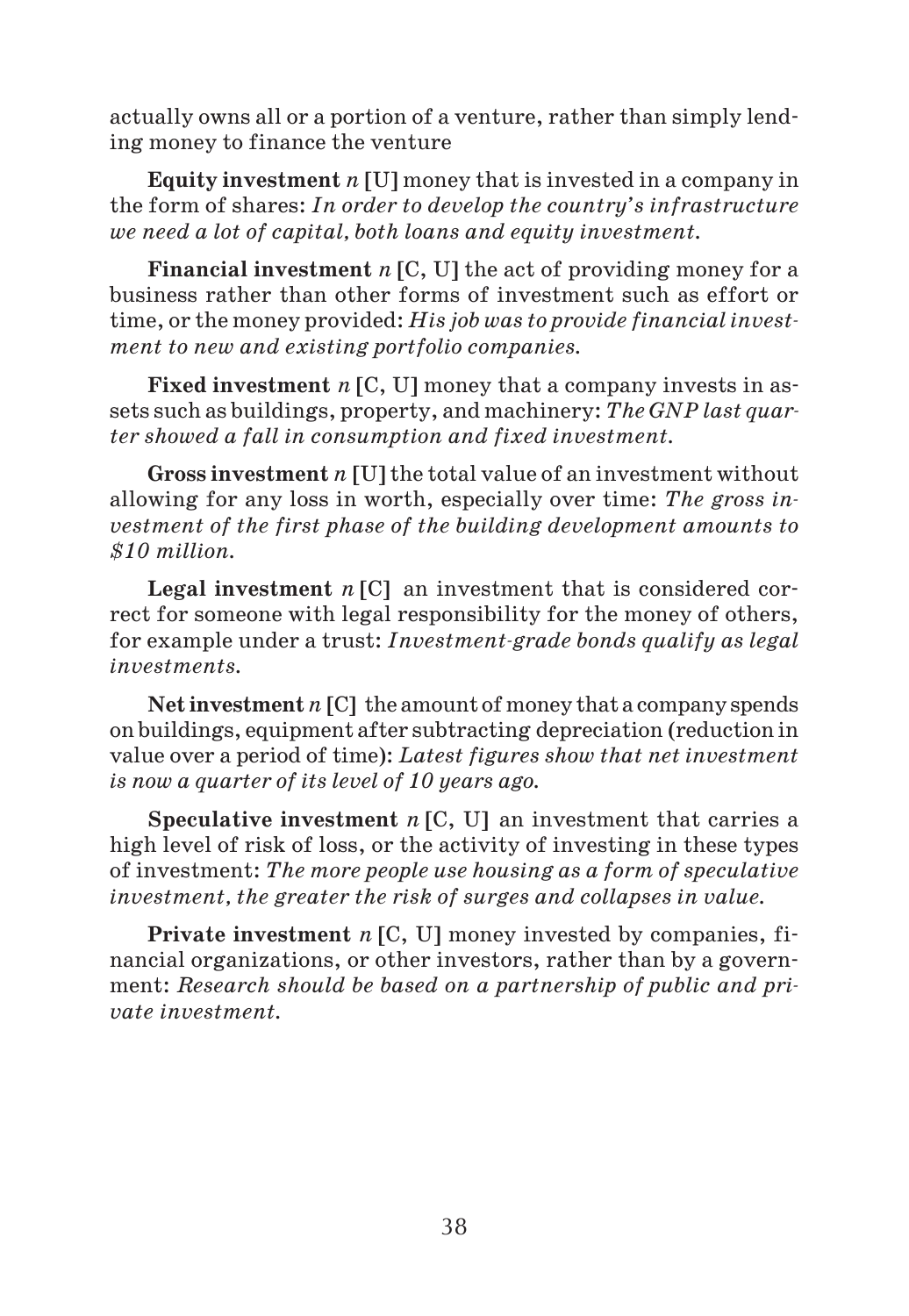# **1.5.3. Key terms in investment**

**Dividend** *n* [C, U] part of the profit of a company that is paid to shareholders:

**Collocations:**

- **share/ stock dividend:** *You may have investment income that is paid yearly, such as share dividends;*
- **an annual dividend;**
- **a quarterly dividend;**
- **a gross dividend;**
- **a net dividend;**
- **to announce/ declare/ propose a dividend:** *In connection with this sale, the Board proposed a special dividend of 25.0 pence per share;*
- **to pay/ produce/ yield a dividend:** *Shares paying high dividends are known as 'income stocks';*
- **to receive a dividend:** *We anticipate receiving a substantial divi dend on our holding;*
- **to expect a dividend;**
- **to omit/ pass/ suspend a dividend:** *The company announced that it would be suspending its quarterly dividend in order to reduce debt.*

**Earnings** *n* [plural]a company's or industry's profits in a partic ular period: *Earnings from record sales topped 5 million.*

**Collocations**:

- **strong earnings:** *It was one of the few companies that showed strong earnings.*
- **expected/ forecast earnings.**

**Futures** *n* [plural] also **futures contract** [C] agreements to buy and sell particular shares, goods on a particular date in the future at a fixed price. Futures can be traded on financial markets

## **Collocations**:

- **corn/ gold/ oil futures:** *Oil futures topped \$88 a barrel for the first time;*
- **currency futures;**
- **bond futures.**

**Growth** *n* [C, U] the increase in value of an investment over a long period: *Choose a trust that invests for growth rather than for income.*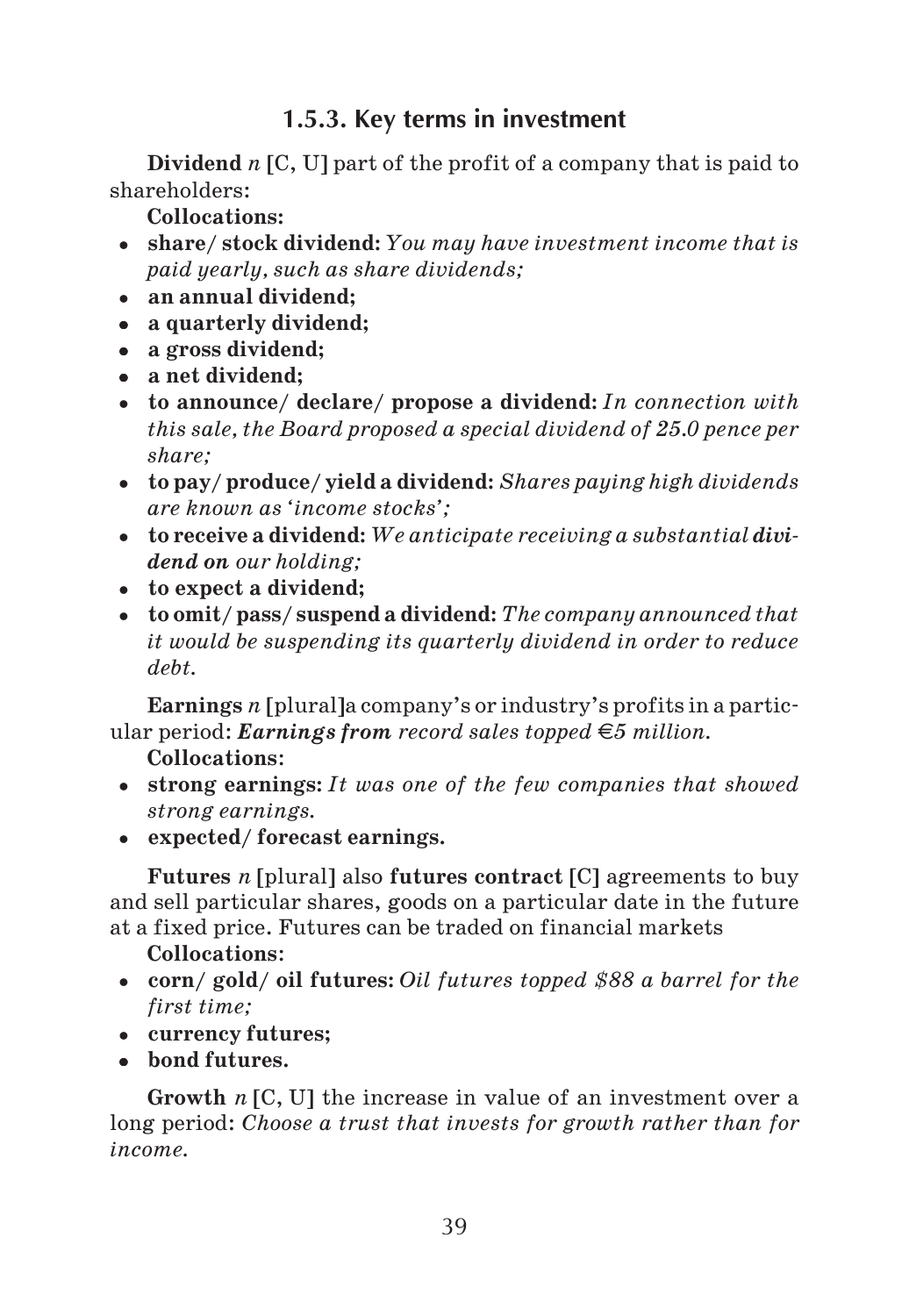**Interest** *n* **1** [U] money that is charged by a bank or other finan cial organisation for lending money

**2** [U] money that you earn from keeping your money in an ac count in a bank or other financial organisation

- **Collocations**:
- **interest charges/ payments:** *Interest charges on an overdraft are usually quite high;*
- **to charge/ pay interest:** *A number of providers don't charge any interest for an introductory period when you get one of their cards;*
- **interest on sth:** *The interest on a mortgage is higher than the interest earned on savings;*
- **with interest:** *I paid back the whole sum with interest within a month;*
- **monthly interest;**
- **annual interest;**
- **to earn interest:** *You will earn interest at 4% as long as you have money in your account;*
- **to receive interest;**
- **to pay interest.**

**Investor** *n* [C] a person, organisation, or country that puts mon ey into something in order to make a profit or receive interest: *The largest investor in the non-manufacturing sector was the UK.* 

**Collocations:**

- **an institutional investor;**
- **an individual investor;**
- **a private investor:** *Much of the increase in private investor ac tivity has come through online dealing.*

**Portfolio** *n* [C] (plural **portfolios**) a collection of different invest ments that are owned by a particular person or organisation

- **an investment portfolio;**
- **a property portfolio;**
- **to have/ hold a portfolio:** *These funds are less risky because you hold a portfolio selected and monitored by a specialist manager;*
- **to build (up) a portfolio:** *You could build up a portfolio including UK funds;*
- **a balanced portfolio;**
- **a diversified portfolio:** *It's a diversified portfolio, which will low er the risk;*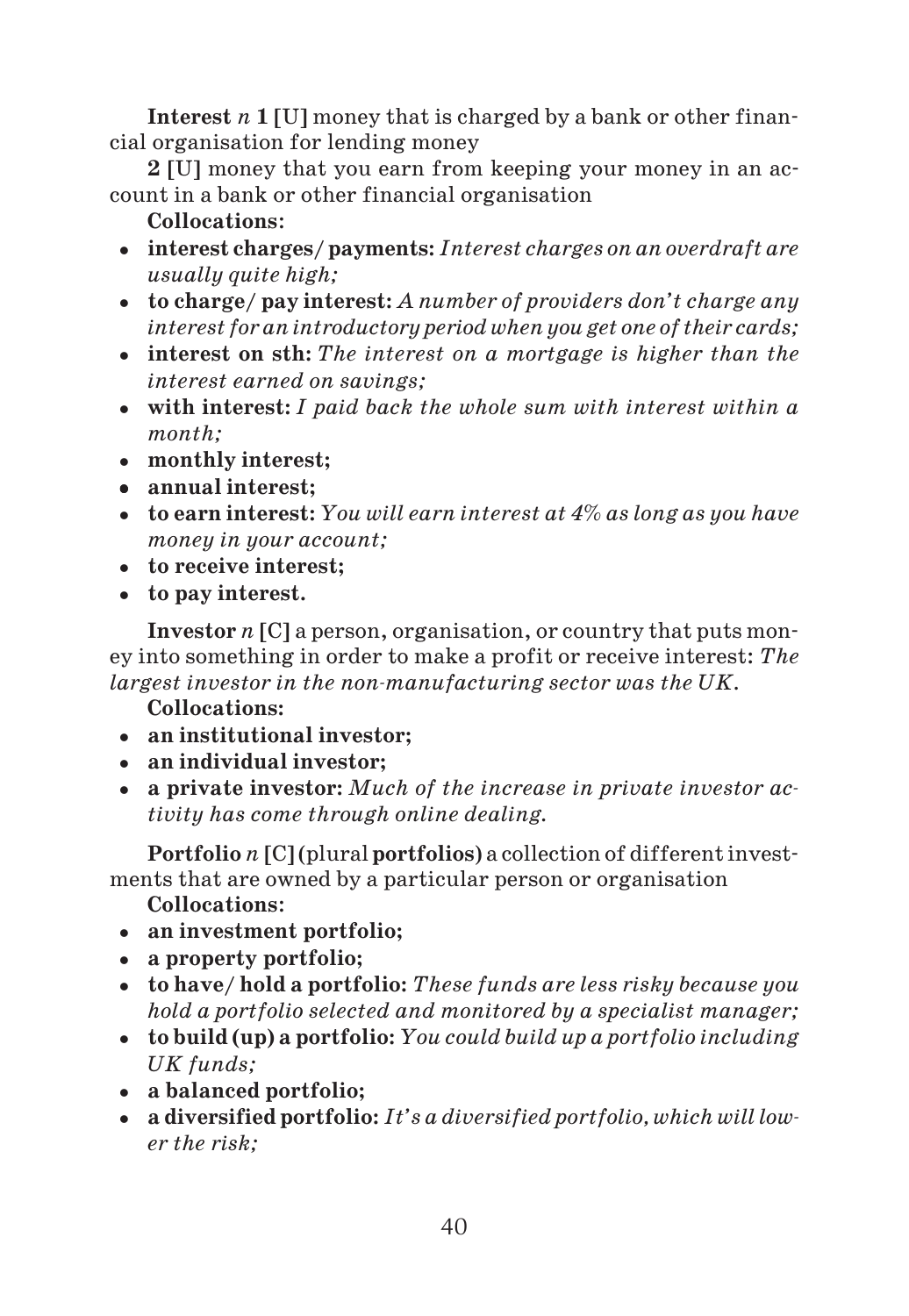- **a global portfolio;**
- **an international portfolio:** *These funds are impossible to ignore if you want a broad international portfolio;*
- **a bond portfolio;**
- **a stock/ share portfolio:** *These shares should amount to no more than 10 or 20% of a stock portfolio.*

**Share** *n* [C] one of the units that the ownership of a company, fund is divided into and which can be bought by members of the pub lic: *She buys and sells stocks and shares.*

**Stake** *n* [C] money risked or invested in a business: *He has a stake in some liquid assets that could be used for income or held on to as a safety net.*

**Equity stake** *n* [C] the part of a company that a person or organ isation owns, represented by the number of shares they have: *Inves tors provide capital in exchange for equity stakes.*

**Collocations:**

- **to take an equity stake;**
- **to acquire an equity stake;**
- **to have an equity stake (in sth):** *The investment bank intends to take an equity stake in the firm as part of its involvement with the takeover;*
- **a significant equity stake.**

**Majority stake** *n* [C] the right to control a company because you own a group of shares that together are more than any other share holder has

- **majority stake in sth:** *The German telecommunications giant is reported to be in talks regarding the sale of majority stakes in its cable TV network;*
- to buy a majority stake: *A Scottish-based buses and trains operator is currently trying to buy a majority stake in a Dutch public transport group;*
- **to sell a majority stake;**
- **to acquire a majority stake;**
- **to have/ hold/ own a majority stake:** *They will have a majority stake in the new parent company;*
- **to keep/ retain/ take a majority stake:** *Belgium's government intends to retain a majority stake in its country's dominant tele coms operator.*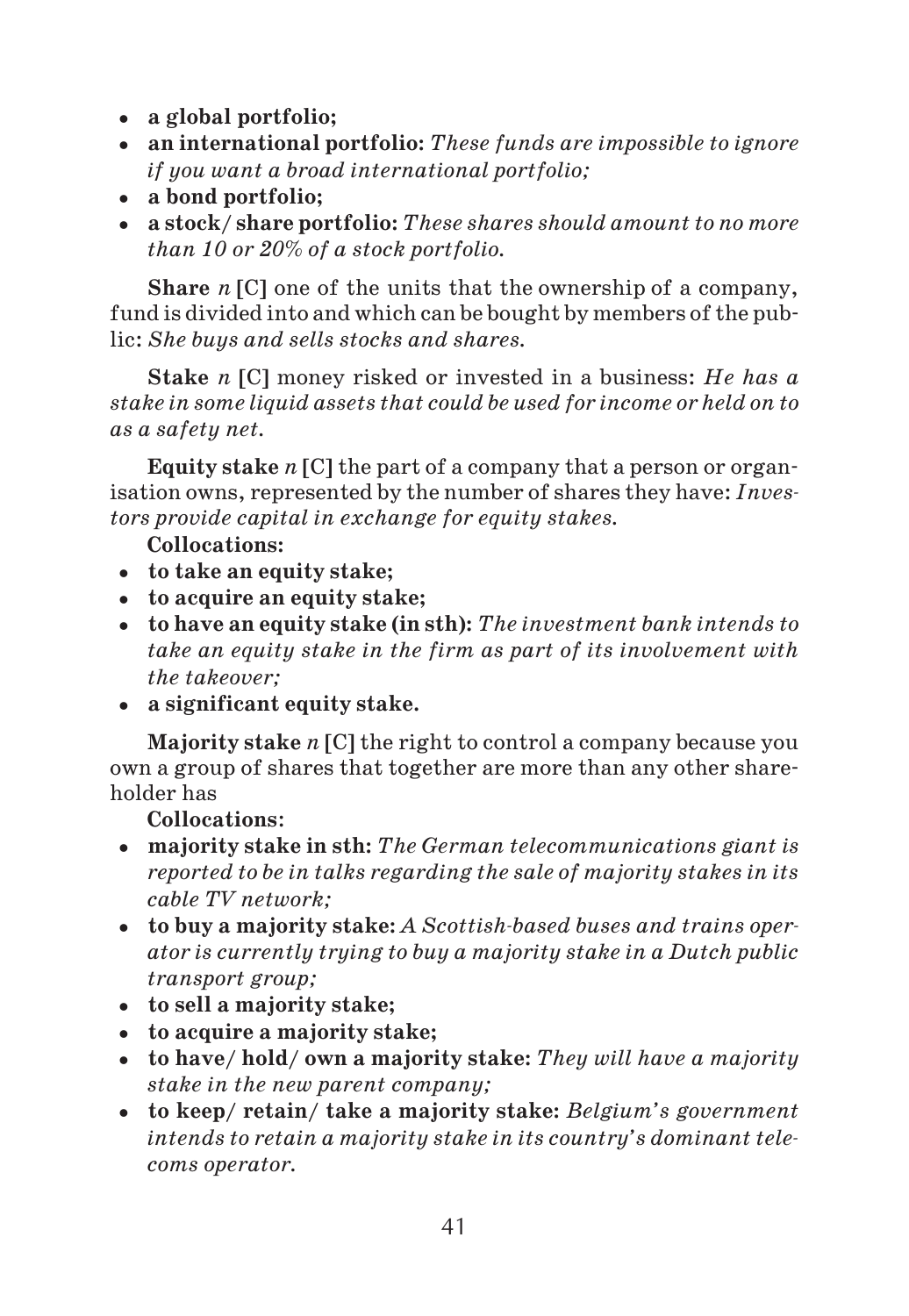**Minority stake** *n* [C, usually singular] also **minority sharehold ing** a company's shares that belong to a shareholder other than the controlling shareholder: *The deal gives the technology giant a minority stake in the social networking site.*

**Stock** *n* [C, U] (written abbreaviation **stk.**) part of the ownership of a company that people have as an investment in the form of shares: *In November, the company's stock hit \$2 a share.*

# **1.6. Market**

# **1.6.1. General background**

**Market** *n* **1** [C] the business or activity of buying and selling a particular product or service: *The battle for control of the London Stock Exchange aims to create a truly global market in shares.*

**2** [C] a part of the world where something is or might be sold, or a particular group of people who buy or might buy something: *The emerging market where we see perhaps our strongest opportuni ty is China.*

**3** also **financial market**, **also stock market [**C] the activity of buying and selling shares, bonds, commodities (products that can be traded), currencies, or a place where this is done: *Some investors gain unfair advantage by changing orders after markets have closed.*

- **car/ coffee/ telecoms market**: *The telecoms market is evolving rapidly;*
- **local market;**
- **world market;**
- **booming market**;
- **competitive market**;
- **buoyant market**;
- **depressed/ falling/ weak markets**;
- **changing/ growing/ expanding market:** *Timeshare companies have adapted their sales packages to a changing market;*
- **export/ international/ overseas market**;
- **corporate market**;
- **teenage market**;
- **youth market**;
- **market information**;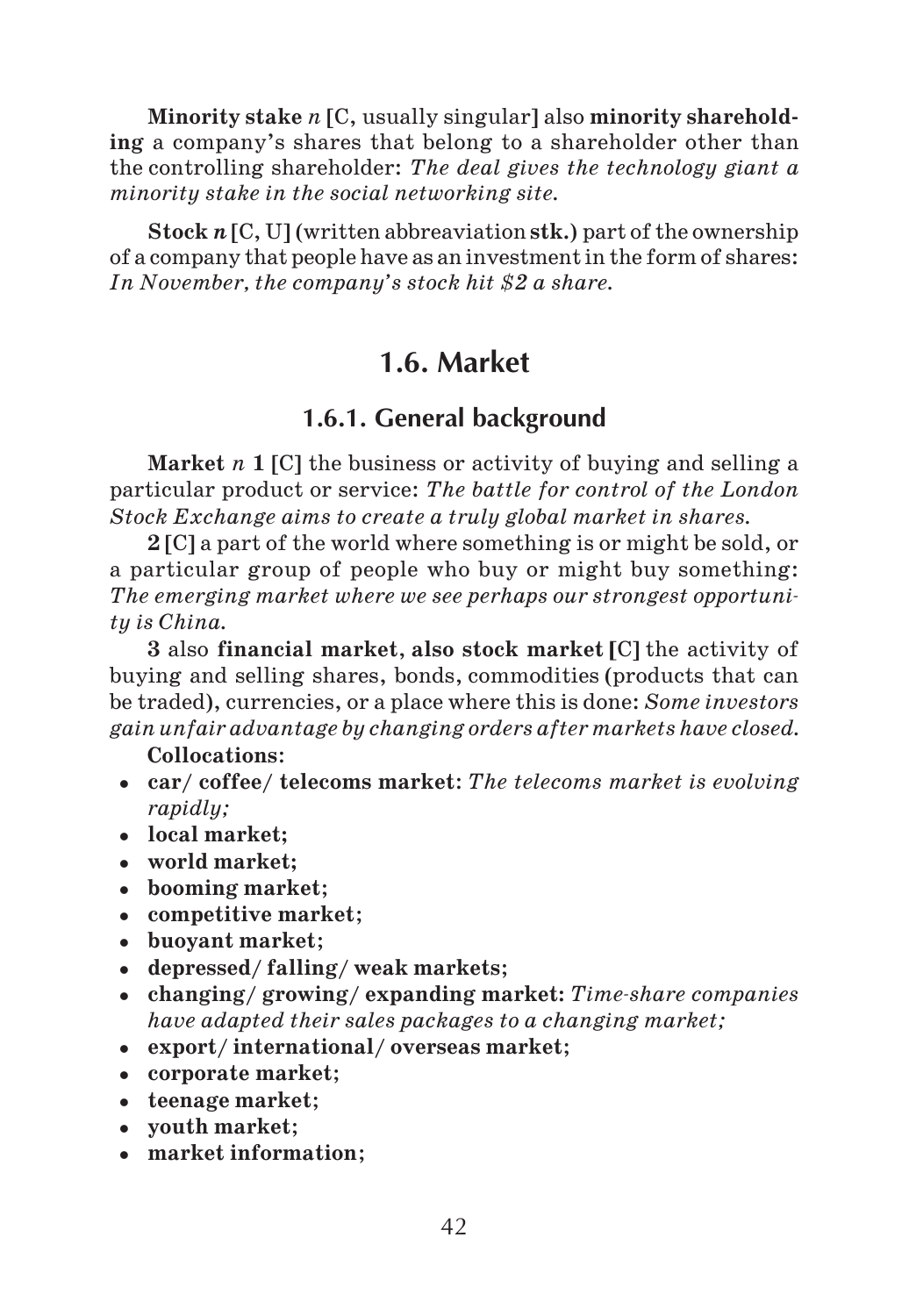- **market assessment**;
- **to break into the market;**
- **to capture the market**;
- **to enter the market**;
- **to create a market:** *The consoles are sold at the lowest possible price to create a market for profitable games;*
- **to find a market;**
- **to open up a market;**
- **to break into/ enter/ penetrate a market:** *They've wanted to break into the market in Asia for some time;*
- **to develop/ expand/ pursue markets:** *We give the highest impor tance to expanding markets for existing products.*

# **1.6.2. Types of market**

**Bear market** also **graveyards market** *n* [C] a period during which prices in a financial market are going down and a lot of people are selling shares: *While other bankers had their bonuses slashed dur ing the recent bear market, bond traders continued to earn large pay outs.*

**Bond market** *n* [C] the activity of buying and selling bonds: *A slowing economy and virtually no inflation is a very good environ ment for the bond market.*

**Bull market** also **bull**, also **bull run** *n* [C] a period when the price of shares and other investments are higher than usual, and many people invest because they expect to earn large profits: *When the market is down, you lay off the traders hired during the bull market.*

**Capital market** *n* [C] the system of financial organizations from which companies and governments raise money selling stocks, bonds to investors

**Collocations**:

- **domestic capital market;**
- global capital market: *Long-term interest rates, such as those on mortgages, are determined by global capital markets;*
- **international capital market.**

**Cash market** *n* [C] (also **spot market**) a financial market in which products are sold and delivered immediately, rather than one in which agreements are made for products to be delivered at some time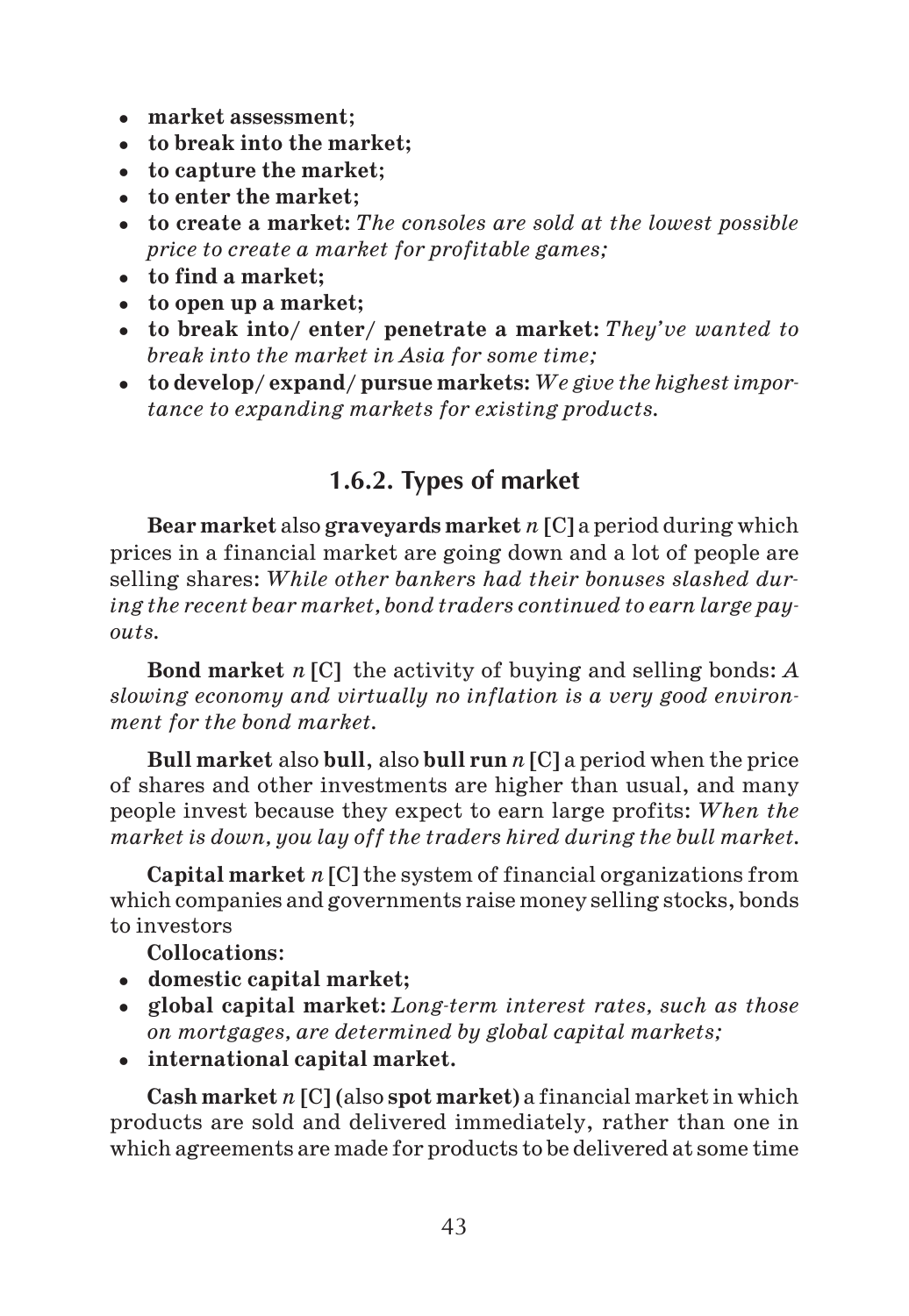in the future: *Most trading in this predominantly cash market is still done over the telephone.*

**Closed market** *n* [C] a market that is not open to business from companies in other countries: *Latin American economies are open ing up to world markets in reverse of their closed market approach in the debt crisis of the 1980s.*

**Commodity market** also **commodities market***n* [C] trade in large quantities of substances or products such as oil, metals, grain, cof fee, or the place where they are traded: *In other commodity mar kets, lumber prices jumped, while oil prices fell sharply.*

**Credit market** *n* [C]the business of lending money **Collocations**:

- **consumer credit market:** *Store cards account for about 10% of the consumer credit market in the UK;*
- **home credit market.**

**Currency market** also **foreign exchange market**, also **exchange market** *n* [C] a financial market in which foreign currencies are bought and sold: *On the currency markets, the pound recorded a slight decline against the dollar.*

**Discount market** *n* [C] in the UK, the part of the financial sys tem in which bills of exchange are bought and sold at a reduced price: *We accept Bills of Exchange and arrange for them to be discounted on the discount market.*

**Equity market** *n* [C] the buying and selling of shares: *You can trade over the phone on the UK equity markets.*

**Forward market** *n* [U] the buying and selling of currencies, goods, in which the price is fixed now for delivery on a particular date in the future: *Selling dollars in the forward market now for purchase at some later date can boost profit.*

**Futures market** also **options market** *n* [C] a market where fu tures and options are traded: *Financial futures markets are already betting on an imminent rate rise.*

**Gilt edged market** also **gilts market** *n* [C] the financial market for British government bonds: *The fund invests in government stocks* according to the trends of the gilt-edged market.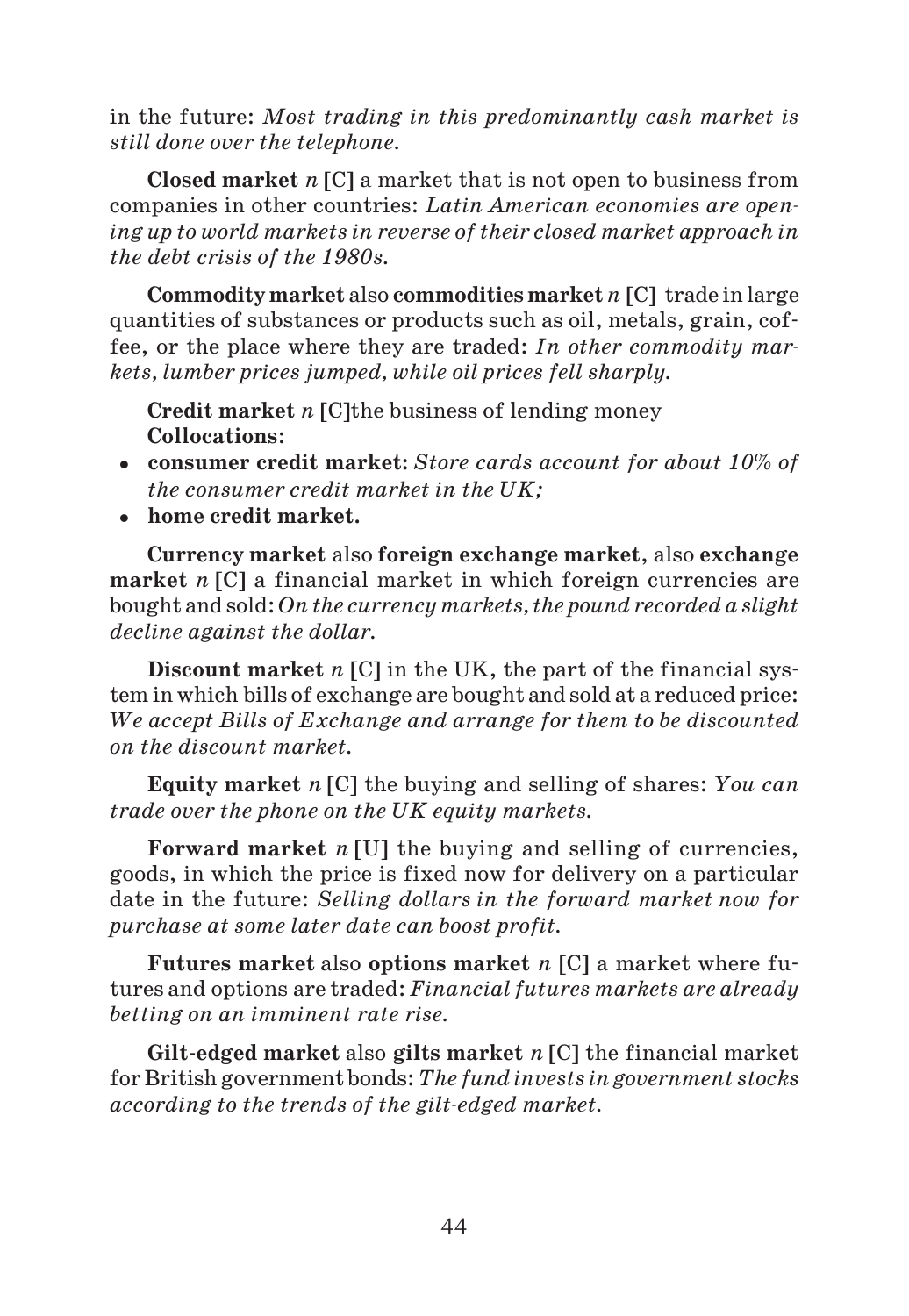**Graveyard market** also **bear market** *n* [C] a period during which prices in a financial market have been going down for a long time and there is very little trading activity. This is because sharehold ers do not want to lose money by selling their shares very cheaply, and investors do not want to buy new shares until the situation im proves: *The crash itself, though large in its own right, was nothing compared to the ensuing graveyard market and devastating depres sion.*

**The grey market** *BrE* also **the gray market** *AmE n* [C] the buy ing and selling of a company's shares before they are available offi cially: *First dealings in the company's shares will start on the grey market on March 27 and formal trading begins on April 2.*

**Insurance market** *n* [C]the business of buying and selling insur ance, and the companies that are involved in it: *They aim to stabi lise the insurance market and increase competition so that insurance premiums can be lowered.*

**Investment grade market** also **high grade market** *n* [C] a mar ket for good quality bonds that have a low risk of not being paid back: *I have no AA or AAArated bonds in the portfolio due to my concern for the investment-grade market.* 

**Kerb market** *BrE* also **curb market** *AmE n* [C] the trading of shares outside the system of official stock markets or at hours when those stock markets are closed: *The reluctance of banks to lend to private companies forced the city's entrepreneurs to turn to the kerb market.*

**Loan market** *n* [C] the market where financial organisations pro vide loans to borrowers and sometimes repackage them (sell them on to investors)

**Collocations**:

- **consumer loan market:** *The consumer loan market has been the fastest growing sector in recent years;*
- **domestic/ home loan market;**
- **leveraged loan market;**
- **secured loan market;**
- **unsecured loan market.**

**Money market** *n* **1** [C] a market for borrowing and lending mon ey for short periods between banks and other financial organisations: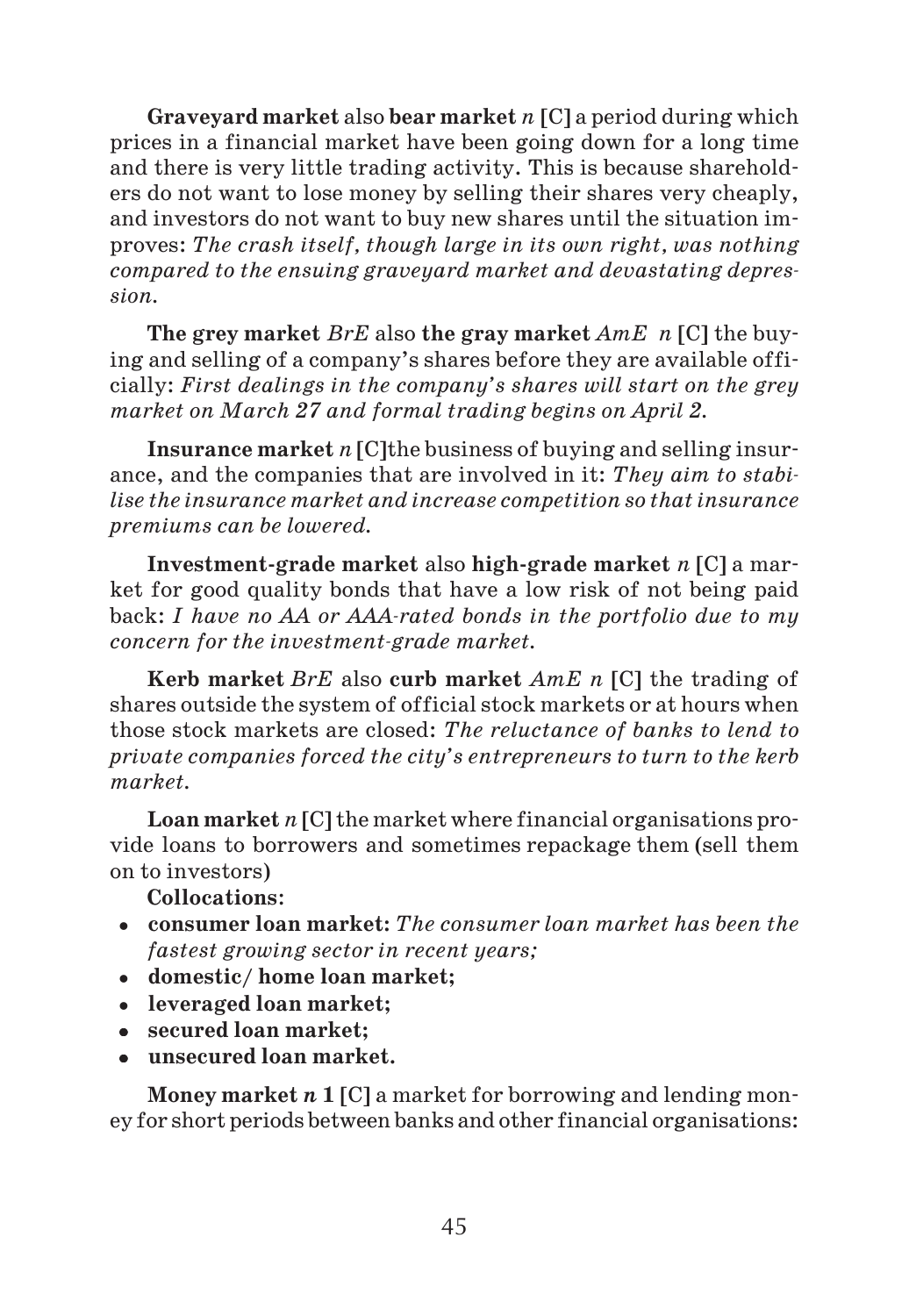*Higher lending rates between banks will make it less profitable for investors to raise funds in the money market.*

**2** [U] the activity of buying and selling currencies: *The software is essential for anyone engaged in money market transactions.*

**Mortgage market 1** also **primary mortgage market** *n* [C] the business of lending money to buy houses and other property

**2** also **secondary mortgage market** the business of buying and selling mortgages: *The secondary mortgage market helped dilute the risk to lenders by buying and packaging the loans into securities pay ing high interest rates.*

**New issue market** *n* [C] a market for bonds, shares when they are first sold, rather than when they are traded later

**Over the counter market (OTC)** *n* [C] a market in which shares are bought and sold directly on a computer system rather than through a stock market: *Players in the overthecounter market can negotiate the sale or purchase of custom options for any amount of money and any time frame.*

**Parallel market** also **parallel money market** *n* [C] an unofficial market for shares, currencies, which works at the same time as the official market: *The offshore currency market can be viewed as a parallel money market. Increased controls would likely spur more activity on the parallel market.*

**Securities market** also **securities exchange** *n* [C, U] a financial market where bonds, shares are made available and traded: *Anyone involved in the securities market must abide by the Code.*

**Spot market** also **cash market,** also **spot cash market** n [C] a market for currencies or commodities in which they are sold and given to the buyer immediately, rather than being sold forward (to be taken on a future date): *Crude oil prices fell to just over \$26 a barrel yesterday on New York's spot markets.*

**Stock market** *n* [C] the activity of buying and selling shares in particular companies, and the people and organisations involved in this: *It's not a good time to invest in the stock market.*

- **the stock market closes:** *The stock market closed 5.77% higher at 1,822.45 points;*
- **the stock market opens;**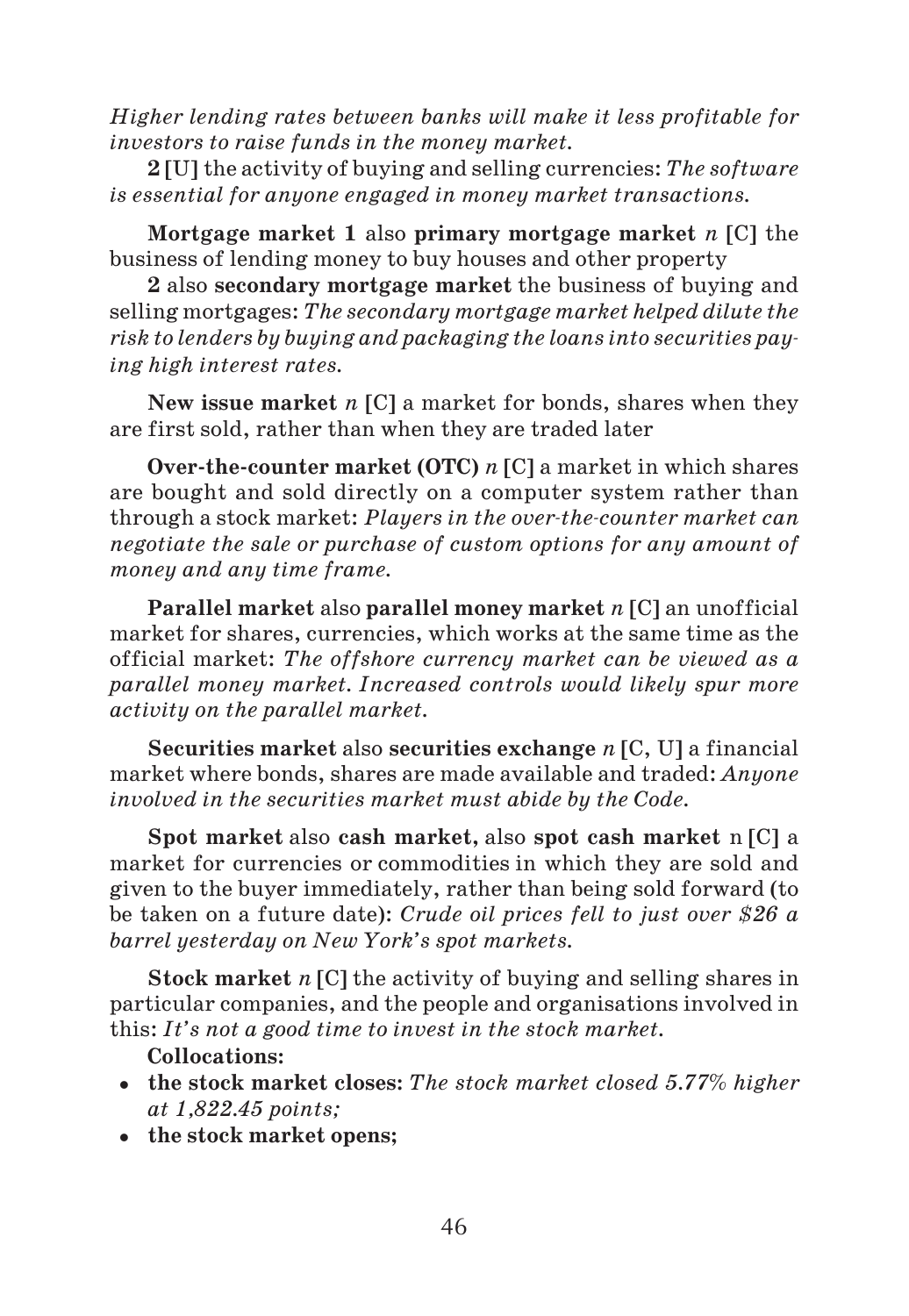- **a stock market rises;**
- **a stock market falls:** *The Japanese stock market fell over 100 points;*
- **world stock markets:** *Corporate giants are still dominating world stock markets.*

**Swaps market** *n* [C] a financial market in which organisations exchange loan agreements for ones that have a different interest rate, currency that suits them better: *The cost of insuring debt in vestments has been soaring on the credit default swaps market.*

**Terminal market** *n* [C] a place where futures and commodities are bought and sold: *At these prices, you're going to find a lot of coffee on the terminal market.*

**Third market** *n* [S] a market in which financial organisations buy and sell shares directly rather than through a stock market: *The firm is the biggest broker of Eurobonds and sovereign debt and is the largest third market for US equities.*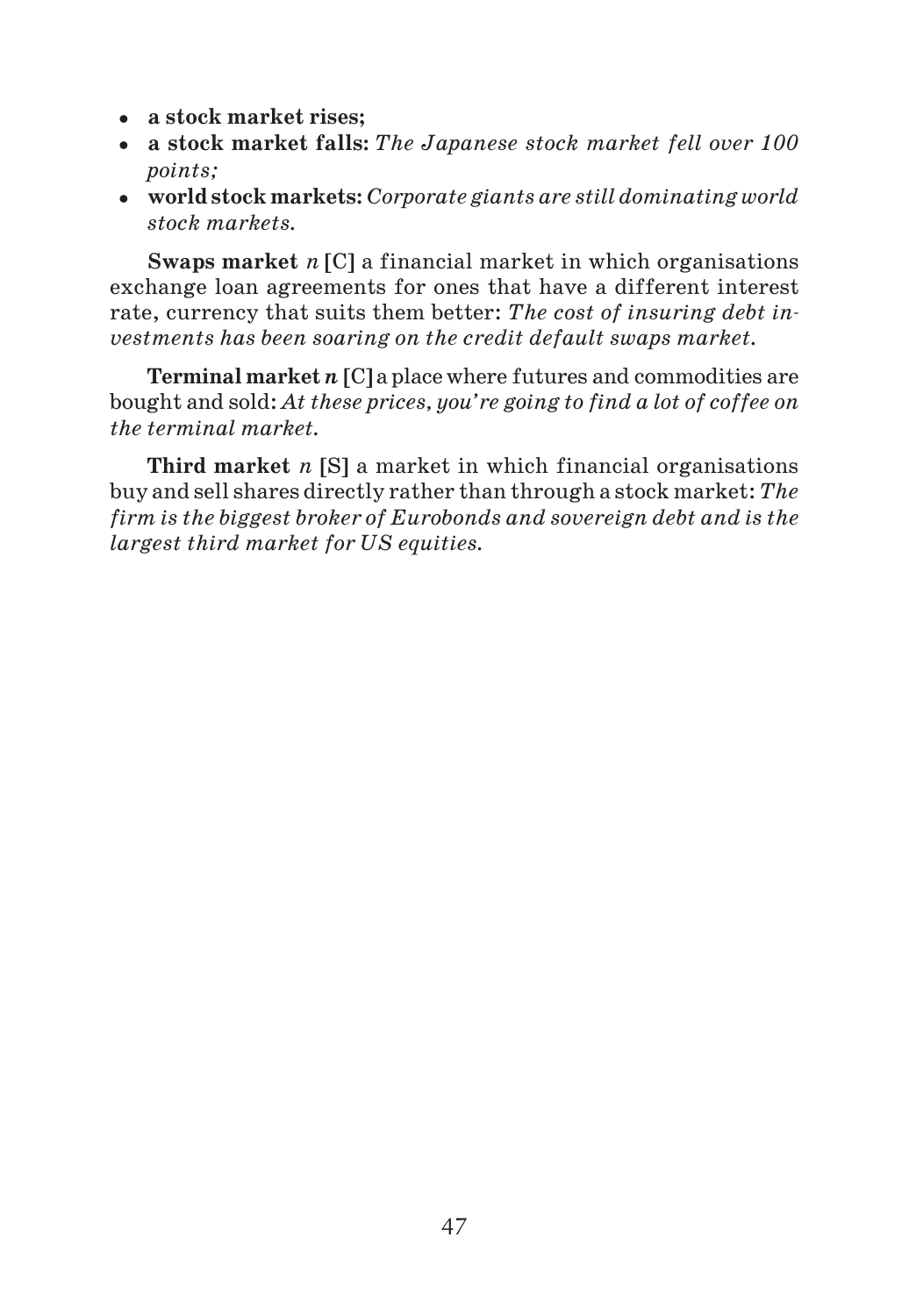# **Check Tests on Finance**

## **Check Test 1 (covering "Introducing finance")**

- **A** Complete the sentences below with a term from the Unit 'Key Terms in Financial Planning'.
	- **1** The ........ are all costs directly concerned with getting cus tomers to buy products and moving them to the customer.
	- **2** ........ shows how a business might make profits. It is calcu lated from the relationship between profit and the capital invested in the company, and between profit and turnover.
	- **3** The amount of money of a company regularly coming in over a period of time (especially from selling goods or services) can be defined as the ........ of a company.
	- **4** The ........ is the amount of sales a company needs to cover all costs.
	- **5** The process of studying the financial state or condition of a company at a particular period of time is called ........ .
	- **6** The ........ of a business is the total amount of sales, before costs are deducted.
	- **7** The ........ are all the costs directly associated with produc ing the products.
	- **8** The ........ of a business is the main product or service which the business provides, e.g. for APPLE it is computers and computer technologies.
	- **9** The ........ is a calculation of profit after deducting the cost of sales and overheads.
	- **10** The disbursement or the act of using up and spending some thing, especially funds, is called ........ .
	- **11** The ........ is the profit the business makes before costs are considered.
	- **12** The ........ are the normal costs of a business, which do not change if production rises. They are also referred to as indi rect costs or fixed costs.
	- **13** The ........ are the costs involved in creating a new business.
	- **14** The ........ can be defined as the cost, charge and also a cause or occasion of spending.
	- **15** ........ is an attempt to estimate the level of regular busi ness. It includes existing contracts, the typical volume of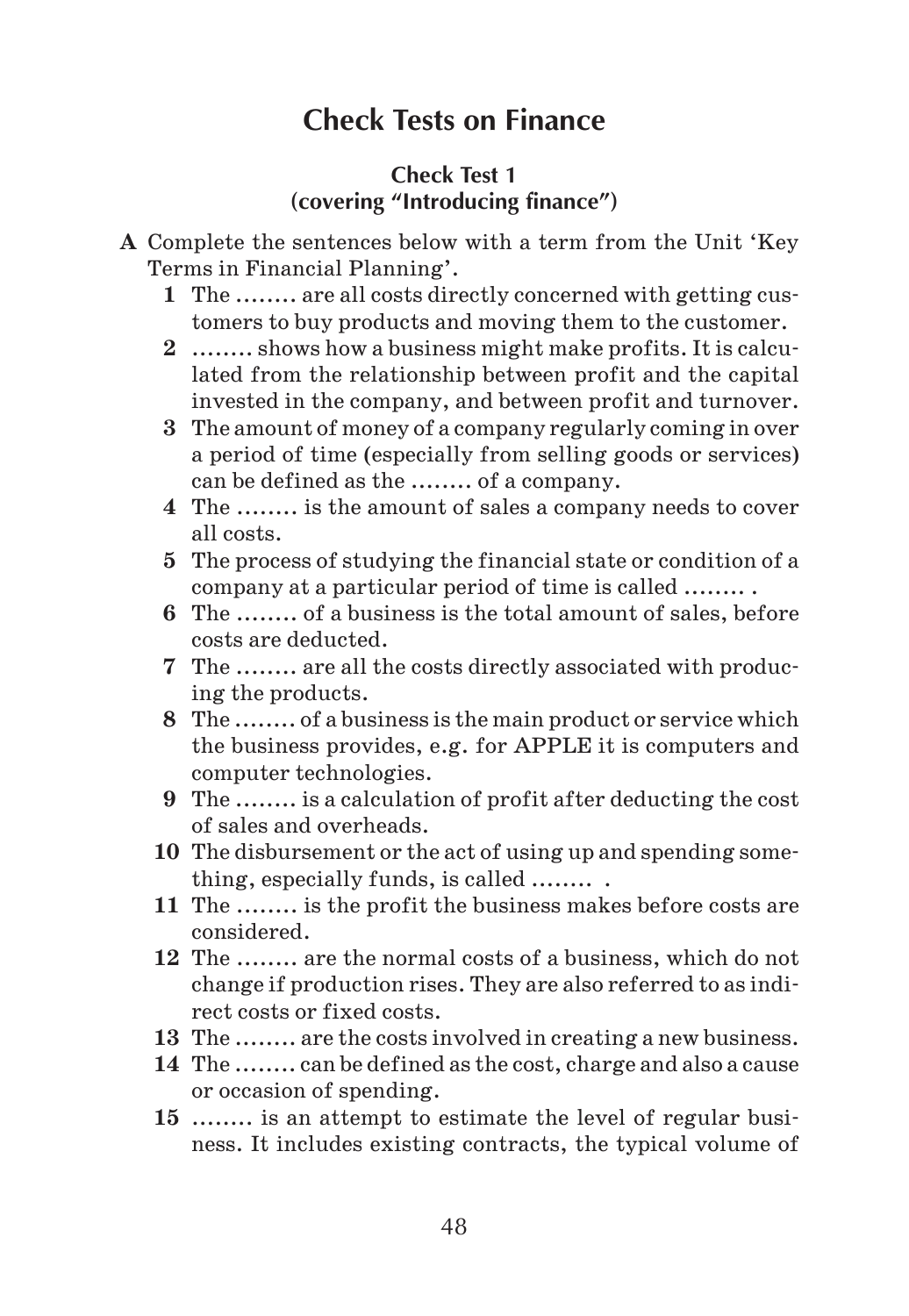sales to regular customers, typical volume of non regular business and an estimate of the volume of new business.

**B** Match each term on the left (1 8) from the Unit 'Financial Doc uments' with the correct definition on the right (a h).

| 1              | share<br>certificate                 | a. | A formal description of a company's<br>financial position at a specified moment.                                            |
|----------------|--------------------------------------|----|-----------------------------------------------------------------------------------------------------------------------------|
| $\overline{2}$ | balance<br>$_{\rm sheet}$            | b  | A description of the ways a new business<br>hopes to make money, showing possible<br>income and expenditure.                |
| $\mathbf{R}$   | market<br>report                     | C. | An official notification from a bank that it<br>will lend money to a customer.                                              |
| 4              | $_{\rm business}$<br>plan            | d  | A formal agreement to provide goods or<br>services.                                                                         |
| 5              | letter of<br>$\operatorname{credit}$ | e  | A plan of cash income and cash spending for<br>a specific period of time.                                                   |
| 6              | financial<br>reporting               | f  | An account describing in detail the market<br>data as the result of observation, inquiry,<br>etc.                           |
| 7              | cash<br>budget                       | g  | A document which presents the facts and<br>figures about the company activity for or<br>during a prescribed period of time. |
| 8              | contract                             | h  | A document which represents a part of the<br>total stock value of a company and which<br>shows who owns it.                 |

- **C** Choose the best answer (**a, b** or **c**) using the information from the Units 'Introducing Finance', 'Who's Who in Finance', 'What's What in Finance'.
	- **1** ........ is responsible for the financial side of running a busi ness.
		- **a)** Finance director
		- **b)** Financial adviser
		- **c)** Financial analyst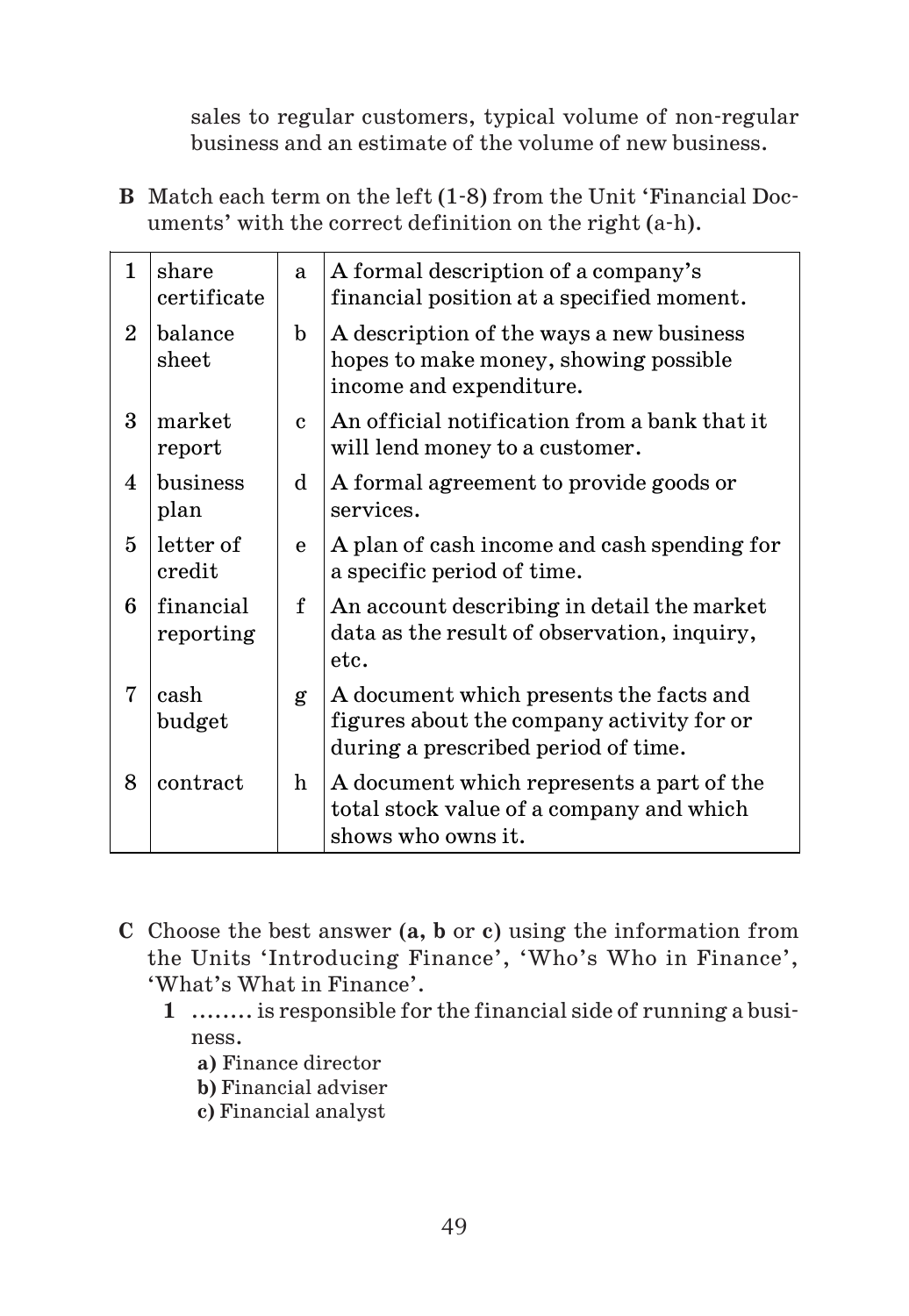- **2** If the person manages a particular type of investment for a bank or its clients he works as the ........ **a)** fund manager **b)** portfolio manager **c)** trading manager
- **3** ........ is responsible for people buying and selling invest ments at a financial institution.
	- **a)** Trader
	- **b)** Transfer agent
	- **c)** Trading manager
- **4** An arrangement to borrow money for a short time until you can make more long term financial arrangements is called
	- ........ . **a)** capital finance **b)** bridging finance **c)** independent finance
- **5** Rising prices, rising costs and rising wages in an economy lead to ........ . **a)** bankruptcies
	- **b)** inflation **c)** liquidation
- **6** When your finances are not definite or firm they are called ........ finances.
	- **a)** shaky **b)** sound
	- **c)** personal
- **7** Someone who works in a financial institution and arranges investments in companies is called a ........ .
	- **a)** successful financier
	- **b)** investment financier
	- **c)** corporate financier
- **8** The name for all the property, equipment, investments and money owned by a company or individual is ........ .
	- **a)** mortgages
	- **b)** shares
	- **c)** assets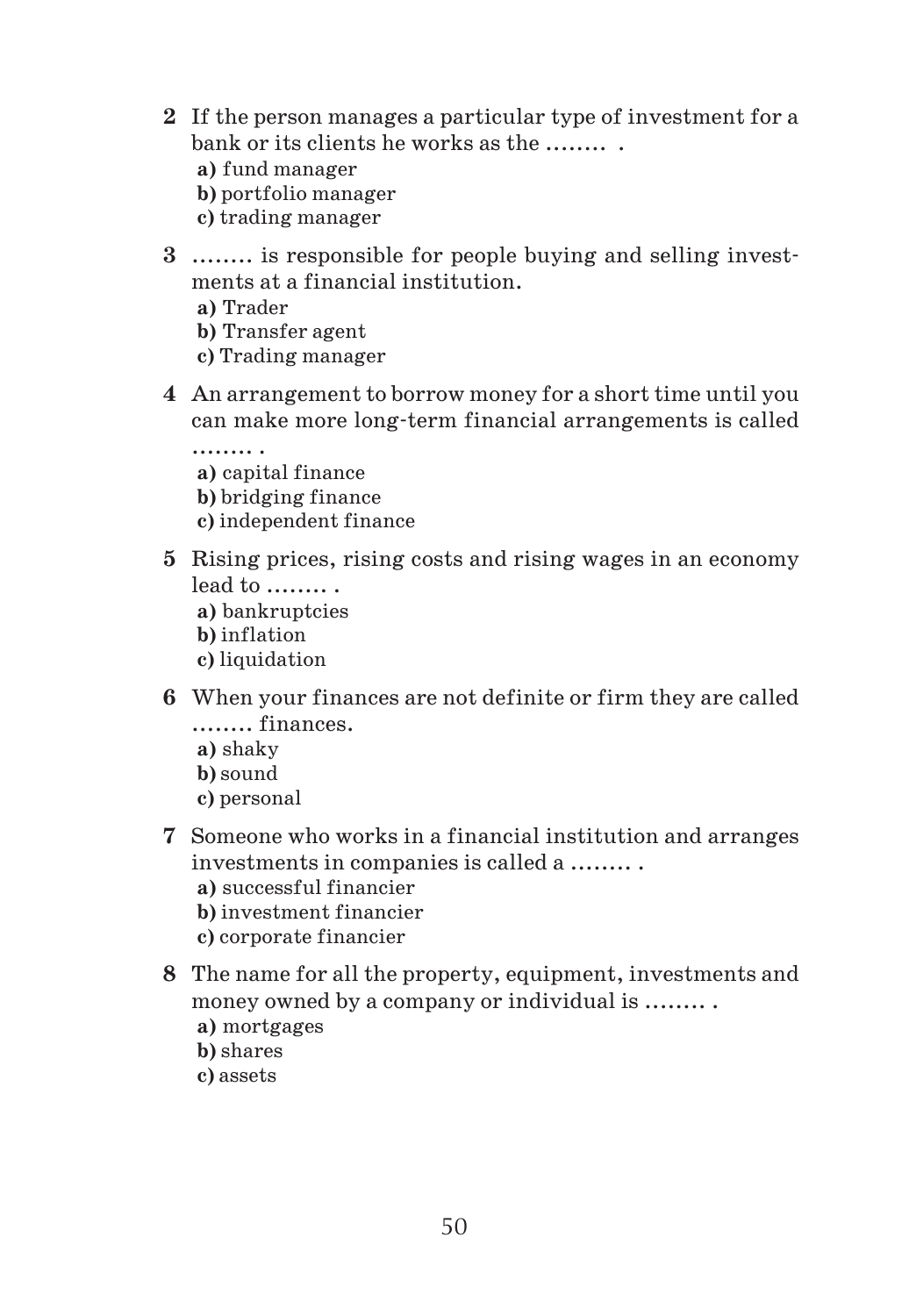- **9** When you want to ........ finance you increase or collect mon ey that is needed to do something.
	- **a)** raise
	- **b)** provide
	- **c)** require
- **10** The name for everything that a company owes is ........ .
	- **a)** dividends
	- **b)** liabilities
	- **c)** shares

## **Check Test 2**

## **(covering "Company as a business entity" and "Capital in finance")**

**A** The chart on the left shows the staff grades (1 8) in the company but the labels have got mixed up. Using the information from the Unit 'Company Staff' put them in their correct places (a h) in the chart on the right.

| White-collar grades         | White-collar grades       |
|-----------------------------|---------------------------|
| 1 Junior management         |                           |
| 2 Unskilled grades          |                           |
| 3 Semi-skilled grades       |                           |
| 4 Skilled grades            |                           |
|                             |                           |
| Blue-collar grades          | <b>Blue-collar grades</b> |
| <b>5</b> Middle management  |                           |
| <b>6</b> Clerical grades    |                           |
| <b>7</b> Senior management  |                           |
| <b>8 Supervisory grades</b> |                           |

- **B** Choose the best answer (**a, b** or **c**) using the information from the Units 'Company', 'Types of Companies', 'Company Organi sation', 'Capital in finance'.
	- **1** If a company provides a service rather than goods it is called
		- a ........ . **a)** business **b)** firm **c)** corporation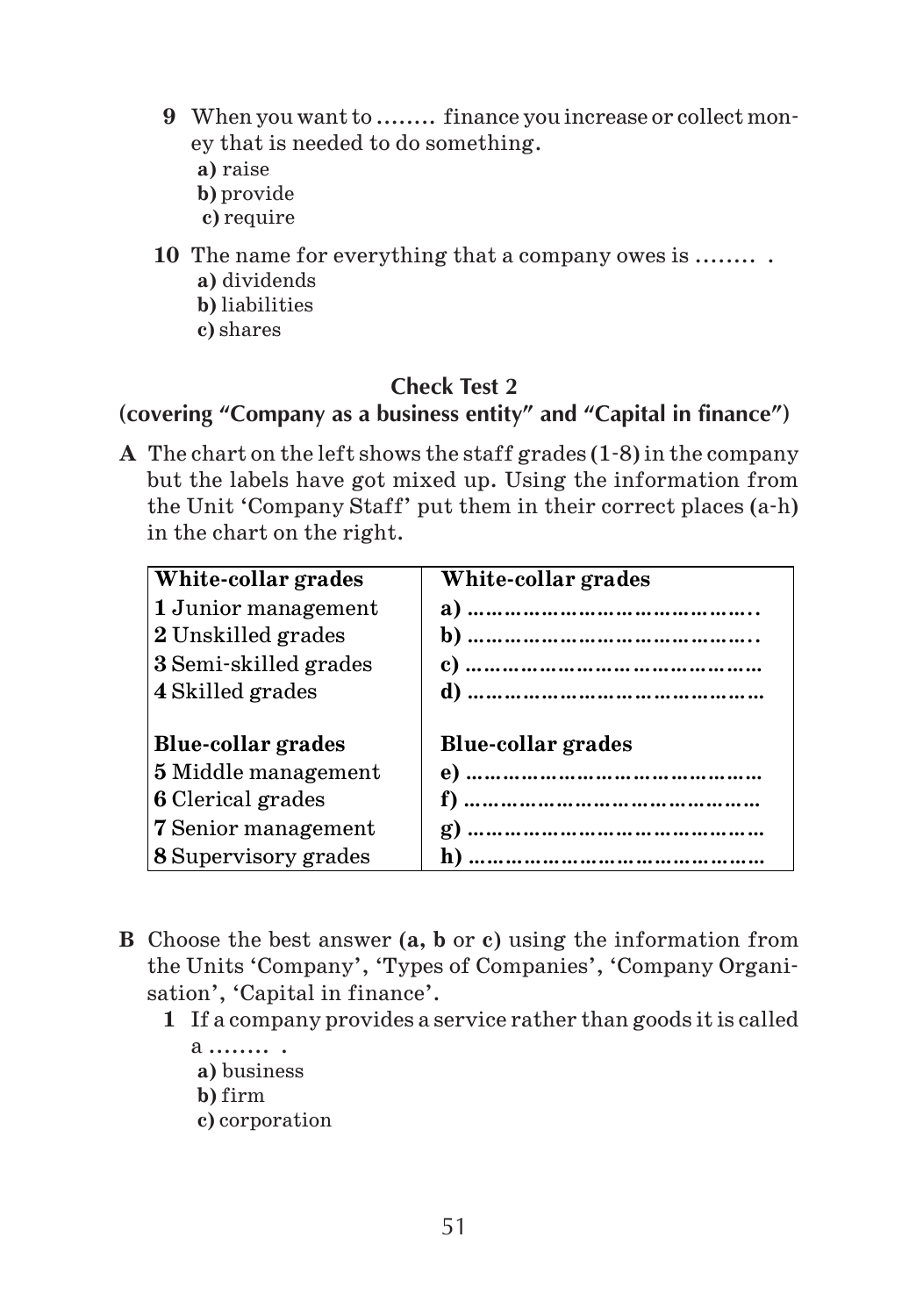- **2** European films do not export well: European movies barely ........ the US market.
	- **a)** abandon
	- **b)** penetrate
	- **c)** dominate
- **3** If a company moves to a different place it ........ .
	- **a)** relocates
	- **b)** dissolves
	- **c)** restructures
- **4** In the 1940s, MGM ........ the market on film musicals. But by the late 1950s, Warner Bros had also started buying film rights to musicals.
	- **a)** abandoned
	- **b)** got out of
	- **c)** monopolized
- **5** A company that is owned or controlled by another larger company is called a ........ company.
	- **a)** subsidiary
	- **b)** daughter
	- **c)** sister
- **6** A company that controls a smaller company or organization is called a ........ company.
	- **a)** controlling
	- **b)** holding
	- **c)** parent
- **7** A ........ company is one of two or more companies that are owned by the same parent company.
	- **a)** daughter
	- **b)** subsidiary
	- **c)** sister
- **8** ........ company is owned by people or other companies, rath er than by the government.
	- **a)** Public limited
	- **b)** Public
	- **c)** Private limited
- **9** A ........ company is a company that has just been formed.
	- **a)** blue chip
	- **b**) red-chip
	- **c)** start up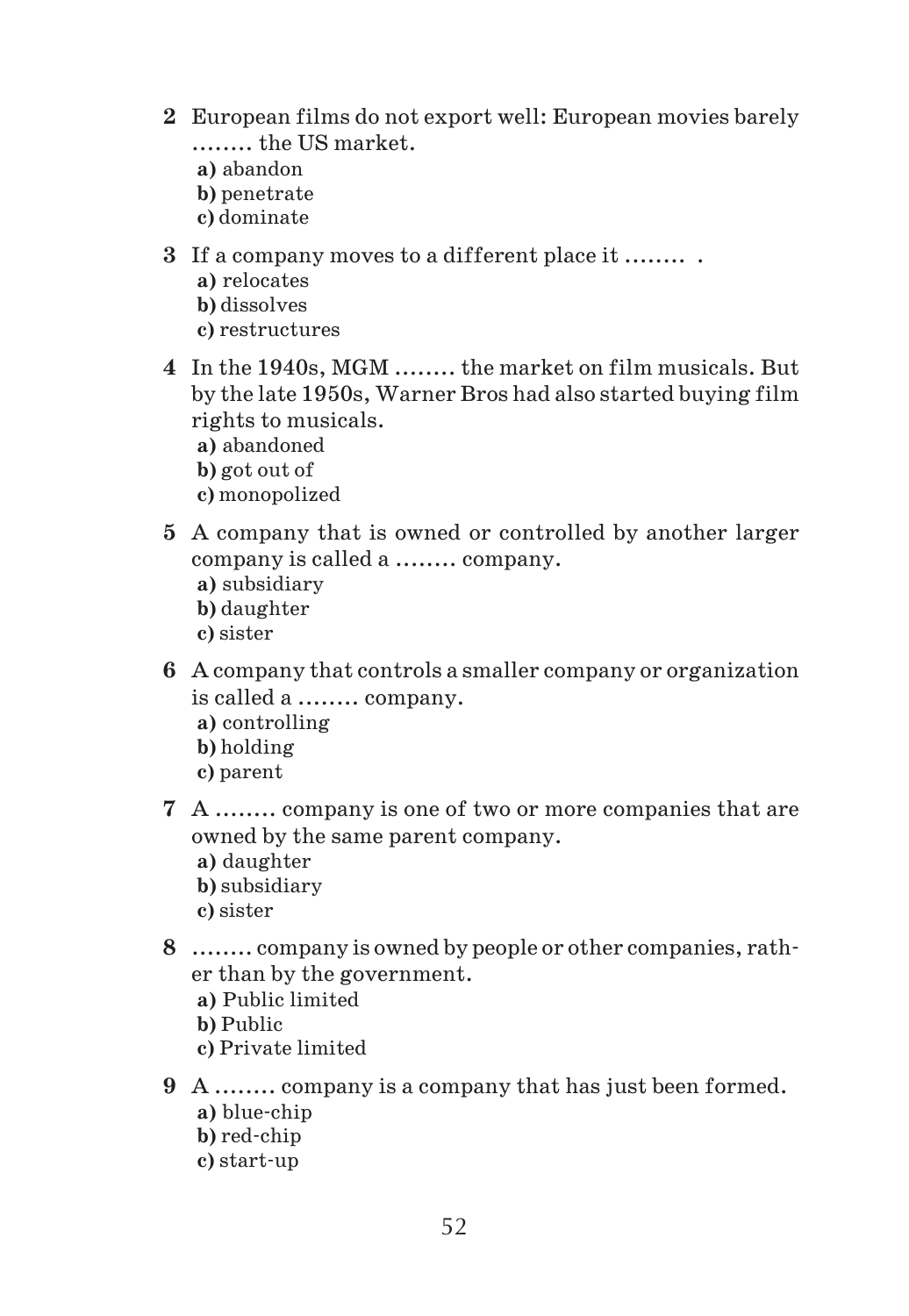- **10** In the 1970s, Kodak entered the instant photography mar ket, until then ........ by Polaroid. **a)** abandoned
	-
	- **b)** dominated
	- **c)** penetrated
- **11** He had various ideas on how to ........ capital for the project. **a)** raise
	- **b)** tie up
	- **c)** release
- **12** Freer ........ makes it easier for funds to flow to economies with large trade deficit, like the US.
	- **a)** capital flow
	- **b)** capital value
	- **c)** capital accumulation
- **13** The value of a company's relationship with the people and other companies that it does business with is called ........ capital.
	- **a)** customer
	- **b)** human
	- **c)** social
- **14** The bank's ........ will vote on the merger proposal at a meet ing today.
	- **a)** managers
	- **b)** accountants
	- **c)** board of directors
- **15** If I am not mistaken, a ........ is an officer directly below the president in rank in the company.
	- **a)** manager
	- **b)** chief accountant
	- **c)** vice president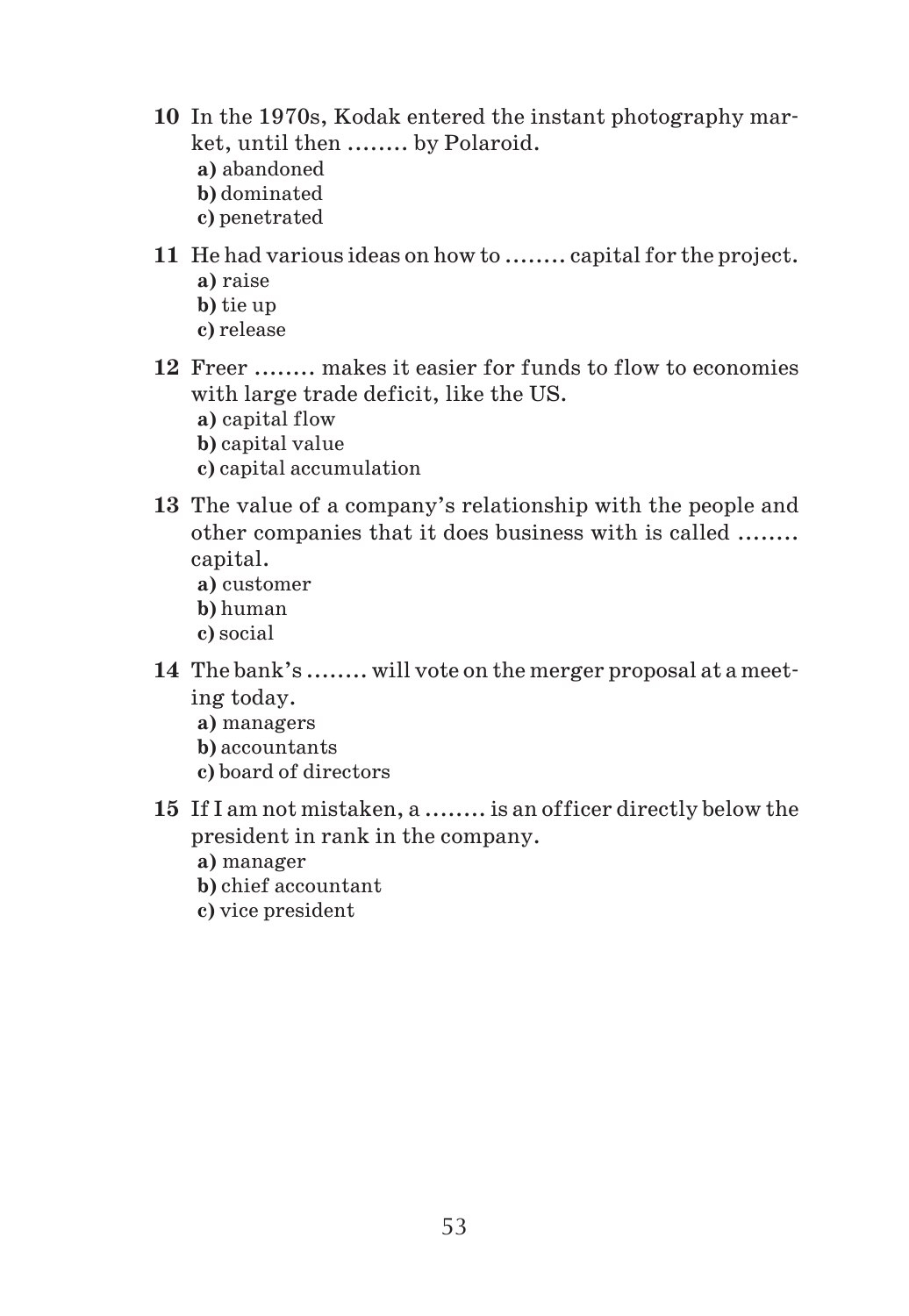**C** Use the information from the Unit 'Company Relationships' and match each of the words or phrases on the left (1 13) to an ap propriate definition (a m).

| $\mathbf{1}$   | acquisition   | a            | An offer to buy part of the share capital of                                  |
|----------------|---------------|--------------|-------------------------------------------------------------------------------|
|                |               |              | a company.                                                                    |
| $\overline{2}$ | bid           | b            | Making one part of a large company into a                                     |
|                |               |              | seprate company.                                                              |
| 3              | buy-in        | $\mathbf c$  | Joining together of the stock of two                                          |
|                |               |              | companies, so they become part of the                                         |
|                |               |              | same company.                                                                 |
| 4              | competitor    | d            | A situation when one company buys                                             |
|                |               |              | another one, or part of another one.                                          |
| $\mathbf{5}$   | demerger      | $\mathbf{e}$ | Buying a majority of the shares in a                                          |
|                |               |              | company, and so winning control over the                                      |
|                |               |              | company.                                                                      |
| 6              | divestiture   | f            | A rival business which is trying to sell in                                   |
|                |               |              | the same market as another business.                                          |
| 7              | flotation     | g            | Selling equity capital in a company, and so                                   |
|                |               |              | ending ownership of the company.                                              |
| 8              | joint venture | h            | The open sale to private investors of shares                                  |
|                |               |              | in a company on the Stock Exchange.                                           |
| 9              |               | i            | An arrangement where two companies                                            |
|                | merger        |              | work together for a particular project.                                       |
| 10             |               | $\mathbf{j}$ |                                                                               |
|                | takeover      |              | A situation when a company buys its own<br>shares from existing shareholders. |
|                |               |              |                                                                               |
| 11             | employee/     | k            | A situation when a company's top                                              |
|                | staff buyout  |              | managers buy the company they work for.                                       |
| 12             | management    | 1            | A situation when a person or organization                                     |
|                | buyout        |              | buys a company using a loan borrowed                                          |
|                |               |              | against the company's assets, some of                                         |
|                |               |              | which may be sold to pay off the loan.                                        |
| 13             | leveraged     | m            | A situation when employees buy the                                            |
|                | buyout        |              | company they work for.                                                        |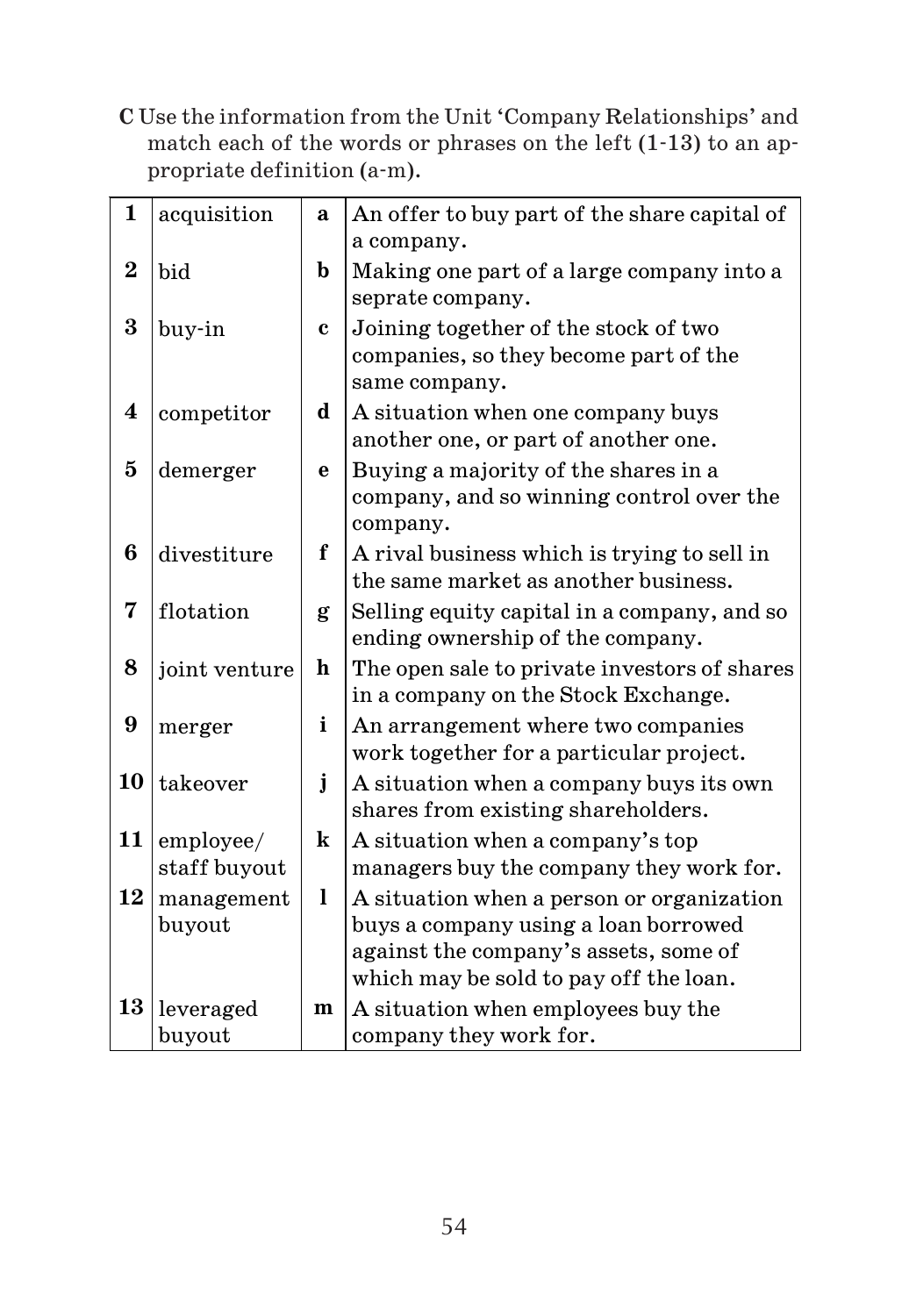## **Check Test 3 (covering "Insurance")**

- **A** Complete the words below to match the given meanings.
	- 1. Payment made by an insurer.  $(i\ d$  y)
	- 2. A document which is evidence that someone has insurance  $(i \qquad \qquad e \quad c \qquad \qquad c \qquad )$
	- 3. Possibility that something might happen. (r\_ \_ \_)
	- 4. The amount charged for insurance.  $(p_{\_\_--\_\_m})$
	- 5. Insurance protection  $(c_{---})$
	- 6. A small part of the total loss which should be paid by the insured person when he/she makes an insurance claim.  $(e$  s)
	- 7. A type of insurance which pays out on the death of the in sured, or at a specific pre determined time.
		- $(1_{---} a_{---} n_{---})$
	- 8. A type of insurance to meet hospital costs after an accident or injury. (m\_ \_ \_ \_ \_l i\_ \_ \_ \_ \_ \_ \_e)
	- 9. A person whose job is to find appropriate insurance at an appropriate price. (b\_ \_ \_ \_ \_)
	- 10. A description of what happened and a request to an insurer to meet the costs resulting from the event.  $(m - m)$
	- 11. Someone other than the insured who suffers loss or injury in an accident.  $(t \quad p \quad )$
	- 12. A document issued by an insurance company describing the type of insurance offered and requesting payment.  $(s$  e)
	- 13. A document describing an insurance agreement.  $(p \hspace{1cm} y)$
	- 14. Someone whose job is to calculate risks, in order to advise insurance company.  $(a_{\_\_\_\_\_\_})$
	- 15. Payment to help someone who has suffered loss or injury.  $(c_ p_ - p_ - - - - n)$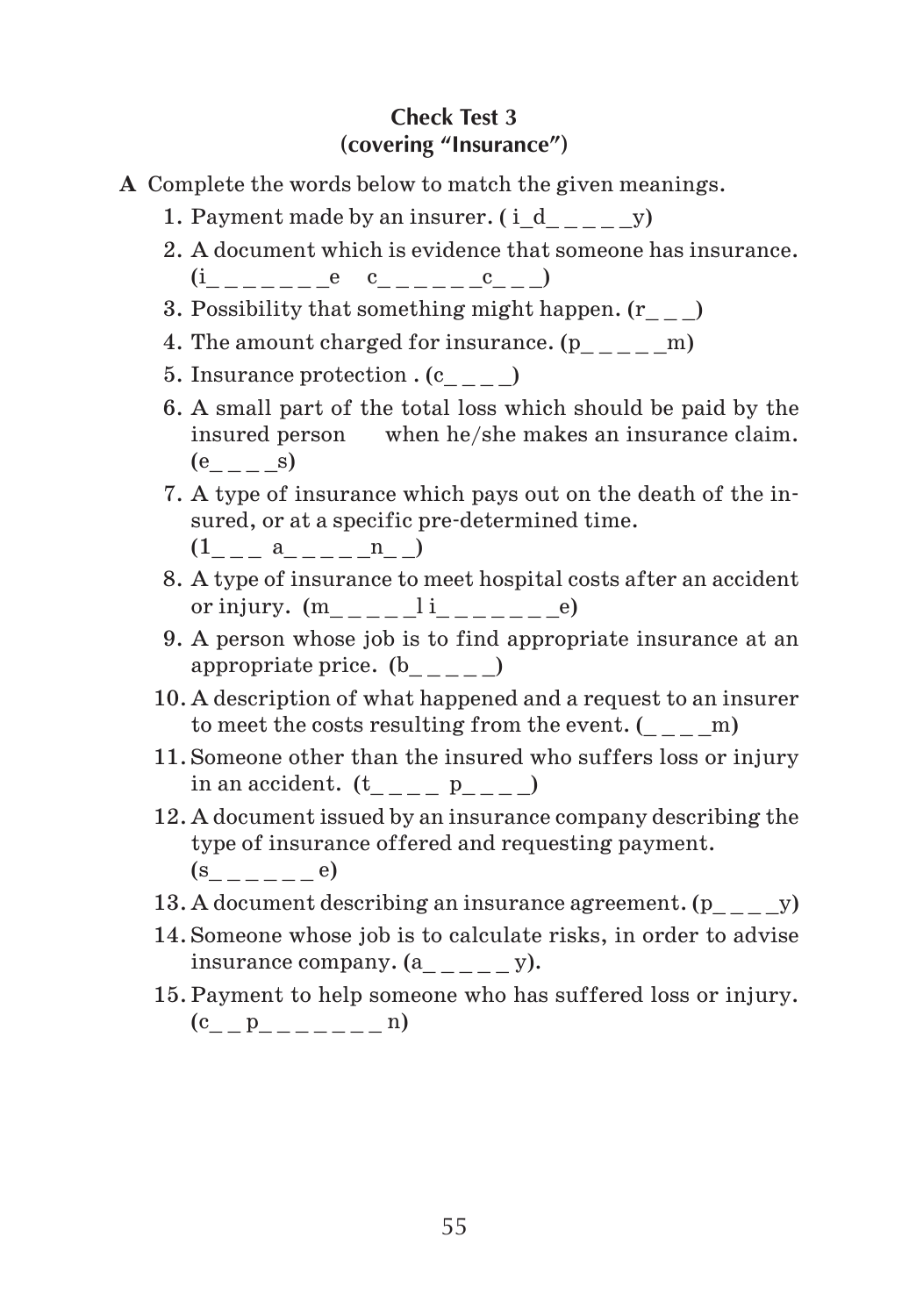## **B** An insurance claim

Oleksandr Semenov has sent a claim form to his insurer after a fire at his restaurant. He receives the reply below. Complete the text with appropriate words from the box.

| claim | cover    |                   | policy compensation quote |  | loss |
|-------|----------|-------------------|---------------------------|--|------|
|       | adjuster | premium indemnity |                           |  |      |
|       |          | no claims bonus   |                           |  |      |

## **Bridge Insurance Ltd**  Ukraine, 01001, Kyiv 15, Khreschatyk Str., Off. 34

Tel.: (380 44) 27807101, 278 7103, Fax: (380 44) 278 2059 Mob.: (380 63) 245 40 73

Oleksandr Semenov Dolores Restaurant 57 Parkova Str. Kyiv 01023 26 April 2013

Dear Mr Semenov

Thank you for your (1) .......... relating to the fire at your restaurant. We confirm that your policy is comprehensive and therefore covers fire.

Our (2) .......... , Petro Karpenko, will visit you on 28 April to see the damage.

You will receive (3) .........., for all damage to the building and equipment. You should supply a (4) .......... from two firms for the repairs. You will also receive (5) .......... for loss of business, though you will have to make a separate claim. In addition, your (6) ..........also provides (7) ..........for any legal costs which may arise.

Finally, we would like to inform you that your (8) ..........will rise by  $10\%$  as your  $(9)$  .......... will be affected by this incident.

Yours sincerely, Janina Kolomiyets Claims Manager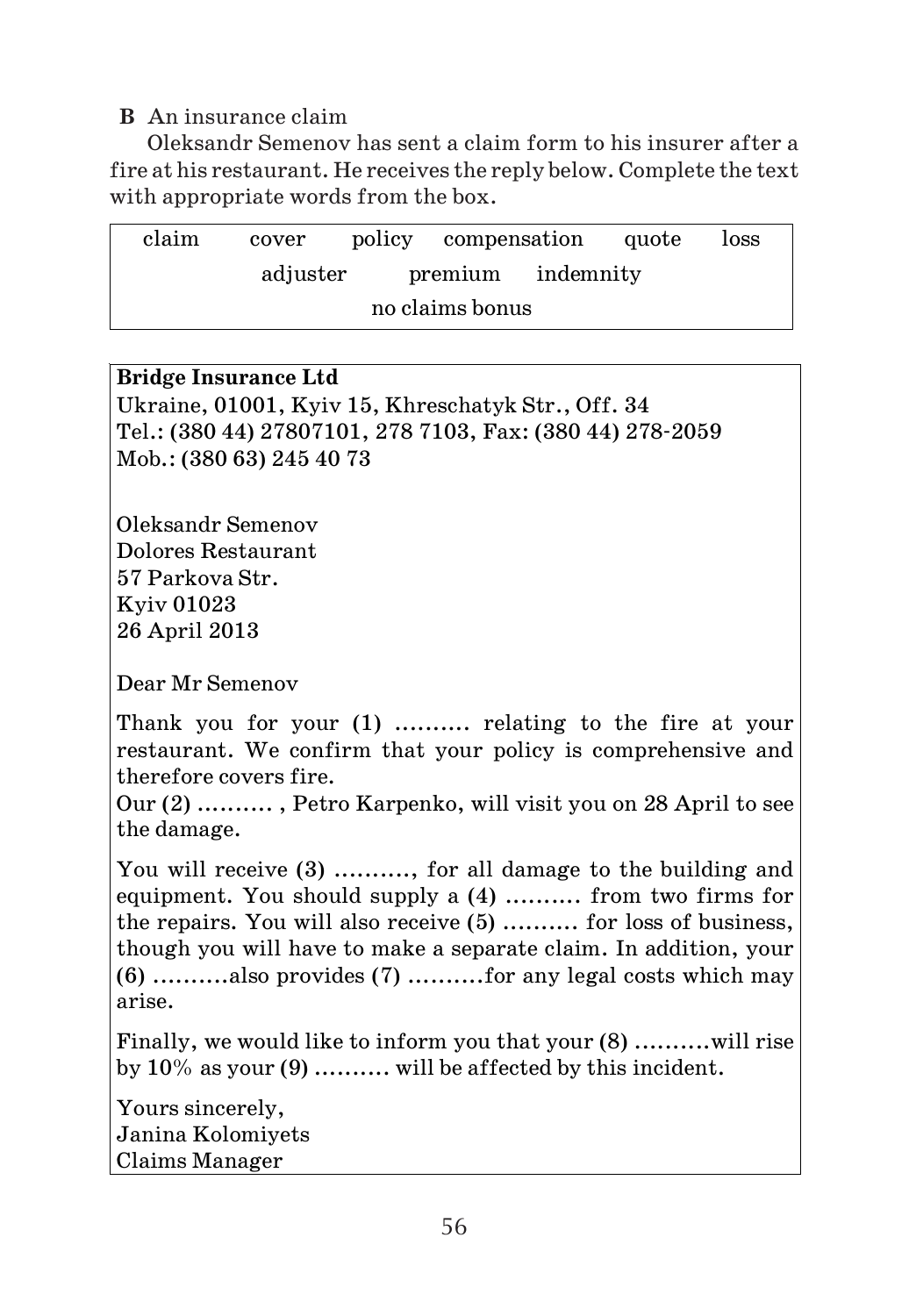## **Check Test 4 (covering "Investment")**

**A** Complete each sentence with the correct words from the box.

|  | investment stock dividend shares growth interest |  |  |
|--|--------------------------------------------------|--|--|
|  | portfolio earnings investors stake               |  |  |

- 1. This year, the steel industry's ........ should be higher with the competition of costly modernization programs.
- 2. Any spare cash is best put in a savings account where it will earn .........
- 3. The group raised its regular ........ on common shares 19% to 25 cents.
- 4. Analysts expect the company to sell its large ........in the HongKong bank.
- 5. Friendly companies and bank hold 56% of all ........ in Ger many's listed companies.
- 6. Officials have argued for lower interest rates because of re cent slow ........ in the economy.
- 7. The company might issue ........ in order to pay down debt.
- 8. More ........ is also needed to develop the food processing industry in rural areas.
- 9. European stocks make up 50% of his investment ........
- 10. ........ are confused about where to put their money in stocks.
- **B** Find a term in with a similar meaning.

| 1. spot market             | a) high-grade market       |
|----------------------------|----------------------------|
| 2. investment-grade market | b) graveyard market        |
| 3. futures market          | c) foreign exchange market |
| 4. bear market             | d) cash market             |
| 5. currency market         | e) options market          |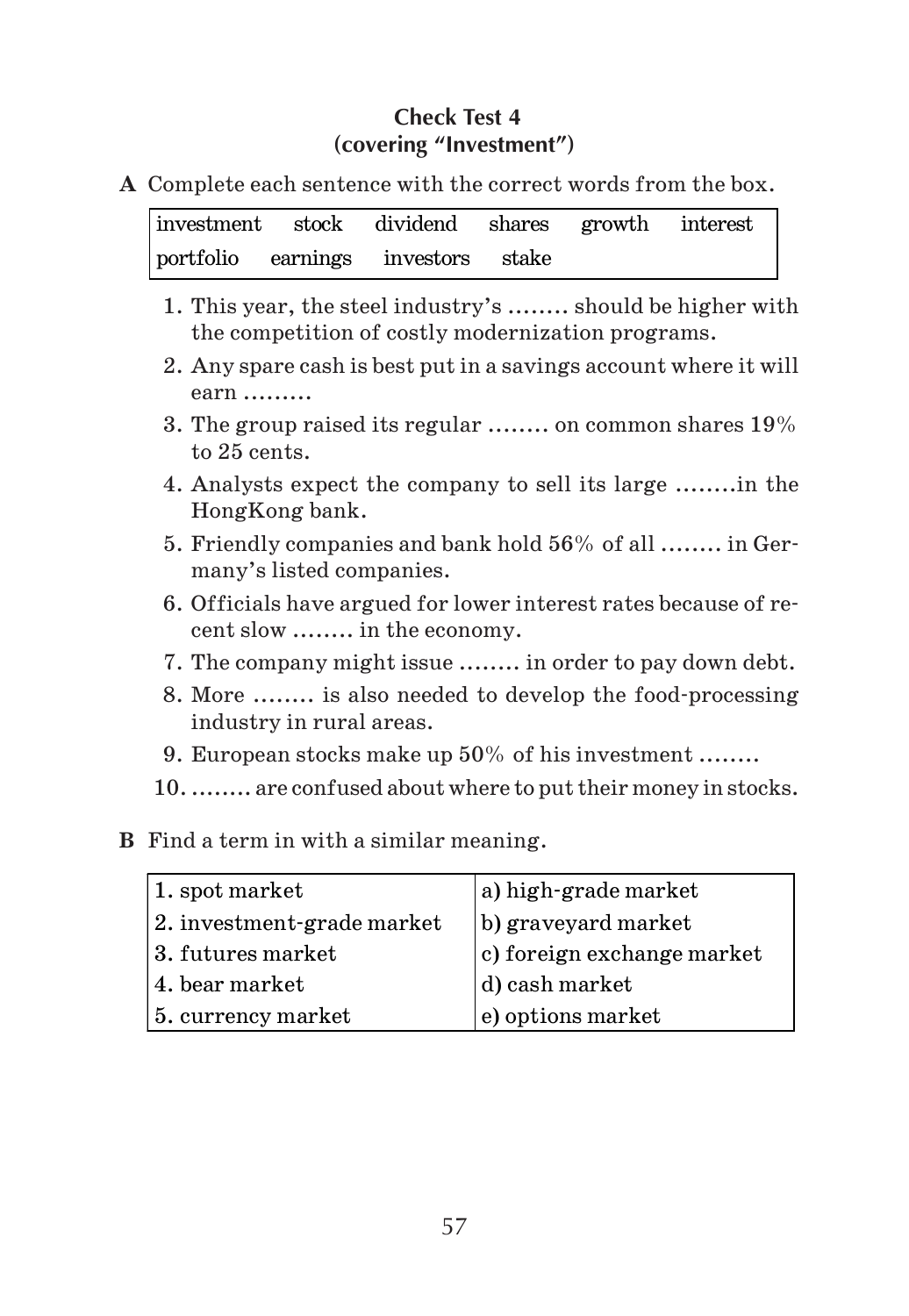## **Check test 5 (covering "Market")**

- **A** Choose the best answer: **a**, **b, c** or **d.**
	- 1. The pound rose and the yen fell as the ........ markets react ed to a jump in oil prices. **a)** grey **b)** currency **c)** mortgage **d)** black
	- 2. Market dealing in commodities, currencies, and securities for future delivery at prices agreed upon today is called ........ market.
		- **a)** graveyard
		- **b)** insurance
		- **c)**forward
		- **d)** kerb
	- 3. Period in which prices of securities or commodities fall by 20 percent or more refers to ........ market.
		- **a)** bear
		- **b)** futures
		- **c)** bond
		- **d)** capital
	- 4. A financial market in which prices are rising, especially over a long period of time is called ........ market.
		- **a)** bear
		- **b)** bull
		- **c)** graveyard
		- **d)** new issue
	- 5. Network of banks, discount houses, institutional investors, and money dealers who borrow and lend among themselves for the short-term refers to ........ market.
		- **a)** credit
		- **b)** loan
		- **c)** money
		- **d)** over the counter
	- 6. The market for loans made by banks and other financial in stitutions is called ........ market.
		- **a)** credit
		- **b)** spot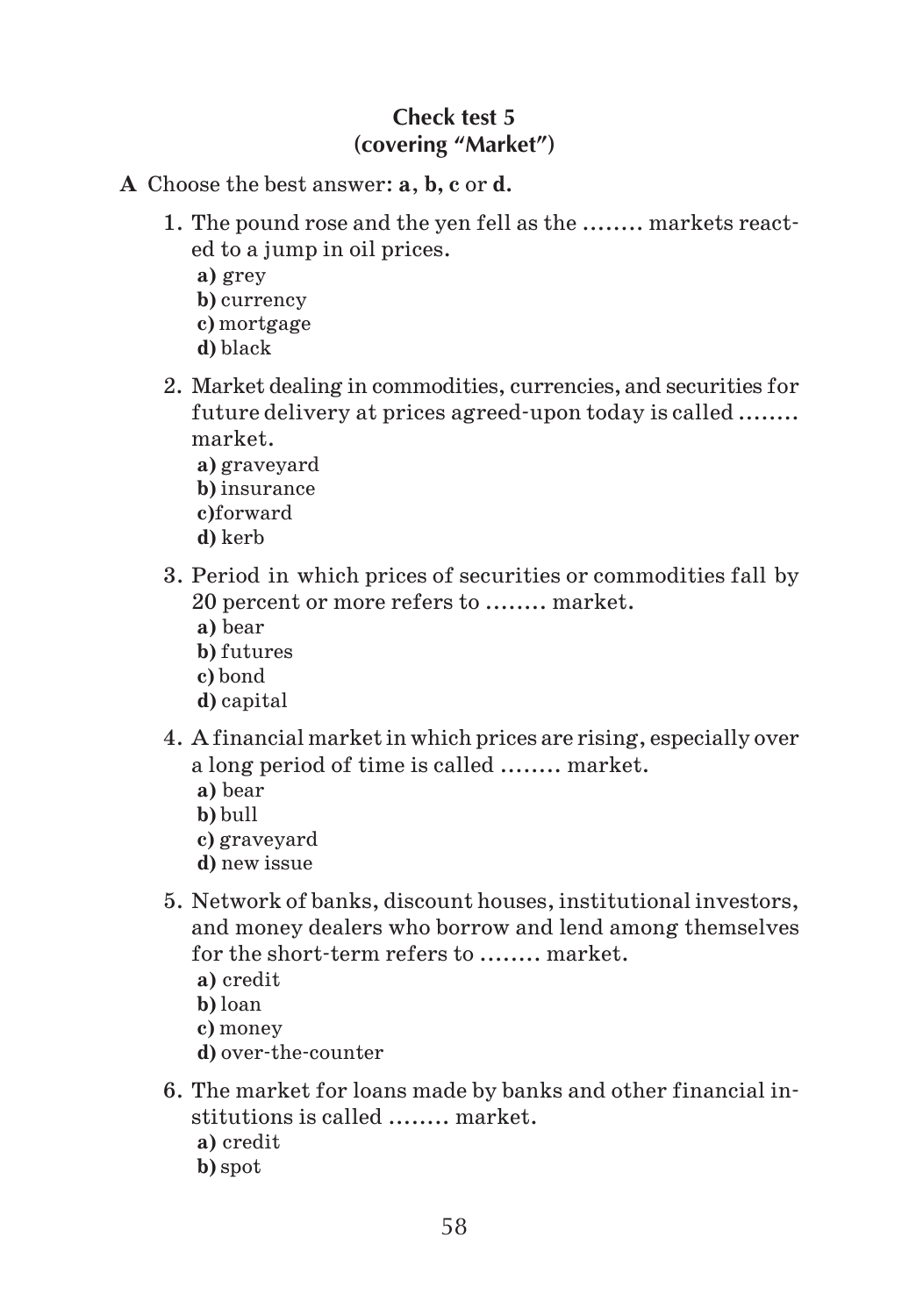- **c)** loan **d)** third
- 7. A market in which a borrower with one type of loan exchang es it with another borrower with a different type of loan is called ........ market.
	- **a)** securities
	- **b)** swaps
	- **c)** credit
	- **d)** mortgage
- 8. A place where companies' shares are bought and sold refers to ........ market.
	- **a)** stock
	- **b)** bull
	- **c)** high-grade
	- **d)** grey
- 9. The buying and selling of shares just before they are offi cially issued refers to ........ market.
	- **a)** gilt edged
	- **b)** new issue
	- **c)** grey
	- **d)** bull
- 10. On a(n) ........ market, buyers and sellers are connected by computer, rather than trading in a particular building. **a)** parallel
	- **b)** spot
	- **c)** swaps
	- **d)** over the counter
- 11. A market where commodities are bought for immediate de livery is called ........ market.
	- **a)** spot
	- **b)** swaps
	- **c)** stock
	- **d)** third
- 12. A market for loans to people and organization buying prop erty is called ........ market.
	- **a)** equity
	- **b)** mortgage
	- **c)** high grade
	- **d)** kerb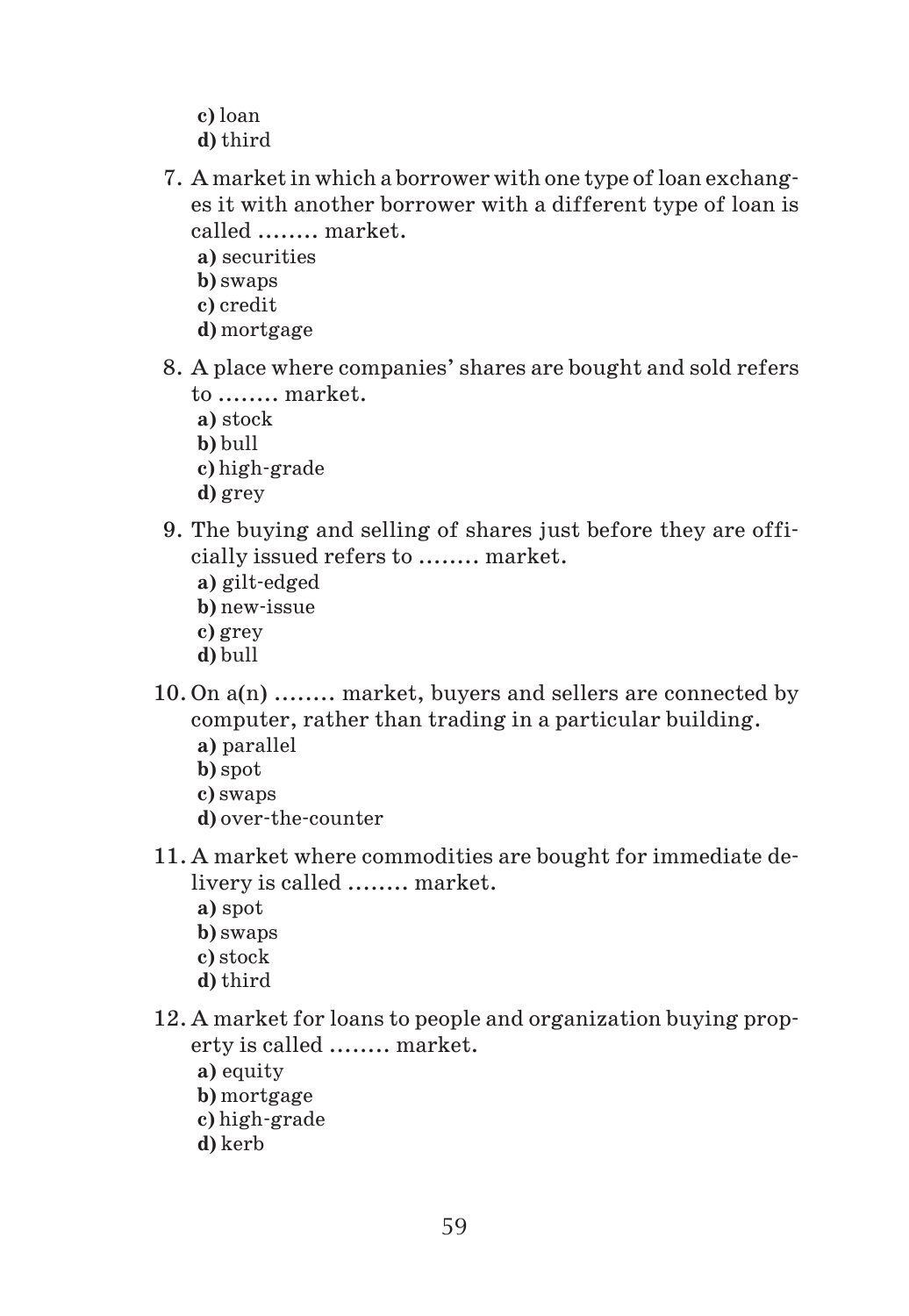- 13. An unofficial market in shares is called ........ market.
	- **a)** kerb
	- **b)** cash
	- **c)** forward
	- **d)** currency
- 14. The market for the British government bonds is called ........ market.
	- **a)** gilt edged
	- **b)** new issue
	- **c)** capital
	- **d)** discount
- 15. UK's short term money market comprising of banks, dis count houses, and money brokers who discount bills of ex change refers to ........ market.
	- **a)** grey
	- **b)** third
	- **c)** credit
	- **d)** discount
- 16. A market where foreign competitors are not allowed in is called ........ market.
	- **a)** grey
	- **b)** closed
	- **c)** capital
	- **d)** forward

**B** Complete each sentence with the correct word.

- 1. The company is negotiating the purchase of a minority s\_ \_ in the French airline.
- 2. European stocks make up  $50\%$  of his investment p \_ \_ o.
- 3. The company is entering the Hawaiian m \_ \_ \_ \_ as part of its nationwide expansion.
- 4. Precious metals f<sub>\_\_\_\_\_</sub>s prices declined, with silver temporarily dropping below the critical \$5 an ounce level.
- 5. The coal industry here is suffering from a lack of modern equipment and needs huge amounts of  $c_{\_--\_--\_}$ l investment.
- 6. Mr. Olsen founded the company with a  $$70,000$  i  $t$ in 1957.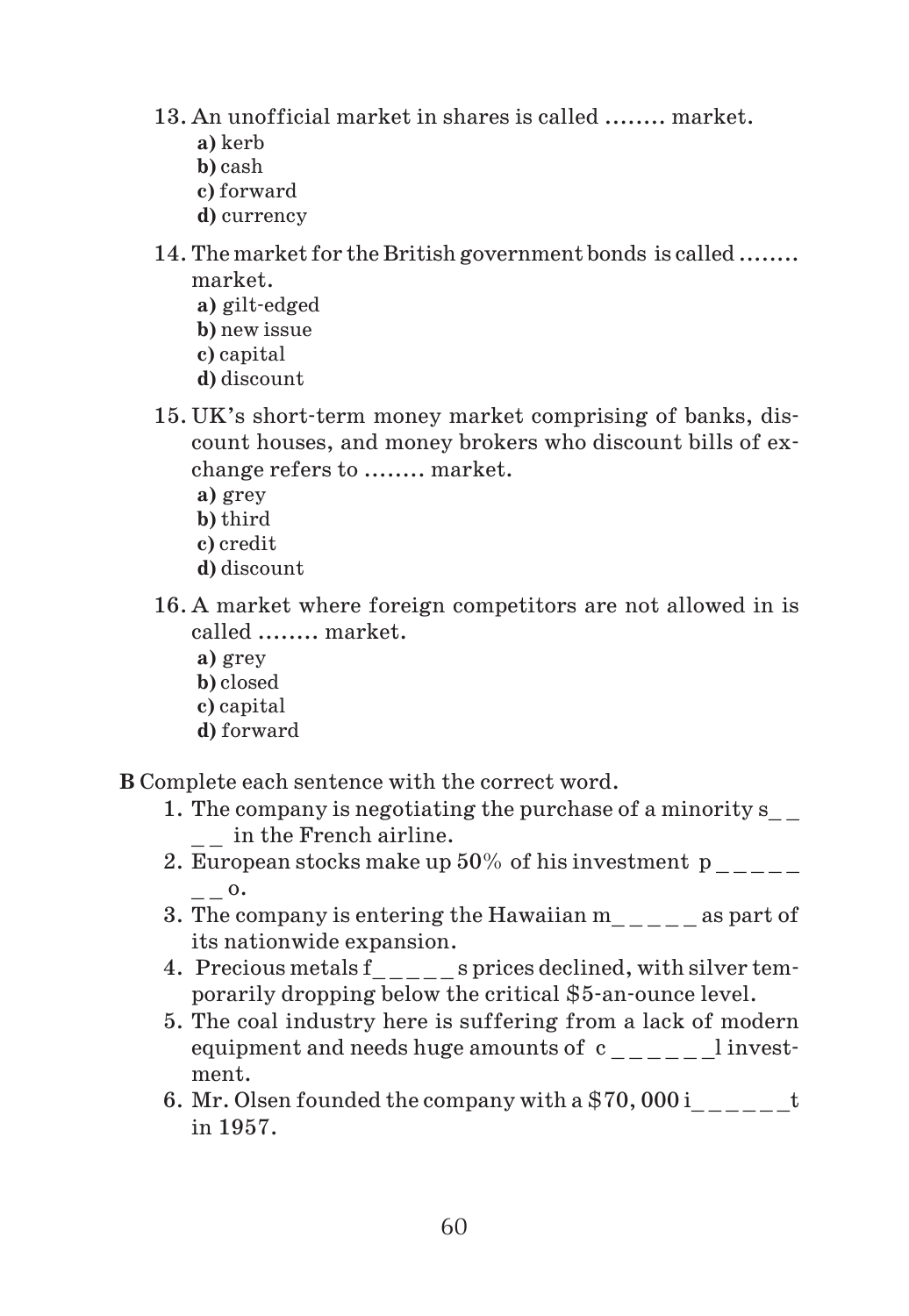# **Answer Key**

# **Check Test 1**

| A                |                     | B |                |                |   |   |              |   |    |   |             |
|------------------|---------------------|---|----------------|----------------|---|---|--------------|---|----|---|-------------|
| 1                | selling costs       | 1 |                | $\overline{2}$ | 3 | 4 | 5            |   | 6  | 7 | 8           |
| $\overline{2}$   | Profitability       | h |                | a              | f | b | $\mathbf{c}$ |   | g  | e | d           |
| 3                | revenue             |   |                |                |   |   |              |   |    |   |             |
| $\boldsymbol{4}$ | break-even point    | C |                |                |   |   |              |   |    |   |             |
| 5                | financial analysis  | 1 | $\overline{2}$ | 3              | 4 | 5 | 6            | 7 | 8  | 9 | 10          |
| 6                | turnover            |   |                |                |   |   |              |   |    |   |             |
| 7                | cost of sales       | a | a              | C.             | b | b | a            | C | C. | a | $\mathbf b$ |
| 8                | core activity       |   |                |                |   |   |              |   |    |   |             |
| 9                | net profit margin   |   |                |                |   |   |              |   |    |   |             |
| 10               | expenditure         |   |                |                |   |   |              |   |    |   |             |
| 11               | gross profit margin |   |                |                |   |   |              |   |    |   |             |
| 12               | overheads           |   |                |                |   |   |              |   |    |   |             |
| 13               | setting-up costs    |   |                |                |   |   |              |   |    |   |             |
| 14               | expense             |   |                |                |   |   |              |   |    |   |             |
| 15               | Sales forecasting   |   |                |                |   |   |              |   |    |   |             |
|                  |                     |   |                |                |   |   |              |   |    |   |             |

# **Check Test 2**

| ۰ |  |
|---|--|
|   |  |

|  |               |     | $a \mid b \mid c \mid d \mid e \mid f \mid g \mid$ | h   |
|--|---------------|-----|----------------------------------------------------|-----|
|  | 7   5   1   6 | 8 I | $4 \mid 3 \mid$                                    | - 9 |

| B                       |                |
|-------------------------|----------------|
| $\mathbf{1}$            | $\overline{p}$ |
| $\overline{2}$          | b              |
| 3                       | a              |
| $\overline{\mathbf{4}}$ | $\overline{c}$ |
| $\bf{5}$                | a              |
| 6                       | $\mathbf c$    |
| $\frac{7}{1}$           | $\overline{c}$ |
| $\overline{8}$          | $\mathbf b$    |
| 9                       | $\overline{c}$ |
| 10                      | b              |
| $\overline{11}$         | a              |
| <u> 12</u>              | a              |
| 13                      | a              |
| 14                      | $\mathbf c$    |
| 15                      | $\mathbf c$    |

|   |   | î,                 |  |
|---|---|--------------------|--|
| ć | × | I<br>i<br>۰.<br>۰. |  |

| $\mathbf{1}$            | d              |
|-------------------------|----------------|
|                         | a              |
| $\frac{2}{3}$           | j              |
| $\overline{\mathbf{4}}$ | f              |
| $\overline{5}$          | $\mathbf b$    |
| 6                       | g              |
| 7                       | h              |
| 8                       | i              |
| 9                       | $\overline{c}$ |
| 10                      | e              |
| 11                      | m              |
| 12                      | k              |
| 13                      | l              |
|                         |                |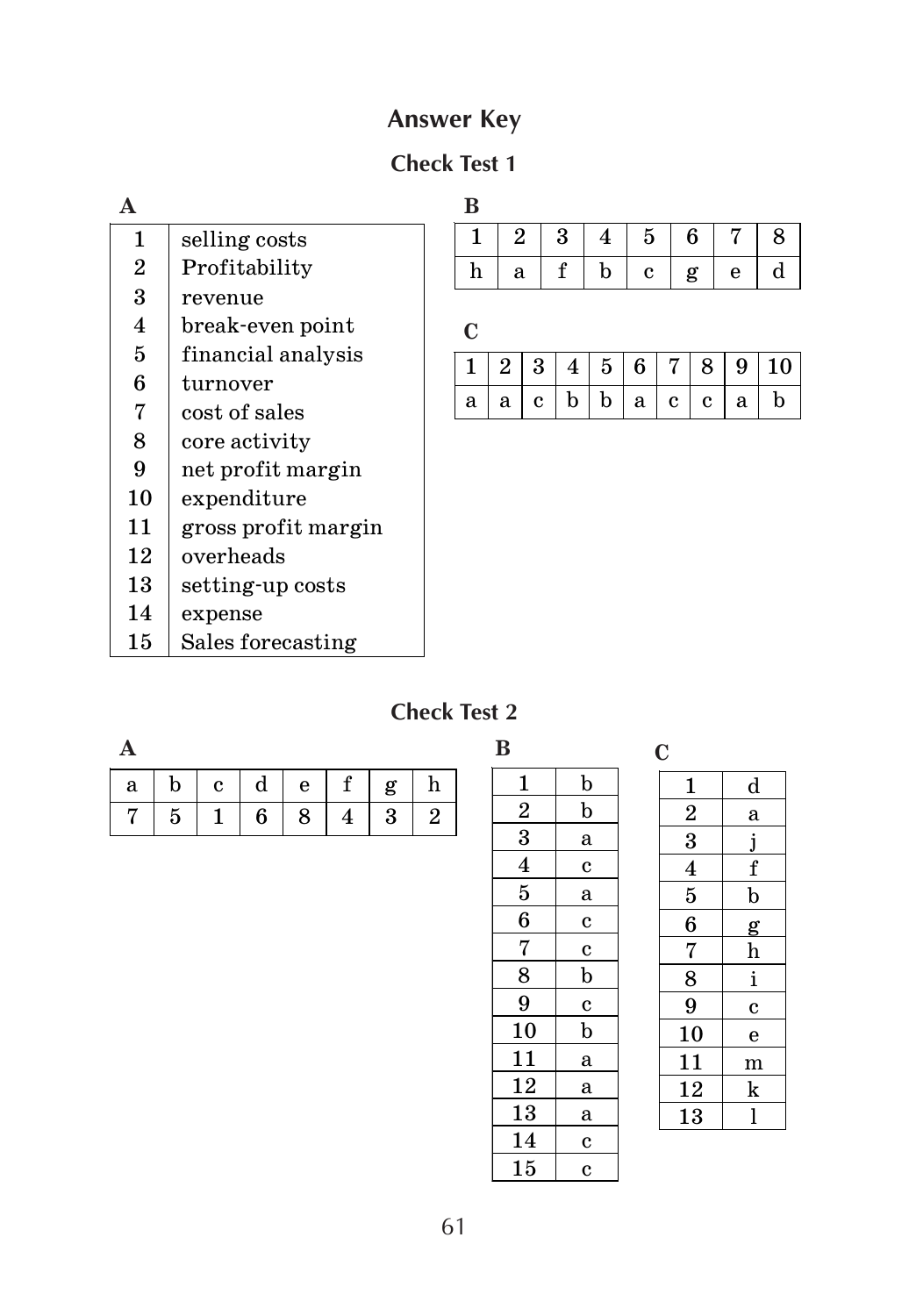## **Check Test 3**

# **A** 1 indemnity 2 insurance  $3$  risk 4 premium  $5 \mid cover$  $6$  excess 7 life assurance 8 medical insurance 9 broker

- $10$  claim
- 11 third party
- $12$  schedule 13 policy
- 14 actuary
- 15 compensation

## **B**

| 1              | claim         |
|----------------|---------------|
| $\overline{2}$ | loss adjuster |
| 3              | indemnity     |
| 4              | quote         |
| 5              | compensation  |
| 6              | policy        |
| 7              | cover         |
|                | premium       |

9 no claims bonus

# **Check test 4**

|                  |            | B              |
|------------------|------------|----------------|
| 1                | earnings   | 1              |
| $\boldsymbol{2}$ | interest   | $\overline{2}$ |
| 3                | dividend   | 3              |
| 4                | stake      | 4              |
| 5                | shares     | $\overline{5}$ |
| 6                | growth     |                |
| 7                | stock      |                |
| 8                | investment |                |
| 9                | portfolio  |                |
| 10               | investor   |                |

|                     | $\mathbf d$ |
|---------------------|-------------|
| $\overline{2}$      | a           |
| $\overline{\bf{3}}$ | e           |
| $\bf{4}$            | $\mathbf b$ |
| $\overline{5}$      | c           |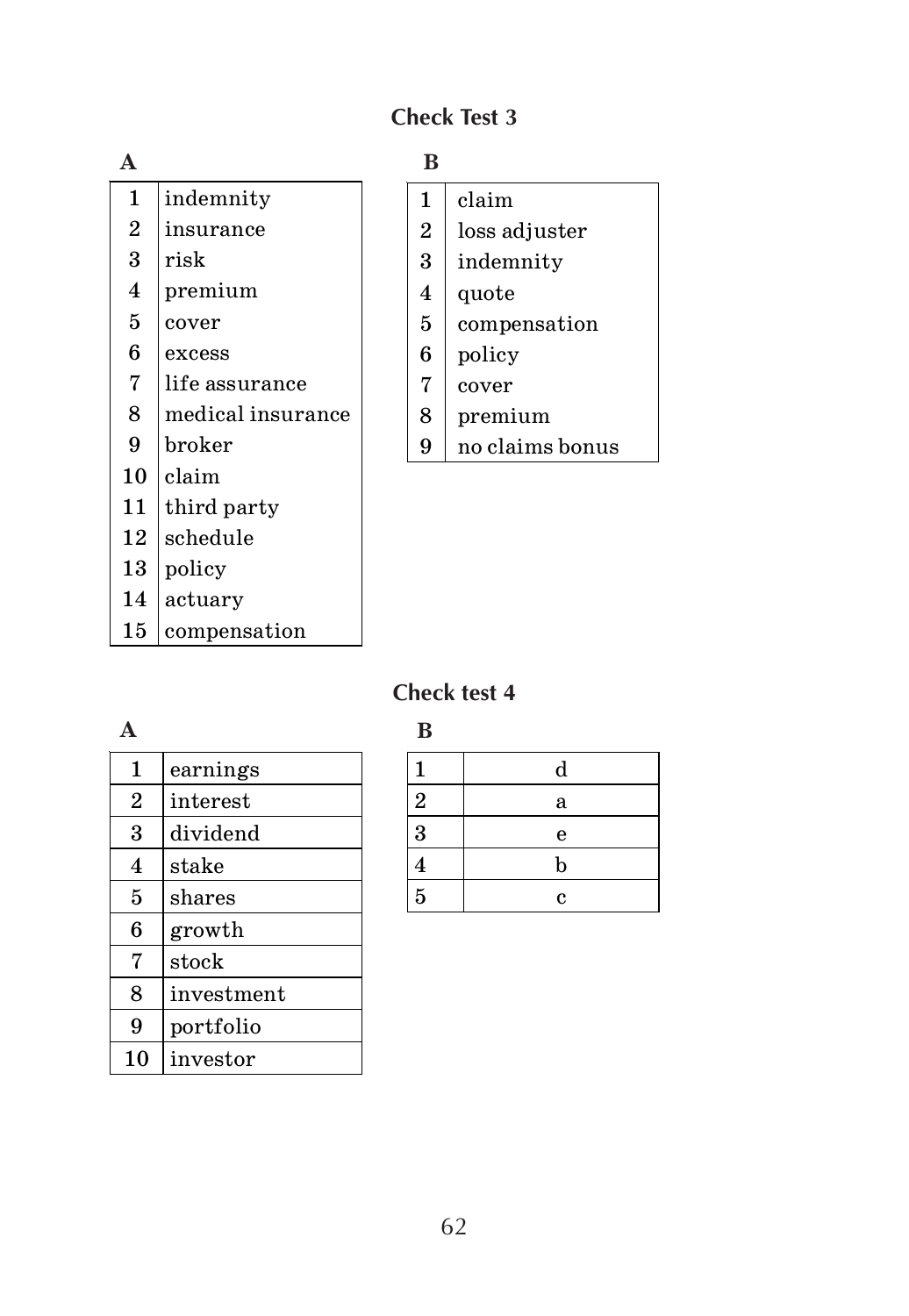# **Check test 5**

| $\mathbf{1}$            | $\mathbf b$ |
|-------------------------|-------------|
| $\overline{2}$          | $\bf c$     |
| 3                       | a           |
| $\overline{\mathbf{4}}$ | b           |
| $\overline{5}$          | $\bf c$     |
| $\boldsymbol{6}$        | $\mathbf c$ |
| 7                       | $\mathbf b$ |
| 8                       | a           |
| 9                       | C           |
| 10                      | $\mathbf d$ |
| 11                      | a           |
| 12                      | $\mathbf b$ |
| 13                      | a           |
| 14                      | a           |
| 15                      | d           |

| $\bf A$ |  | В |
|---------|--|---|
|         |  |   |

|                | stake      |
|----------------|------------|
| $\overline{2}$ | portfolio  |
| 3              | market     |
| 4              | futures    |
| 5              | capital    |
| հ              | investment |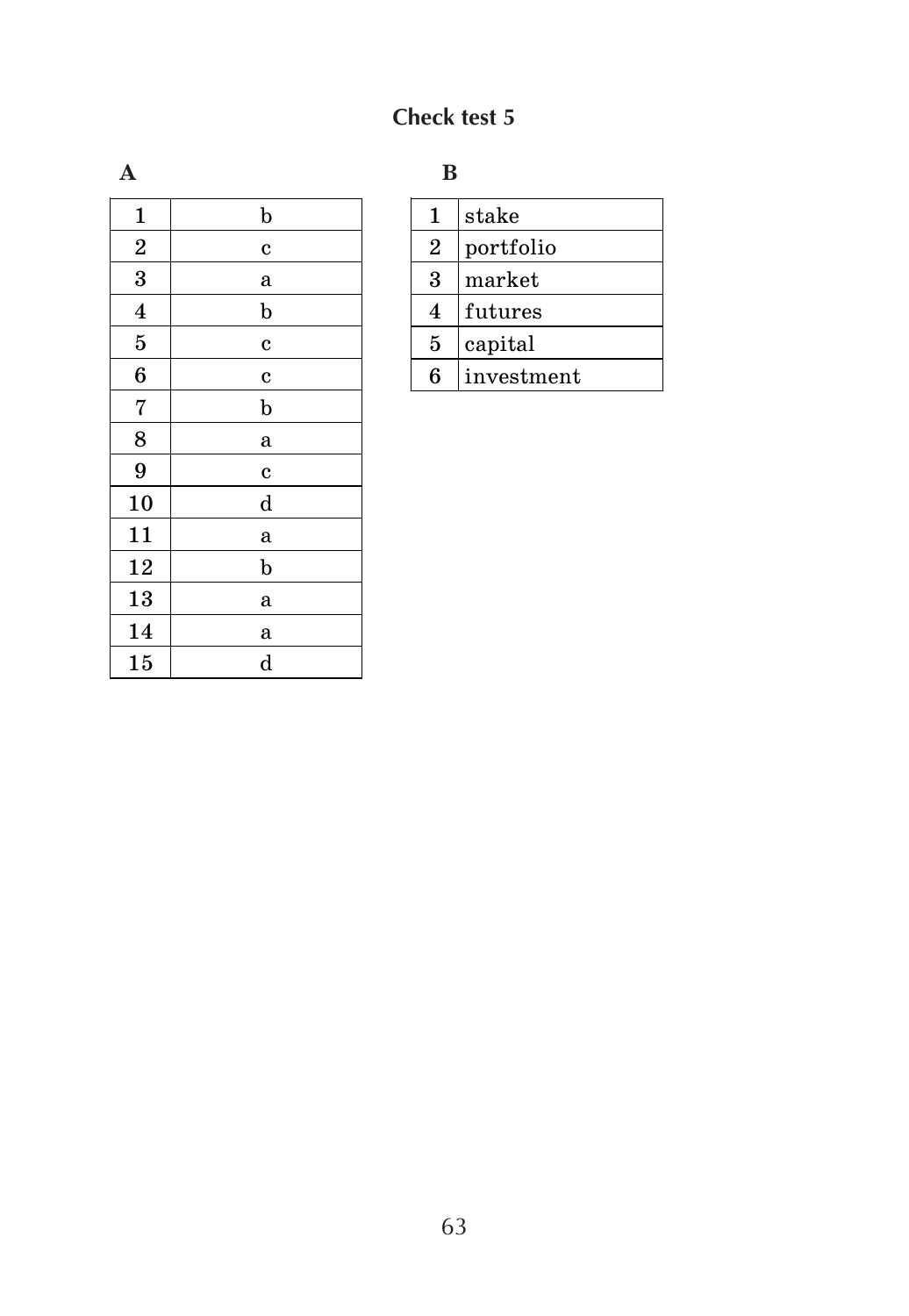# **2. BANKING**

# **2.1. Introducing Banking**

## **2.1.1. Money**

**Money** n [U] coins, banknotes and bank deposits used to buy things and to show their value

### **Types of money**

Money comes in the form of **banknotes** *BrE/bills AmE,* which are also called **paper money,** and **coins. Cash** can refer to money in general or to money in the form of banknotes or coins, but not cheques, credit cards, and others: *The government has pledged more* cash *for the Нealth* Service. *He рaid in cash.* Money in electronic form*,* known as **e money/e cash/e currency,** can be used to buy things on the Internet instead of using a credit card. Money stored on a smart card that you can use to buy goods in a shop is also called e money. **Legal tender** is the banknotes and coins that are officially used in a particular place: *The notes ceased to be legal tender in Au gust of this year.* The **denomination** of a banknote or coin is the val ue that is shown on *it: A lot of our customers request small denomi nation notes because they are useful for tips.*

**Currency** is the type of money used in a particular country: *Your bank can supply you with foreign currency.*

**Convertible currency** [C, U] a currency that can be freely ex changed for another: *Croatia has created a strong, convertible cur rency backed by growing foreign currency reserves*.

**Domestic currency** also **local currency** [C, U] the currency of the home country of a particular user: *An importer might be able to make payment in his own domestic currency if this is acceptable to the ex porter*.

**Floating currency** [C, U] a currency whose value is allowed to change in relation to other currencies: *The South Korean won had its first day as a fully floating currency yesterday, increasing in val ue against the US dollar*.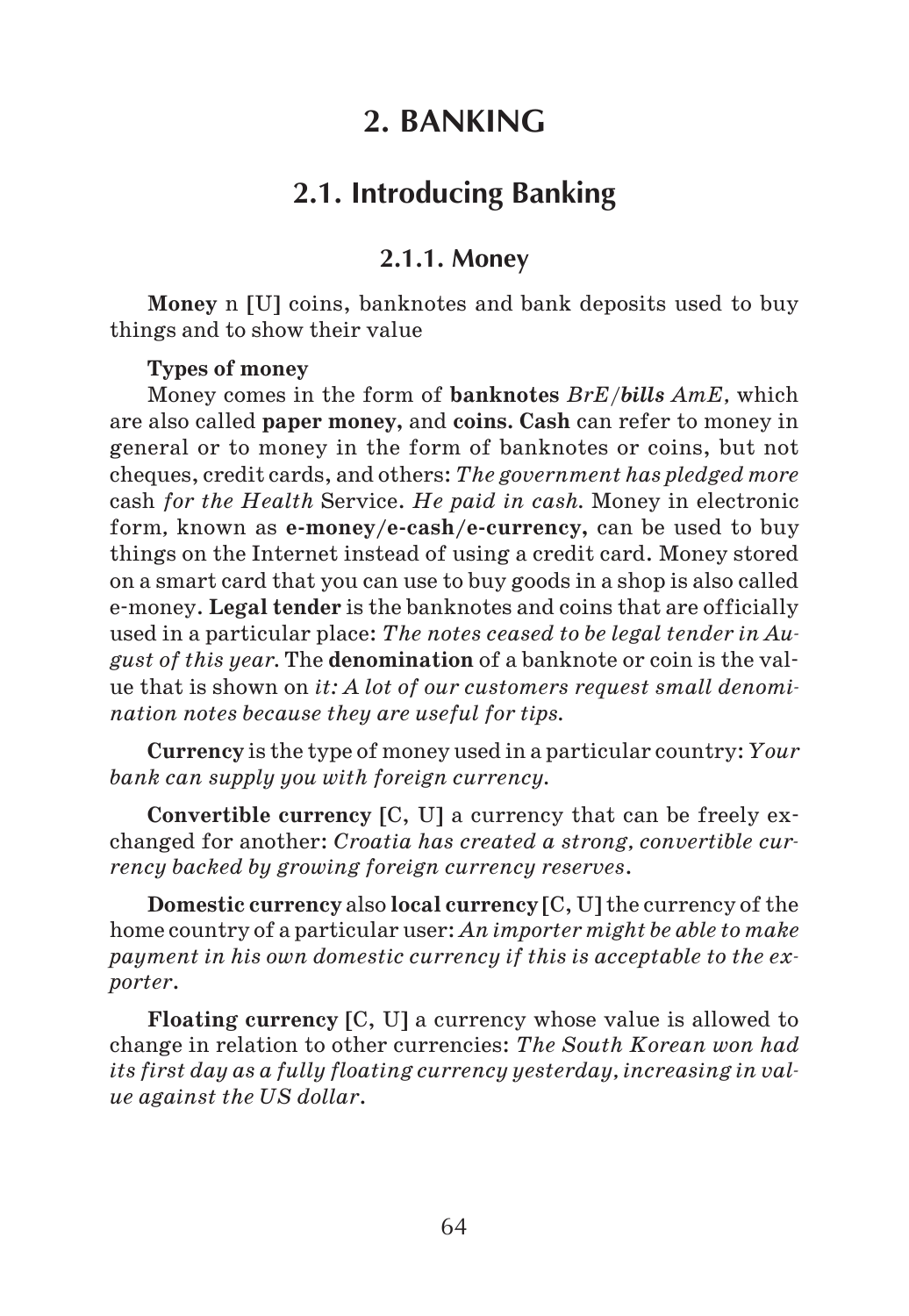**Foreign currency** [C, U] a currency or currencies not belonging to your own country: *Exports will bring in valuable foreign currency*

**Non convertible currency also inconvertible** *currency [C, U]* a currency that cannot be exchanged for other currencies: *There is no guarantee that earnings in the local, nonconvertible currency, the Dong, can be exchanged for hard currency.*

**Paper currency** [C, U] a currency based on paper notes rather than on gold and silver coins: *The creation of a paper currency was central to the financial revolution and the growth of commerce.*

**Single currency** [C, U] the euro, the common currency introduced in many European Union countries in 1999: *Some countries in the EU, such as Britain, have still not joined the single currency.*

**Banknote / bank note** *BrE* also **bank bill** *AmE n* [C] a piece of printed paper money made available by a country's main bank: *Only the country's central bank has the right to issue banknotes.*

**Bank deposits** money held in banks

**Coin** *n* **1** [C] a piece of metal, usually flat and round, that is used as money: *Since the introduction of the ‡1 coin, the smallest En glish note is ‡5.*

**2** [U] money in the form of metal coins: *They found \$1,000 in coin.*

**Coin** *v*[T] **1** to make pieces of money from metal

**2** *BrE informal* **coin money/ coin it in** to earn a lot of money very quickly: *Top footballers have been coining it in for years.*

- **money laundering** *n* [U] when money that has been obtained illegally is put into legal businesses or bank accounts in differ ent countries, so that it is difficult for people to discover where it came from: *They will now face trial on money laundering charges*;
- **to make money to gain money:** *As an estate agent, he made a lot of money buying houses cheaply and reselling them.*
- **to save money:** *People are eating out less to save money***;**
- **to spend money:** *Americans spent more money even though they earned less;*
- **to borrow money:** *You should borrow money from the bank to pay for your course***;**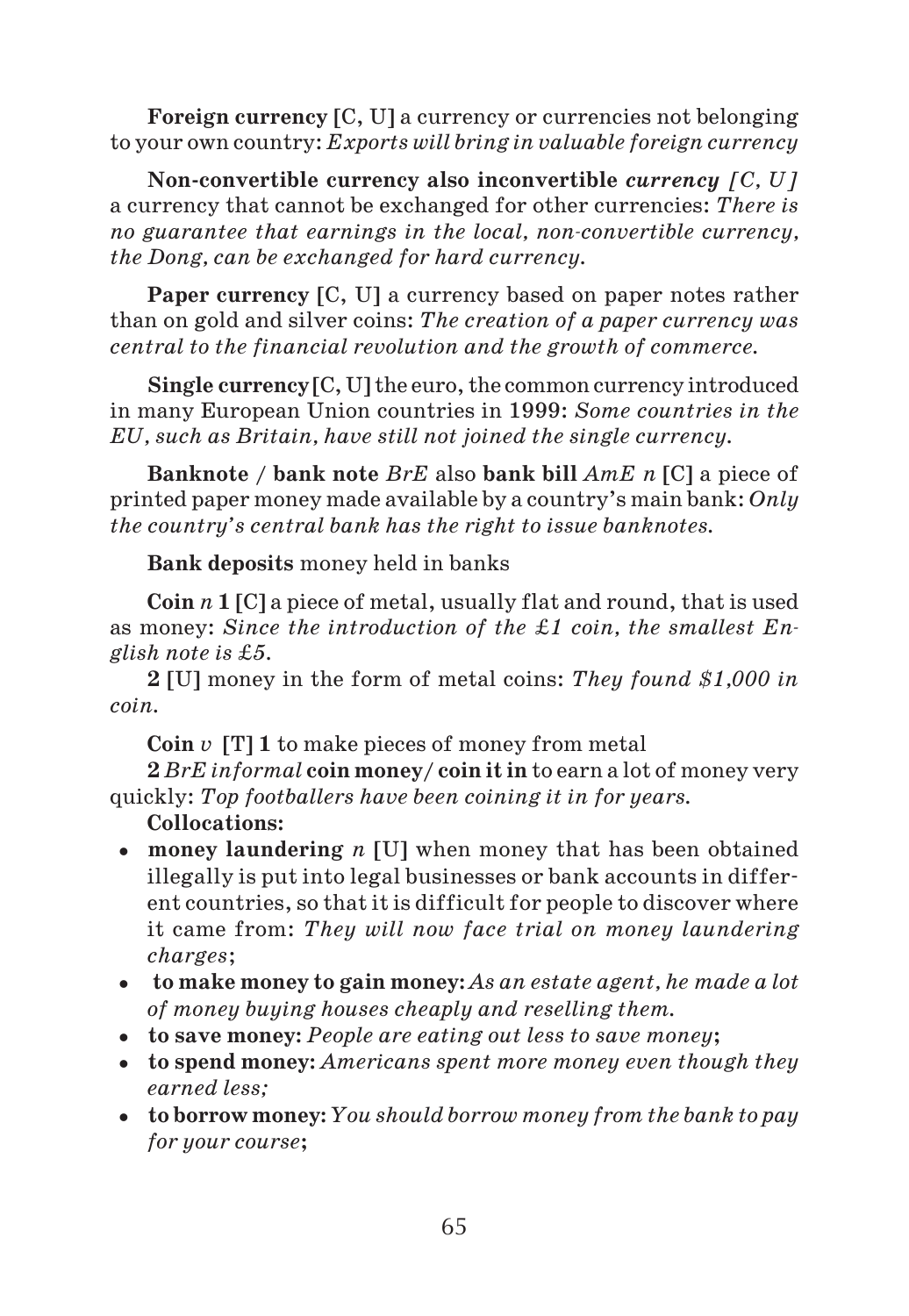- **to pay money ( for sth)**;
- **to raise money to obtain it for a particular purpose:** *He has picked a difficult time to raise money from outside investors;*
- **to earn money**: *He doesn't earn very much money*;
- **to have money**: *He didn't have any money on him*;
- **to bring in money**: *They hoped the scheme would bring in quite a bit of money*;
- **to get money/ receive money**: *She'll have to get some more mon ey from somewhere*;
- **to owe money to have not yet paid money you borrowed**;
- **to charge money**: *ABC bank charges huge amounts of money for its services*;
- **to bank money/ deposit money/ pay in**: *Small shopkeepers bank their money at the end of the day*;
- **to draw out money/ get out money/ withdraw money/ take it out;**
- **to invest money**: *I sensibly invested my prize money rather than spending it;*
- **to lose money not to make a profit, so that a business owes more than it earns:***The company is losing money and may have to close down;*
- **to lend money:** *Could you lend me some money?*;
- **to provide sb. with money;**
- **big money:** *There is big money in tennis for the top players*;
- **easy money** *money that you earn very easily, without having to work hard: People were tempted into the trade by the thought of easy money.*

# **2.1.2. Introducing banking**

**Banking** *n* [U] the business activity of accepting and safeguard ing money owned by other individuals and entities, and then lend ing out this money in order to earn a profit: *The banking industry will strongly oppose these new regulations*.

**Consumer** ' **banking** also **retail banking** the part of a bank's work that is con-cerned with providing services to members of the public, rather than to businesses or large organizations

**Investment banking** the work done by **investment banks**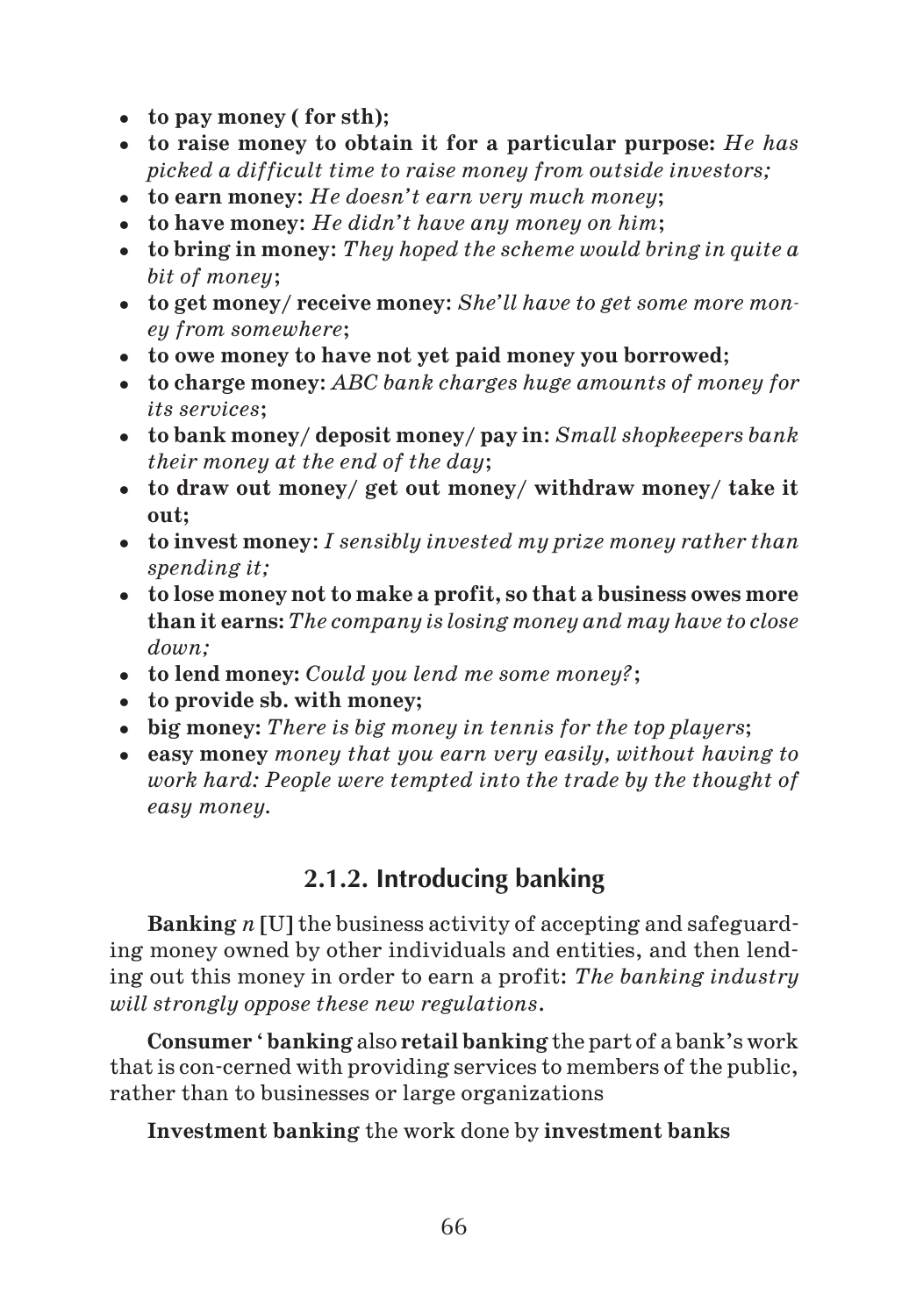**Offshore banking** when banks are based abroad in a country where you pay less tax than in your own country: *Government offi cials dislike the rise of offshore banking. Cyprus is becoming an in ternational offshore banking centre*.

**Universal banking** when a bank performs a range of banking activities: *Banco Central is a classic institution of the universal bank ing type, covering all areas of banking and with a strong industrial portfolio.*

**Home banking** a service provided by banks that allows people to pay money from one account into another, pay bills by email or tele phone: *Many people use their computers for home banking and home shopping*.

**Bank** *n* [C] a business that makes its profit by paying interest to people who keep money there and charging a higher rate of interest to borrowers who borrow money from the bank. Different types of bank provide a variety of other financial services: *The major banks have announced an increase in interest rates.*

**Things you do at the bank**

- **pay money into** your **bank account** put money in your bank ac count;
- **withdraw money from** your **bank account** take money out of your bank account;
- **cash a cheque** *BRE*/ **check** *AmE* exchange it for cash;
- **pay in a cheque** *BrE*/ **check** *AmE* give your bank a cheque that is payable to you, so that money goes into your bank account;
- **check your balance** find out how much money is in your bank account;
- **transfer money to someone else's/ your account** move money from your account to another account, either another one of yours or someone else's;
- **use an ATM**/ **cash machine** *BrE/* **cash dispenser** *AmE* put a card into a machine to obtain cash from your bank account;
- **arrange a loan** ask a bank to lend you some money;
- **arrange an overdraft** *BrE* make an arrangement with your bank to spend more money than you have in your account;
- **order foreign currency** ask your bank to get you some foreign money.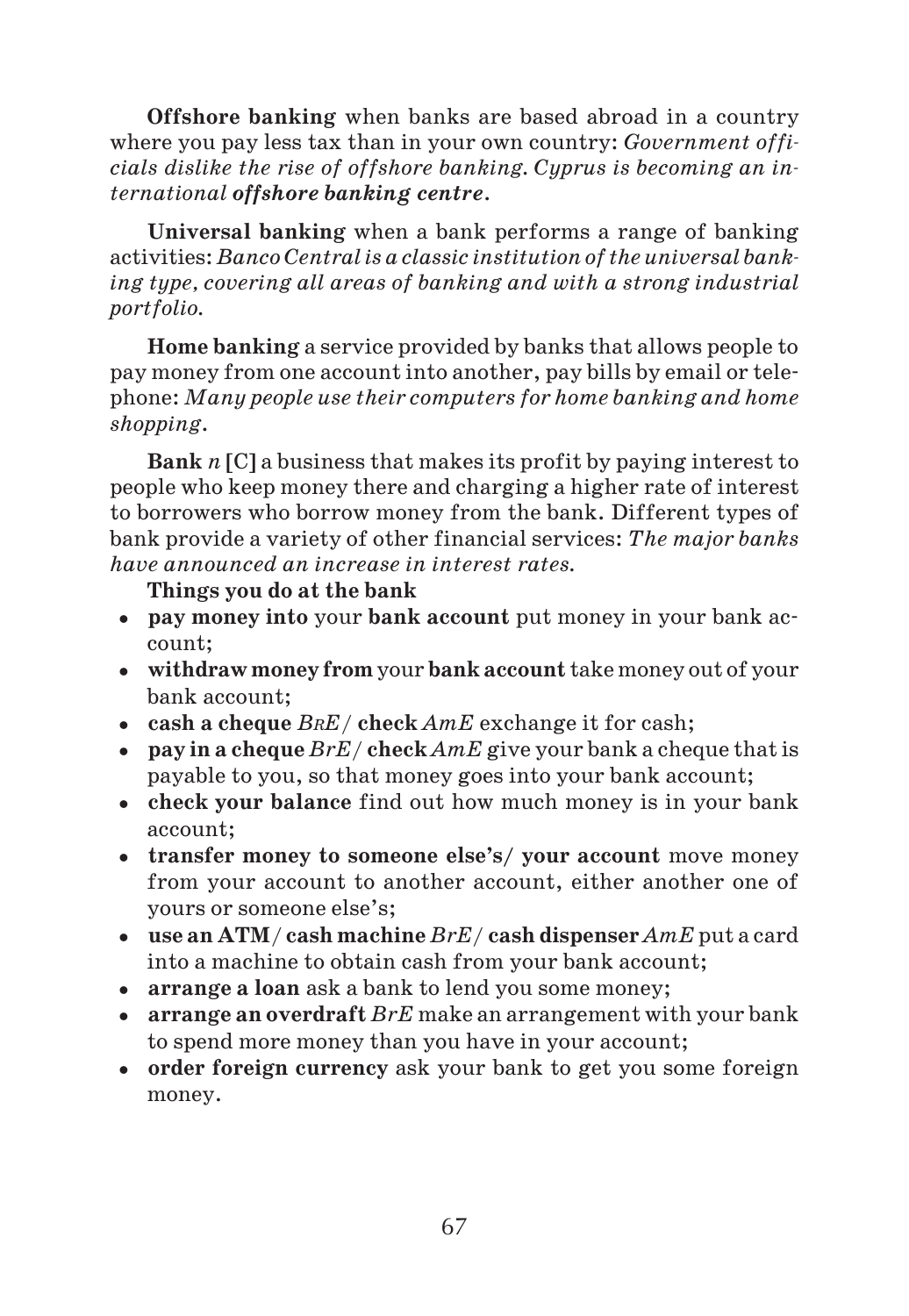**Agent bank** the bank, which has been chosen to look after a **syn dicated loan** (a loan to one borrower by many lenders), sending in terest payments to lenders

**Agricultural bank** a bank that lends money to farm-ers, often over a long period of time and at low rates of interest

**Banker's bank** a bank offering services to other banks: It has positioned itself as a banker's bank, handling other banks' process ing and cash management business in the region.

**Central bank** also **reserve bank** the official bank of a country, which is responsible for supervising the activities of banks operat ing in the country, setting interest rates, controlling the MONEY SUP PLY, producing banknotes and making money available, and keep ing the country's supply of foreign currency and gold: *China's cen tral bank said that a further decline in interest rates is unlikely. Germany has no plans to sell gold from its central bank reserves.*

**Clearing bank** *BrE* one of the High Street banks that ISSUES and accepts cheques and passes them through the banking system

**Commercial bank 1** a bank involved in international trading and providing services for businesses and organisations rather than for individuals

 **2** a bank owned by shareholders rather than by a government

**Confirming bank** also **confirming house** a bank, which promises to make payment for goods bought by an importer if the importer has documents to show that the goods have been sent and that they will accept the goods

**Co operative bank** a bank that lends money, collected from its members, at low rates of interest

**Credit bank** a bank that lends money to businesses and individuals

**Development bank** a bank that gives loans to help increase busi ness, trade, and industrial activity in a particular country or area: *The InterAmerican Development Bank was established in 1959 to accelerate economic and social development in Latin America*.

**Discount bank** a bank that buys bills of exchange (documents ordering someone to pay a particular amount on a fixed date), often relating to trade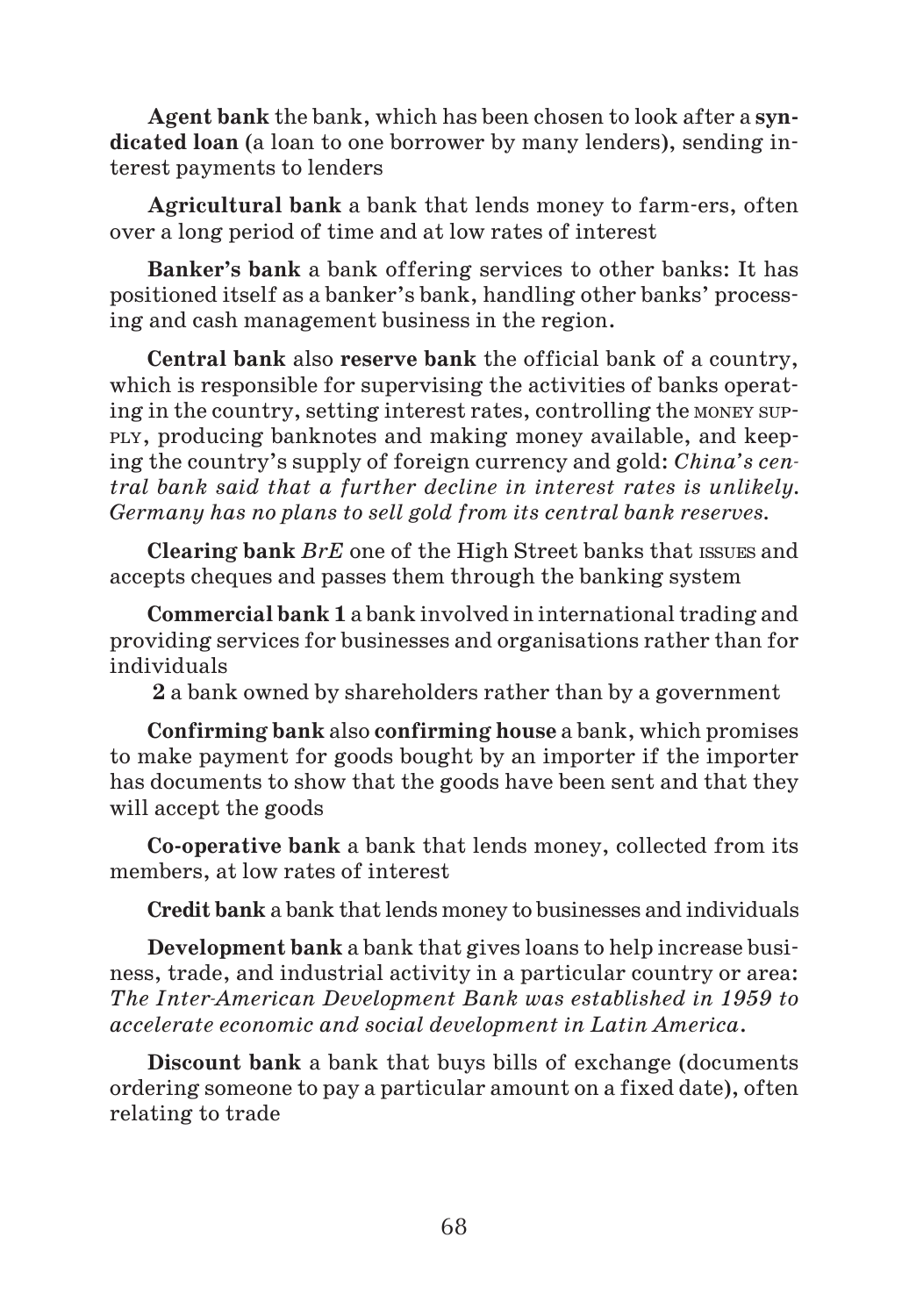**Eligible bank** in Britain, one of the banks officially approved to accept certain bills of exchange that the Bank OF England will then accept: *Bills accepted by banks designated as eligible banks by the Bank of England become firstclass bills which the Bank of England is willing to deal in on the market.*

**Export Import Bank** also **Eximbank** a US bank set up to encour age companies to export their goods by offering them loans at re duced rates of interest, guarantee*ing* loans made to them by other banks and giving credit to foreign borrowers so that they can im port goods: *Export-Import Bank financing of business with China.* 

**Foreign bank** a bank based in another country

**High Street bank** *BrE* a bank that has branches in many towns and cities: *Several High Street banks have already announced a cut in interest rates.*

**Investment bank** a bank that buys stocks and shares and then sells them to members of the public. Investment banks also offer advice on things such as MERGERS and TAKEOVERS: *The company an nounced it had hired an investment bank to explore options, includ ing the possible merger with another entity.*

**Joint stock bank** a bank, which is a public company with shares owned by investors rather than a government

**Lead bank** a financial institution that organizes syndicated loans

**Merchant bank** a bank that deals with business rather than the general public. Merchant banks advise on and arrange finance for investment and takeovers, and advise financial institutions on where to make investments: *Most leading merchant banks have established their own property investment departments.*

**Mutual savings bank** in the US, a savings bank that is owned by the people who put their savings into it and does not have share holders

**National bank** in the US, a bank that operates in several parts of the country rather than at local level. National banks must be members of the Federal Reserve System

**Paying bank** a bank that is responsible for paying the amount of money on a cheque relating to one of its customer's accounts: *A Coun ty Court has decided that a paying bank is under no obligation to pay a forged cheque even if it is supported by the bank's guarantee card.*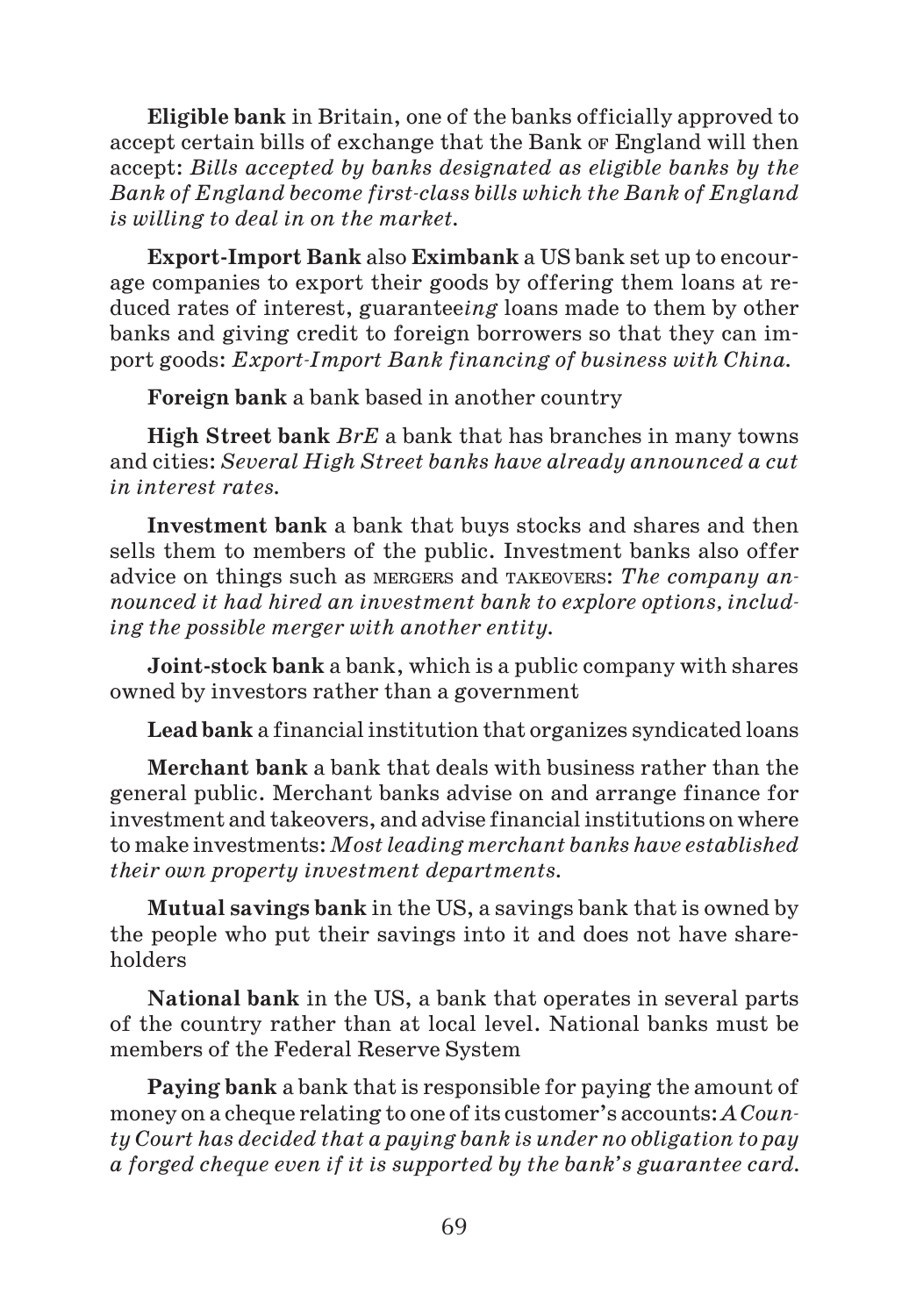**Private bank** a bank, which is a small limited company

**Retail bank** a bank that provides services to individual custom ers rather than to businesses or large organisations

**Savings bank** a bank where people can save small amounts of money and receive interest on it. Savings banks do not offer other general banking services

**State bank** in the US, a bank that is controlled by the laws of a state rather than of the whole country. Unlike a National Bank, a state bank does not have to be a member of the Federal Reserve Sys tem: *He needed the funds to secure a personal loan at Iowa State Bank.*

**Stock savings bank** in the US, a savings bank that invests small amounts of money for people and is owned by shareholders

*Universal bank a bank that performs a range of banking activi ties: A universal bank is a onestop supplier, for all financial prod ucts and services*.

**Bank** v **1** [T] to put or keep money in a bank: *Did you bank that check? He banked rather than spent \$3,800 in tax refunds.*

**2** [I] to keep your money in a particular bank: **+ with** *Some fam ilies have banked with Hoare since the 17th century.*

**Bankable** *adj* profitable and valuable: *If I didn't believe this was a bankable transaction, I wouldn't have made this decision.*

# **2.1.3. Jobs in banks**

**Corporate banker** one who provides advice to commercial and private clients about a variety of financial matters and promote fi nancial services/products. Corporate bankers are employed by clear ing/commercial banks, the Bank of England, the Financial Services Authority (FSA) and other banking sector firms. Their responsibil ities include:

- meeting with and interviewing corporate and personal custom ers, discussing their financial requirements, and providing ap propriate financial advice
- monitoring accounts
- assessing and reviewing financial circumstances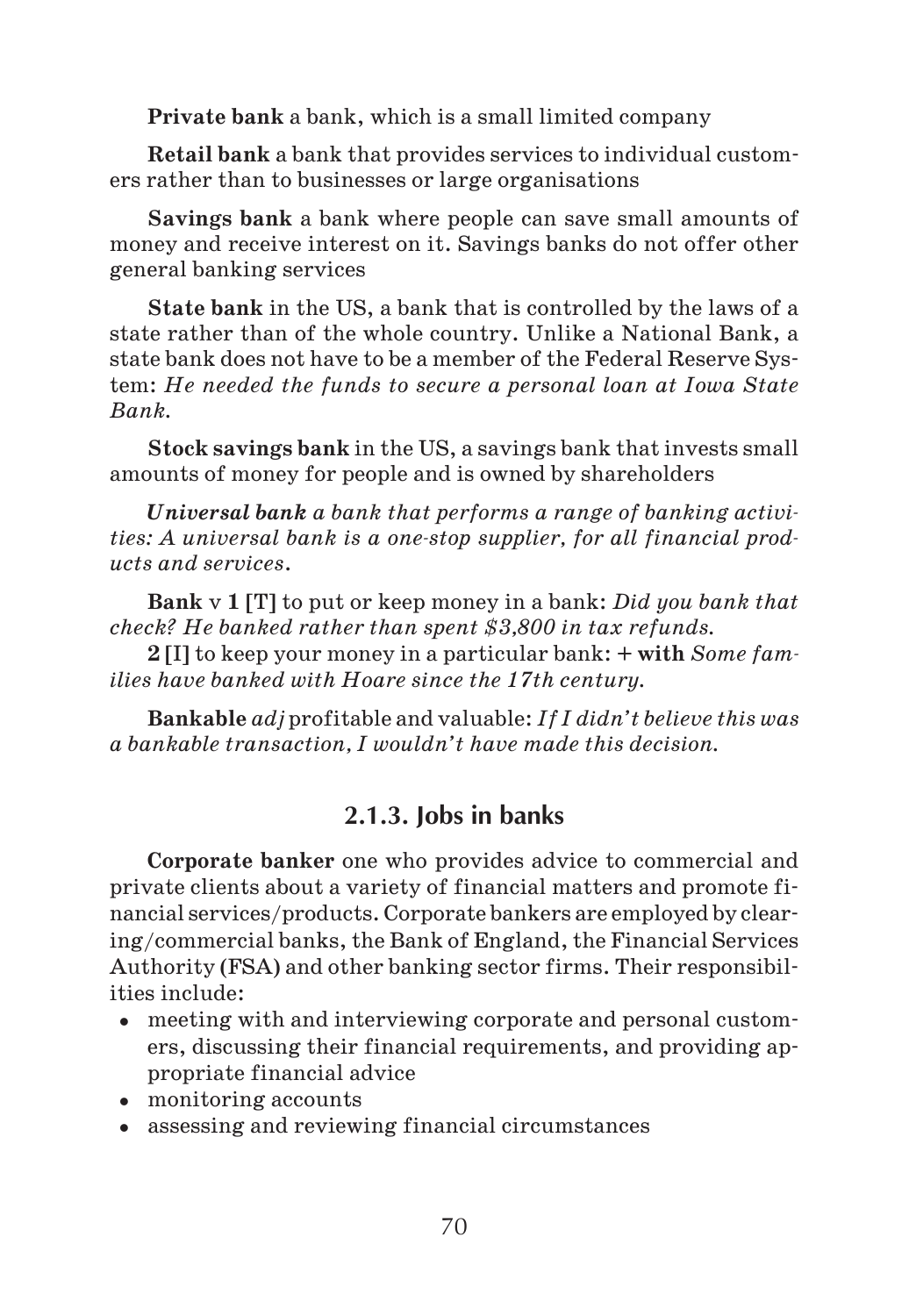- authorising and evaluating overdrafts and loans including mort gages
- preparing lending agreements
- promoting the bank's services
- problem solving
- planning
- writing reports
- managing projects
- maintaining records
- recruiting, training and supervising junior banking staff.

**Credit analyst** one who assesses and makes decisions about cus tomer credit applications using a range of criteria including pur pose of application, credit viability, customer payment history, cus tomer credit worthiness: *Credit analysts must be able to handle very high levels of responsibility in their jobs some lending proposals may be for amounts as great as 50,000,000.*

Employers of credit analysts include commercial, investment and foreign banks, building societies, investment/asset management companies, insurance companies and specialist credit rating agen cies (for example, Standard and Poors, Dunn and Bradstreet). Typ ical tasks include:

- gathering information
- reading financial briefings
- assessing, analysing and interpreting complicated financial in formation
- undertaking risk assessment analysis
- visiting clients
- keeping company credit exposures within set risk bearing limits
- using credit scoring systems for small credit amounts (such as small unsecured personal loans)
- keeping knowledge of key issues up-to-date (for example legal, market risk and compliance issues)
- helping to enhance the quality of credit applications
- making recommendations about procedural/policy changes.

**Investment banker** one who is responsible for the efficient, ac curate, profitable and risk free clearing and settlement of bank transactions for corporate and government clients. Typical respon sibilities of the job include: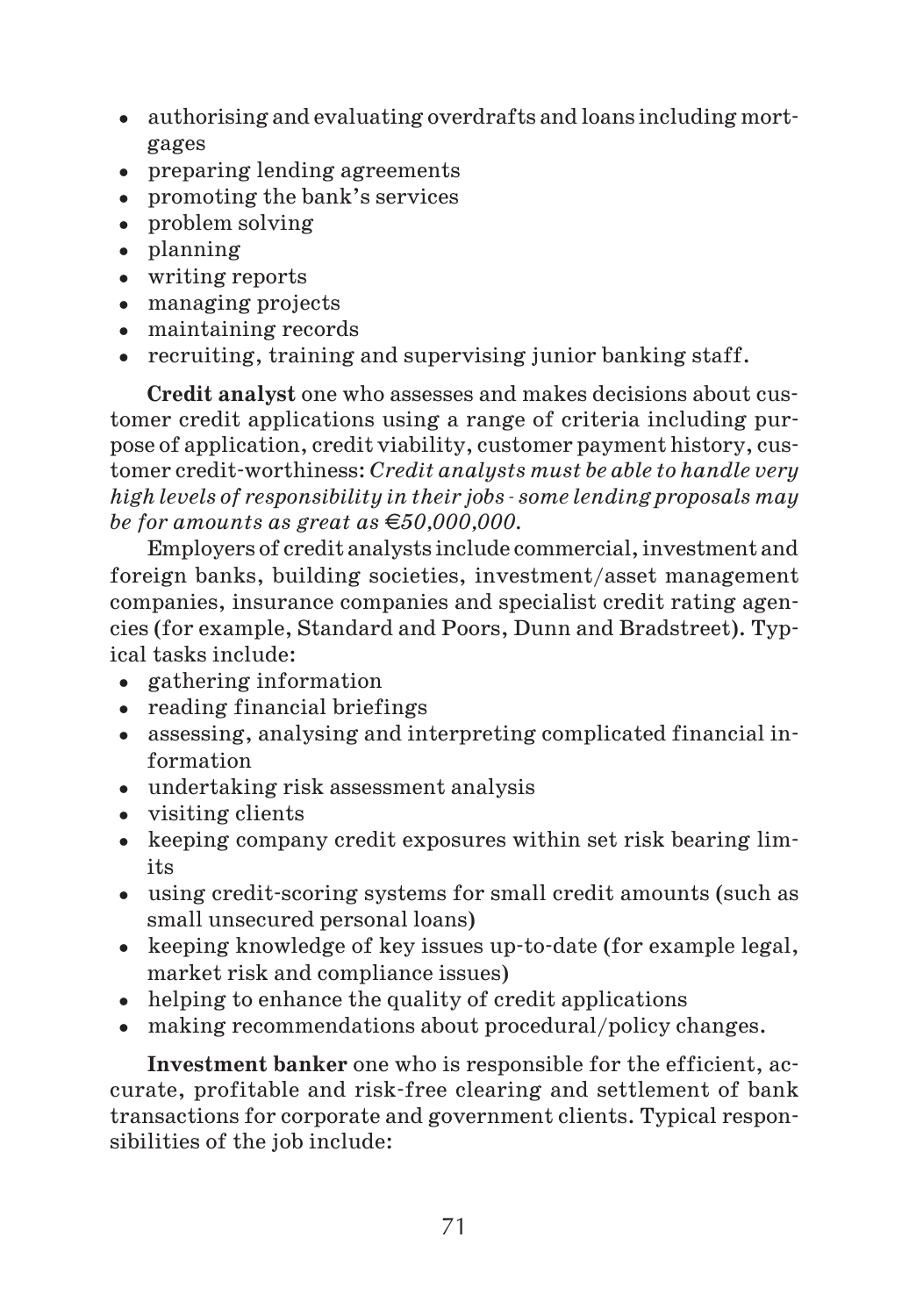- supervising a team of clerks
- liaising with clients and other bank divisions
- collating and analysing systems information
- troubleshooting problems
- pinpointing ways of improving and developing systems
- ratifying data flows and ensuring accuracy (operations control)
- helping to maximise efficiency and bank profitability
- ensuring that transactions are cleared and settled correctly
- managing day to day banking processes
- managing projects
- checking daily transaction reports
- co ordinating systems testing.

**Investment fund manager** one who provides financial advice and services to private and corporate clients about a range of investment matters including buying and selling unit/investment trusts and shares/bonds. Investment fund managers work very closely with investment analysts – fund managers take decisions about invest ments, while analysts provide them with financial information and recommendations that enable such decisions to be made. Typical tasks include:

- regularly meeting with investment analysts and company man agers to discuss financial matters
- researching companies
- gathering information
- reading financial briefings (often written by investment ana lysts)
- making informed financial recommendations and decisions
- keeping knowledge up-to-date about the UK economy, current financial news, financial markets and more
- assessing and interpreting complicated financial information
- liaising with clients.

**Retail banker** one employed by major clearing banks to under take the strategic and day to day management of their branches. Typical responsibilities of the job include:

- recruiting, training, supervising and appraising banking staff
- discussing the financial requirements of, and providing finan cial advice to personal and business clients
- assessing and reviewing financial circumstances
- forging and maintaining good links with the local community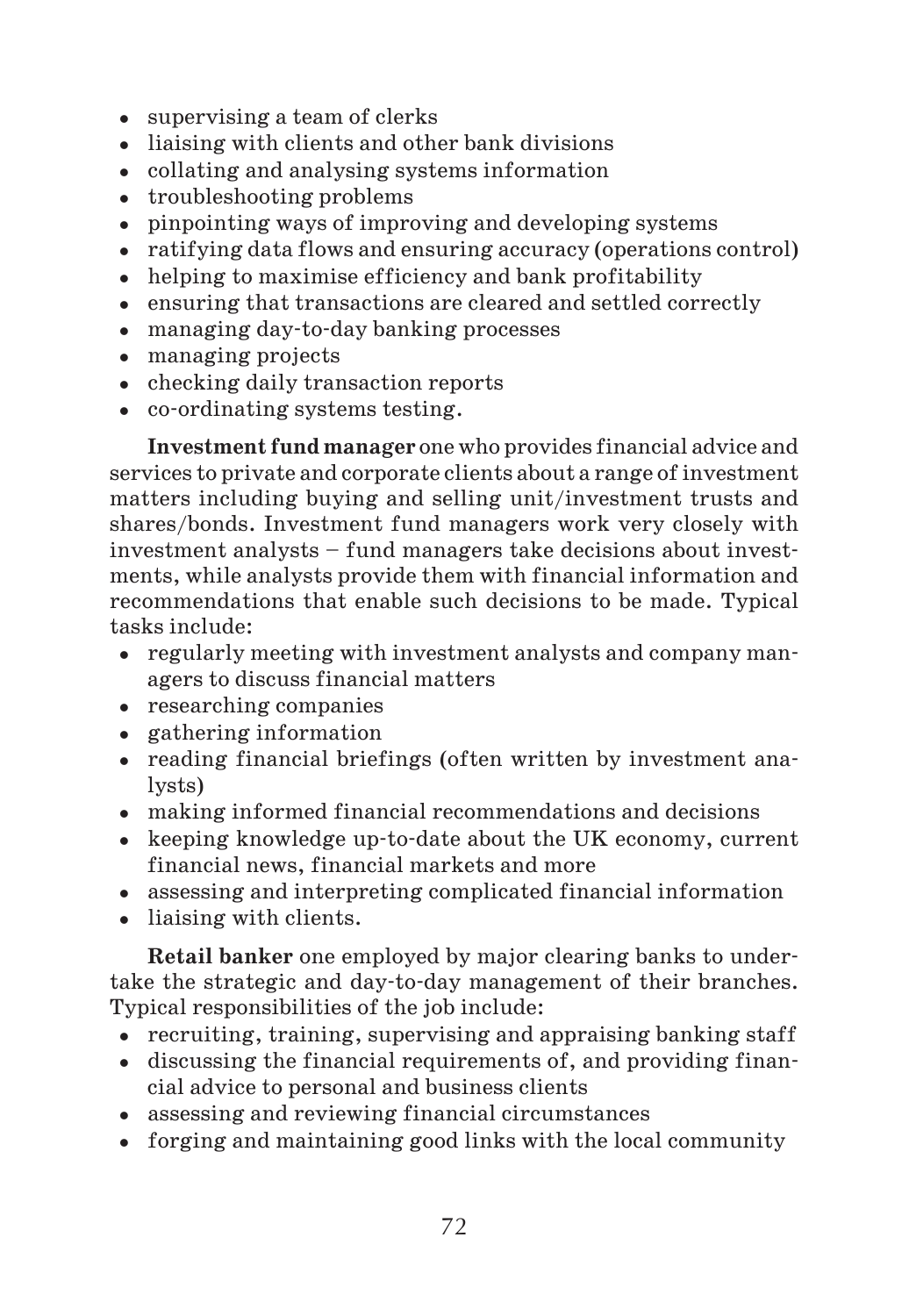- authorising and evaluating overdrafts and loans
- developing a network of local business contacts
- promoting the bank's services
- problem solving
- planning
- writing reports
- managing budgets
- maintaining statistical and financial records
- dealing with complaints.

## **2.2. Banking Products**

### **2.2.1. Cash management**

**Cash management** *n* [U] **1** handling the bank's cash business **2** keeping enough cash on hand to handle the bank's cash busi ness plus the cash reserve dictated by the bank's policy. Cash on hand plus cash deposited minus cash paid out equals net cash on hand. To ensure that the net cash on hand meets the bank's needs, the cash manager must estimate with fair accuracy the amount of cash to be deposited as well as the future cash demand. Cash is ordered from the country's central bank and excess cash is returned there

**Account** *n* **1** [C] written abbreviation **a/c** or **acct** an arrangement between a bank and a customer that allows the customer to pay in and take out money; bank account

**2 no account** words written on a cheque to show that the ac count to which it relates has been closed

**Cheque account** *BrE,* **checking account** *AmE* also **current ac count** *BrE* also **cash account** [C] an account that allows the custom er to use a **chequebook** and provides services such as bill payments: *It's better to transfer large amounts of money out of your cheque account.*

**Credit account** *BrE* written abbreviation **C/A** [C] an arrange ment with a shop that allows customers to buy goods up to a certain value every month and pay for them later within an agreed time; also **charge account** *AmE: My parents had a credit account at the city's major department store which they kept up to date every month.*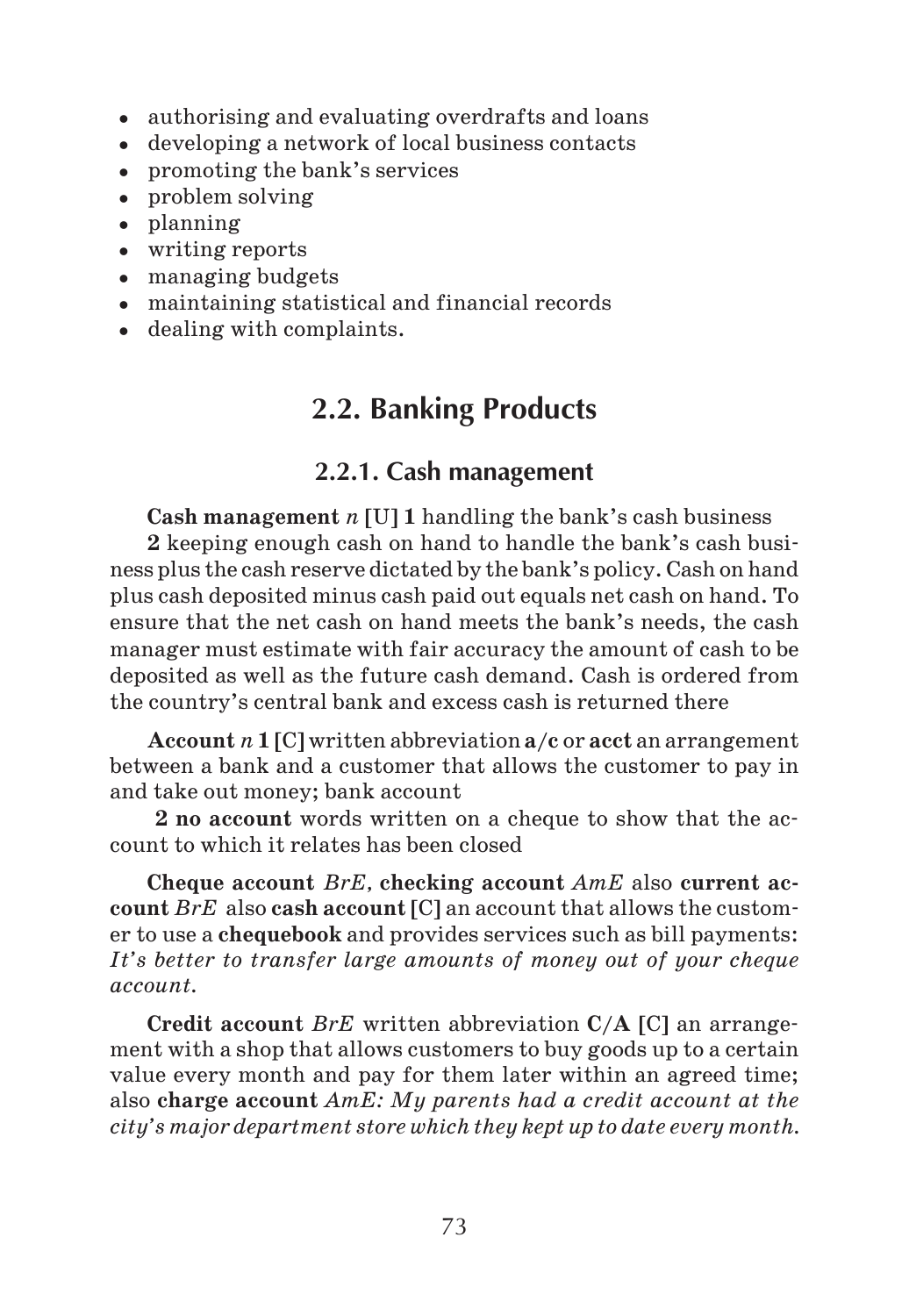**Collocations:**

- **to open an account** to start one**:** *He used his first pay check to open an account.*
- **to hold an account** *to* have one: *75% of people have held an ac count with the same bank for ten years or more.*
- **to close an account:** *They were unhappy with service at the bank and closed their account there*.
- **to pay on account** to put money in the bank account: *We'll pay you half of your fee on account*.

**Payee** *n* [C] the person or organisation to whom money, especial ly a cheque, must be paid: *The Eurocheque is free of charge to its payee. Reports can show transactions by date, amount or payee.*

**Payer** also **payor** *n* [C] a person or organisation that pays a par ticular bill, debt: *Further tax relief is given to mortgage payers.*

**Bad payer** a person or organisation that does not pay their bills: *Credit agencies always check whether someone has been a bad payer in the past*.

**Paying in book**/**slip, payslip** BrE also **deposit book, deposit slip** a special book or piece of paper that a customer fills in when they put money in their bank account: *When you want to pay cash or cheques into your account complete one of the paying-in slips provided.* 

**Cash** n [U] **1** money in the form of notes and coins, rather than cheques, credit cards: *I'm bringing \$400* i*n traveller's cheques and \$100 in cash*. *All deals are done in hard cash or by bank transfer*. **Petty cash** a small amount of cash that is kept in an office for mak ing small payments: *In a small office, items like stationery and cof fee are usually paid for out of the petty cash*.

**2 pay cash** to pay for something immediately with money or a cheque, rather than at a later time: *Are you paying cash or do you have an account?*

**3** money rather than shares, bonds: Instead of paying cash for their bonds, they can offer bondholders common shares. The real debt crisis won't come until next year, when it must start paying cash instead of paper to some debt holders.

**4** money that is immediately available, for example in bank ac counts or in the form of shares that can be easily sold: *The company has \$1 billion in ready cash and the ability to borrow much more.*

**Collocation:** to pay (in) cash: *He'll have to pay cash for the tickets.*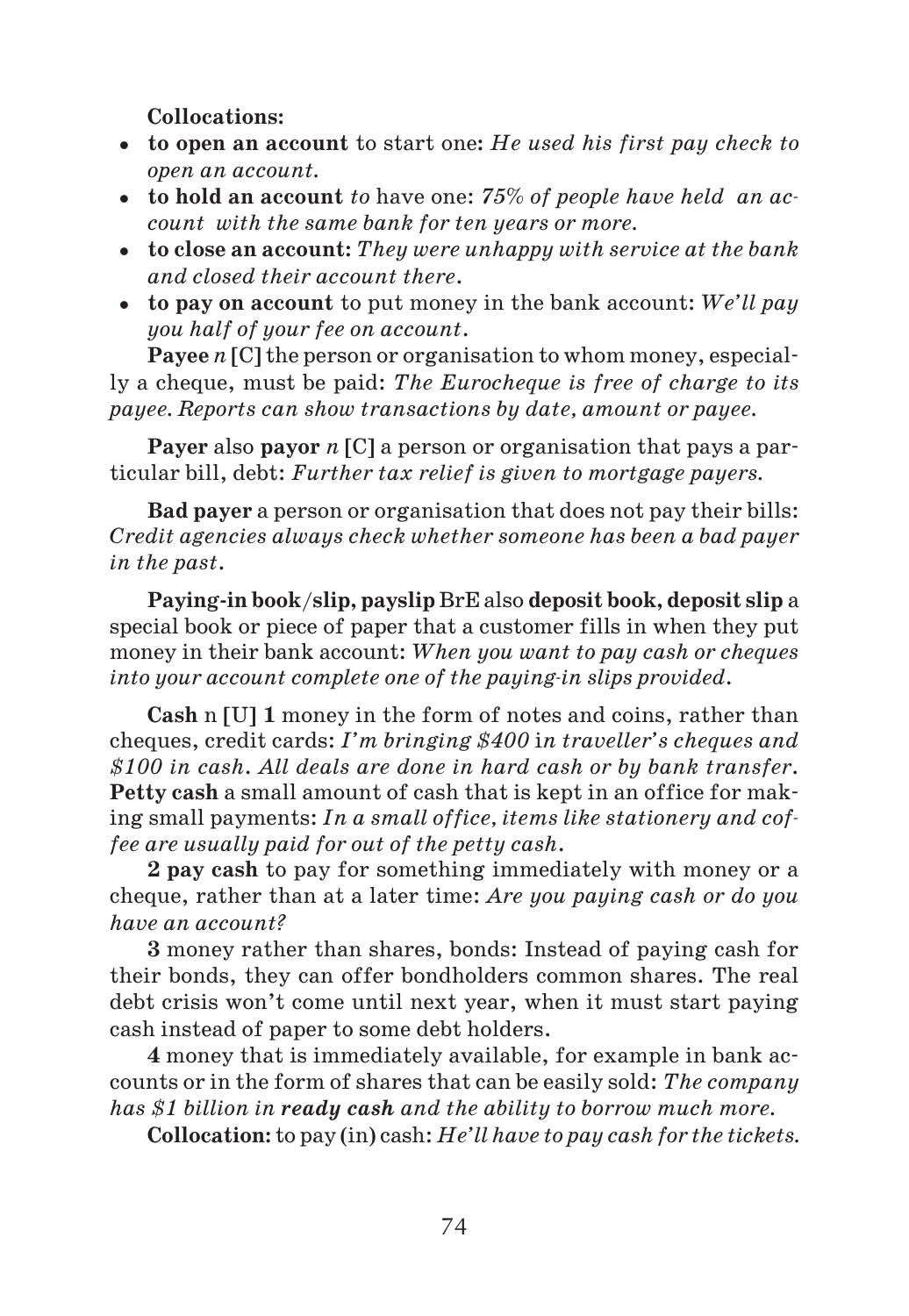## **2.2.2. Acquiring**

**Acquiring** undertaking bank card business

**Acquiring bank** (or **acquirer**) the bank or financial institution that accepts credit and or debit card payments for products or ser vices on behalf of a merchant. The term **acquirer** indicates that the bank accepts or acquires transactions performed using a credit card issued by all banks within the card association scheme. The best known (credit) card Association schemes are Visa, MasterCard, American Express, Diners Club, JCB and China UnionPay

**Card** *n* [C] a small piece of plastic or paper that shows that some one belongs to an organisation: *All members are issued with a mem bership card.*

**Bank card** *also* **banker's card** a cheque card, cash card, or debit card given to you by a bank: *The bank is putting photos of its clients on bank cards in order to fight card fraud.*

**Cash card** a plastic card that you use for getting money from a machine at a bank

**Cheque (guarantee) card** *BrE also* **check (guarantee) card** *AmE* a plastic card that you show when paying for something by to prove who you are and to show that your bank has promised to pay your cheques up to a certain amount: *Personal cheques will only be ac cepted if accompanied by a valid cheque card.*

**Credit card** a plastic card that you can use to buy goods. At the end of each month you pay all or part of the total amount you have spent, and interest is charged on any amount not paid: *He paid by credit card. What is your total credit card debt?*

**Debit card** a plastic card, which is used instead of money or a cheque to pay for goods and services. The cost is taken directly from the user's bank account. Debit cards can also be used to obtain mon ey from cash machines

#### **Standard card** classic card

**Gold card, platinum card** credit cards that give you extra ad vantages or services, such as a high spending limit: *Offers for free interior design consultations were sent to American Express gold card holders.*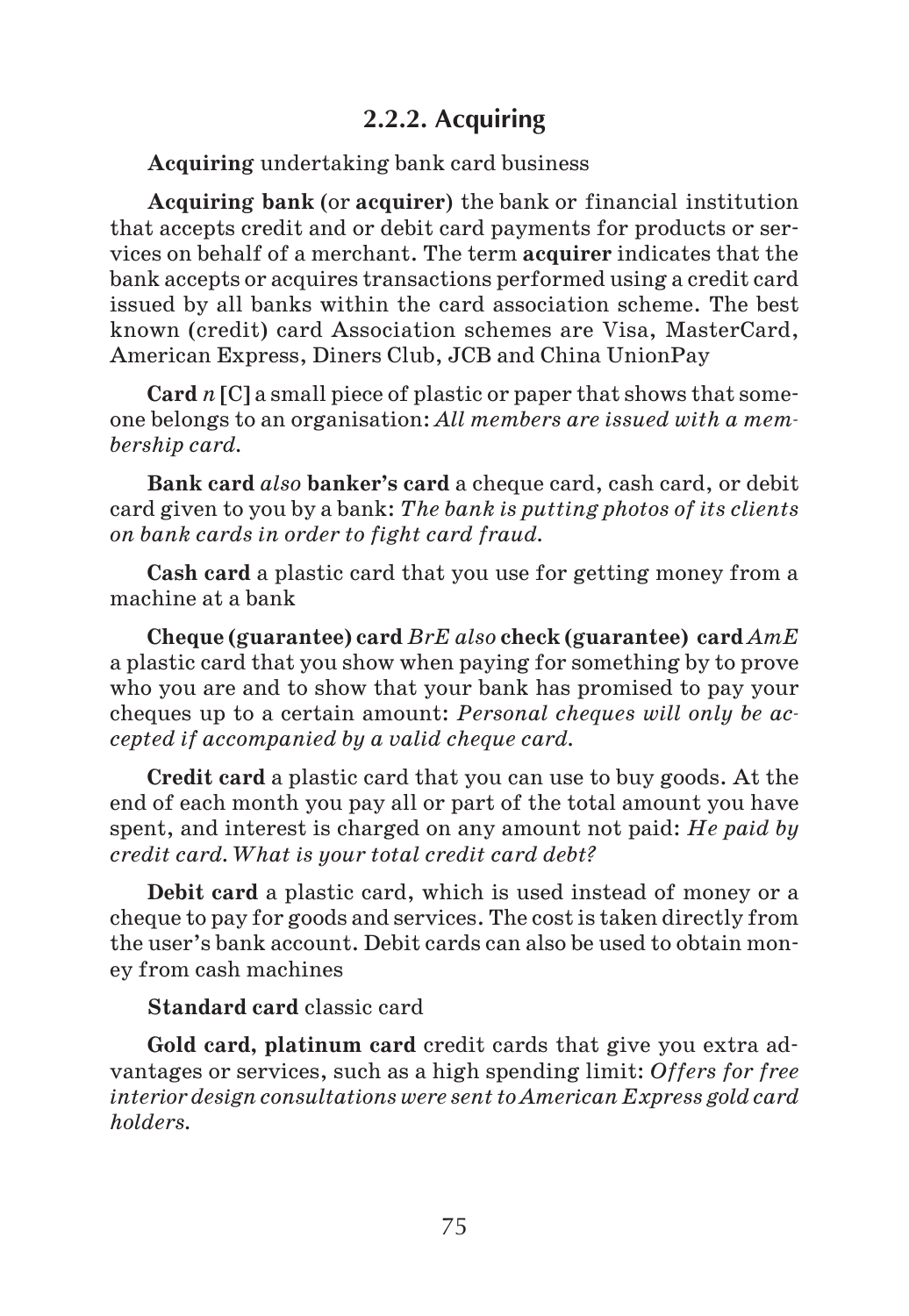**APR** abbreviation for **annual percentage rate** the annual equiv alent rate of return on a loan or investment in which the rate of in terest specified is chargeable or payable more frequently than an nually

**Plastic card** *informal* a credit card, cash card, cheque card, or store card

**Corporate credit card** a card to the employees of the bank's cor porate customers

**Collocations**:

- **to pay by card:** *She paid for her holiday by credit card.*
- **to put sth on a card:** *I'll put the meal on my card.*
- **to accept, take cards:** *The restaurant accepts all major credit cards.*
- **to issue (sb with) a card:** *The bank hasn't issued me with a cheque card yet.*
- **to qualify for a gold card.**
- **card number.**
- **card holder** *n* [C] someone who has a credit card: *Each card hold er has a set limit that can be borrowed at any one time.*
- **card fraud, credit card fraud:** *He had a criminal conviction for credit card fraud.*
- **card issuer** a person or organisation that serves a card.

**ATM** *AmE,* **cash machine** *AmE*, **cash point** *AmE* also **cash dis penser** *BrE n* [C] automated teller machine or automatic teller machine; an electronic machine inside or outside a bank, which cus tomers use by means of a special card and a code number, to take out money and to get information about the accounts: *Obtaining cash by credit card incurs a commission whether it's across the counter or at an ATM.*

**PIN** *n* [C] also **PIN number** personal identification number; a secret number given to you by your bank that you use when getting money from a cash machine with a card: *We will notify you of your PIN shortly after the account is opened. Never tell anyone your PIN number.*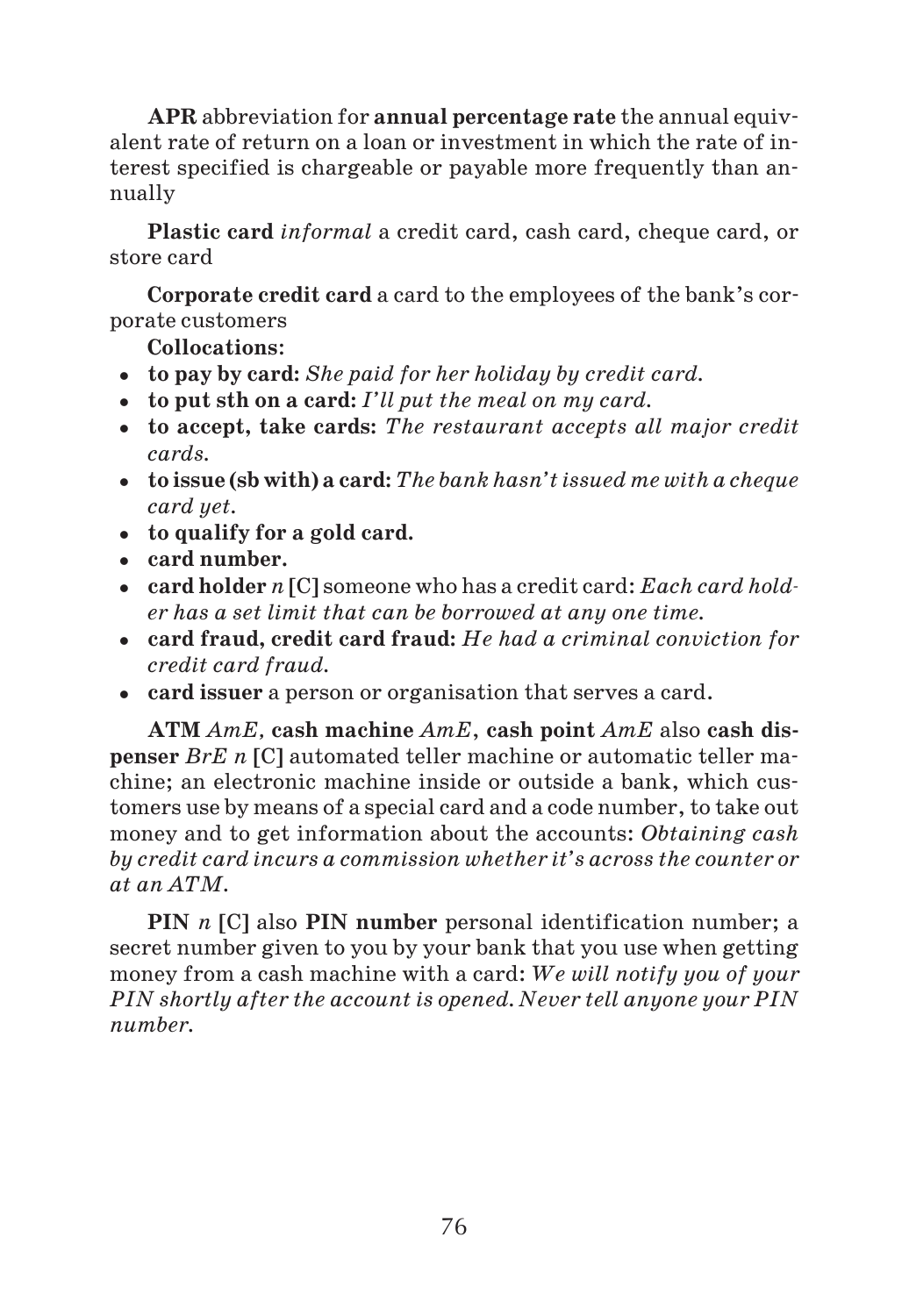## **2.2.3. Deposits**

**Deposit** *n* [C] an amount of money paid into a bank account or held in a bank account, especially when it is earning interest: *Resi dents have some \$4 billion in deposits in local financial institutions. The Hong Kong bank had more than US \$1 billion on deposit when it was closed.*

**Collocations:**

- d**eposit account** [C] a bank account in which money can be held and will earn interest;
- **to give sb a deposit;**
- **to pay sb a deposit;**
- **to pay interest on deposit;**
- **to make a deposit** to put money on the deposit account*: She made a deposit of 100 into her account;*
- **to get back a deposit** to pay back a deposit;
- **cash deposit/ dollar, sterling, euro, hryvnya deposit;**
- **eurodollar deposits** [plural] US dollars held by banks outside the US on which interest is paid: *Six-month eurodollar deposits yield 5.58%, compared with 8.137% for equivalent euro deposits;*
- **short term deposit/ long term deposit.**

**Depositor** *n* [C] a person or organisation that puts money into a bank account so that it can be held there and earn interest

**Interest** *n* [U] the charge made for borrowing a sum of money. The **interest rate** is the charge made, expressed as a percentage of the total sum loaned, for a stated period of time (usually one year). Thus, a rate of interest of 15% per annum means that for every \$100 borrowed for one year, the borrower has to pay a charge of \$15, or a charge in proportion for longer or shorter periods. In **simple inter est** the charge is calculated on the sum loaned only. In **compound interest** the charge is calculated on the sum loaned plus any interest that has accrued in previous periods. These calculations of interest apply equally to deposits that attract income in the form of inter est.

**Collocation: to earn interest** to make a profit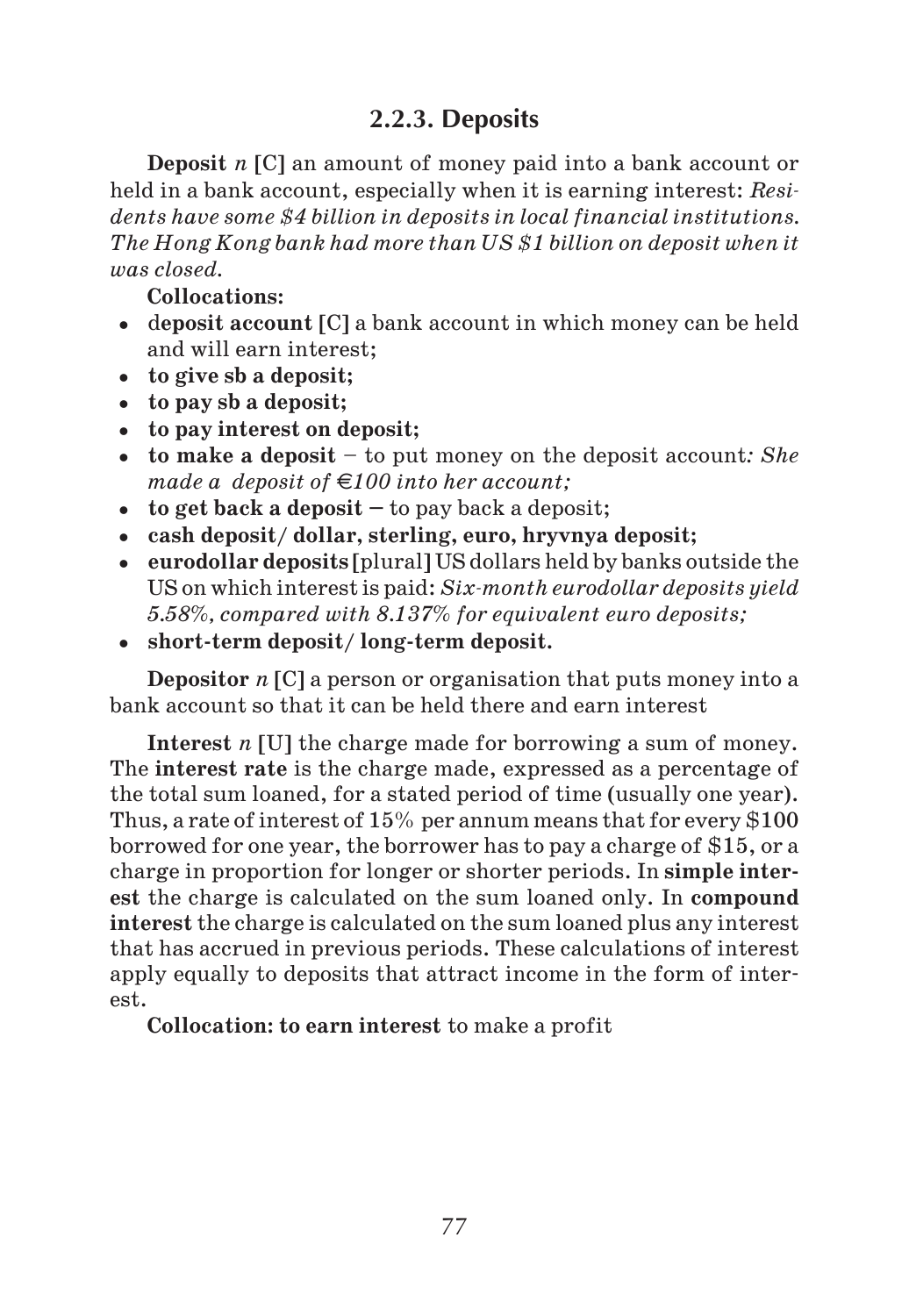### **2.2.4. Loans**

**Loan** *n [C]* money borrowed from a bank, financial institution, person on which interest is usually paid to the lender until the loan is repaid: *Citibank will provide loans of \$50,000 to \$250,000 to small contractors.* A loan is a form of *debt.* A *borrower* receives money from a *lender* which they pay back in *instalments BrE/ installments AmE* (a series of regular payments that are made until all of the loan has been paid back). Loans are provided by *financial institutions,* such as banks, who charge *interest.* The *interest rate* usually depends on the type of loan. You usually pay a lower *rate of interest* on a *secured loan than* on an *unsecured loan.* An example of a se cured is a **mortgage** (a loan to buy a property). If you do not make your regular payments on a mortgage, the lender normally has the right to take the property and sell it in order to get back their mon ey. Examples of an unsecured loan include an *overdraft BrE* (an ar rangement between a bank and a customer allowing them to take out more money from their current account than they have in it), a *personal loan,* and money owed on a *credit card*

**Collocations:**

- **service a loan a)** to make repayments on a loan: *With rising sales, he saw no problem servicing the loans*; **b)** to collect repayments on a loan for another organization: *Many lenders continue to service loans they have sold into the secondary market*;
- **refinance a loan** to replace an old loan with a new one: *Home owners rushed to refinance and prepay their loans at lower inter est rates*.

**Loan account** an account opened by a bank in the name of a cus tomer to whom it has granted a loan, rather than an overdraft facil ity. The amount of the loan is debited to this account and any repay ments are credited; interest is charged on the full amount of the loan less any repayments. The customer's current account is credit ed with the amount of the loan. With an overdraft facility, interest is only charged on the amount of the overdraft, which may be less than the full amount of the loan.

**Line of credit** also **credit line** an arrangement in which a bank or vendor extends a specified amount of secured credit to a specified borrower for a specified time period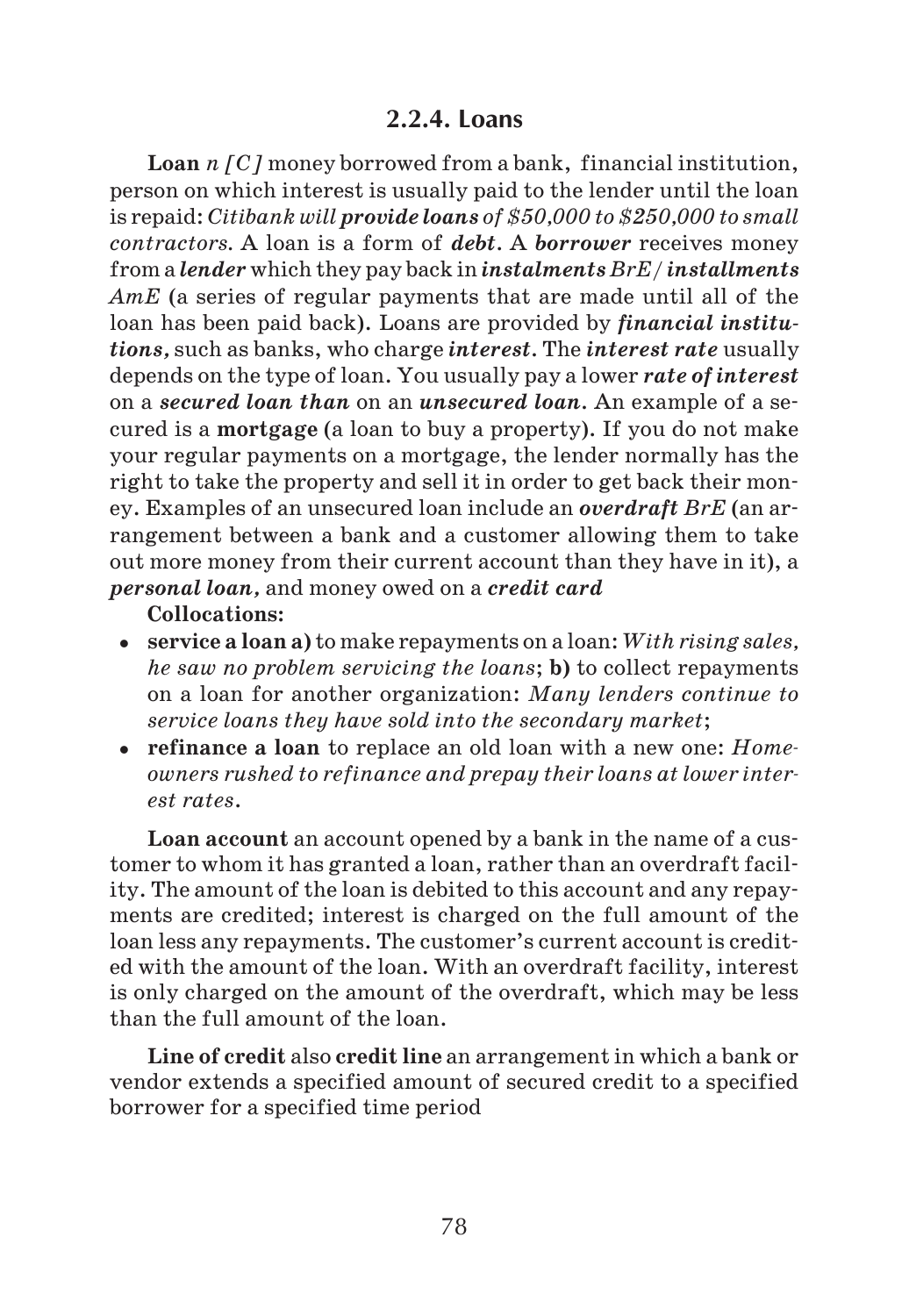**Collocations**:

- **principal of the loan** the original amount of a loan, not includ ing any of the interest that is paid: *No principal is due for repay ment until next year;*
- **extended loan given loan;**
- **large/massive loan;**
- **long term/short term loan;**
- **low interest loan;**
- **interest free loan;**
- **secured/***opposite* **unsecured loan:** *As it was an unsecured loan, their property was not at risk;*
- **outstanding loan;**
- **personal loan** a loan to a private person by a bank for domestic purposes, buying a car, etc. There is usually no security required and consequently a high rate of interest is charged. Repayment is usually by monthly instalments over a fixed period. This is a more expensive way of borrowing from a bank than by means of an overdraft;
- **bank loan** also **bank advance** a specified sum of money lent by a bank to a customer, usually for a specified time, at a specified rate of interest. In most cases banks require some form of secu rity for loans, especially if the loan is to a commercial enter prise, although if a bank regards a company as a good credit risk, loans may not be secured;
- **bridging loan** a loan taken on a short term basis to bridge the gap between the purchase of one asset and the sale of another;
- **temporary loan;**
- **to apply for a loan/ask for a loan/request a loan/arrange a loan;**
- **to get a loan/receive a loan/raise a loan/take out a loan;**
- **to give sb. a loan/grant sb. a loan/make sb. a loan:** *The bank recently made a loan to the company for a new warehouse;*
- **to pay off a loan/repay a loan** to pay it back: *The couple took out and repaid several loans to build up their business;*
- **to secure a loan.**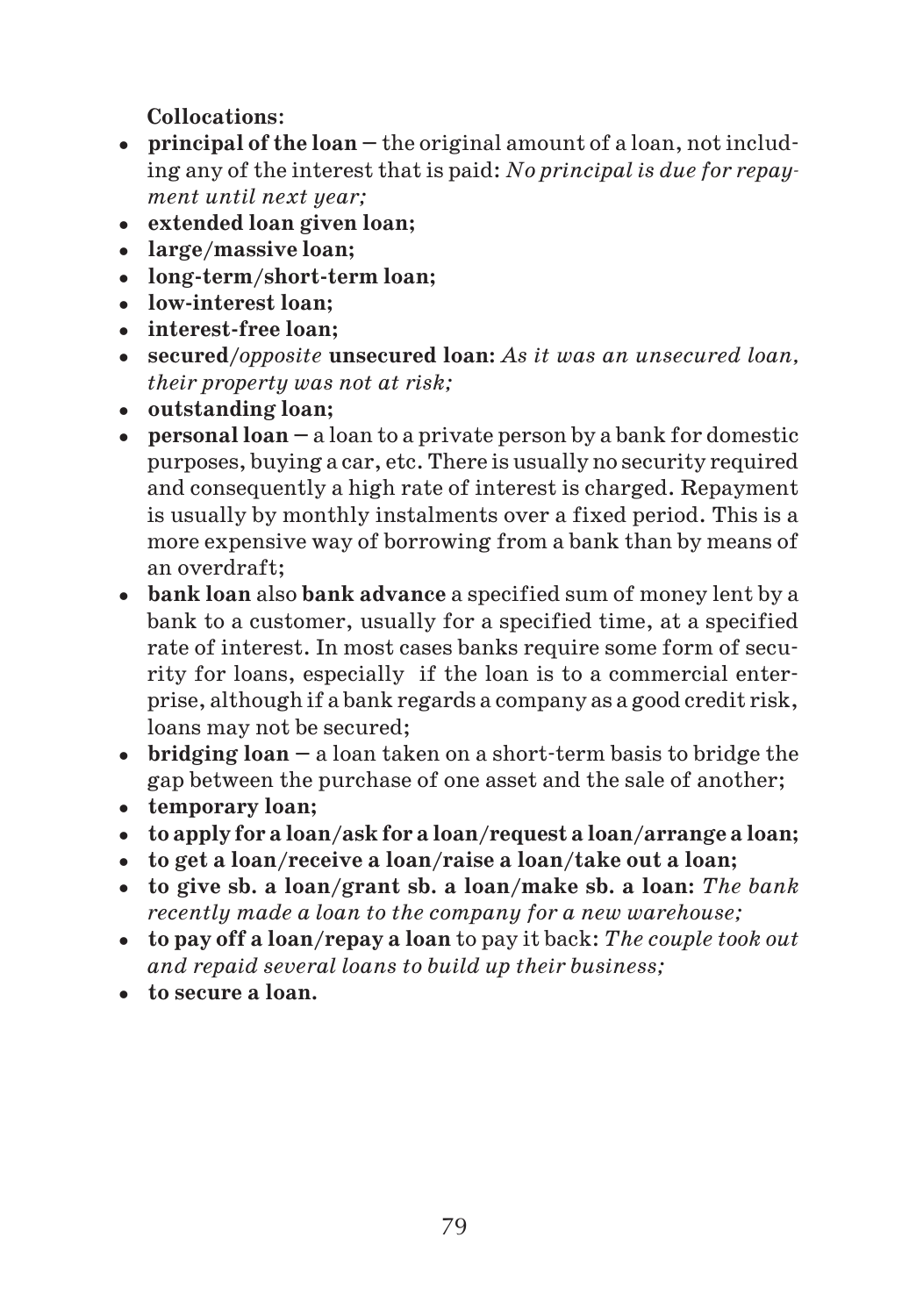## **2.2.5. Trade finance**

**Bank guarantee** a promise by a bank to repay a loan if the origi nal borrower defaults: *The bank guarantee for the loan was not put in place until days before the company purchased the site.*

**Collocations**:

- **to carry a guarantee/come with a guarantee/have a guarantee;**
- **to give sb. a guarantee/issue a guarantee/offer sb. a guarantee**

**Letter of credit** written abbreviation **l/c** *n* plural **letters of credit** [C] **1** in foreign trade, a written promise by an importer's bank to pay the exporter's bank on a particular date or at a particular time after the goods are sent by the exporter: *Coffee buyers in Central America are required to have proof of financing, such as a letter of credit.*

**confirmed letter of credit** a letter of credit that a bank promises to pay, even if the bank that made it available does not. This gives exporters more confidence that they will receive payment

**irrevocable letter of credit** a letter of credit that the importer's bank cannot refuse to pay, even if, for example, the importer says there is a problem with the goods: *The irrevocable letter of credit con firmed on a US bank surely saved us from a very bad debt situation.*

**revocable letter of credit** a letter of credit that importer's bank can refuse to pay, if, for example, there is a problem with the goods

**standby letter of credit** a written promise by a bank to pay a bill if the person or company that should pay fails to do so

**2** when bonds are sold, a written promise by a bank that it will repay the bonds to lenders if the borrower is unable to repay them: *The notes are backed by a letter of credit from Morgan Guaranty Co.*

**Collocations**:

- **to establish a letter of credit;**
- **to open a letter of credit;**
- **to issue a letter of credit.**

**Beneficiary** *n* [C] a person who receives money from the proceeds of a letter of credit

#### **2.2.6. Internet banking**

**Internet banking** the services provided by banks that only exist on the Internet: *Internet banking allows customers to carry out trans actions, money transfers and other business 24 hours a day.*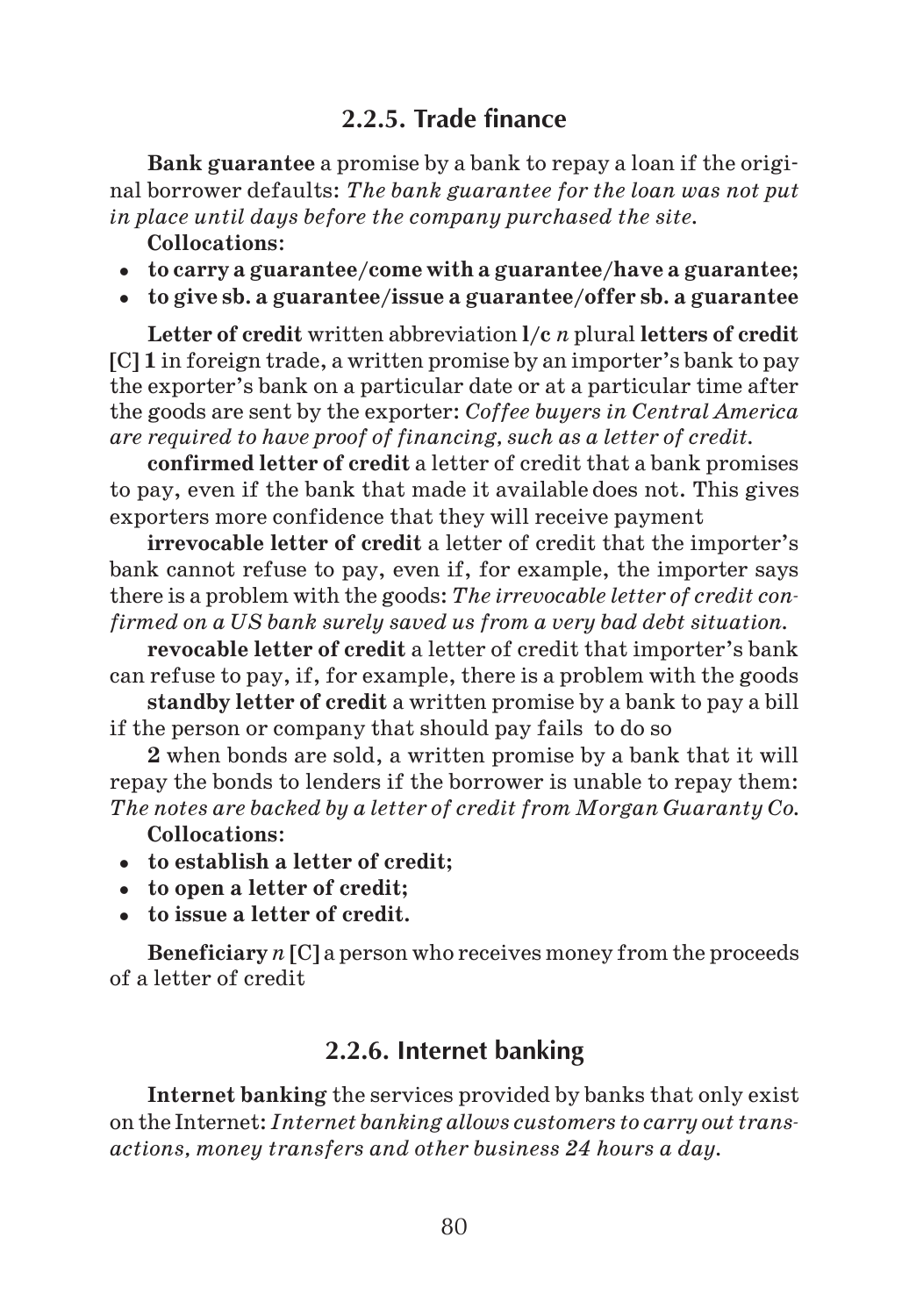**Online banking** also **electronic banking** a service provided by banks that allows people to pay money from one account to another, pay bills over the Internet: *With electronic banking consumers can pay credit card, utility and other bills and check their bank accounts using their PC.*

**Online bill paying** a system of paying bills directly from an ac count using the internet

**Functions of Internet banking:**

- **to do online banking**
- **to deal with payment codes**
- **to process payments**
- **to provide balance inquiries**
- **to make bill payments**
- **to offer online loan**
- **to exchange financial documents**
- **to carry out transactions, to perform transactions**
- **to perform account transfers**
- **to serve online accounts**
- **to do financial monitoring**
- **to maintain reference books of banks.**

**Digital signature** also **electronic signature** [C] information on an electronic message that proves who the person sending the mes sage or information is: *A digital signature identifies and authenti cates the originator of the information.*

## **2.2.7. Securities**

**Security** [C] a financial investment such as a bond or share, or the related certificate showing who owns it.

**Share** *n* **1** [C] one of the parts into which ownership of a compa ny is divided: *Friendly companies and banks hold 56% of all shares in Germany's listed companies.*

When a company issues shares or *AmE* **stocks***, it makes them available for people to buy for the first time. The process of issuing shares in order to obtain* money for investment is called **equity fi nancing. Shareholders/***AmE* **stockholders** are people who buy and own shares, and they receive a **dividend** (a part of the profits of a company) for every share they own. When a company makes its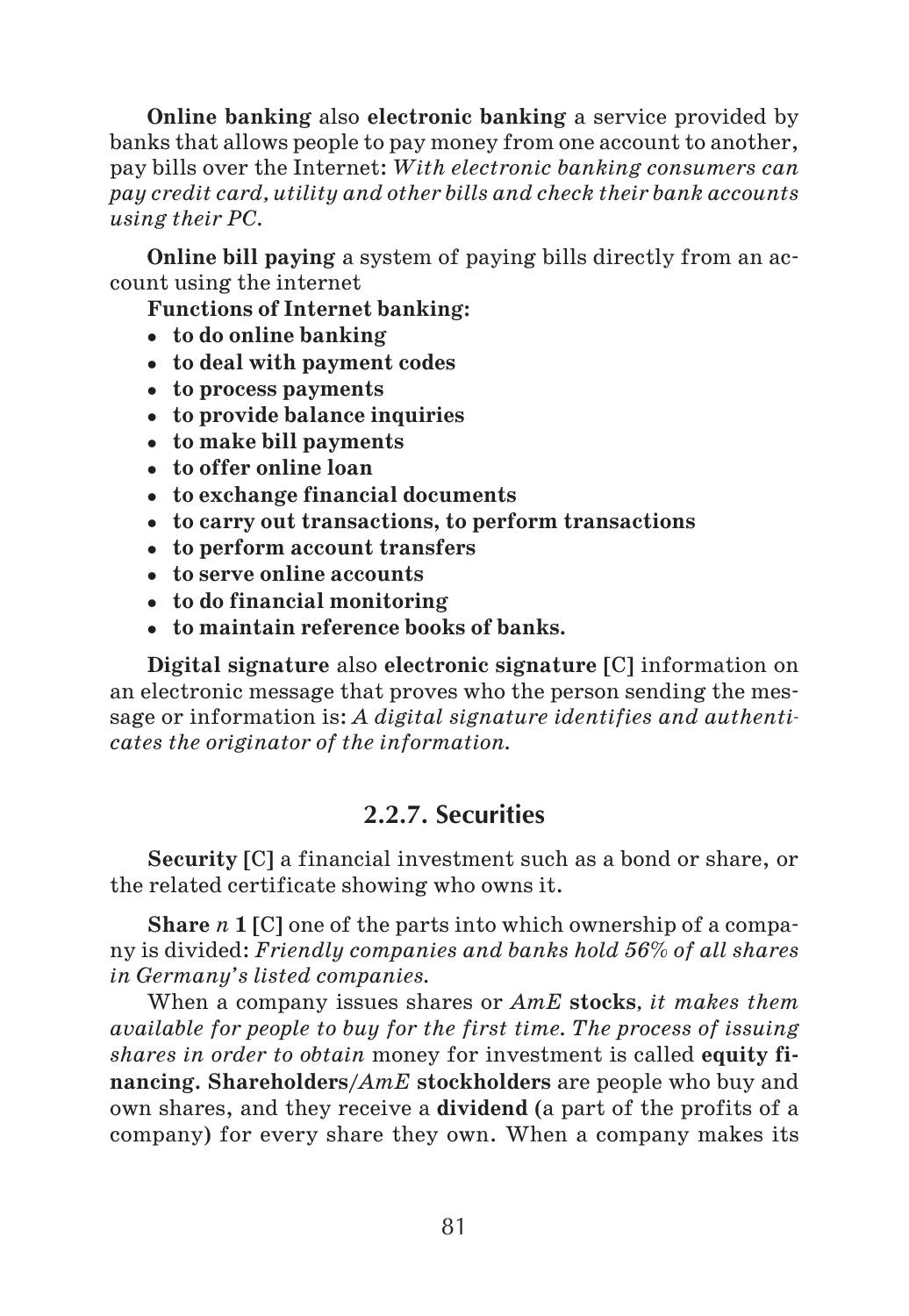shares officially available, they are **listed** on a **stockmarket** or *BrE* stock exchange. A **stockbroker** is a person or company whose job is to buy and sell shares, **bonds, derivatives** for themselves and inves tors**.** A share price/stock price can **fluctuate** (increase or go down often or regularly). A **bull market** is a financial market in which share prices are rising, especially over a long period of time and a **bear market** is one in which share prices are falling.

**2 (Class) A/B/C shares** [plural] **finance** different classes of a com pany's shares. Each class has different character-istics, for exam ple the right to vote at shareholders' meet-ings: *You can buy Class A shares of each of the Funds at the offering price. Class B shares typ ically do not charge a frontend sales charge.*

#### **Collocations**:

- **to issue shares/stocks** make available and sell: *The company has the right to issue shares in two series;*
- **to have shares/hold shares** (formal)/**own shares**;
- **a block of shares** a large quantity, usually more than 10,000: *Topranking officers in the company sold a block of shares on Monday when the price was high;*
- **equity financing;**
- **listed shares;**
- **a bull market;**
- **a financial market;**
- **a bear market;**
- **blue chip share** also **blue chip stock** a share in a well managed company with a large amount of paid up capital and a long record of paying profits to shareholders during good and bad economic conditions;
- **to trade in shares/bonds** buy shares/bonds, purchase shares/ bonds, sell shares/bonds;
- **to acquire shares/get shares;**
- **to invest in shares;**
- **to deal in shares.**

**Shares can:**

- **float**
- **outperform** be more successful: *Stock generally out perform other investments.*
- **come up in a price**
- **come down in a price**.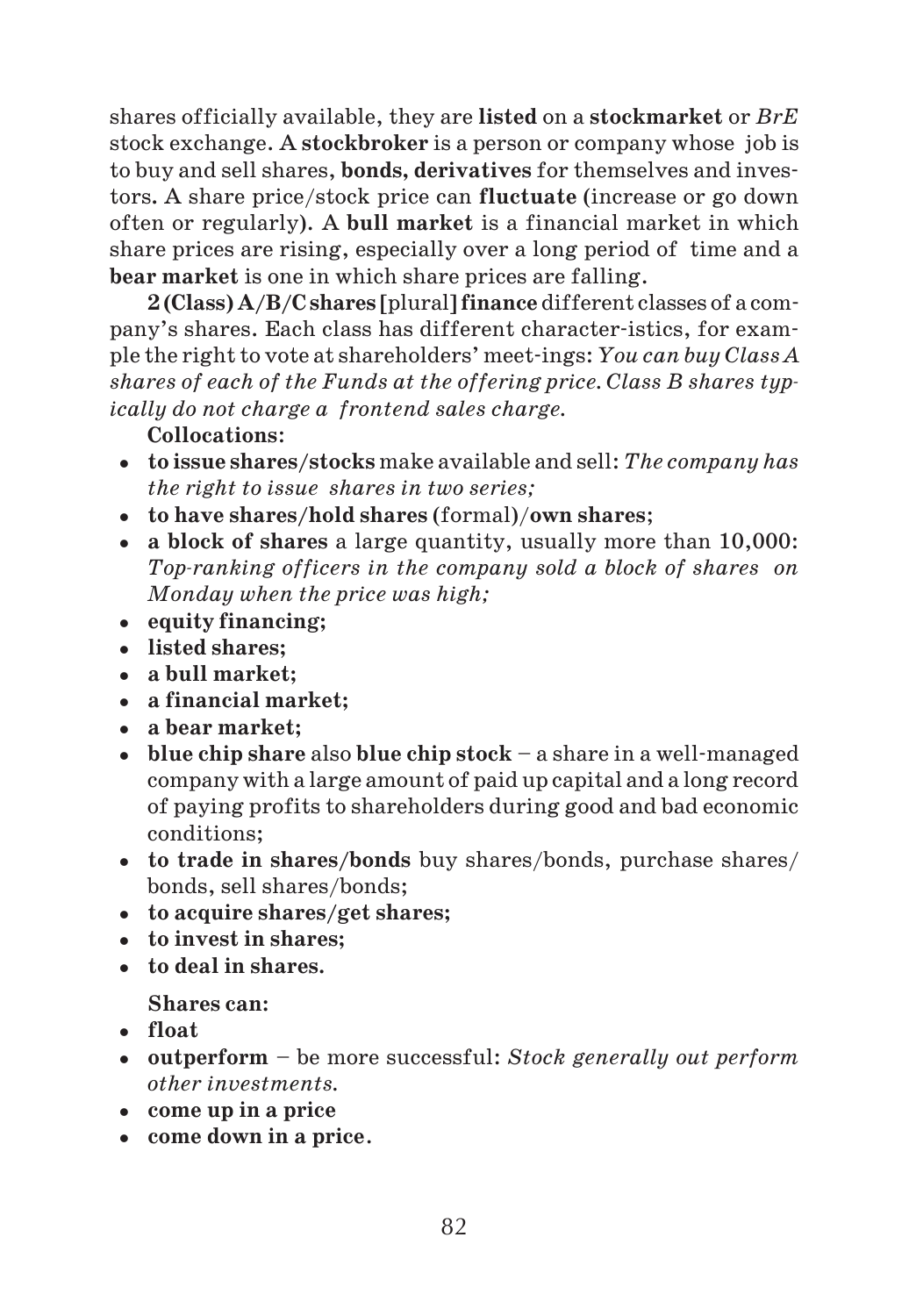**Bond** *n* [C] an amount of money borrowed by a government or an organisation. The government or organisation produces a document promising that it will pay back the money that it has borrowed, usu ally with interest. The document, which can be bought and sold, is also called a bond: *Many investors switched out of shares into bond yesterday.*

**Derivative** *n* [C usually plural] something such as an **option** (the right to buy or sell something at a particular price within a particu lar period) or a **future** (a fixed price that you pay now for delivery of something in the future) based on underlying assets such as shares, bonds, and currencies: *Derivatives often offer investors an easy way to make bets in markets that might be otherwise inaccessible.*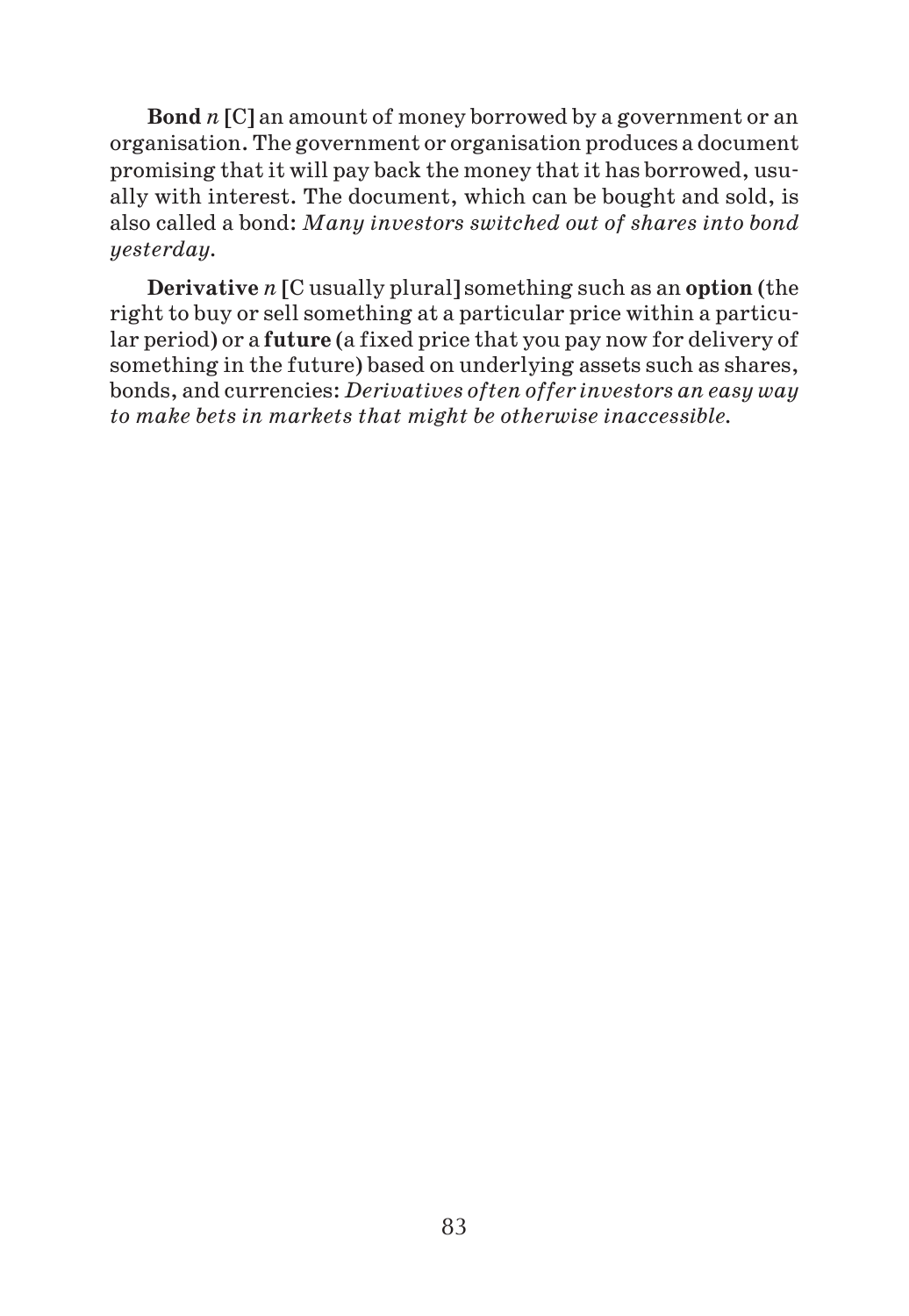## **Check Tests on Banking**

### **Check Test 6 (covering "Introducing Banking")**

- **A** Complete each sentence with the correct words.
	- **1** The amount stored on your card or in your bank account, is called the ........ .
	- **2** With Visa card, you can ........ money from one card to an other.
	- **3** He has settled some of his debts, but he still ........ \$ 10,000.
	- **4** Some banks ........ their customers for services, in order to cover their costs.
	- **5** Remember that when selecting a ........, whether it's stan dard, gold or platinum, it's the APR, introductory offers and rewards which are key – not the relative status of one card over another – that you should take into consideration.
	- **6** Americans refer to current accounts as ........ accounts.
	- **7** In law, the ........ is the party receiving the payment.
	- **8** The money will be credited to your ........ tomorrow.
	- **9** ........ card is a plastic card with your signature on that you can use to pay for things.
	- **10** A person who works in the management of an investment bank is called an ........ .
	- **11** ........ see no signs that the health of companies that issue junk bonds will improve any time soon.
	- **12** A wide ranging term for theft using a credit card is ........ .

#### **B** Choose the best answer: **a, b, c** or **d**.

- **1** If you pay by credit card, you have to authorise the transac tion by signing a ........ .
	- **a)** payslip
	- **b)** pass book
	- **c)** deposit
	- **d)** transfer
- **2** One of the functions of a central bank is to ........ the activ ities of banks operating in the country and to make sure that their customers are protected.
	- **a)** supervise
	- **b)** control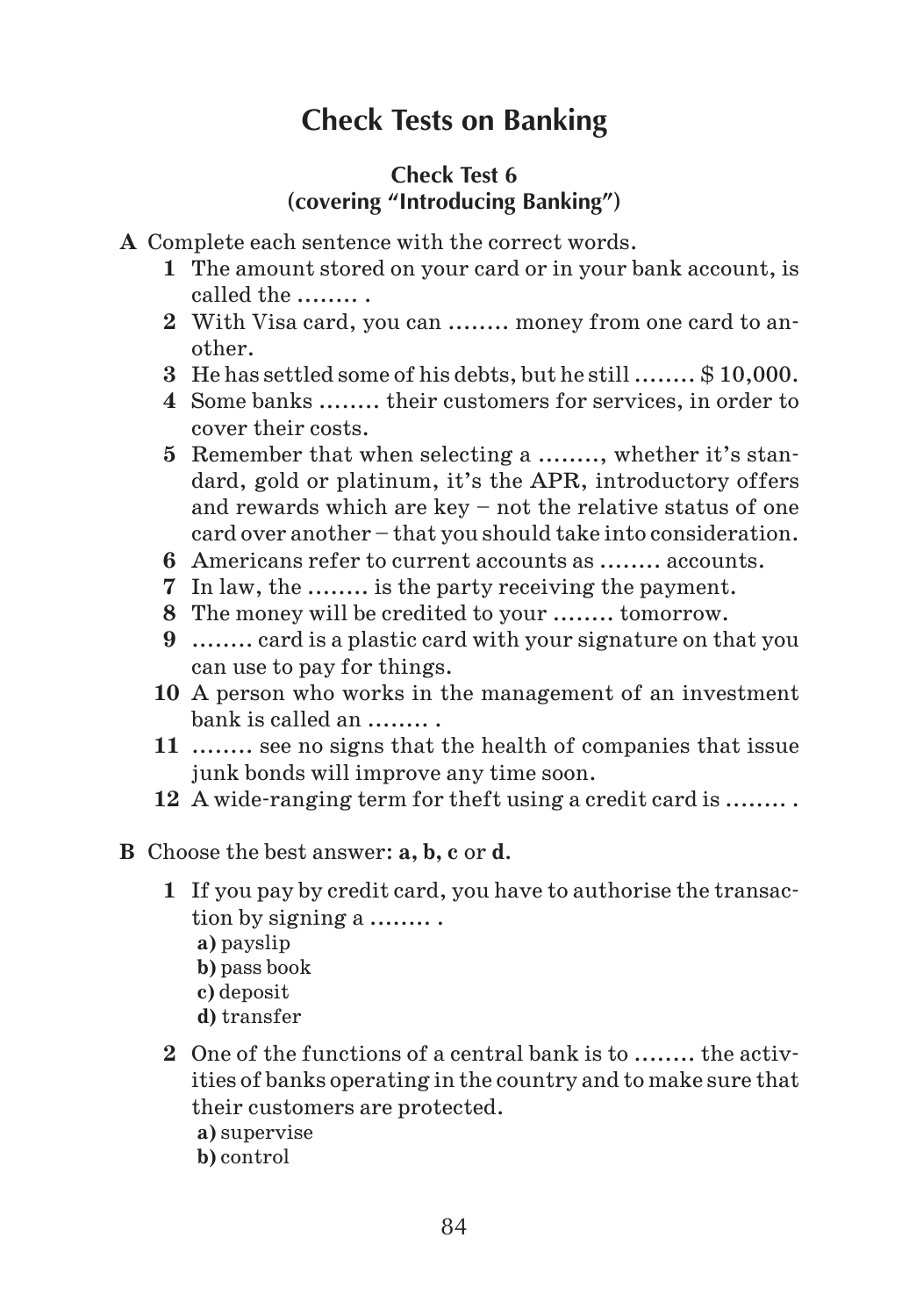- **c)** review
- **d)** check
- **3** When a ........ tries to prevent inflation, it is said to be main taining price stability.
	- **a)** central bank
	- **b)** confirming bank
	- **c)** agent bank
	- **d)** credit bank
- **4** Banks which provide basic services to individuals and busi nesses through their branch network are called ........ .
	- **a)** investment banks
	- **b)** high street banks
	- **c)** merchant banks
	- **d)** commercial banks

#### **5** He was sentenced to five years in prison for money ........ .

- **a)** borrowing
- **b)** raising
- **c)** conducting
- **d)** laundering
- **6** ........ is similar to the electronic fund transfers done be tween banks.
	- **a)** easy money
	- **b)** legal tender
	- **c)** e cash
	- **d)** bank bill
- **7** The bank should hold enough ........ to satisfy customer de mand
	- **a)** money
	- **b)** reserves
	- **c)** cash
	- **d)** gold
- **8** ........ is operated by cash cards or multifunctional cards in conjunction with a PIN.
	- **a)** ATM
	- **b)** ATP
	- **c)** ATX
	- **d)** AST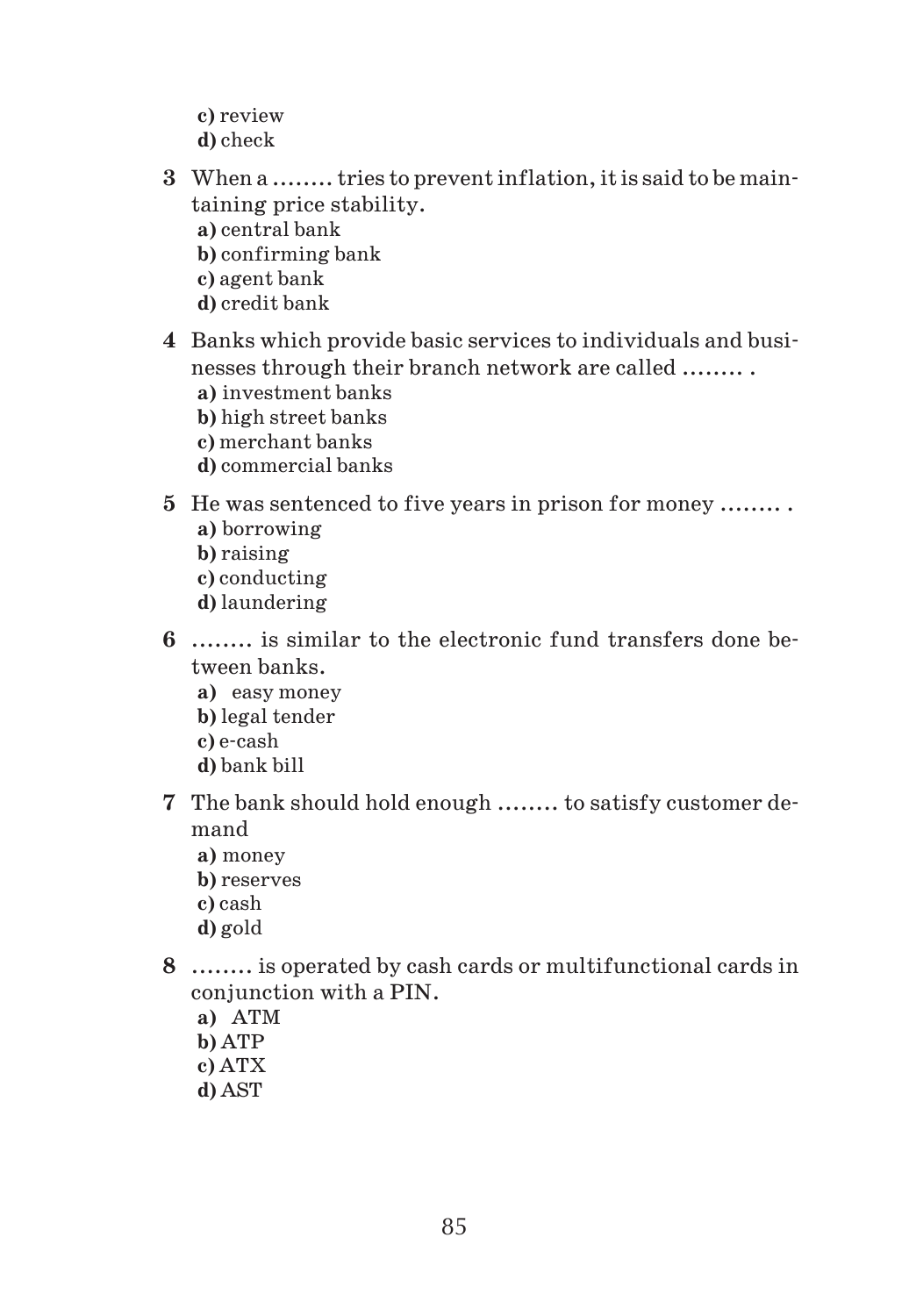- **9** Dealing with bank card business is called ........ .
	- **a)** investing
	- **b)** acquiring
	- **c)** borrowing
	- **d)** banking
- **10** If the investment ........ picks the right mix of bonds, his total return should rise quickly.
	- **a)** fund manager
	- **b)** line manager
	- **c)** money manager
	- **d)** portfolio manager
- **11** The clearing bank has a vacancy for a ........ to undertake the strategic day to day management of one of its branches.
	- **a)** retail banker
	- **b)** investment banker
	- **c)** corporate banker
	- **d)** fund manager
- **12** We can buy it for 50 euros and sell it for 100 euros ........ money.
	- **a)** big
	- **b)** easy
	- **c)** prize
	- **d)** pocket

### **Check Test 7 covering "Banking Products")**

- **A** Complete each sentence with the correct word or words.
	- **1** If you want to borrow money to buy a house, you should ask the bank for a  $\ldots$ ...
	- **2** The bank has raised its ........ to  $6\%$ .
	- **3** If you haven't enough money in your account to pay your bills, you'll have to ask for an ........
	- **4** Whereas you pay interest on a mortgage, you ........ inter est on a savings account.
	- **5** An undertaken given by a bank to settle a debt if the debtor fails to do so is called bank ........ .
	- **6** An ........ letter of credit cannot be cancelled by the person who opens it.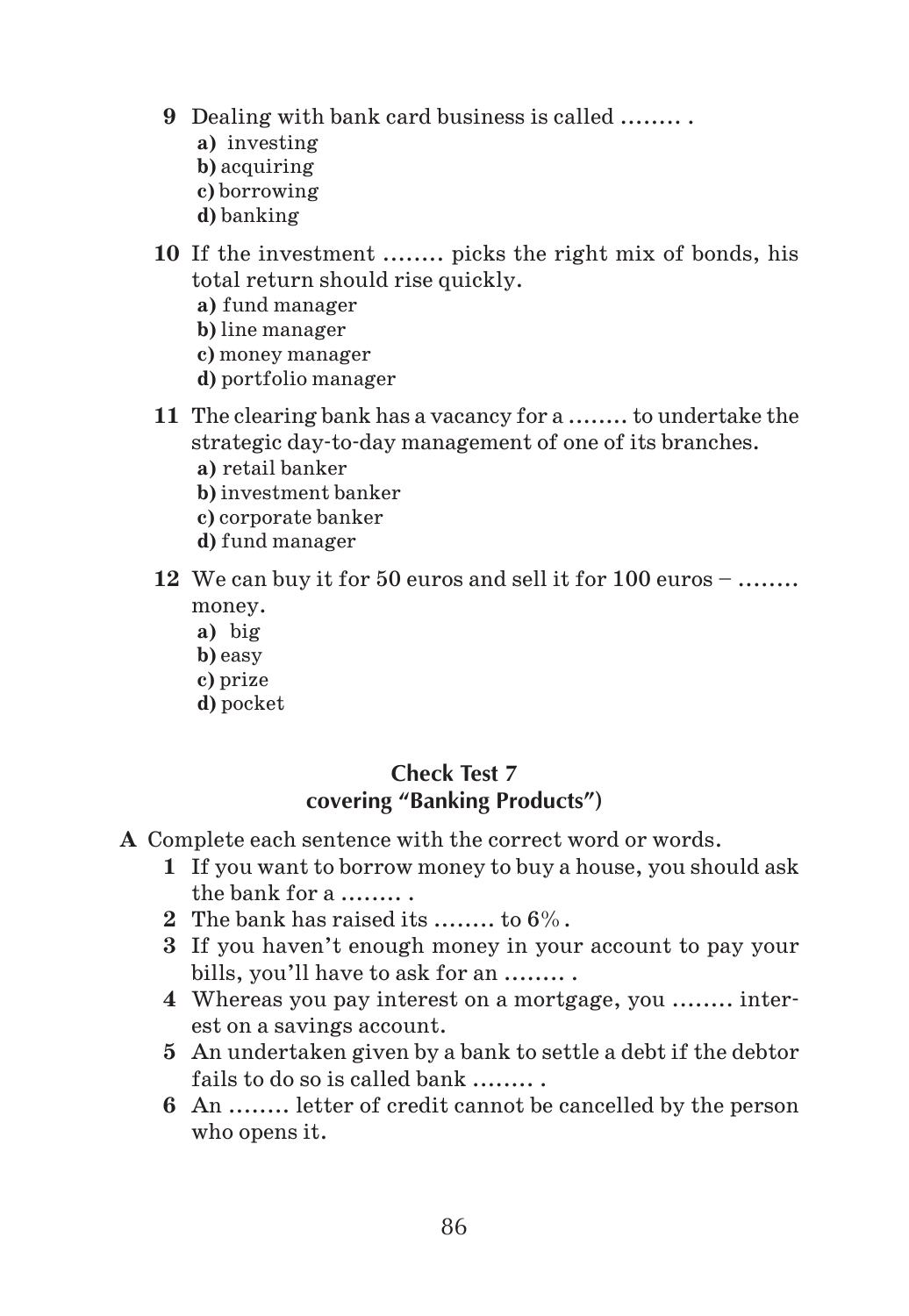- **7** A ........ is commonly used for financial transactions, and in other cases where it is important to detect forgery or tam pering.
- **8** To reduce or alter risk may be one of the reasons to ........ a loan.
- **9** An official document promising that a government or com pany will pay back money that it has borrowed, often with interest is a ........ .
- **10** The most common ........ are futures contracts and options.
- **11** A situation in which the value of stocks is decreasing is a ........ market.
- **B** Choose the best answer: **a**, **b, c** or **d.**
	- **1** The bank granted a loan for a two year ........ .
		- **a)** repayment
		- **b)** rate
		- **c)** time
		- **d)** term
	- **2** Stocks, shares and bonds can collectively be called ........ . **a)** equities
		- **b)** securities
		- **c)** gilts
		- **d)** share capital
	- **3** To sell its shares to the general public, a company must be ........ on the stock exchange.
		- **a)** put
		- **b)** taken
		- **c)** listed
		- **d)** drawn
	- **4** The person who will receive a payment is called the ........ .
		- **a)** drawer
		- **b)** receiver
		- **c)** beneficiary
		- **d)** debtor
	- **5** ........ means allowing a currency to find its true level against other currencies.
		- **a)** Floating
		- **b)** Holding up
		- **c)** Bouncing
		- **d)** Picking up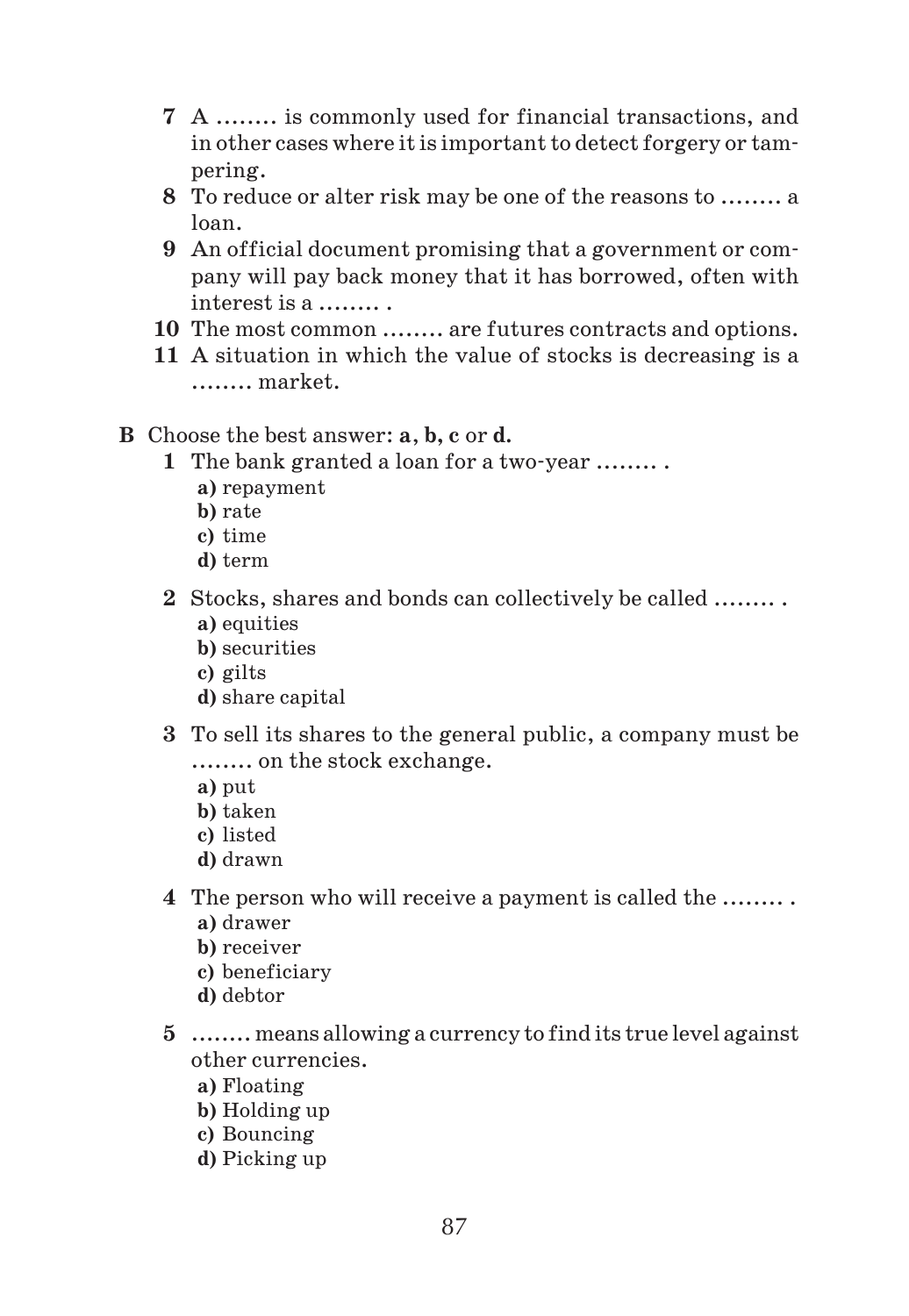- **6** The shares recommended by analysts usually ........ the av erage stock.
	- **a)** generate
	- **b)** exceed
	- **c)** underperform
	- **d)** outperform
- **7** By issuing a ........ , the bank made an undertaking to pay the exporter for the goods, provided that the correct docu mentation was presented.

**a)** bill of lading

- **b)** advice note
- **c)** debit advice
- **d)** letter of credit
- **8** If a ........ could be available for low interest, or none, this may be something to consider.
	- **a)** instalment
	- **b)** loan
	- **c)** mortgage
	- **d)** deposit
- **9** The ability to pay down debt years sooner by avoiding the ........ interest on all your debts is worth it.
	- **a)** simple
	- **b)** add on
	- **c)** compound
	- **d)** accrued
- **10** ........ typically have lower interest rates than a credit card so if you have one, or can get one, moving some of your debt there is a good idea.
	- **a)** debit cards
	- **b)** product lines
	- **c)** smart cards
	- **d)** credit lines
- **11** ........ banking through traditional banks enable customers to perform all routine transactions, such as account trans fers, balance enquiries, bill payments, and stop payment requests, and some even offer online loan and credit card applications.
	- **a)** offshore
	- **b)** online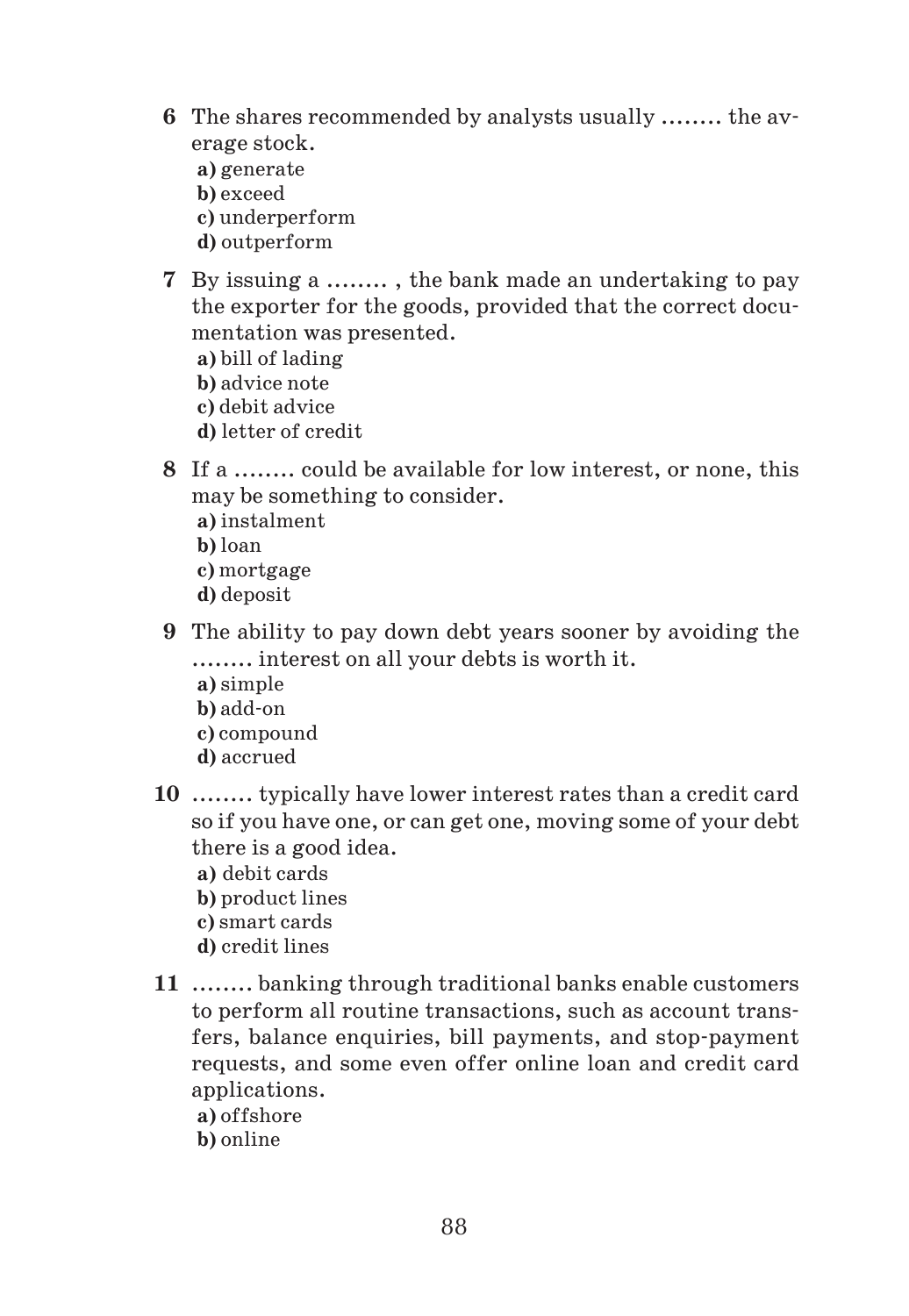**c)** investment

**d)** home

- **12** The Hong Kong bank had more than US \$ 1 billion on ........ when it was closed.
	- **a)** deposit
	- **b)** credit
	- **c)** debt
	- **d)** e money

## **Answer Key**

#### **Check Test 6 B**

|                  |                   | в              |              |
|------------------|-------------------|----------------|--------------|
| 1                | balance           | 1              | a            |
| $\boldsymbol{2}$ | transfer          | $\overline{2}$ | a            |
| 3                | owes              | 3              | a            |
| 4                | charge            | 4              | $\mathbf b$  |
| $\mathbf 5$      | card              | $\mathbf 5$    | d            |
| 6                | check             | 6              | c            |
| 7                | payee             | 7              | $\mathbf{c}$ |
| 8                | account           | 8              | a            |
| 9                | Debit             | 9              | $\mathbf b$  |
| 10               | investment banker | 10             | a            |
| 11               | Credit analysts   | 11             | a            |
| 12               | credit card fraud | 12             | b            |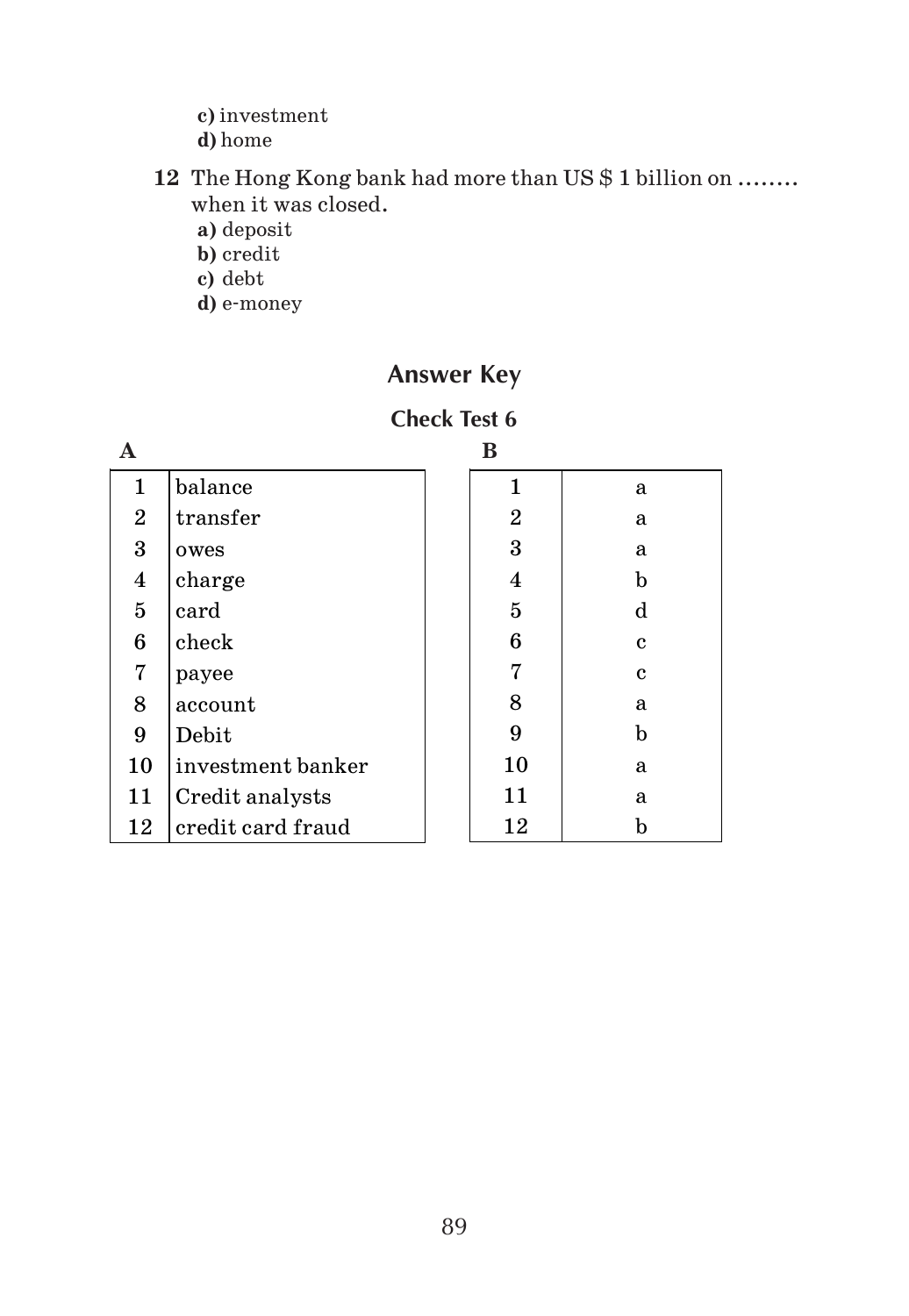## **Check Test 7**

| ٠ |
|---|

|                |                       | в              |   |
|----------------|-----------------------|----------------|---|
| 1              | mortgage              | 1              | d |
| $\overline{2}$ | interest rate         | $\overline{2}$ | h |
| 3              | overdraft             | 3              | c |
| 4              | earn                  | 4              | C |
| $\mathbf 5$    | guarantee             | $\mathbf{5}$   | a |
| 6              | irrevocable           | 6              | d |
| 7              | digital signature     | 7              | d |
| 8              | refinance             | 8              | b |
| 9              | bond                  | 9              | C |
| 10             | derivatives           | 10             | d |
| 11             | $\operatorname{bear}$ | 11             | h |
|                |                       | 12             | a |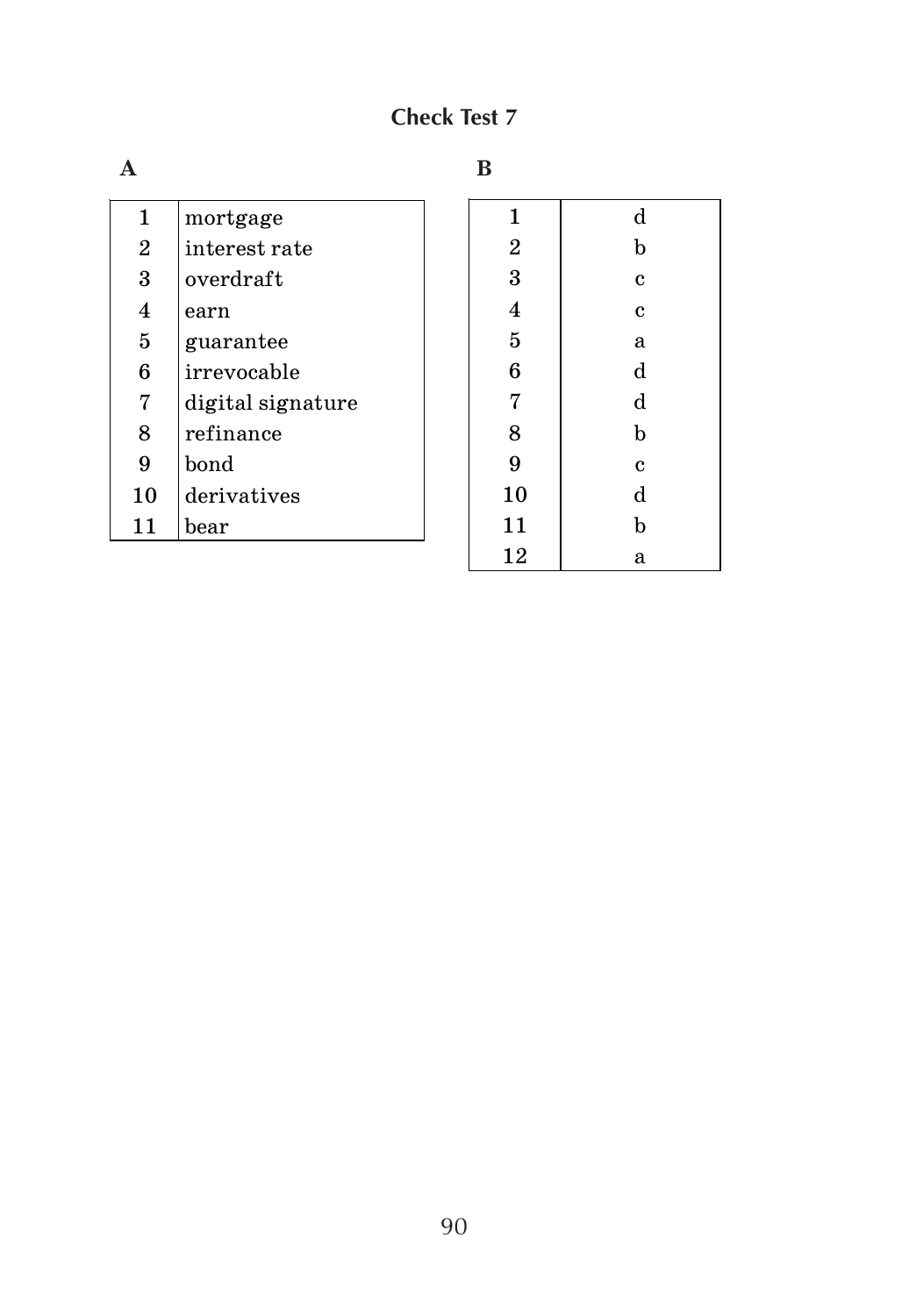# **3. ACCOUNTING**

# **3.1. Introducing Accounting**

## **3.1.1. Account**

**Account** *n* **1** [C] an arrangement with a bank in which the cus tomer puts in and takes out money and the bank keeps a record of it: *\$25,000 in inventory was purchased on account from suppliers in July.*

**Collocations**:

- **joint/ separate account**: *It's better to have separate accounts and feed money into a joint account for shared bills;*
- **business/ personal account**: *Each month I transfer money from my business account to my personal account;*
- **deposit/ savings account;**
- **credit account** an agreement with a store or company that al lows you to buy things and pay for them later;
- **to charge sth to an account***: Jenny got the bill and said she'd charge it to the company account;*
- **to close/ open an account (with sth**)**:***When she starts school we're opening an account in her name and we'll put money into it each year. If you open an account with the store you save 10%;*
- **to deposit/ pay money into an account:** *Anna could deposit her savings into an account offering more interest;*

**2** a record of money received, spent, or owed: *An account of travel expenses incurred by an employee must be submitted for reimburse ment together with receipts.*

**Accounts** *n* **1** the set of official records that show the financial situation of a company and what it has spent, received, borrowed in a particular period: *The company's accounts reveal that its highest paid director received a salary of* €307,000.

### **Collocations:**

- **annual/ monthly/ quarterly accounts** *In its first full set of an nual accounts, the company recorded a pre-tax loss of*  $\in 93,377$ *;*
- **latest/ most recent accounts** *The latest accounts for the year ending March 31 show that sales dipped by \$1.4m to \$19m.*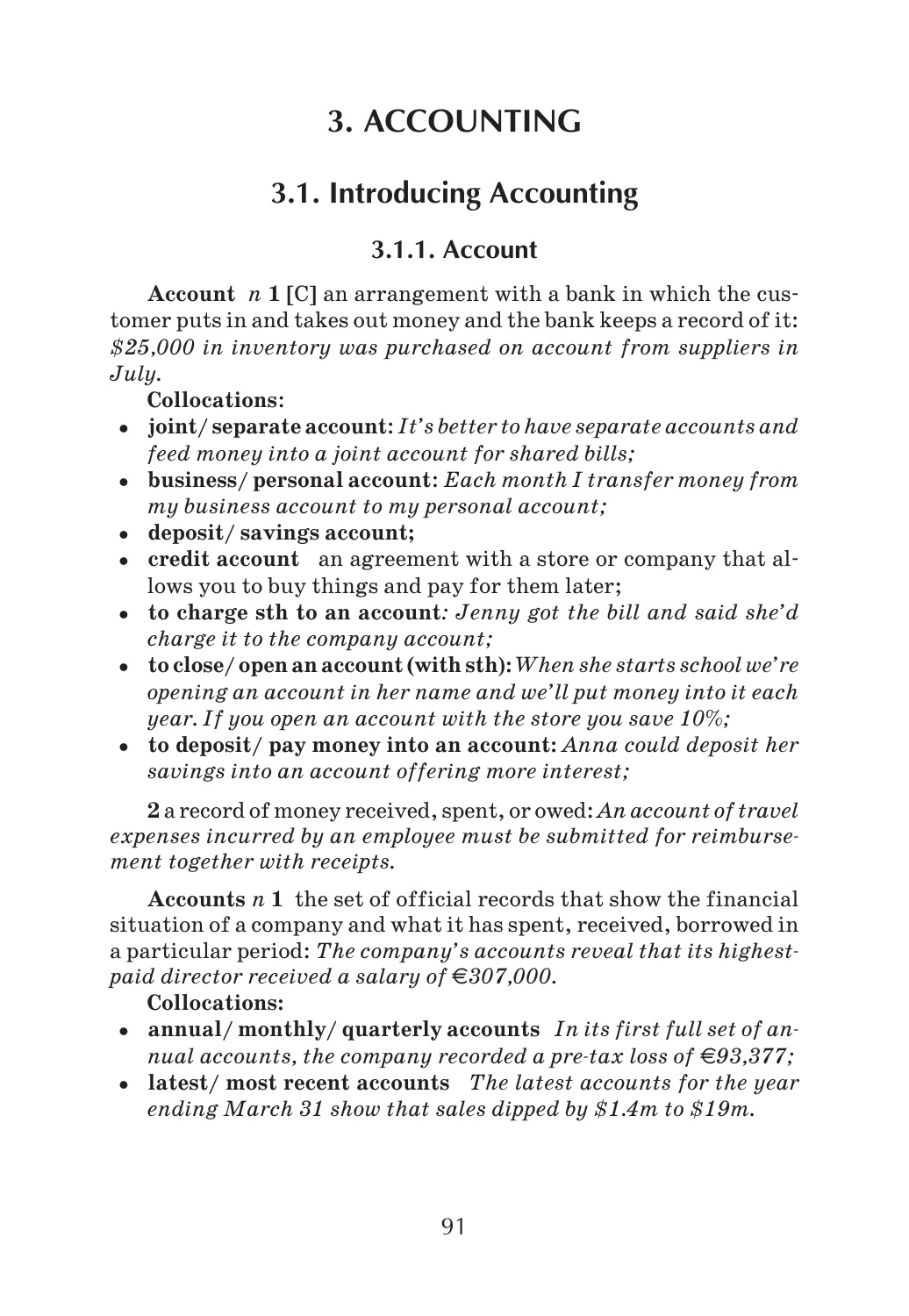**2** the department in a company or organisation that prepares its financial information: *I received a memo from a junior clerk in accounts.*

**Accountancy** *n* **1** [U] the job of being an accountant: *She chose to follow a career in accountancy after graduating an accountancy firm.*

**2** the education that is needed to become an accountant: *The board claimed he did not have sufficient management expertise de spite his accountancy qualification and experience.*

**Accountant** *n* [C] a person or company whose job is preparing the financial records of people, companies, or organisations: *Accord* ing to figures compiled for accountant KPMG, year-on-year the neg*ative trading statements were down 10%.*

## **3.1.2. Accounting**

**Accounting** *n* **1** [U] the work of preparing the financial records of people, companies, or organisations

**2** *n* [U] the job of being an accountant: *Accounting has always been a popular career for women.*

**3** *n* [U] the education that is needed to become an accountant: *He attended Cleveland State University, where he earned a degree in accounting.*

**Collocations:**

- **accounting methods/ practices/ procedures:** *The lawsuit alleg es that the company "has engaged in a pattern of questionable business and accounting practices";*
- **accounting irregularities/ issues/ scandals**: *Shares in the group halved in January when it revealed accounting irregularities at its North American business.*

**Creative accounting** *n* [U]the use of methods of recording fi nancial information about a company, which are legal but which do not show the real situation clearly, usually making the company seem more successful than it really is: *The book is a guide for investors on how to spot creative accounting techniques used in annual accounts to flatter profits.*

**Accounting equation** *n* [C] a mathematical statement showing that to calculate a company owners' equity you subtract its liabili ties from its assets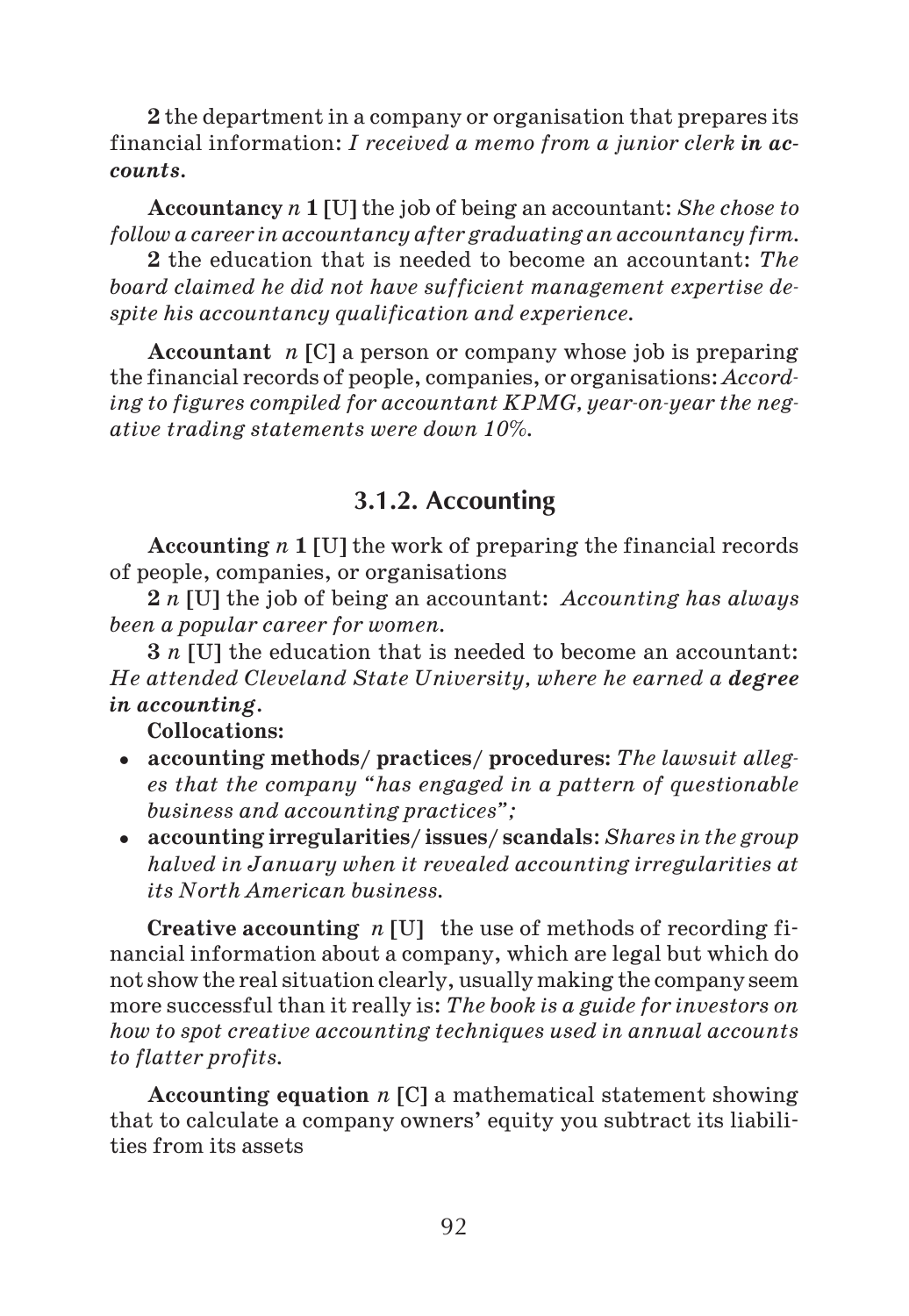**Accounting period** *n* [C] a period of time at the end of which a company prepares a financial report, for example after three, six, or twelve months: *At the end of the accounting period, the revenue accounts are totalled and the balance, positive or negative, trans ferred to the profit and loss account.*

**Accounting principle** *n* [C] a rule that a company or organisa tion must follow when it prepares its financial information: *The Board of Governors task force is trying to make sure good, sound accounting principles are being implemented.*

**Accounting year** *n* [C] a period of twelve months for which a com pany prepares its accounts. In the UK, this period often ends at the end of March

**Financial accounting** *n* [U] a type of accounting that deals with providing financial reports about a company's profits, debts, cash flow, so that investors, banks can measure the company's perfor mance

**Tax accounting** *n* [U] accounting methods to prepare informa tion on a person's income or a company's earnings for the tax au thority, rather than, in the case of companies, for its executives, shareholders

## **3.1.3. Audit**

**Audit** *n* 1 [C or U] an examination of the accounts of a business, usually by experts from outside the business: *A full audit is per formed each year by a district auditor.*

**2** [C or U] an official examination of the quality or condition of something

**Collocations:**

- **a performance/ quality/ skills audit:** *Departments must carry out an internal quality audit. Managers should undertake an au dit of staff performance;*
- **to complete/ conduct/ do/ undertake an audit:** *We conduct an annual audit to ensure that we comply with standards.*

**Continuous audit** *n* [C or U] an examination of a company's ac counts which is made regularly through the year rather than just at the end of the year: *A continuous audit can identify suspicious trans actions when they occur rather than weeks or months later.*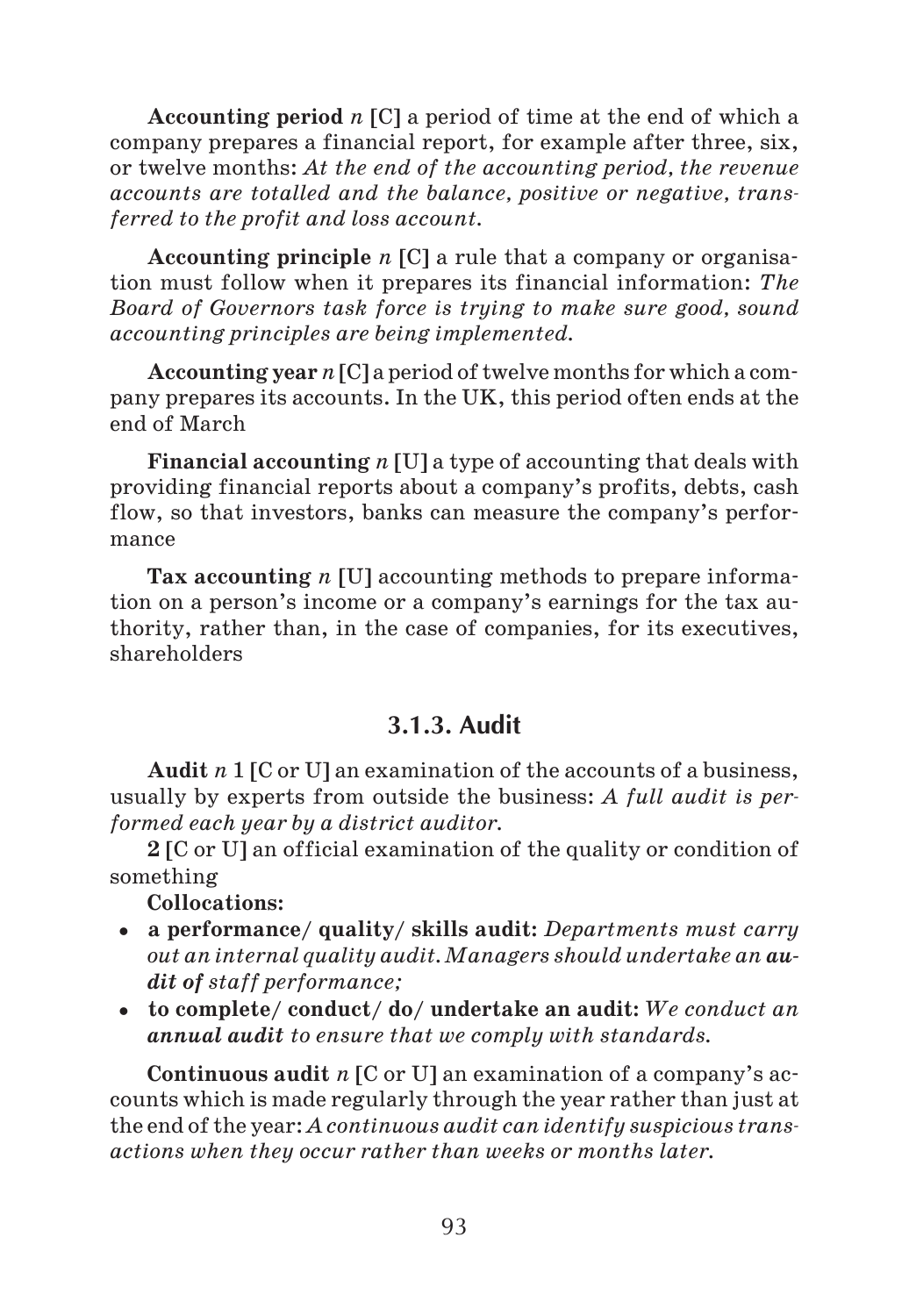**External audit** *n* [C] an official examination of the accounts of a company or organisation by an expert from outside: *He called for an external audit of the society's records.*

**Green audit** *n* [C] an examination of an organisation or an activ ity to check what it is doing to protect the natural environment: *All new projects will be subject to a green audit to ensure they are envi ronmentally friendly.*

**Auditor** *n* [C] someone whose job is to examine the accounts of a business and to produce a report on them: *The accounts are audited once a year by an auditor.*

**Collocations**:

- **external/ internal/ independent auditor**: *The committee will appoint an independent auditor to examine the annual accounts;*
- **registered/ qualified auditor**.

**Audit trail** *n* [C] documents and records that show the history of a company's financial activities, examined by someone who is doing an audit (checking a company's accounts): *You should maintain an adequate audit trail of all transactions.*

## **3.1.4. Creditor**

**Creditor** *n* [C] someone who money is owed to: *The company couldn't pay its creditors.*

**General creditor** *n* [C] a person or organisation that lends mon ey, but does not have an agreement that allows them to take proper ty or assets of the borrower if the loan is not paid back: *As a general creditor, you have to stand in line after creditors such as the Inter nal Revenue Service and the banks.*

**Junior creditor** *n* [C] a person or organisation that is owed mon ey by a bankrupt company and that will not be paid back until others have been paid

**Preferential creditor** *n* [C] one of the people, businesses, to which a bankrupt company owes money that must be paid back before oth ers: *Barclays Bank and the preferential creditors will be repaid in full, while unsecured creditors will receive 'substantial' payments.*

**Credit policy** *n* 1 [C or U] a set of principles that a financial or ganisation or business uses in deciding who it will loan money to or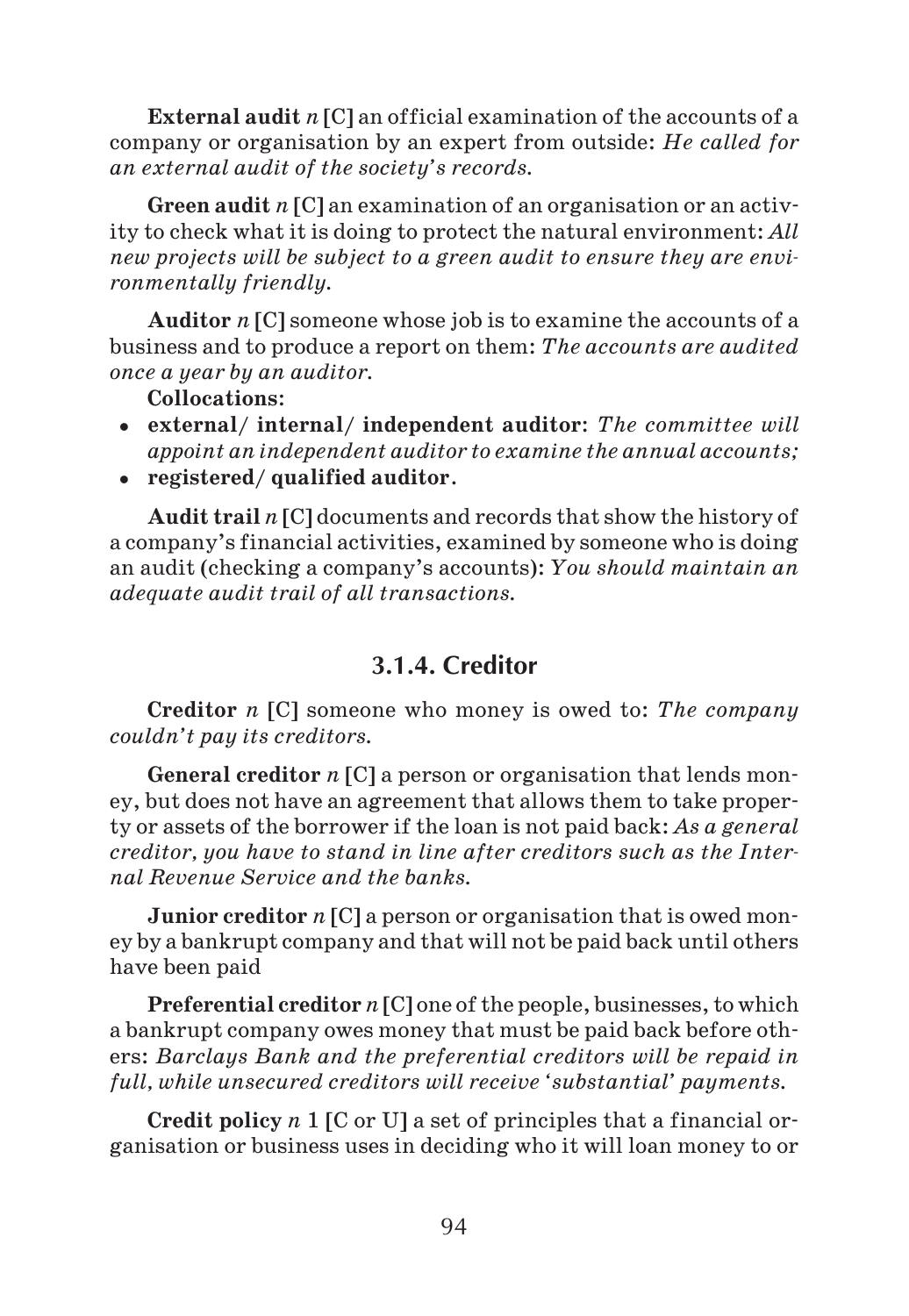give credit (the ability to pay for goods at a later time): *Bank regu lators review bank credit policies as part of their regular examina tions. The implementation of prudent credit policies and modern management techniques will take the company to sound health.*

**2** [C or U] a set of actions that a government takes to influence how easy or difficult it is to borrow money

**Collocations: to ease/ tighten (a) credit policy**: *The U.S. curren cy was bolstered by hopes that Germany would ease its credit policy this month.*

**Creditworthy** *adj* used to describe a person, business, or govern ment to which financial organisations are willing to lend money: *During a credit crunch, banks are reluctant to lend except to the most creditworthy borrowers.*

**Creditworthiness** *n* [U] *Your credit report includes your credit score, which gives lenders an instant picture of your creditworthi ness.*

#### **3.1.5. Assets**

**Assets** *n* [plural] BANKING the money and property owned by a bank, and the money that is owed to it: *The bank assets at year end 2009 were 25% lower than at year end 2008.*

**Capital assets** *n* [C, usually plural] (also **fixed asset** *BrE*, also **chargeable asset**) something, such as land, buildings, equipment, which is owned by a company and which is used to produce income for the company: *The company's loans are secured by specific capi tal assets.*

**Net current assets** *n* [plural] a company's assets after its current liabilities (debts that must be paid within 12 months) have been subtracted from its current assets (assets that will be used or sold within 12 months): *Shareholder funds and net current assets were in the negative at the end of 2012.*

**Ledger** *n* [C] a book or a computer document in which a compa ny's accounts are recorded, especially the money it has spent and received: *The loan appears not to have been entered in the ledger.*

**Ledger clerk** *n* [C] someone whose job is to add and check infor mation relating to a company's accounts in a ledger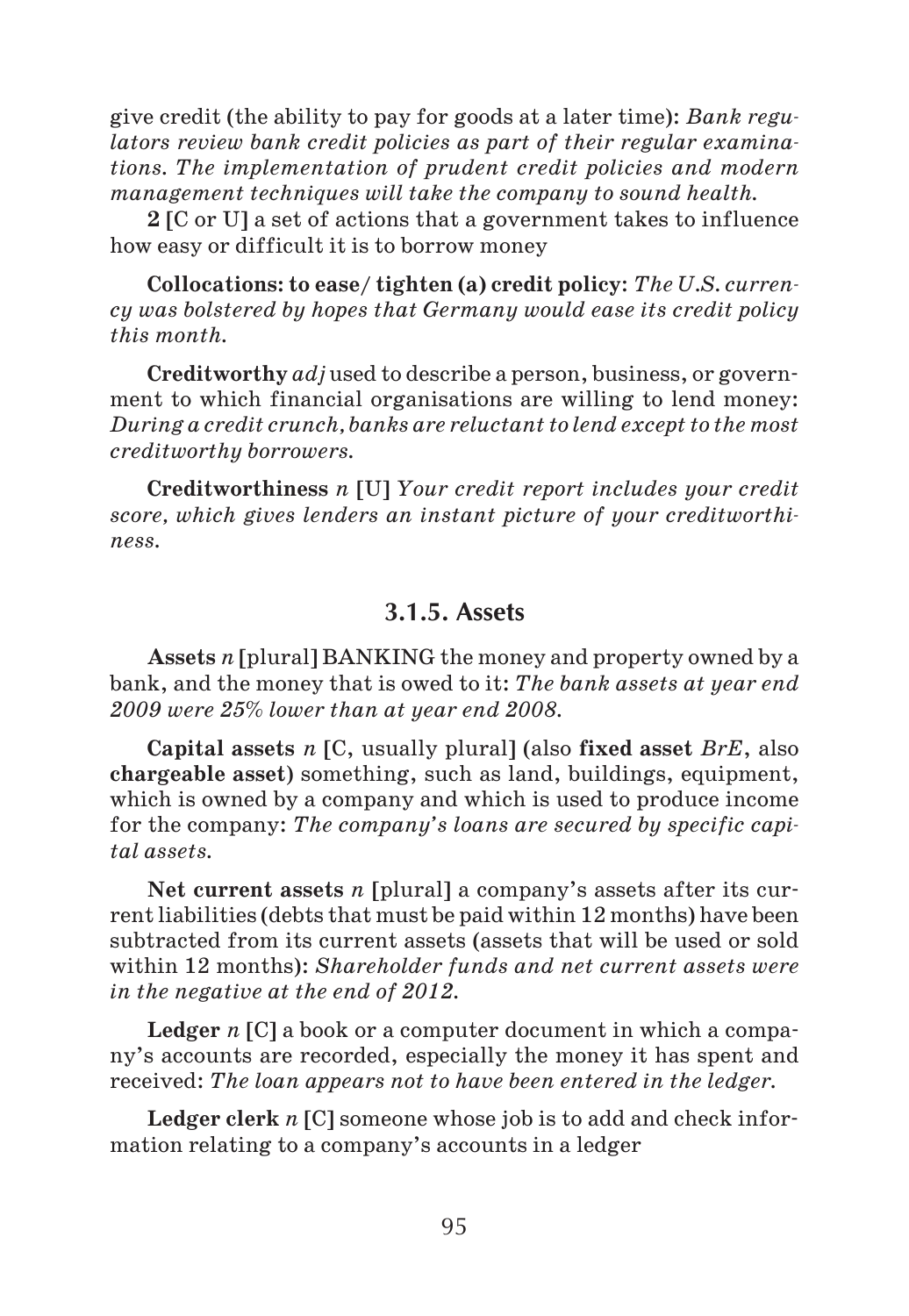# **3.2. Fundamentals of Financial Accounting**

## **3.2.1. Acquisition**

**Acquisition** *n* [C] something that is bought by a company, such as another company, a building, or a piece of land: *There were many additional costs related to the company's acquisition of Walker Soft ware.*

#### **Collocations:**

- **big/ large/ major acquisitions**: *If the company doesn't make any big acquisitions this year, it will hand back cash to shareholders;*
- **potential/ proposed/ recent acquisition**: *Investment banks were changing rapidly into financial supermarkets whose business increasingly revolved around mergers and acquisitions;*
- **to complete/ make an acquisition**: *Management intend to use the cash to make acquisition;*
- **to finance/ fund an acquisition**: *The company will fund the ac quisition from its existing cash resources.*

## **3.2.2. Budget**

**Budget** *n* 1 [C] a plan that shows how much money an organisa tion expects to earn and spend during a particular period of time, and how it will spend its money

### **Collocations:**

- **project/ departmental/ corporate budget;**
- **annual/ monthly/ quarterly budget;**
- **to work on/ draw up/ establish a budget:** *Corporate planners are busy drawing up a budget for the next fiscal year.*

**2** the amount of money you are allowed to spend for a particular purpose: *She was given a budget of \$5,000 a month to raise the four children.*

**Collocations: to cut/ reduce/ increase/ raise a budget:** *Local agencies were forced to cut their budgets by 50%.*

**3** an official statement from the government which explains how much money it plans to collect in taxes and spend on public services during the next year: *The Chancellor will be announcing the Budget next week.*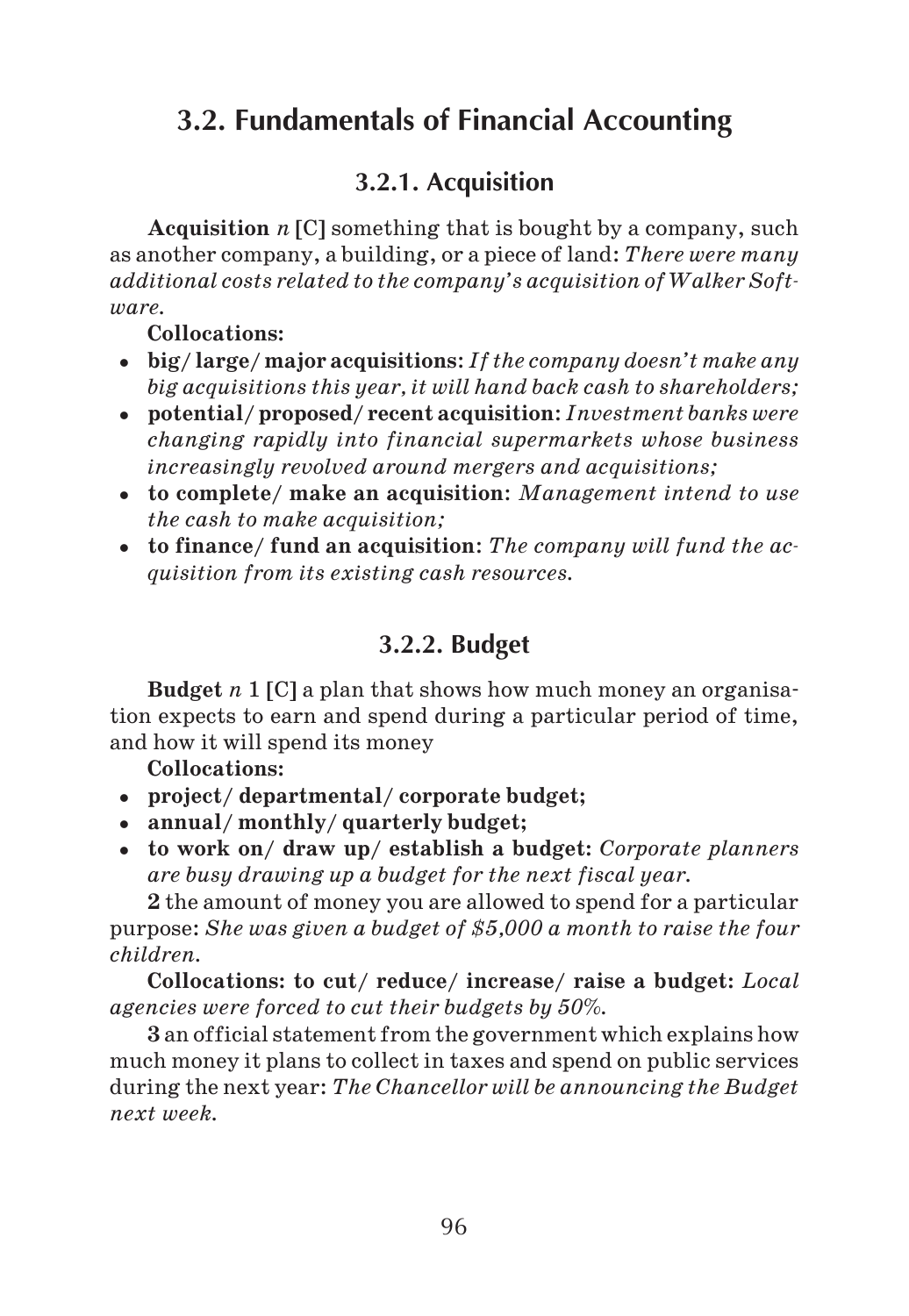**Collocations:**

- **state budget;**
- **federal budget;**
- **city budget;**
- **national budget**.

**Balanced budget** *n* [C] a budget in which the amount of money that is planned to be spent is no greater than the income to be re ceived: *By law, the governor must propose and lawmakers must adopt a balanced budget.*

**Budgetary** [before noun] relating to a budget or to planning a budget: *Due to budgetary constraints, we are no longer hiring any more staff at this time.*

**Collocations**:

- **budgetary targets/ savings;**
- **budgetary problems;**
- **budgetary accounting** a method of accounting in which the amounts that a company planned to spend and the amounts it really spent are included in the accounts, so that you can see how much of the budget is left;
- **budgetary control** a method of controlling an organisation's budget by regularly comparing records of how much money it earns, spends, and needs, and then making changes to the bud get if necessary: *It is important to develop budgetary control tech niques within the company to clearly identify where profit is be ing made.*

**Budget deficit** *n* [C] the amount of extra money that a govern ment needs because it has spent more money than it earned: *The White House says the federal government will run a \$9 trillion bud get deficit over the next decade.*

**Budget surplus** *n* [C] the amount of extra money available to a government because it has spent less money than it earned: *The gov ernment has projected a budget surplus of*  $\in$ *7 billion by April.* 

## **3.2.3. Adjustments**

**Adjustment** *n* **1** [C or U] a slight change to figures according to inflation, the time of year so that they can be compared in a useful way with other figures, or the act of making such a change: *The*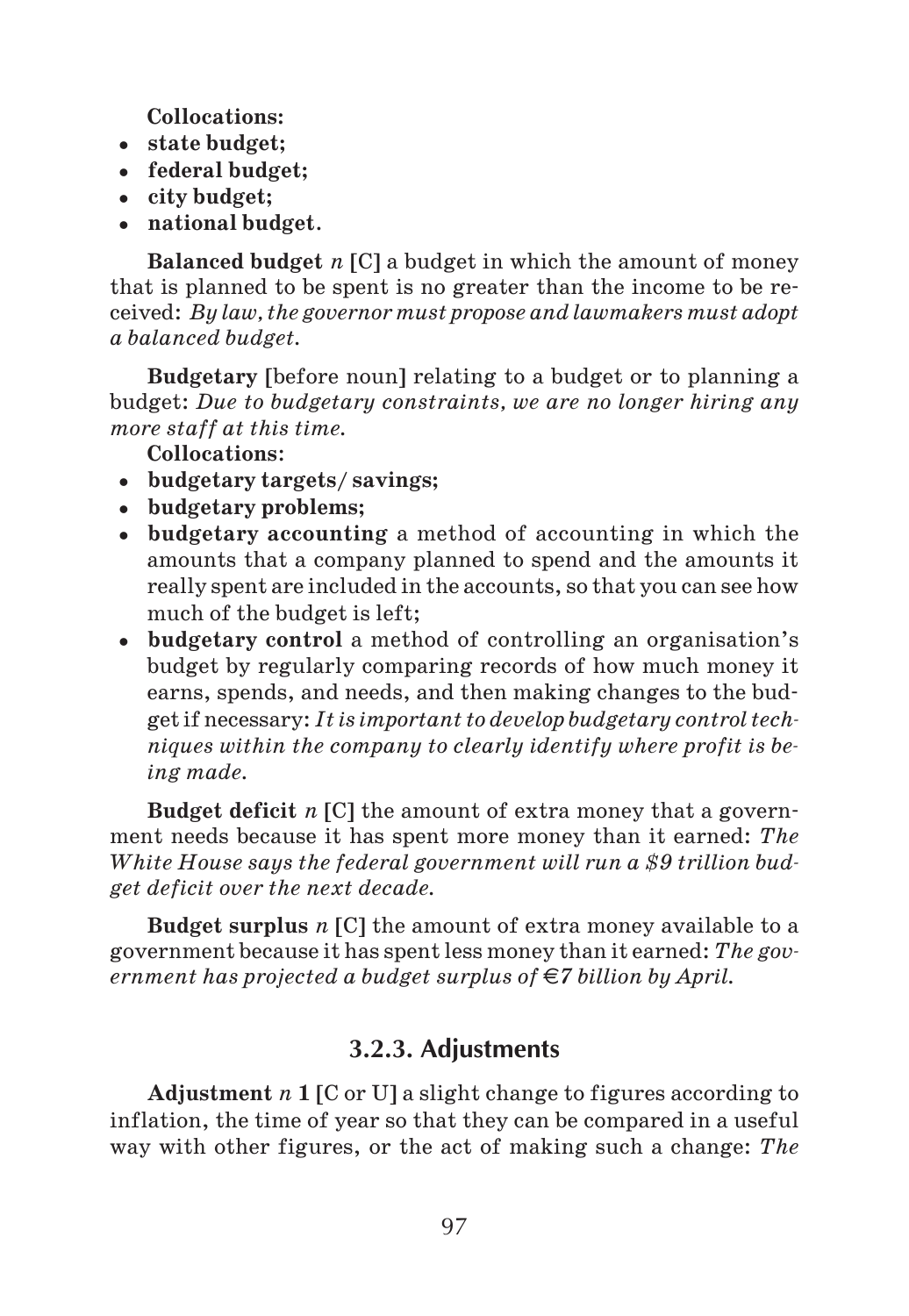*final plan will serve as an adjustment to the two-year budget approved last year. The population has been split into 10 equal groups, ranked by income, after adjustment for family size.*

**Collocation: to make an adjustment** *This is a very, very big ad justment for us to make.*

**2** the amount of money that an insurance company pays to a cus tomer who has been involved in an accident, had something stolen: *After calculating what the adjustment should have been, they anal yse how the insurance company adjustments deviated from reality.*

**Debt adjustment** *n* [C or U] the process of making a new legal agreement so a person, company, which is in financial difficulties can pay back its debt more easily. The agreement includes new plans about how, when, and to whom money should be paid: *a debt adjust ment plan.*

#### **Types of adjustments**

**Compensating error** *n* [C] a mistake when calculating or record ing accounts that is equal in amount to an opposite mistake so that neither affects the final total

**Error of commission** *n* [C] a mistake that consists of doing some thing wrong, such as including a wrong amount, or including an amount in the wrong place: *No liability is accepted for any errors of commission or omission on this website.*

**Error of omission** *n* [C] a mistake that consists of not doing some thing you should have done, or not including something such as an amount or fact that should be included: *Errors of omission are like ly to be more common than errors of commission.*

**Error of principle** *n* [C] a mistake that consists of putting an amount into the wrong account in a set of accounts: *An error of principle is when a transaction affects the same type of account, so does not apply if a debit and credit account are involved.*

#### **3.2.4. Profit**

**Profit** *n* [C or U] money that is earned in trade or business, espe cially after paying the costs of producing and selling goods and ser vices: *The group has had an uneven record in recent years, swinging back and forth between profits and losses. He will make a \$431m*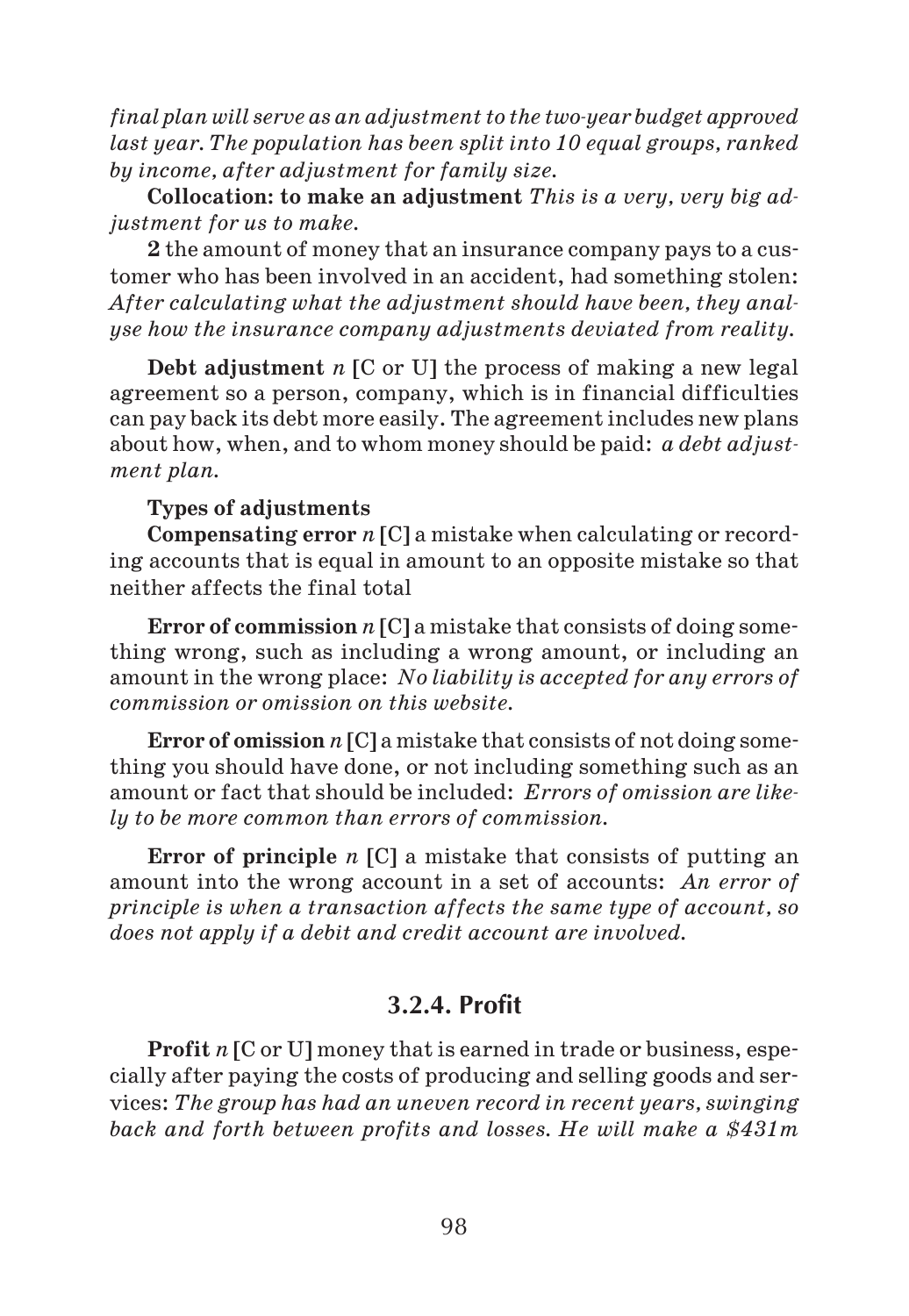*profit on the sale. Banks made new loans, then swiftly sold them off for profit, using the proceeds to extend still more.*

**Collocations**:

- after-tax/ pre-tax profit: Pre-tax profits rose  $22.3\%$  to  $\in$ 13.7m;
- **an increase/jump/rise in profit;**
- **a drop/ fall in profit;**
- **big/ record/ strong profits;**
- **future/ short term/ small profits;**
- **annual/ corporate/ taxable profits;**
- **pure profit;**
- **to make/ realize/ turn a profit:** *The company said it had made a profit of about* €1.4*bn on the deal*;
- **to sell sth at a profit:** *A realized gain occurs when we sell an in vestment at a profit;*
- **to report profits**: *In the year to March the company reported profits after tax of*  $\in$ 900,000;
- **to boost/ increase profits;**
- **profits fall/ increase/ rise:** *Sales and profits rose last year.*

**Accumulated profit** *n* [C or U] a part of the profit that a compa ny has made but has not paid to shareholders

**Book profit** *n* [C or U] profit that has been made but that has not yet been taken, for example when shares have risen in value since they were bought but have not yet been sold: *If the land was reval ued and stated in the balance sheet at its current market price, this would result in the company making a book profit.*

**Gross profit** *n* [C or U] a company's profit from selling goods or services before costs not directly related to producing them, for ex ample interest payments and tax, are subtracted: *Gross profit for the quarter amounted to \$11.2 m.*

**Net profit** *n* [C or U] the money made by a company or part of a company for a particular period after all costs, taxes have been paid

**Profitability** *n* [U] the situation in which a company, product is producing a profit: *The report cited improvement in the bank's prof itability in recent years.*

**Collocations**:

- **corporate/ declining/ future profitability;**
- **long term/ short term profitability;**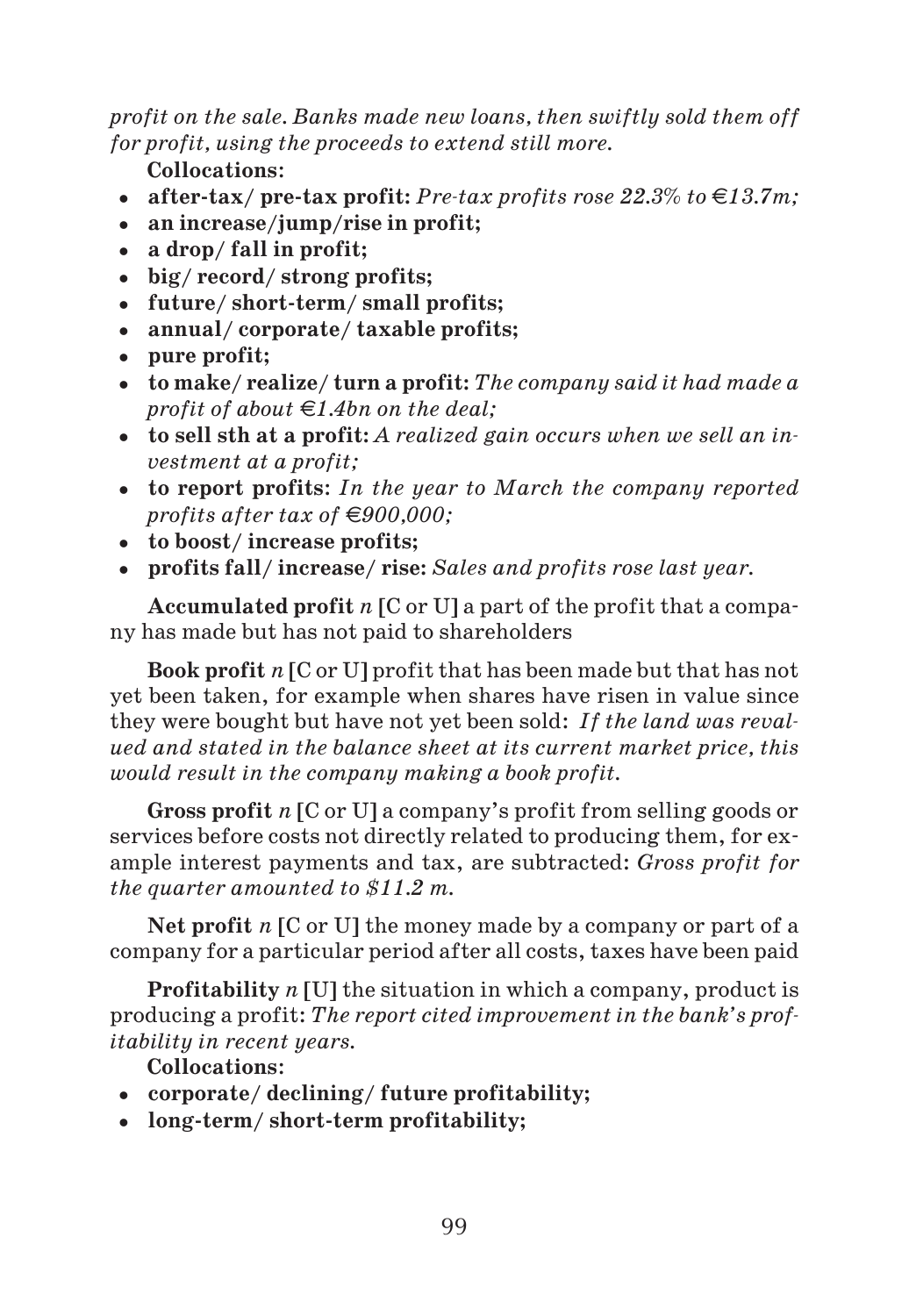- **to boost/ improve/ increase profitability**: *It plans a major reor ganisation of its corporate structure in an effort to boost profit ability;*
- **to achieve/ drive/ reach profitability**.

**Profitable** *adj* producing a profit: *This is a highly profitable busi ness.*

**Collocations**:

- **profitable business/ company**: *They are now among the most profitable companies quoted on the New York Stock Exchange;*
- **profitable market/ product;**
- **profitable growth;**
- **to be profitable for sb to do sth:** *Consumers need to convince farmers that it can be profitable for them to grow organic food.*

**Profit before tax** *n* [C or U] the profit that a company makes before tax has been paid: *Turnover was down 22% and profit before tax fell 9% to \$93.5m.*

**Operating profit** *n* [C or U] a company's profit from its normal business activities, not including any earned from investments or sales of assets, calculated by taking operating expenses away from gross income: *Last year, they made an operating profit of \$17m on revenues of \$1.54 billion.*

## **3.2.5. Loss**

**Loss** *n* 1 [C or U] a situation in which you no longer have some thing or have less of something, or the process that causes this: *The loss of jobs in the convenience food industry seems inevitable. The new road will cause losses in economic value to many local prop erties.*

**Collocations: loss of earnings/ income/ pay**: *She received com pensation for loss of earnings through the illness.*

**2** a situation in which a business or an organisation spends more money than it earns, or loses money in another way

#### **Collocations**:

- **a loss in revenue;**
- **a net/ operating loss;**
- **a pre tax/ after tax loss;**
- **big/ financial/ heavy losses;**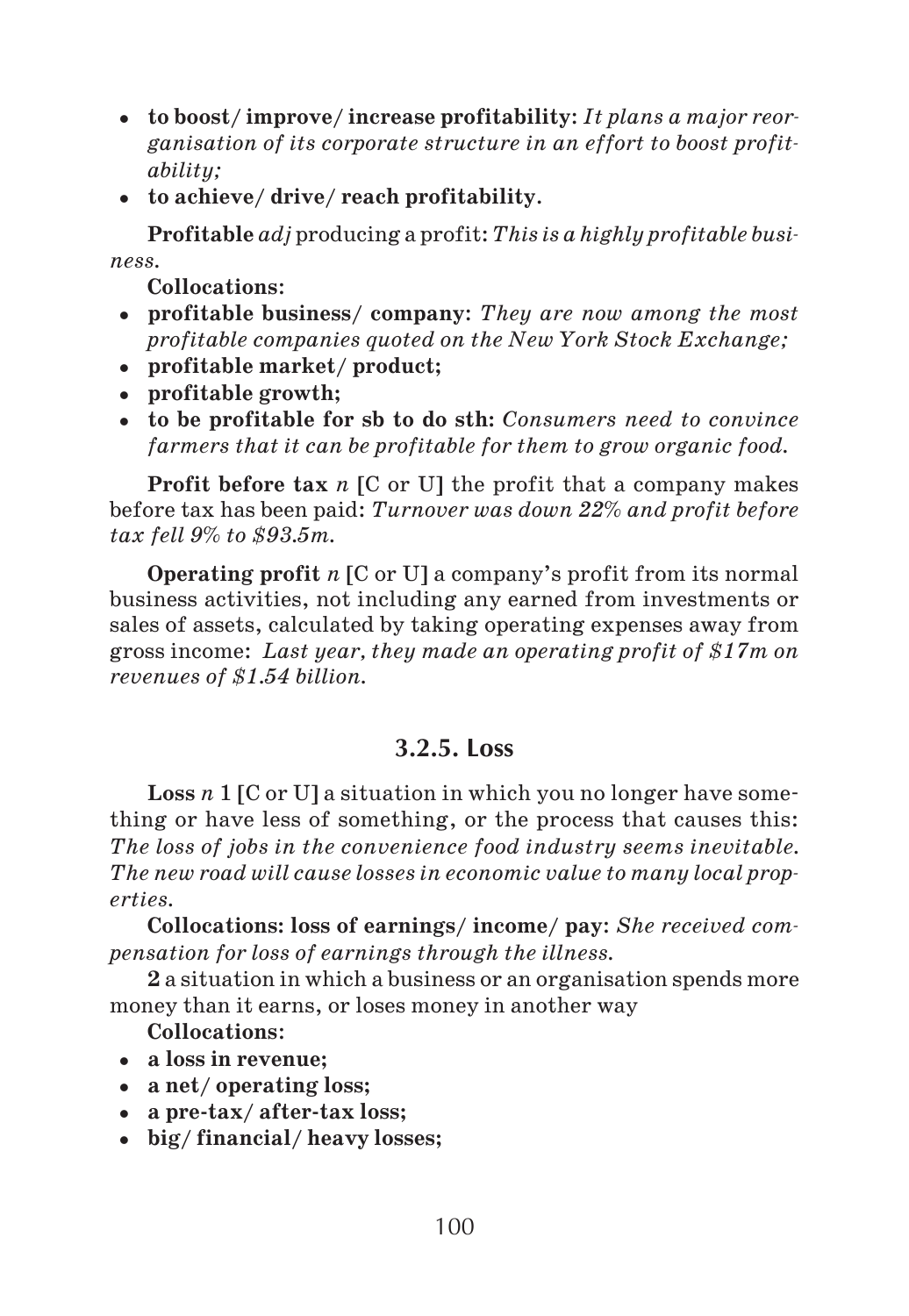- **to announce/ post/ report a loss (of sth):** *The company an nounced a loss of*  $\in$  *1.3m last year:*
- **to incur/ make/ realise a loss:** *In a bid to attract customers, some insurers may even be making a loss on contracts marketed to cer tain key buyers;*
- **to operate/ run at a loss.**

**Actual loss** *n* [C] the money that is lost when something is sold, because it has gone down in value, or when costs and the effects of inflation are included: *I'll hold at the moment, because it's too much of an actual loss if I sell now*.

**Annual loss** *n* [C] a loss over a whole year of a company's ac counts, even if a profit was made during some parts of the year: *The company reported an annual loss of \$48.3 million in 2010.*

**Loss leader** *n* [C] a product or service that is sold at a loss to attract customers for other products that are more expensive: *Oth er retailers are using the book as a loss leader to bring customers in the door.*

**Loss making** *adj* relating to a business or part of a business that does not make a profit: *He controls a vast business empire, but many of his firms are lossmaking.*

**Collocations:**

- **loss making business/ company/ venture;**
- **loss making activity/ contract/ operation.**

**Profit and loss account** *n* [C] a document that shows a compa ny's profit or loss in a particular period: *This loss would be shown as a charge in the profit and loss account.*

## **3.3. Financial Statements**

**Financial statement** *n* [C] a report provided by a company for its shareholders and investors that shows details of its financial situa tion, and includes documents such as the profit and loss account and balance sheet

**Collocations:**

• annual/ quarterly/ year-end financial statement: The compa*ny's annual financial statement reported plans to spend up to \$120 million on improvements;*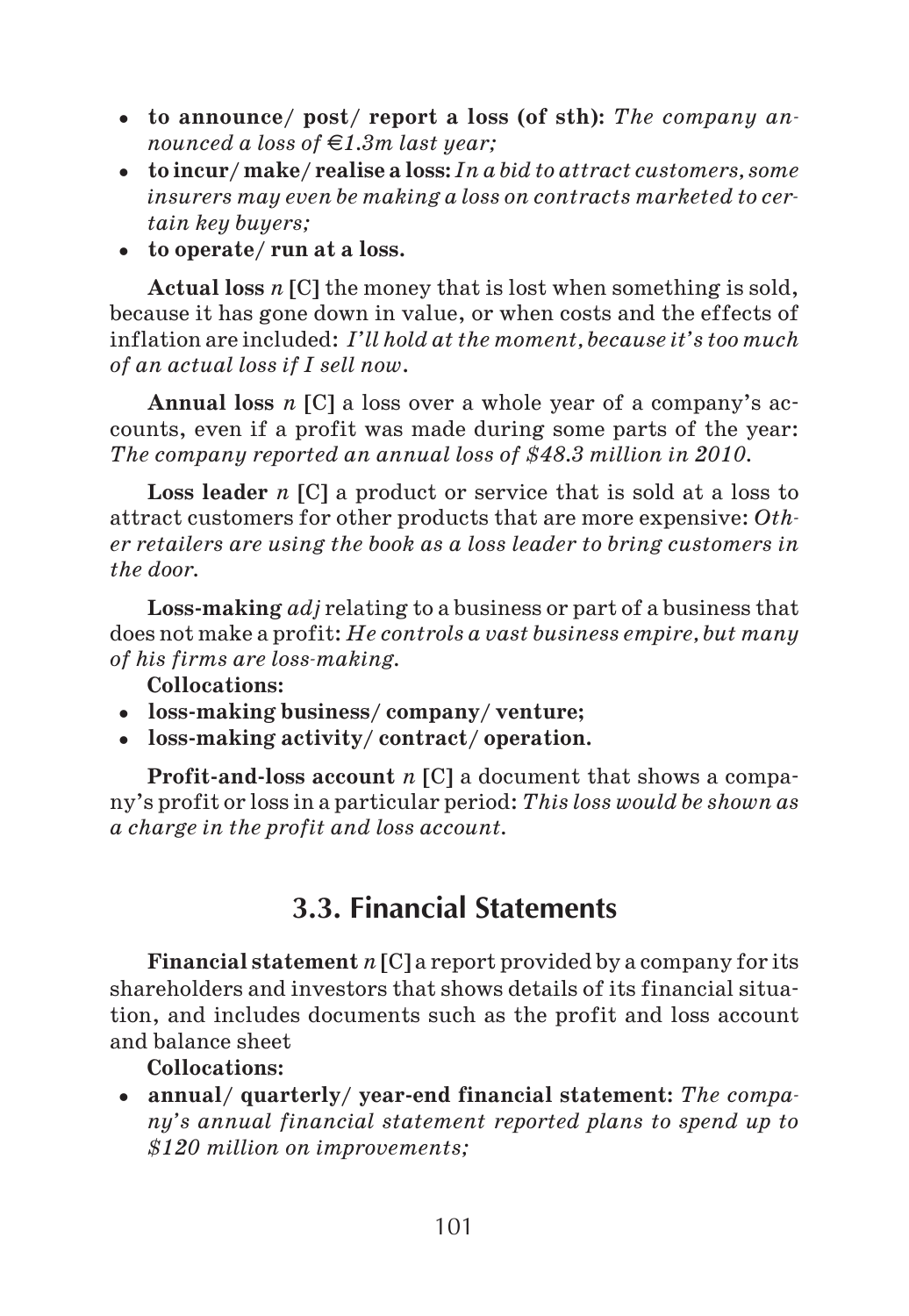- **to prepare/ publish a financial statement:** *There are various procedures that must be followed when preparing financial state ments;*
- **to audit/ approve a financial statement:** *The interim financial statement was approved by the board of directors at their meet ing last week.*

## **3.3.1.Tax**

**Tax** *n* [C or U] (an amount of) money paid to the government that is based on your income or the cost of goods or services you have bought: *They're putting up the tax on cigarettes.*

**Capital gains tax***n* [U] tax on the profits made from selling some thing you own

**Corporation tax** *n* [U] tax paid by businesses on their profits

**Excise duty** *n* [C or U] a tax on some types of goods such as alco hol, cigarettes, or petrol paid to a national or state government; excise duty/tax on sth: *a 5% excise duty on cigarettes.*

**Luxury tax** *n* [C or U] a tax on expensive goods that are not nec essary but are bought for pleasure; a luxury tax on sth: *The govern ment is considering imposing a luxury tax on jewellery.*

**Progressive tax** *n* [C, usually singular] a tax in which the rate of tax is higher on larger amounts of money: *In a progressive tax sys tem, rich people pay a higher percentage of their income as taxes than do poor people.*

**VAT** *n* [U] abbreviation for Value Added Tax: a tax that is paid at each stage in the production of goods or services, and by the final customer. Businesses in the production process take away the cost of inputs (labour, materials) from the cost of outputs (products and services sold) to calculate the amount that they must pay: *You can pay as little as ‡600 plus VAT for a powerful PC.*

**Tax avoidance** *n* a legal way of reducing the amount of tax a person or company would normally pay: *The Inland Revenue esti mates that it is losing at least ‡10 billion a year because of tax avoid ance.*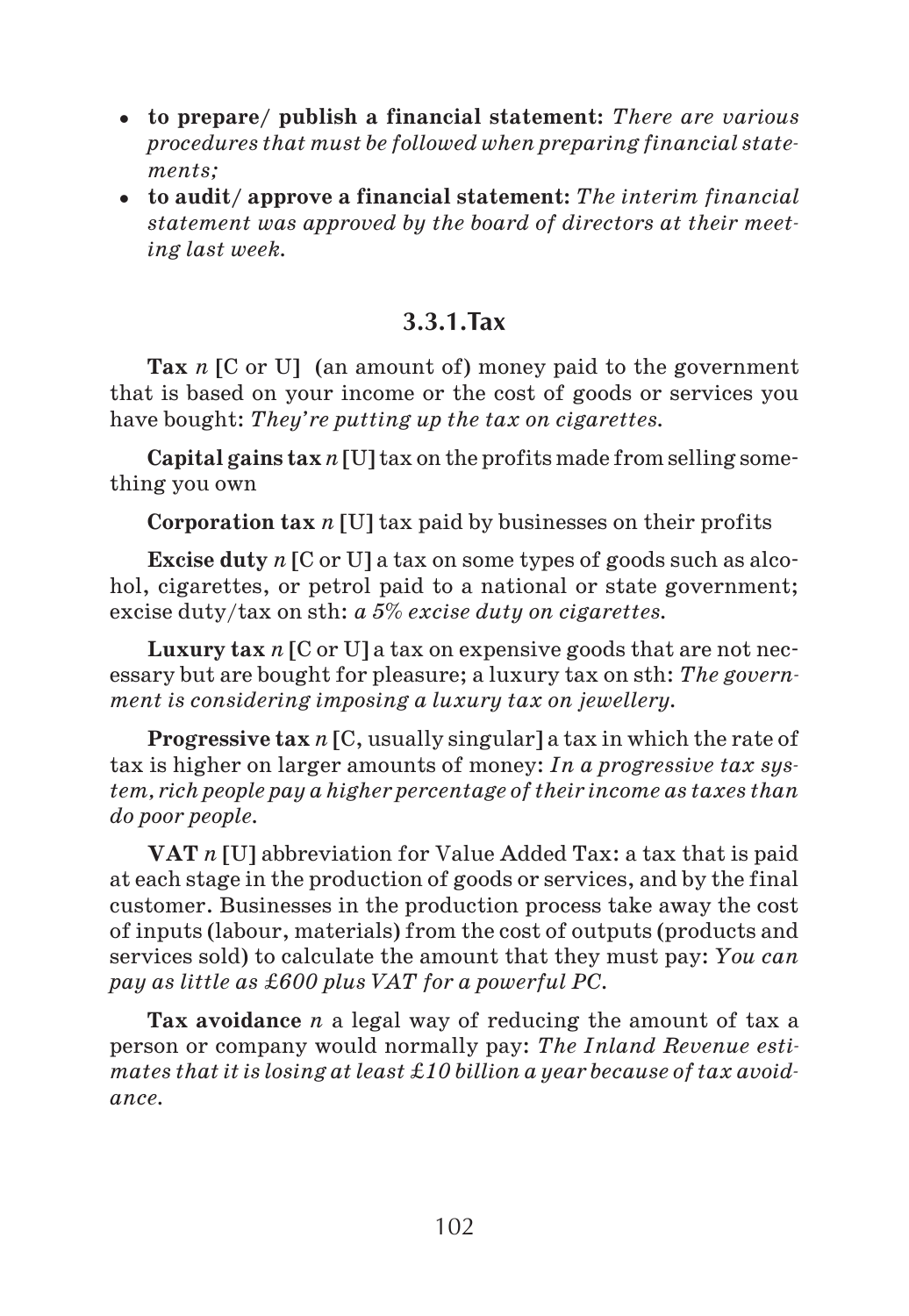**Tax evasion** *n* [U] illegal methods used by people or companies to reduce the tax they pay, or a particular situation where this hap pens: *He was arrested in October on charges of tax evasion and fraud.*

#### **Collocations**:

- **to be accused of/ charged with/ found guilty of tax evasion:** *Three executives were charged with tax evasion and harboring illegal aliens;*
- **to fight/ crack down on/ curb tax evasion**: *Government plans to crack down on tax evasion have met with protests from business men.*

**Tax exempt** *adj* used to describe a product, service, or financial arrangement on which no tax is paid: *The poorest families pay no grocery tax because their food stamp purchases are tax exempt.*

**Tax free** *adj* tax free earnings, investments, etc. are ones on which no tax has to be paid: *If investors fail to move the money with in six months of the plan maturing, it loses its taxfree status.*

#### **Collocations:**

- **tax free benefits/ bonus/ income;**
- **tax free bonds/ investments/ savings.**

**Tax free** *adv: The "free zone" status allows owners to repatriate 100% of their earnings taxfree.*

**Tax haven** *n* [C] a place where people live or invest money so as to pay less tax than they would in other countries: *The company is switching its operations to the offshore tax haven of the Dutch Anti lles.*

**Duty free zone** *n* [C] an area where goods can be imported or ex ported without having to pay the tax that would normally be charged: *Almost all the successful dutyfree zones around the world have been sited within an hour's drive of a major city.*

**Tax holiday** *n* [C] a period when people or companies do not have to pay any tax or not as much tax as usual on goods, services, or profits: The country has said it is reviewing the five-year tax holi*days that many foreign firms currently enjoy.*

**Inspector of taxes** *n* [C] in the UK, a person whose job is to make sure that people and organisations pay the correct amount of tax by a certain time: *Any income from the property should be declared to the inspector of taxes and will be liable to tax.*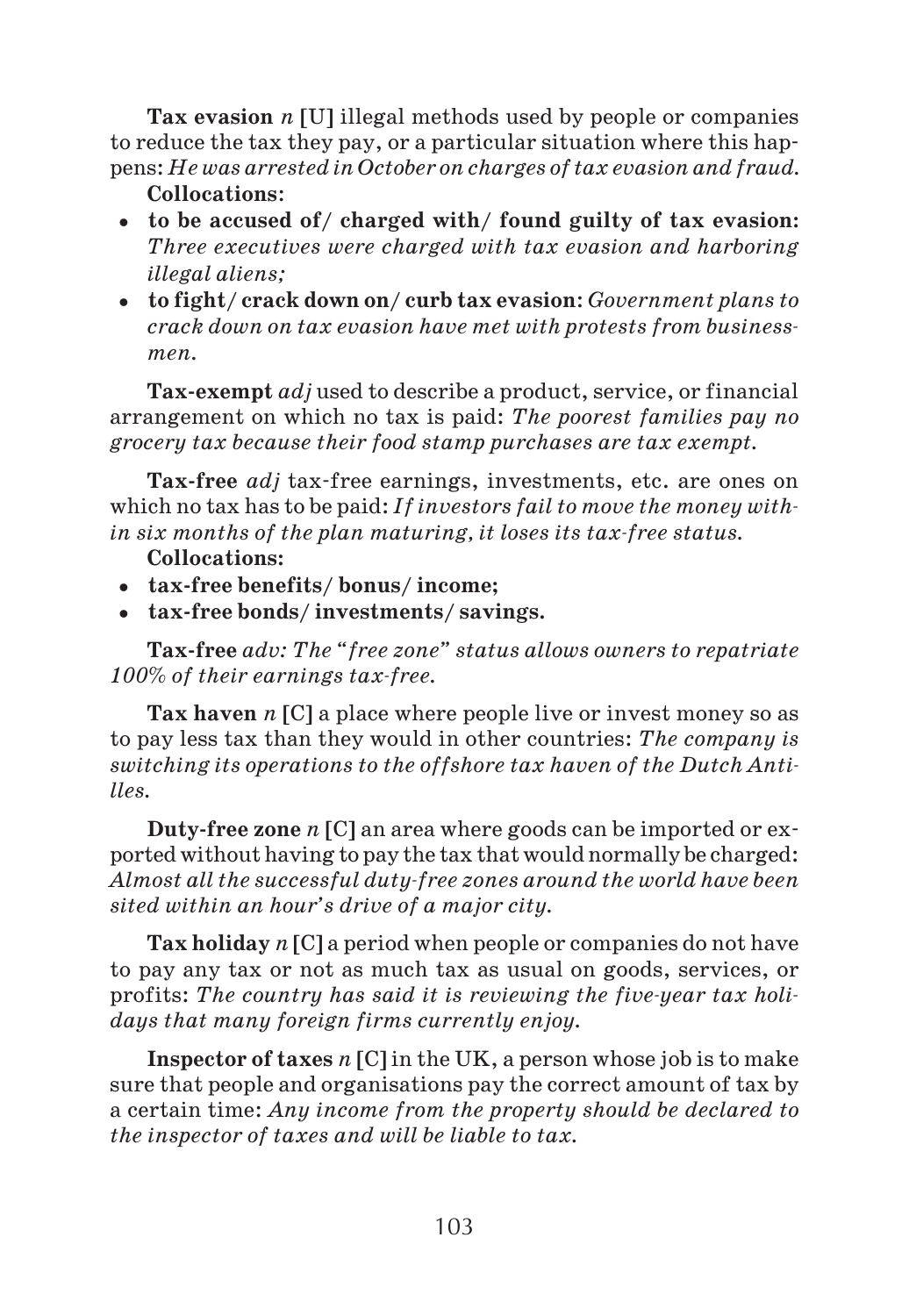**Tax loss** *n* [C] a situation in which a company or investment los es money in a particular period, so there is no tax to pay on it, and in some cases tax paid on profits in previous periods can be got back: *If you make an investment that creates a tax loss, you can then use this loss to reclaim income tax paid previously.*

**Tax relief** *n* [U] a reduction in the amount of tax that has to be paid; tax relief on sth: *Companies can claim tax relief on donations to charity.*

#### **Collocations**:

- **mortgage/ income/ property tax relief:** *In the interests of hous ing market stability, mortgage tax relief would be cut to 10%;*
- **to qualify/ be eligible for tax relief:** *Investors are eligible for 20% tax relief provided they do not touch their investments for 5 years.*

**Tax return** *n* [C] a document in which income is reported each year so that income tax can be calculated; **corporate/ personal tax return:** *You need to file a tax return each year.*

**Tax shelter** *n* [C] a way of investing or spending money that allows a person or a company to avoid tax or to pay less tax than they would normally: *Some highearners managed to avoid income tax by moving their income into various tax shelters.*

**Tax sheltered** *adj:Make full use of any taxsheltered retirement accounts offered by your company.*

## **3.3.2. Balance**

**Balance** *n* 1 the difference in the amount of money that has come into and gone out of a bank account in a particular period: *Virtually all financial records bank balances, mutual fund, and brokerage records are held in electronic form.*

**2** the amount shown in a company's financial records that is the difference between the total credits and the total debits in a partic ular account: *This balance is then transferred to the profit and loss account.*

**3** the amount of money that you still owe after you have paid a part of the total amount: *Cut your outstanding mortgage balance and your monthly repayments will also come down.*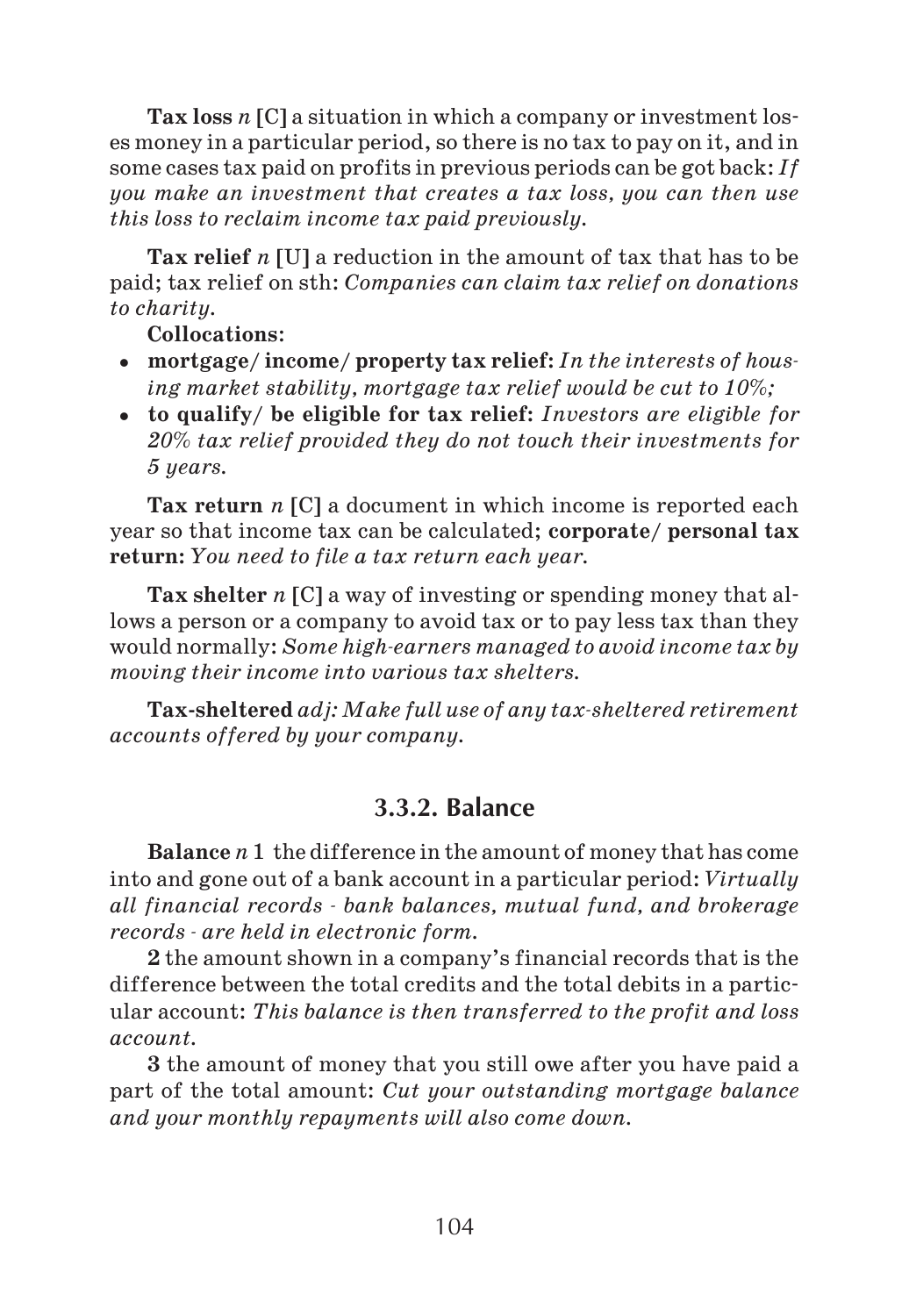**4** the amount of money that you owe on a credit card account: *He is one of millions of people who does not pay off his credit card bal ance every month.*

**Account balance** *n* [C] an amount of money someone has in a bank account: *If the account balance falls below 3,000 the interest rate drops to 1% a year.*

**Credit balance** *n* [C] an amount of money you have in a bank ac count: *There are no charges to pay provided you maintain an aver age monthly credit balance of over 1,000 in your current account.*

**Debit balance** *n* [C] an amount of money in a bank account, which is less than zero because more money was taken out of it than the total amount that was paid into it: *Customers should consider trans ferring the debit balance to a credit card with a special rate for debt transfers.*

**Trial balance** *n* [C, usually singular] in double entry bookkeep ing, the act of adding the credit and debit columns of all accounts to check that they are equal in order to show that the accounts are cor rect: *The trial balance will fail to balance if both aspects of a trans action are not recorded.*

**Balance of payments** *n* [singular] the difference between the amount of money a country receives from exports, foreign trade and the amount it spends on imports from other countries: *A healthy balance of payments and huge foreignexchange reserves will allow most Asian countries to finance expensive oil imports for a long time.*

**Balance of trade** *n* [singular] also **trade balance, visible balance** the difference between the money that a country receives from ex ports and the money it spends on imports: *Official figures yesterday showed the balance of trade in goods plunged to a record deficit.*

**Balance sheet** *n* [C] a financial statement that shows a compa ny's assets and debts at a particular time

**Collocations**: **healthy/ strong/ weak balance sheet:** *He points out that the company has the strongest balance sheet among all the*  $farm\text{-}machinery \text{ giants.}$ 

**Off balance sheet** *adj* [before noun] used to describe assets or debts that a company does not need to show on its balance sheet: *The company had \$4 billion in off-balance-sheet debt that was hidden from investors.*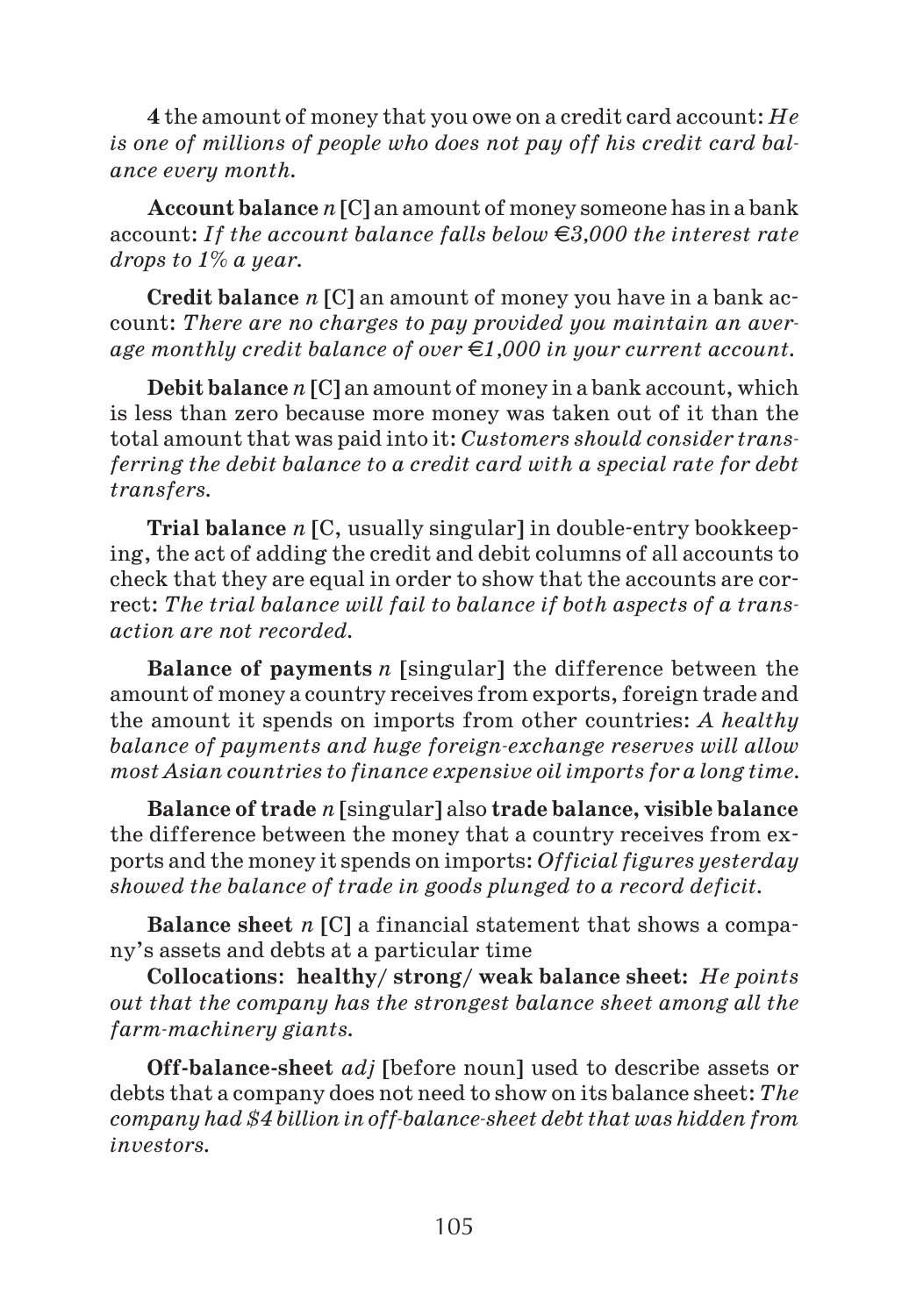**Goodwill** *n* 1 [U] the value to a company or organisation of things that cannot be directly measured, for example, its good reputation or its customers' loyalty: *Charitable endeavours are important to us in terms of goodwill.*

**2** the difference between the value of a company's assets and what profit it is expected to make in the future, which is included in the price paid when it is bought or sold: *We expect the business to raise at least \$100,000 in goodwill.*

**Goodwill payment** *n* [C] a payment made by a company to a cus tomer who has experienced a problem with its products in order to try to keep the customer: *Although the insurance firm refused to pay her claim, they did offer her a goodwill payment of*  $\epsilon$ 5,000.

### **3.3.3. Depreciation**

**Depreciation** *n* 1 [U] the amount by which something, such as a piece of equipment, is reduced in value in a company's financial ac counts, over the period of time it has been in use. The loss in value reduces a company's profits, and the amount of tax it must pay: *Expenses include depreciation of equipment as well as business in surance.*

**2** the practice of spreading the cost of capital expenditure over several years, especially in order to improve cash flow

**3** the amount by which a currency loses value in comparison with other currencies: *The depreciation of the dollar affected the British economy.*

**4** a loss of value, especially over time: *After three years, this car is projected to be worth 57% of its price when new one of the lowest rates of depreciation of any car in any class. The insurance guaran tees that the goods will be replaced at their present market value, without any deduction for depreciation.*

**Accelerated depreciation** *n* [U] a method by which a company reduces an asset's value in its accounts by more in the early years of its life than in later years: *Accelerated depreciation allows a busi ness to claim tax deductions on an asset now rather than later.*

**Accumulated depreciation** *n* [U] the reduction in the value of an asset such as a machine or vehicle since it was bought: *Property, plant, and equipment are stated at cost less accumulated depreciation.*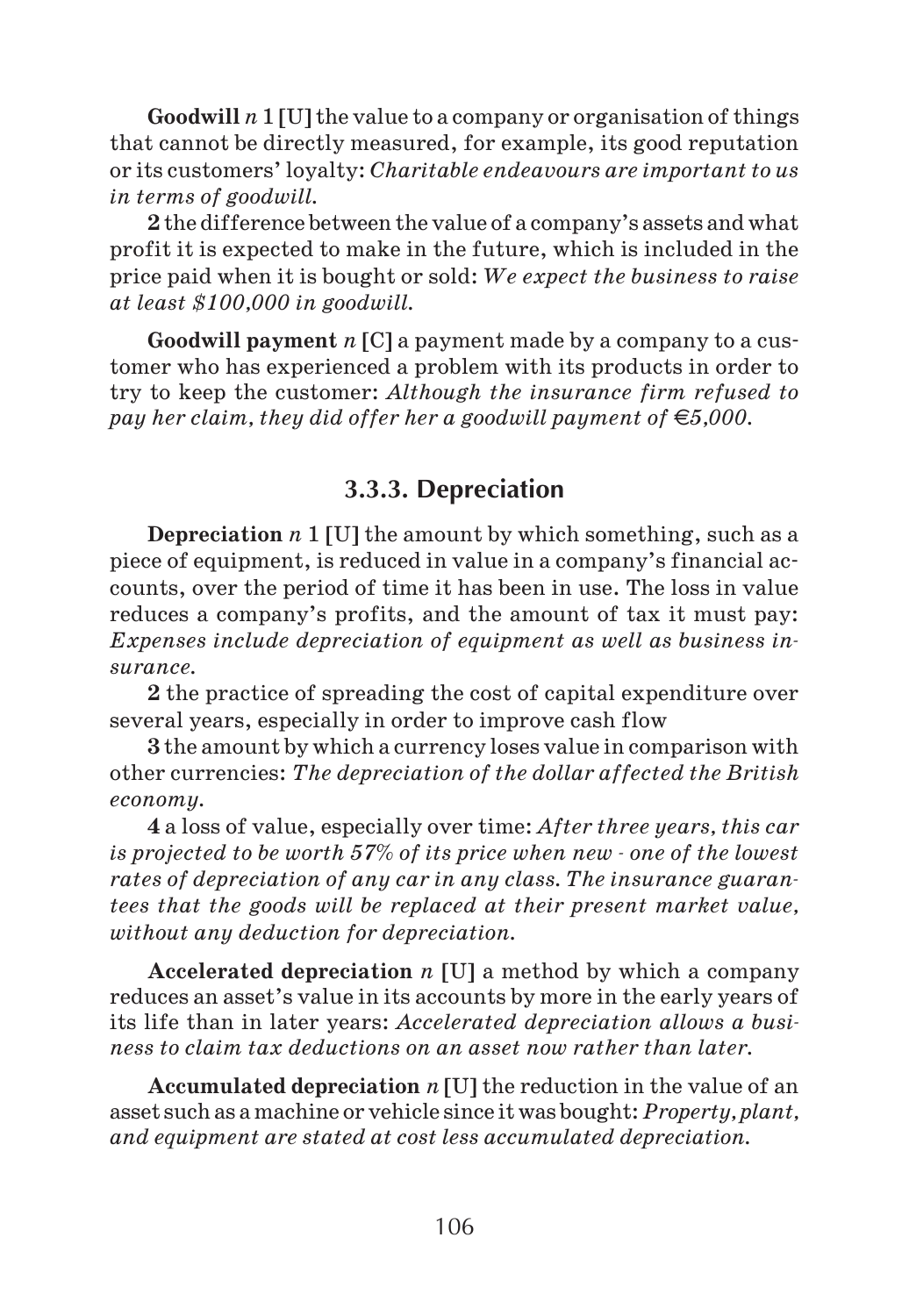**Depreciation account** *n* [C] a financial record where the amount of depreciation on an asset is recorded

**Depreciation allowance** *n* [C] the amount, based on the depreci ation of assets, that a business can reduce its profit by when taxes are calculated: *The bill will change the depreciation allowance that businesses can claim on equipment purchases when filing their fed eral income taxes.*

**Depreciation fund** *n* [C] an amount of money that a company has available to buy new assets. It comes from the investment of a sum equal to the depreciation allowance for its existing assets: *The di rector maintains a depreciation fund for the purchase of replacement vehicles and additions to the fleet.*

**Depreciation method** *n* [C] any one of several methods that are used to decide by how much the value of assets should be reduced over a period of time: *The depreciation method you would use de pends on the type of property.*

**Depreciation rate** *n* [C] the rate at which the value of an asset is reduced each year: *Changes to the tax rules will see new deprecia tion rates that better reflect how assets decline in value.*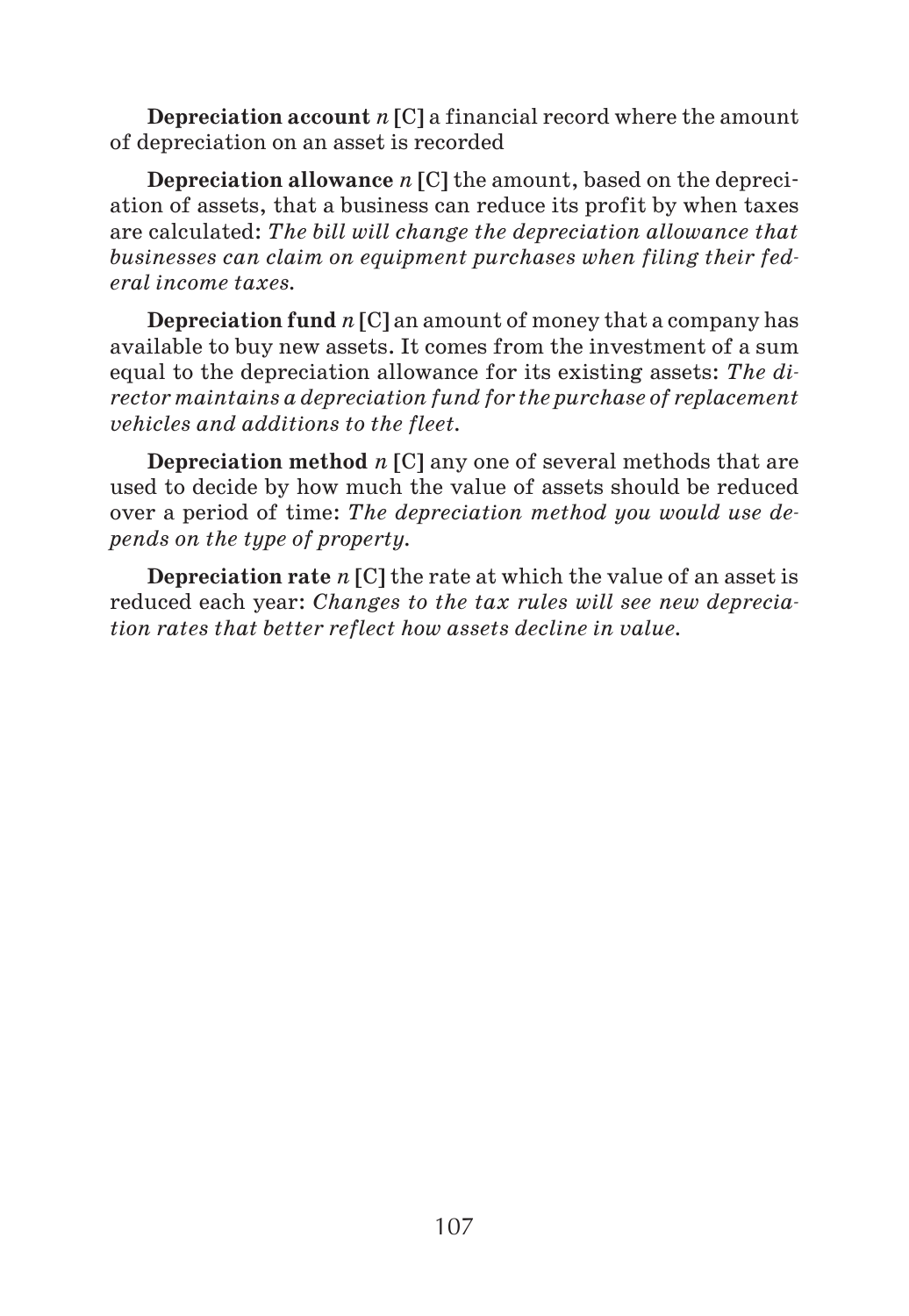# **Check Tests on Accounting**

### **Check Test 8 (covering "Introducing Accounting")**

A. Fill in the missing words in the sentences below. Choose from the box. You will need to use each word more than once. The first sentence is given.

| account     | accounts   |  |  |  |  |
|-------------|------------|--|--|--|--|
| accountant  | accounting |  |  |  |  |
| accountancy |            |  |  |  |  |

- 1. Can you check that the figures have been entered correctly in the bank account?
- 2. He's at university studying \_\_\_\_\_\_\_\_\_\_\_\_\_\_\_\_\_\_\_.

\_\_\_\_\_\_\_\_\_\_\_\_ .

 $\overline{\phantom{a}}$  . The set of the set of the set of the set of the set of the set of the set of the set of the set of the set of the set of the set of the set of the set of the set of the set of the set of the set of the set o

- 3. The management of the company have not yet decided on their policies.
- 4. A bookkeeper writes details of financial transactions in the
- 5. Most people in the profession read \_\_\_\_\_\_\_\_\_\_\_\_\_\_\_ magazines and journals in order to stay informed.
- 6. She's been working as an \_\_\_\_\_\_\_\_\_\_\_\_\_ with this firm for several years now.
- 7. The directors of the company approve the at the end of the \_\_\_\_\_\_\_\_\_\_\_\_\_\_ year.
- 8. The chief has completed the draft for this year.
- 9. Each branch maintains its own full \_\_\_\_\_\_\_\_\_\_\_\_\_ system.
- 10. They have opened an  $\qquad \qquad$  for the consignment to Bombay.
- 11. **is really not an exact science.**
- 12. A business manager needs some \_\_\_\_\_\_\_\_\_\_\_\_\_ knowledge in order to understand what he reads in the company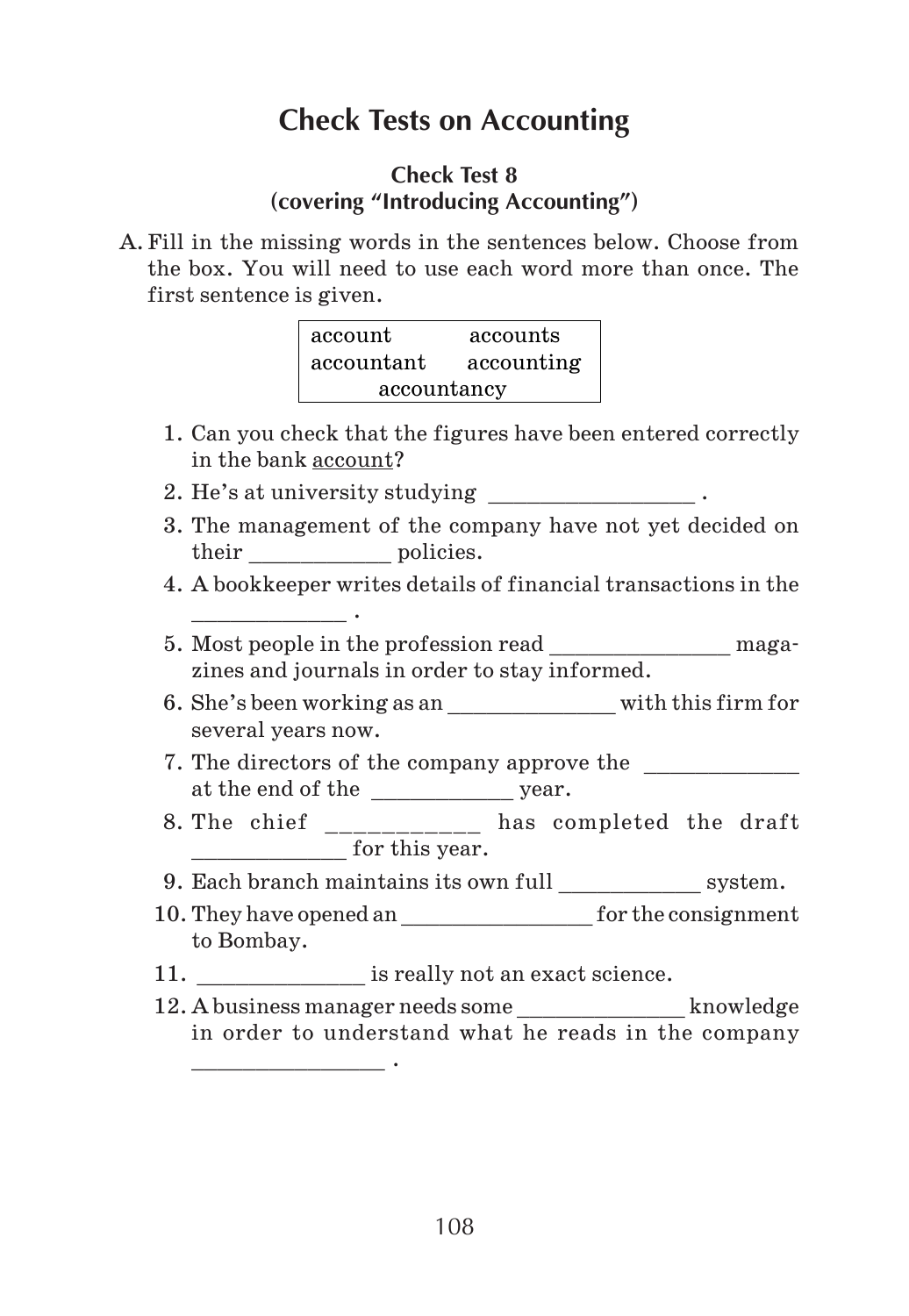B. Complete the following words

| 1. This company has supplied goods but has<br>not received any money for them yet.                | $C \underline{R} \underline{E} \underline{D} \underline{I} \underline{T} \underline{O} R$ |
|---------------------------------------------------------------------------------------------------|-------------------------------------------------------------------------------------------|
| 2. Companies make this when they sell<br>their goods for more than it costs them<br>to make them. | $P_{---}$<br>т                                                                            |
| 3. Companies make this when they sell<br>their goods for less than it costs them to<br>make them. | L S                                                                                       |
| 4. Goods which are bought by the company.                                                         | $P_{---E}$ $ES$                                                                           |
| 5. Goods which the company has available<br>to sell.                                              | $S$ K                                                                                     |
| 6. An amount of money which is taken out<br>of an account.                                        | W D                                                                                       |
| 7. Customers who have received goods but<br>not paid for them yet.                                | $D_{---}$ $RS$                                                                            |
| 8. A reduction in the price which is offered<br>to customers.                                     | $D_{--}C_{--}T$                                                                           |
| 9. This is the name of the difference<br>between the credit and debit sides of an<br>account.     | B E                                                                                       |
| 10. This id drawn up to check that the two<br>sides of the accounts are the same.                 | T LB<br>E                                                                                 |
| 11. The cost of transporting goods is called<br>this.                                             | $C$ $G \to E$                                                                             |
| 12. The official books for keeping accounts.                                                      | $L_D$ <sub>--</sub><br>S                                                                  |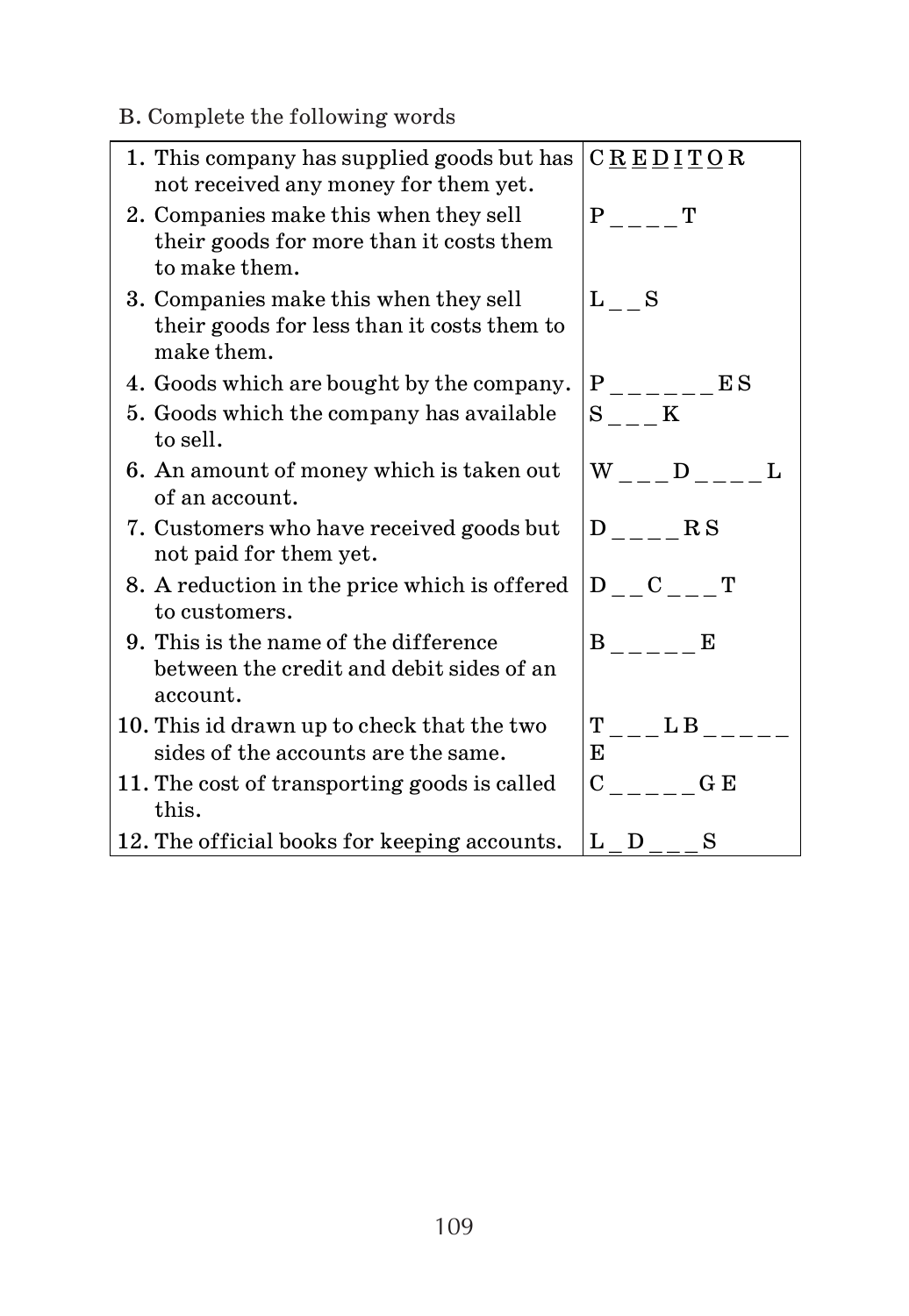# **Check Test 9 (covering "Fundamentals of Financial Accounting" and "Financial Statements")**

A. Match each definition on the right with a term from the box. Write the term beside each definition.

capital gains tax corporation tax creative accounting excise duty income tax loophole money laundering progressive tax tax shelter value added tax tax deductible tax evasion tax haven tax loss

| 1.  | income tax | People pay this tax on the money they earn.                          |
|-----|------------|----------------------------------------------------------------------|
| 2.  |            | Companies pay this tax on their profits.                             |
| 3.  |            | Profits from the sale of assets may be subject to                    |
|     |            | this tax.                                                            |
| 4.  |            | Government tax on things such as cigarettes,                         |
|     |            | alcohol and petrol.                                                  |
| 5.  |            | This kind of tax means that the more money                           |
|     |            | you earn, the higher the rate of tax you have to                     |
|     |            | pay.                                                                 |
| 6.  |            | A clever but still legal way of reducing the                         |
|     |            | amount of tax to an absolute minimum.                                |
| 7.  |            | A country such as Liechtenstein and the<br>Bahamas where tax is low. |
| 8.  |            | A mistake in the law which allows people to                          |
|     |            | avoid paying tax.                                                    |
| 9.  |            | In the accounts the company is seen to make                          |
|     |            | this is capital expenditure is brought forward                       |
|     |            | to use up profits.                                                   |
| 10. |            | In the accounts the company is seen to make                          |
|     |            | this if capital expenditure is brought forward                       |
|     |            | to use up profits.                                                   |
| 11. |            | This tax is added to the price of goods and                          |
|     |            | services.                                                            |
| 12. |            | Avoiding paying tax by giving false                                  |
|     |            | information to the authorities.                                      |
| 13. |            | Investment schemes which allow people to                             |
|     |            | postpone paying tax.                                                 |
| 14. |            | Handling money made from illegal activity.                           |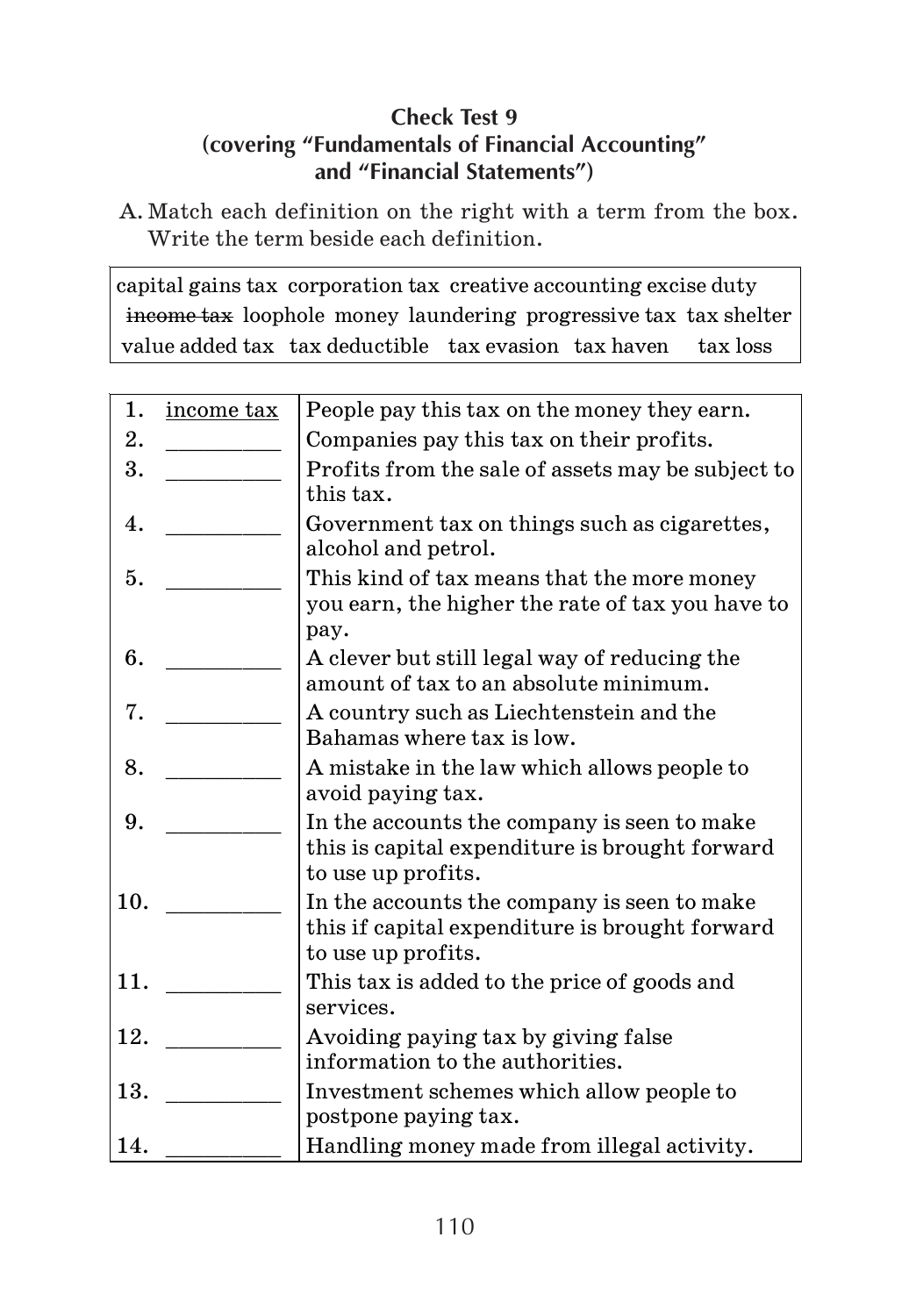B. Complete the following words

| 1. This is the name for buildings, machinery,<br>money in the bank and money owned by<br>customers. | <b>ASSETS</b>                                                                                                                                                                                                                                                                                                                                                                                                                                                                        |
|-----------------------------------------------------------------------------------------------------|--------------------------------------------------------------------------------------------------------------------------------------------------------------------------------------------------------------------------------------------------------------------------------------------------------------------------------------------------------------------------------------------------------------------------------------------------------------------------------------|
| 2. The loss of value of the things in number 1.                                                     | D P<br>N                                                                                                                                                                                                                                                                                                                                                                                                                                                                             |
| 3. Money which is borrowed.                                                                         |                                                                                                                                                                                                                                                                                                                                                                                                                                                                                      |
| 4. The extra money a company or person pays<br>for borrowing money.                                 | L<br>$\overline{\phantom{1}}$ $\overline{\phantom{1}}$ $\overline{\phantom{1}}$ $\overline{\phantom{1}}$ $\overline{\phantom{1}}$ $\overline{\phantom{1}}$ $\overline{\phantom{1}}$ $\overline{\phantom{1}}$ $\overline{\phantom{1}}$ $\overline{\phantom{1}}$ $\overline{\phantom{1}}$ $\overline{\phantom{1}}$ $\overline{\phantom{1}}$ $\overline{\phantom{1}}$ $\overline{\phantom{1}}$ $\overline{\phantom{1}}$ $\overline{\phantom{1}}$ $\overline{\phantom{1}}$ $\overline{\$ |
| 5. The total sum of money which is supplied by<br>the owners of a company to set it up              | $C$ T                                                                                                                                                                                                                                                                                                                                                                                                                                                                                |
| 6. Cash or goods which is supplied by the<br>owners of a company for his own private<br>use.        | D W<br>S                                                                                                                                                                                                                                                                                                                                                                                                                                                                             |
| 7. These are bought by people wishing to<br>invest in the company.                                  | S S                                                                                                                                                                                                                                                                                                                                                                                                                                                                                  |
| 8. The extra amount which is paid for a<br>company above the value of its assets.                   | 00 <sub>0</sub>                                                                                                                                                                                                                                                                                                                                                                                                                                                                      |
| 9. The purchase of another company.                                                                 | A C Q U                                                                                                                                                                                                                                                                                                                                                                                                                                                                              |
| 10. An official examination of the accounts.                                                        | $\mathbf A$<br>т                                                                                                                                                                                                                                                                                                                                                                                                                                                                     |
| 11. A financial plan for the future.                                                                | т<br>B                                                                                                                                                                                                                                                                                                                                                                                                                                                                               |
| 12. A statement of the financial position of the<br>company.                                        | B<br>E<br>SHEET                                                                                                                                                                                                                                                                                                                                                                                                                                                                      |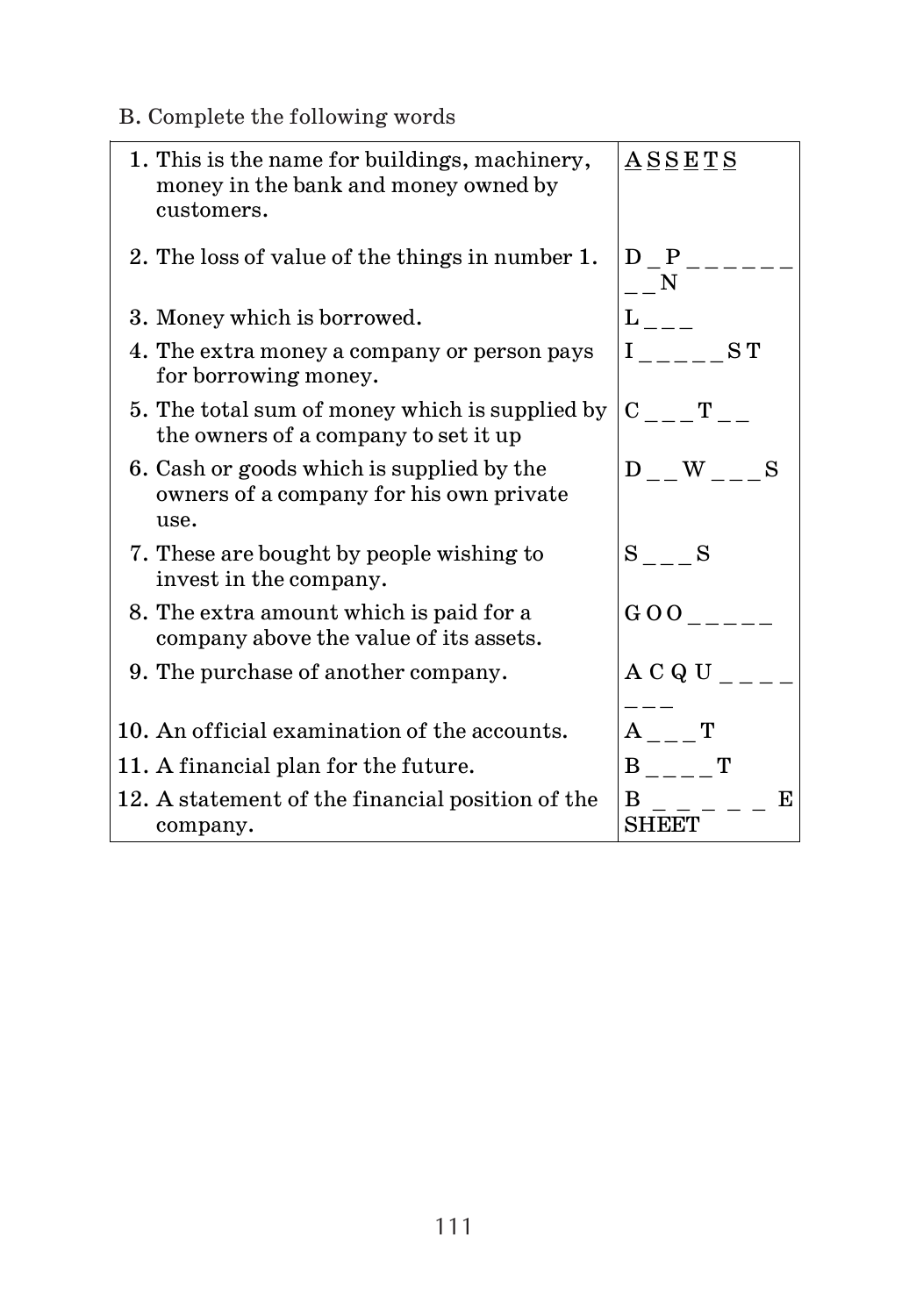# **Answer Key**

# **Check Test 8**

A

| 1                       | account              |
|-------------------------|----------------------|
| $\overline{2}$          | accountancy          |
| 3                       | accounting           |
| $\overline{\mathbf{4}}$ | accounts             |
| 5                       | accountancv          |
| 6                       | accountant           |
| 7                       | accounts, accounting |
| 8                       | accountant, accounts |
| 9                       | accounting           |
| 10                      | account              |
| 11                      | accountancy          |
| 12                      | accounting, accounts |

B

| 1              | creditor       |
|----------------|----------------|
| $\overline{2}$ | profit         |
| 3              | loss           |
| 4              | purchases      |
| 5              | $_{\rm stock}$ |
| 6              | withdrawal     |
| 7              | debtors        |
| 8              | discount       |
| 9              | balance        |
| 10             | trial balance  |
| 11             | carriage       |
| 12             | ledgers        |

# **Check Test 9**

 $\mathbf A$  B

| 1              | income tax          |
|----------------|---------------------|
| $\overline{2}$ | corporation tax     |
| 3              | capital gins tax    |
| $\overline{4}$ | excise duty         |
| 5              | progressive tax     |
| 6              | creative accounting |
| 7              | tax haven           |
| 8              | loophole            |
| 9              | tax deductible      |
| 10             | tax loss            |
| 11             | value added tax     |
| 12             | tax evasion         |
| 13             | tax shelter         |
| 14             | money laundering    |

| 1              | assets        |
|----------------|---------------|
| $\overline{2}$ | depreciation  |
| 3              | loan          |
| 4              | interest      |
| 5              | capital       |
| 6              | drawings      |
| 7              | shares        |
| 8              | goodwill      |
| 9              | acquisition   |
| 10             | audit         |
| 11             | budget        |
| 12             | balance sheet |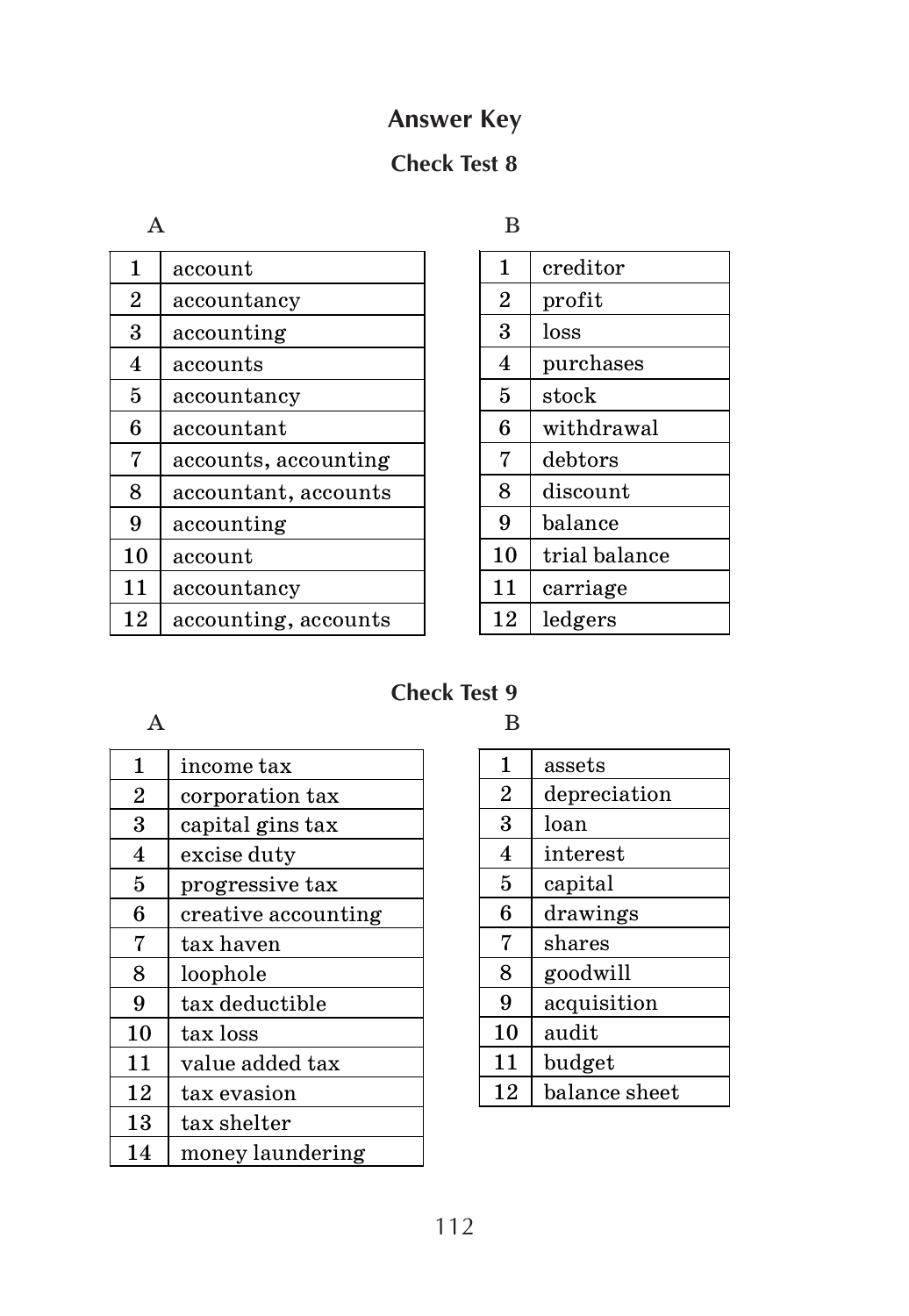# **List of References**

- 1. Collin P.H. Dictionary of Banking and Finance / P.H. Collin. Cam bridge: Peter Collin Publishing, 1997. – 260 p.
- 2. Dictionary of Banking and Finance. A & C Black Publishers Ltd, 2005.  $-276$  p.
- 3. Ek J.A. Threshold 1990 / J.A. Ek, J.L.M. Trim. Cambridge: Cam bridge University Press, 1998. – 184 p.
- 4. Ek J.A. Vantage / J.A. Ek, J.L.M. Trim. Cambridge: Cambridge Uni versity Press,  $2001 - 187$  p.
- 5. Hornby A.S. Oxford Advance Learner's Dictionary / A.S. Hornby. Sixth edition. – Oxford: Oxford University Press, 2004. – 1539 p.
- 6. Johnson C. Market Leader: Banking and Finance / C. Johnson. Har low: Pearson Education Limited, 2002. – 96 p.
- 7. Longman Business English Dictionary. New Edition. Harlow: Pear son Education Limited, 2007. – 594 p.
- 8. Mascull B. Business Vocabulary in Use: Intermediate / B. Mascull. Cambridge: Cambridge University Press, 2002. – 173 p.
- 9. Mascull B. Business Vocabulary in Use: Advanced / B. Mascull. Cam bridge: Cambridge University Press, 2003. – 128 p.
- 10. Oxford Dictionary of Finance and Banking. New Edition. Oxford: Oxford University Press, 1997. – 378 p.
- 11. Oxford Collocations Dictionary for students of English. Oxford: Ox ford University Press, 2003. – 897 p.
- 12. Oxford Dictionary of Accounting. Market House Books, 2005. 1467 p.
- 13. Pohl A. Test Your Professional English: Accounting / A. Pohl. Har low: Penguin English, 2002. – 104 p.
- 14. Robbins S. Business Vocabulary in Practice / S. Robbins. Harper Col lins Publishers, 2003. – 245 p.
- 15. Webster's Encyclopedic Unabridged Dictionary of the English Language. – New York: Gramecy Books, 1996. – 2230 p.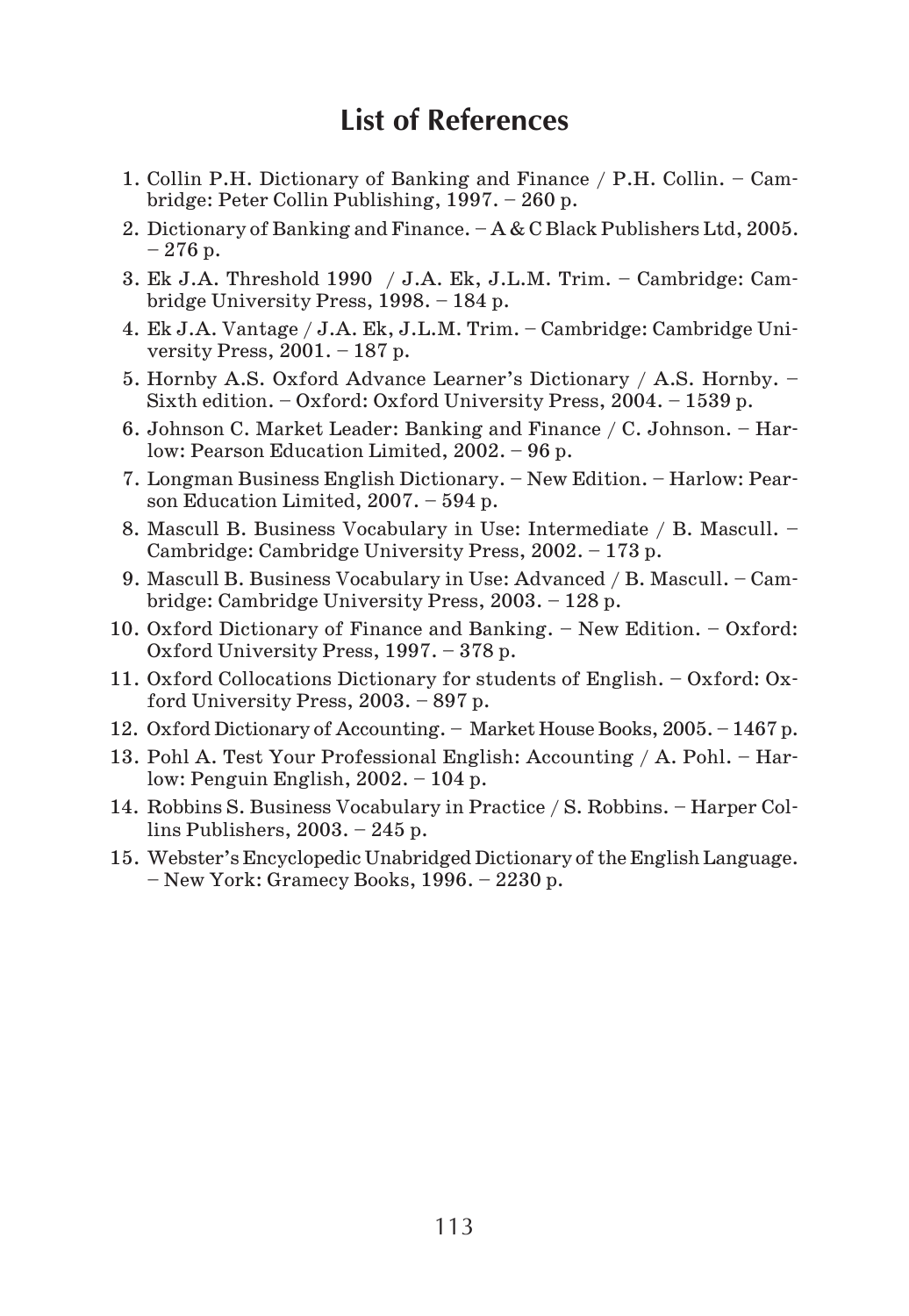# **Subject Index**

The numbers in the index are Unit numbers not page numbers

#### **A**

accelerated depreciation (3.3.3.) account (2.2.1, 3.1.1) account balance (3.3.2) accountability (1.2.1) accountancy (3.1.1) accountant (3.1.1) accounting (3.1.2) accounting equation (3.1.2) accounting period (3.1.2) accounting principle (3.1.2) accounting year (3.1.2) accounts (3.1.1) accumulated depreciation (3.3.3) accumulated profit (3.2.4) acquiring bank (or acquirer) (2.2.2) acquisition (1.2.5, 3.2.1) actual loss (3.2.5)  $actuary (1.4.3)$ adjustment (3.2.3) advertising revenue (1.1.2) affiliated company (1.2.2) agreed takeover (1.2.5) agreed value insurance (1.4.2) all loss insurance (1.4.2) all risks insurance (1.4.2) annual loss (3.2.5) annual revenue (1.1.2)

annuity insurance (1.4.2) anti takeover (1.2.5) APR (2.2.2) asset (1.1.4) assets (3.1.5) ATM (2.2.2) attempted takeover (1.2.5) audit (3.1.3) audit trail (3.1.3) auditor (3.1.3) authorized capital (1.3.2) authorized issue (1.3.2) authorized stock (1.3.2) autonomy (1.2.1) average adjuster (1.4.3)

### **B**

balance (3.3.2) balance of payments (3.3.2) balance of trade (3.3.2) balance sheet (1.1.5, 3.3.2) balanced budget (3.2.2) bank (1.1.4) bank deposits (2.1.1) bank finance (1.1.1) bank guarantee (2.2.5) banknote (2.1.1) bankruptcy (1.1.4)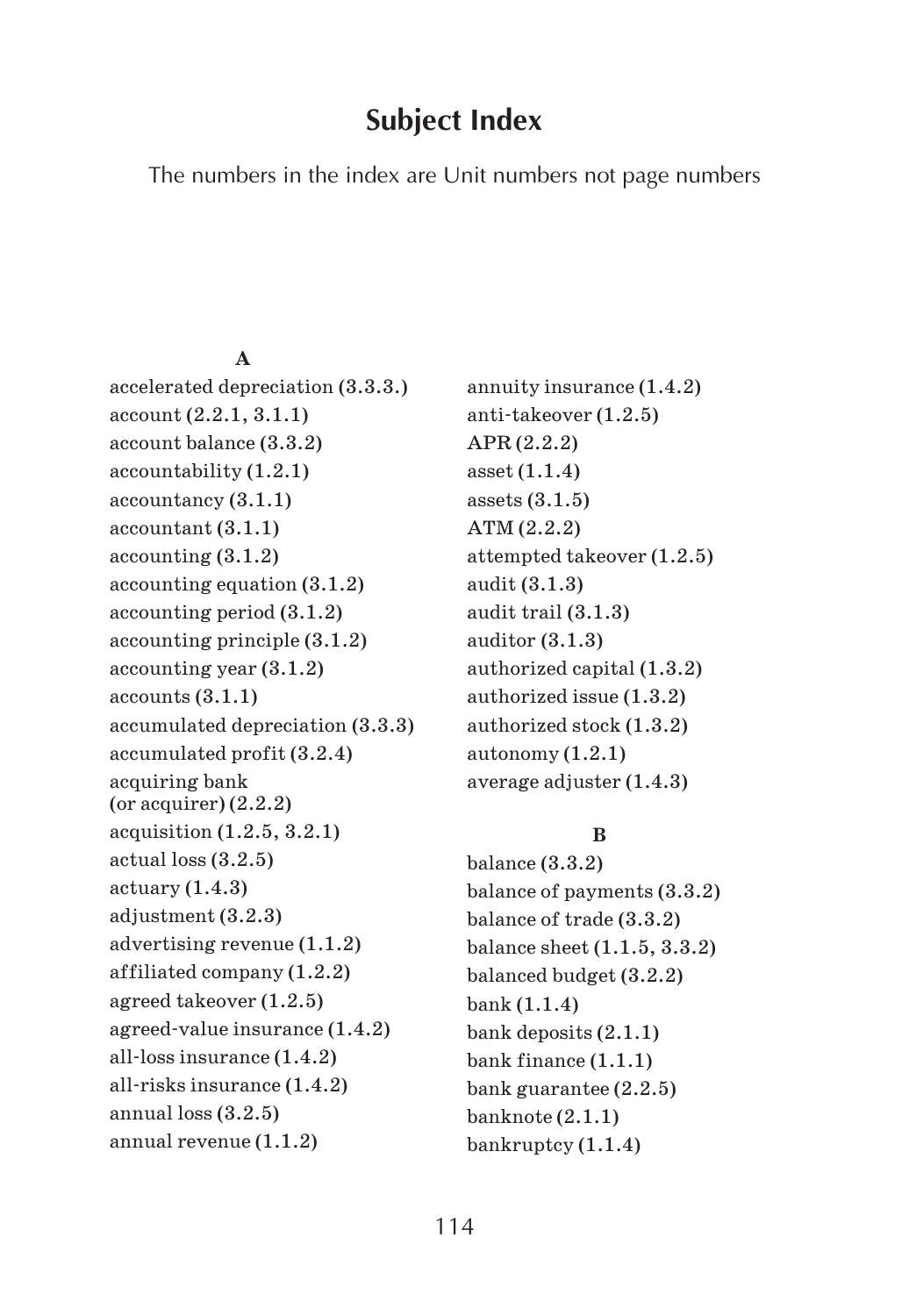bear market (1.6.2, 2.2.7) beneficiary (2.2.5) bill (2.1.1) block insurance (1.4.2) block of shares (2.2.7) blue chip company (1.2.2) blue chip share (2.2.7) blue collar worker (1.2.3) board of directors (1.2.4) bond market (1.6.2) bonds (2.2.7) book profit (3.2.4) borrower (2.2.4) break even point (1.1.2) bridge/bridging finance (1.1.1) budget (1.1.4, 3.2.2) budget deficit (3.2.2) budget surplus (3.2.2) budgetary (3.2.2) bull market (1.6.2, 2.2.7) bull run (1.6.2) business (1.2.1) business interruption insurance (1.4.2) business liability insurance (1.4.2) business plan (1.1.5) buy in (1.2.5) buyout (1.2.5)

## **C**

capital (1.3.1) capital accumulation (1.3.1) capital assets (1.3.1, 3.1.5) capital expenditure (1.3.1) capital expense (1.5.2) capital flow (1.3.1) capital gains tax (3.3.1) capital goods (1.3.1)

capital growth (1.3.1) capital investment (1.5.2) capital market (1.6.2) capital movement (1.3.1) capital outlay  $(1.3.1, 1.5.2)$ capital repayment (1.3.1) capital resources (1.3.1) capital spending (1.3.1) capital stock (1.3.1) capitalisation (1.3.1) card (2.2.2) card fraud (2.2.2) card holder (2.2.2) card issuer (2.2.2) card number (2.2.2) cash (2.2.1) cash budget (1.1.5) cash deposit (2.2.3) cash dispenser (2.2.2) cash flow  $(1.1.4)$ cash machine (2.2.2) cash market (1.6.2)  $\cosh$  point  $(2.2.2)$ certificate of insurance (1.4.3) Chair (1.2.4) Chairman of the Board(1.2.4) cheap finance (1.1.1) checking account (2.2.1) cheque account (2.2.1) chief accountant (1.2.4) Chief executive officer (1.2.4) claimant (1.4.3) clerical staff (1.2.3) close company (1.2.2) closed company (1.2.2) closed market (1.6.2) closed end investment  $company (1.2.2)$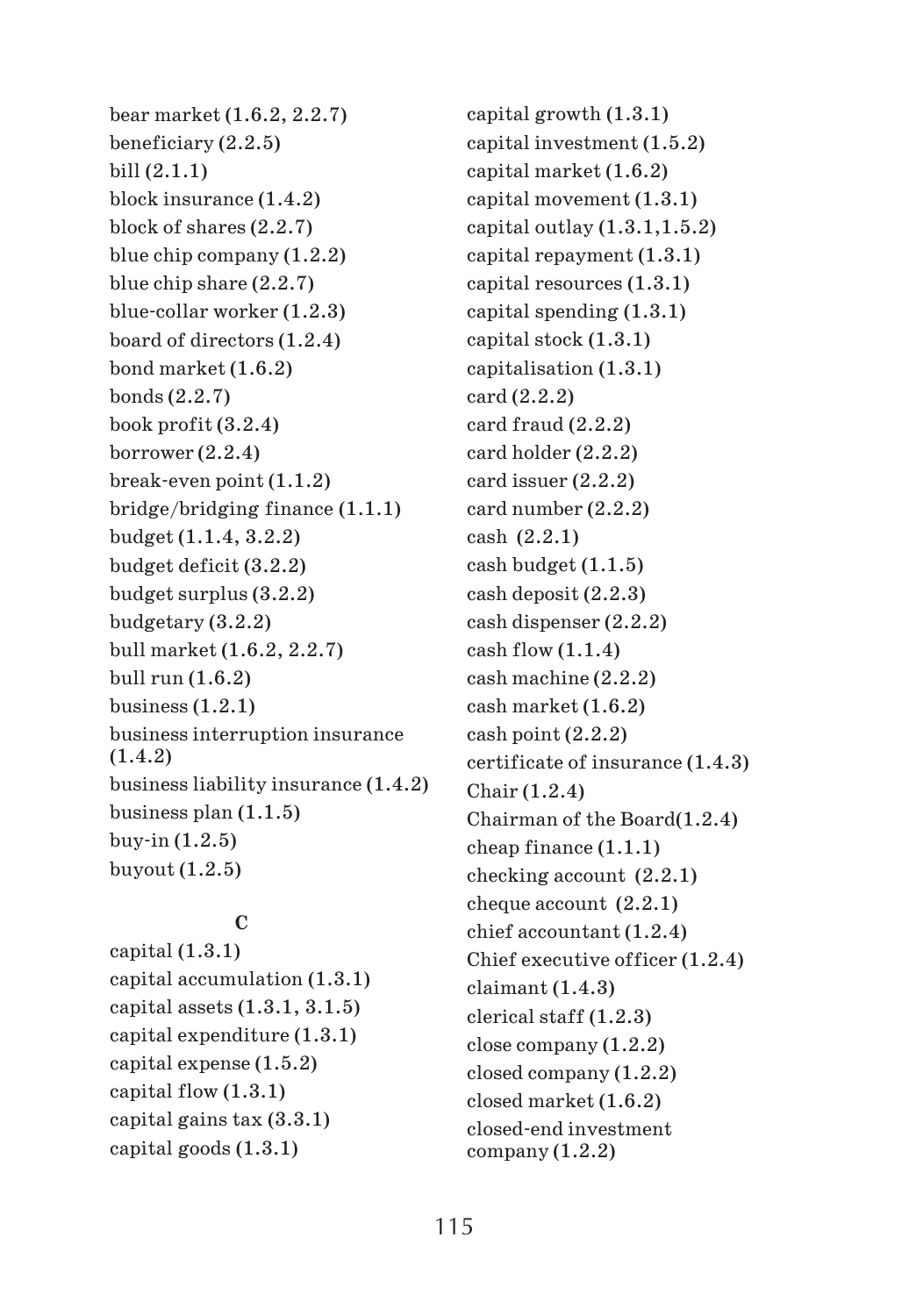closed ended investment company (1.2.2) closely held company (1.2.2) Co. (1.2.1) coin (2.1.1) colleague (1.2.3) commercial company (1.2.2) commodities market (1.6.2) commodity market (1.6.2)  $companv(1.2.1)$ company director (1.2.3) company takeover (1.2.5) compensating error (3.2.3) compensation (1.4.3) competitor (1.2.5) compound interest (2.2.3) comprehensive insurance (1.4.2) confirmed letter of credit (2.2.5) consumer credit insurance (1.4.2) contingency insurance (1.4.2) continuous audit (3.1.3) contract (1.1.5) controlling company (1.2.2) convertible currency (2.1.1) core activity (1.1.2) core business (1.1.2) core capital (1.3.2) core product (1.1.2) Corp. (1.2.1) corporate financier (1.1.1) corporate investment (1.5.2) corporation (1.2.1) corporation tax (3.3.1) cost of goods sold (1.1.2) cost of sales (1.1.2) co worker (1.2.3) creative accounting (3.1.2) credit account (2.2.1)

credit balance (3.3.2) credit card (2.2.2) credit card fraud (2.2.2) credit company (1.2.2) credit insurance (1.4.2) credit line (2.2.4) credit market (1.6.2) credit policy (3.1.4) creditor (3.1.4) creditworthiness (3.1.4) creditworthy (3.1.4) crown jewels defence (1.2.5) curb market (1.6.2)  $currence (2.1.1)$ currency market (1.6.2) current account (2.2.1)

### **D**

daughter company (1.2.2) debit balance (3.3.2) debit card (2.2.2) debt (1.1.4, 2.2.4)  $debt$  adjustment  $(3.2.3)$ debt capital (1.3.2) demerger (1.2.5) denomination (2.1.1)  $deposit (2.2.3)$ deposit account (2.2.3) deposit insurance (1.4.2) depositor (2.2.3) depreciation (3.3.3) depreciation account (3.3.3) depreciation allowance (3.3.3) depreciation fund (3.3.3) depreciation method (3.3.3) depreciation rate (3.3.3) derivatives (2.2.7) digital signature (2.2.6)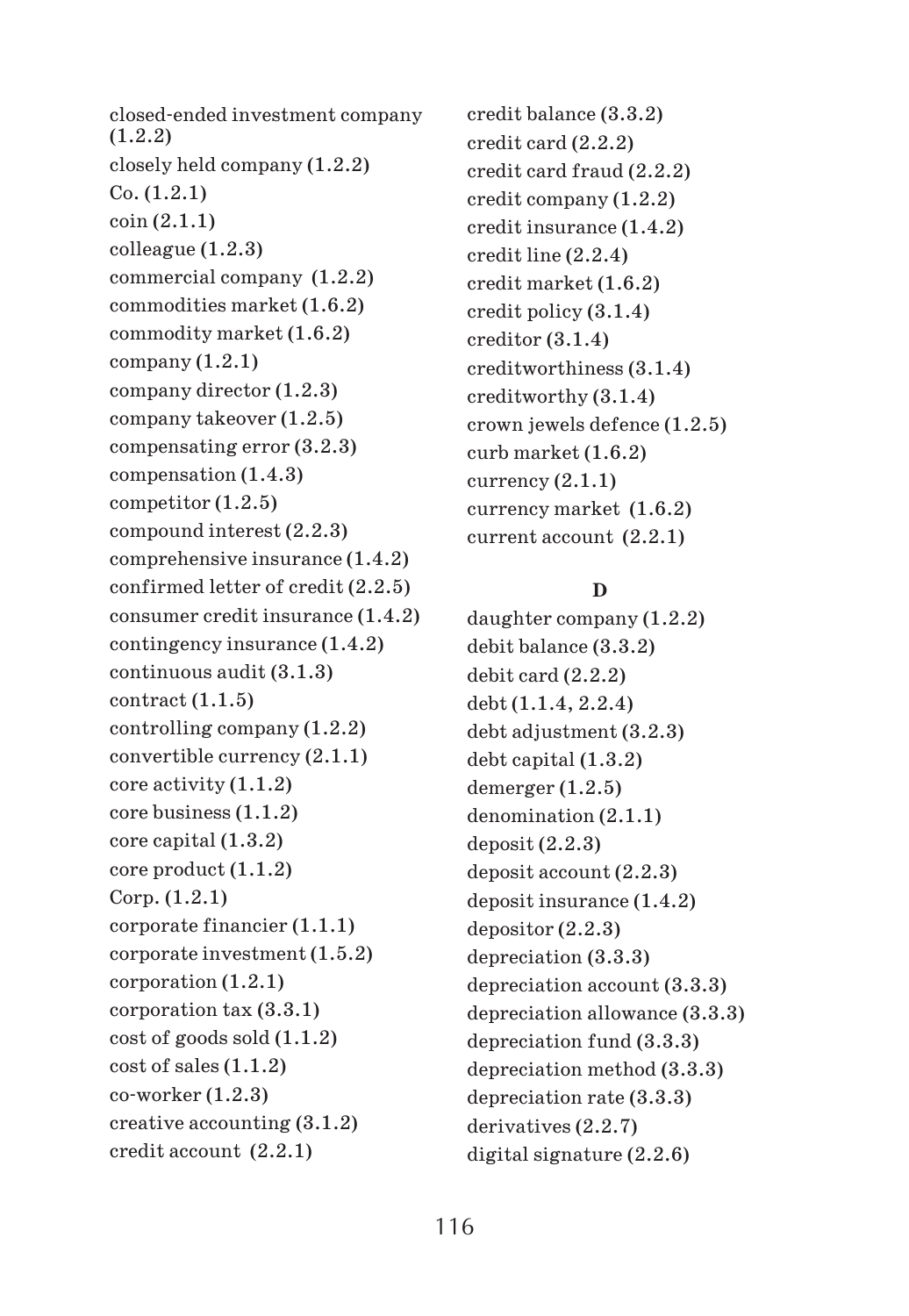direct investment (1.5.2) director (1.2.4) discount market (1.6.2) divestiture (1.2.5) dividend (1.1.4, 1.5.3, 2.2.7) domestic currency (2.1.1) duty free zone (3.3.1)

### **E**

earnings (1.5.3) easy money (2.1.1) e cash (2.1.1) economic forecast (1.1.2) e currency (2.1.1) electronic banking (2.2.6) electronic signature (2.2.6) elevator pitch(1.2.1) e money (2.1.1) employee (1.2.3) employee buyout (1.2.5) equity capital (1.3.2) equity financing (2.2.7) equity investment (1.5.2) equity market (1.6.2) equity stake (1.5.3) error of commission (3.2.3) error of omission (3.2.3) error of principle (3.2.3) excess (1.4.3) exchange market (1.6.2) exchange member (2.2.7) excise duty (3.3.1) expenditure (1.1.2) expense  $(1.1.2)$ external audit (3.1.3)

#### **F**

finance (1.1.1) finance company (1.2.2) finance director (1.1.3) finance minister (1.1.3) finance officer (1.1.3) finances  $(1.1.1)$ financial 1.1.1) financial accounting (3.1.2) financial adviser (1.1.3) financial advisor (1.1.3) financial analysis (1.1.2) financial analyst (1.1.3) financial director (1.2.4) financial engineering (1.1.1) financial intermediary (1.1.1) financial investment (1.5.2) financial market (2.2.7) financial reporting (1.1.5) financial services (1.1.1) financial standing (1.1.1) financial statement (3.3) Financial Times(1.1.1) financials(1.1.1) financier (1.1.1) financing  $(1.1.1)$ financing package(1.1.1) financing plan (1.1.1) firm (1.2.1) first tier capital (1.3.2) fixed investment (1.5.2) flight capital (1.3.2) floating insurance (1.4.2) flotation  $(1.2.5)$ forecast  $(1.1.2)$ foreign exchange market (1.6.2) forward market (1.6.2) freelance (1.2.3)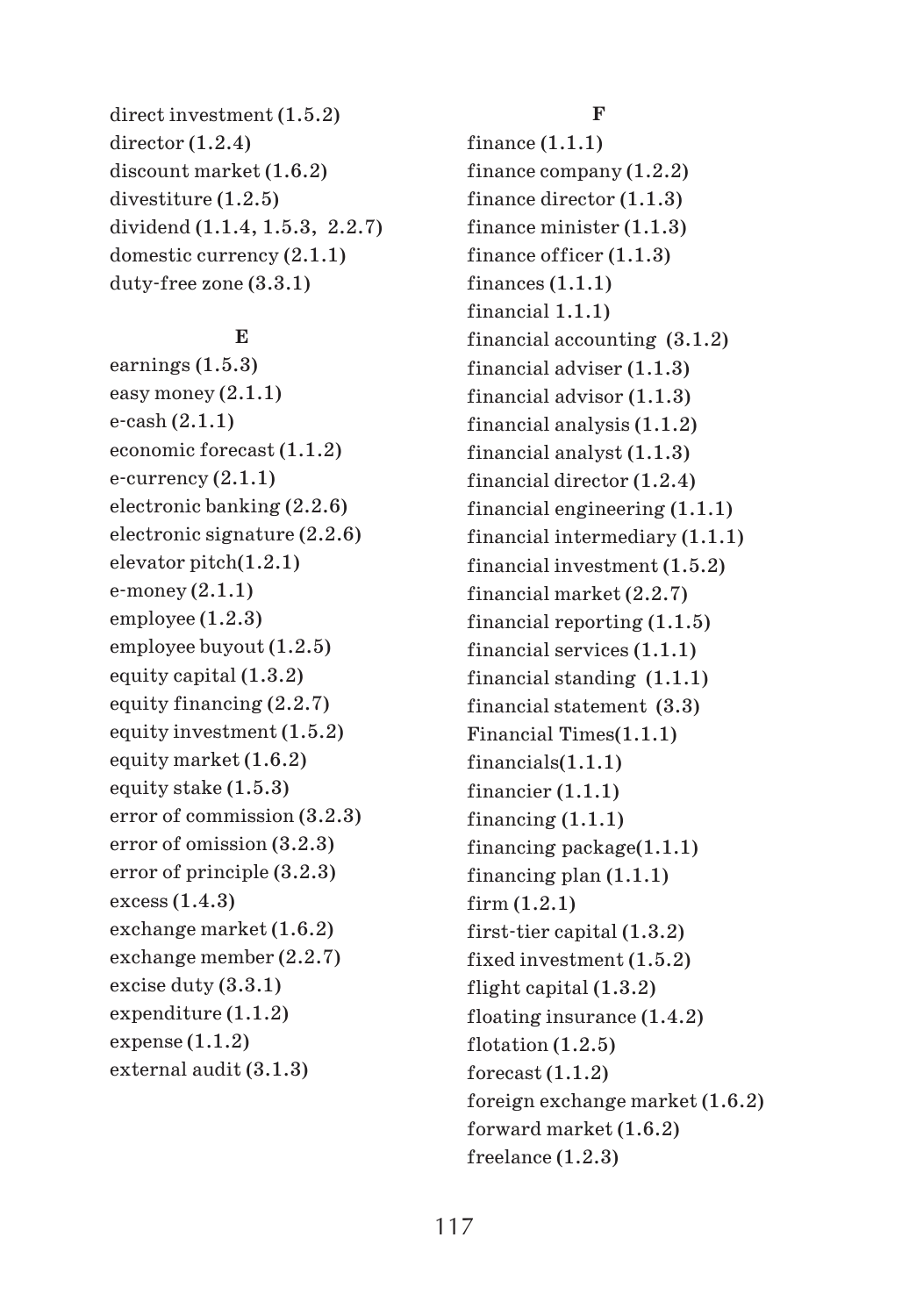freelancer (1.2.3) full time (1.2.3) fund manager (1.1.3)  $futures (1.5.3)$ futures market (1.6.2)

#### **G**

general creditor (3.1.4) gilt edged market (1.6.2) gilts market (1.6.2) gold card (2.2.2) goodwill (3.3.2) goodwill payment (3.3.2) grade (1.2.3) graveyard market (1.6.2) graveyards market (1.6.2) gray market (1.6.2) green audit (3.1.3) grey market (1.6.2) gross investment (1.5.2) gross profit (1.1.2, 3.2.4) gross profit margin (1.1.2) growth (1.5.3)

### **H**

high grade market (1.6.2) holding company (1.2.2) home worker (1.2.3) hostile takeover (1.2.5)

## **I**

Inc. (1.2.1) income insurance (1.4.2) income protection insurance (1.4.2) inconvertible currency (2.1.1) indemnity (1.4.3) inflation (1.1.4) injection of capital (1.3.1)

inspector of taxes (3.3.1) instalments/installments (2.2.4) insurance (1.4.1) insurance agent (1.4.3) insurance broker (1.4.3) insurance carrier (1.4.3) insurance certificate (1.4.3) insurance claim (1.4.3) insurance company (1.4.3) insurance cover (1.4.3) insurance coverage (1.4.3) insurance estimate (1.4.3) insurance market (1.4.3, 1.6.2) insurance policy (1.4.3) insurance premium (1.4.3) insurance product (1.4.3) insurance quote (1.4.3) insurance risk (1.4.3) insurance schedule (1.4.3) insurance underwriter (1.4.3) interest (1.5.3, 2.2.3) interest free loan (2.2.4) interest rate (1.1.4, 2.2.3) internet banking (2.2.6) invest (1.5.1) investment (1.5.1) investment company (1.2.2) investment manager (1.1.3) investment–grade market (1.6.2) investor (1.5.3, 2.2.7) irrevocable letter of credit (2.2.5) issued capital (1.3.2)

## **J**

joint venture (1.2.5) junior creditor (3.1.4) junior management (1.2.3)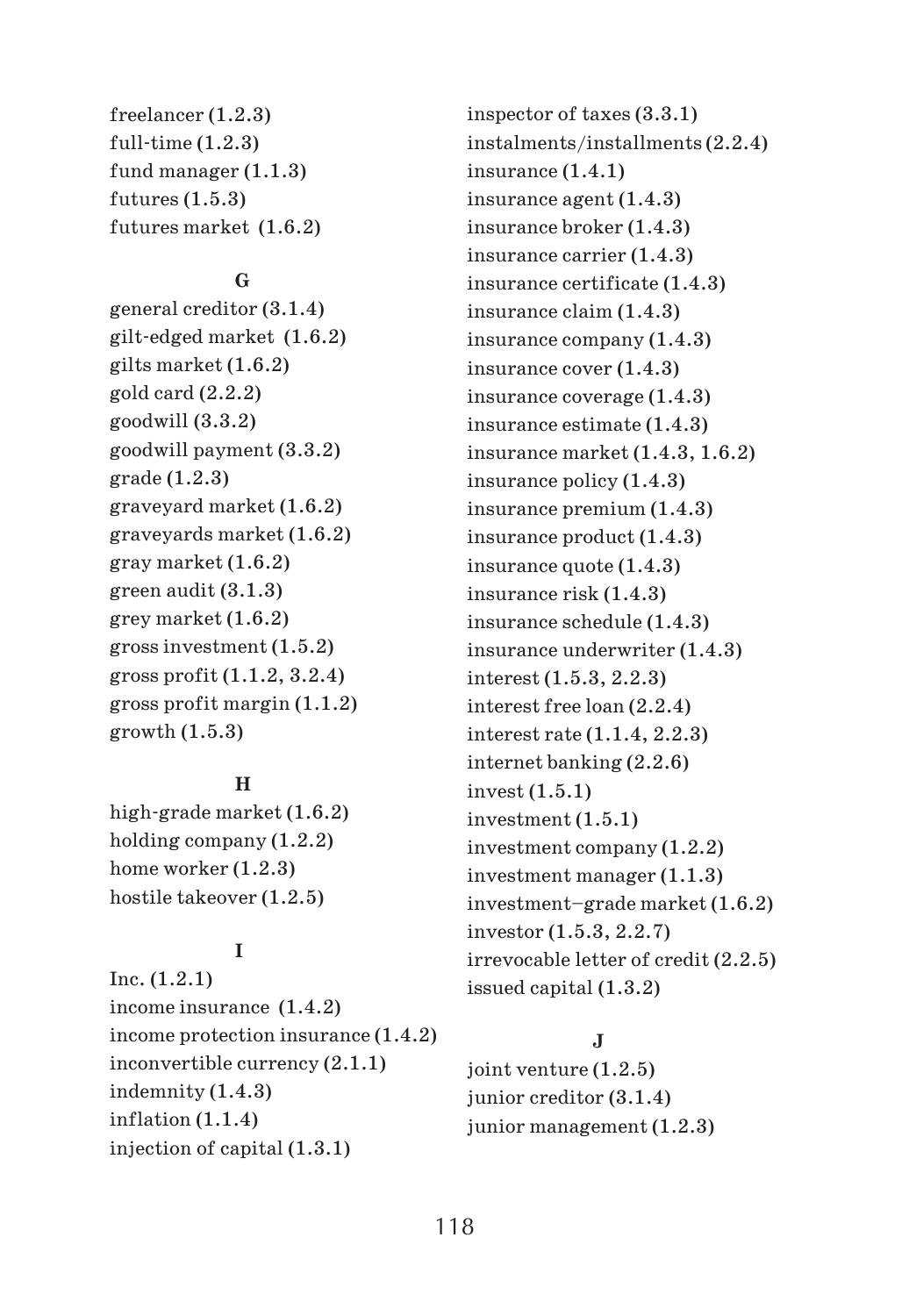#### **K**

kerb market (1.6.2)

#### **L**

latest acquisition (1.2.5) ledger (3.1.5) ledger clerk (3.1.5) legal investment (1.5.2) legal tender (2.1.1) letter of credit (1.1.5, 2.2.5) leveraged buyout (1.2.5) liability (1.1.4) life insurance (1.4.2) limited company (1.2.2) liquidation  $(1.1.4)$ listed company (1.2.2) listed shares (2.2.7) loan (2.2.4) loan capital (1.3.2) loan market (1.6.2) local currency (2.1.1.) long term deposit (2.2.3) long term loan (2.2.4) loss (1.1.4, 3.2.5) loss adjuster  $(1.4.3)$ loss leader (3.2.5) loss making (3.2.5) low interest loan (2.2.4) Ltd (1.2.1)  $luxury tax (3.3.1)$ 

#### **M**

majority stake (1.5.3) management buyout (1.2.5) management company (1.2.2) manager  $(1.2.4)$ market (1.6.1) market capitalization (1.3.1)

market report (1.1.5) medical assurance (1.4.2) medical cover (1.4.2) merger  $(1.2.5)$ merger activity (1.2.5) merger agreement (1.2.5) merger frenzy (1.2.5) merger negotiations (1.2.5) merger proposal (1.2.5) merger talks (1.2.5) middle management (1.2.3) minority shareholding (1.5.3) minority stake (1.5.3) money (2.1.1) money laundering (2.1.1) money manager (1.1.3) money market (1.6.2) mortgage (1.1.4, 2.2.4) mortgage market (1.6.2) mutual company (1.2.2)

#### **N**

net current assets (3.1.5) net investment (1.5.2) net margin (1.1.2) net profit (3.2.4) net profit margin (1.1.2) new acquisition(1.2.5) new issue market (1.6.2) no claims bonus (1.4.3) no claims discount (1.4.3) nominal capital (1.3.2) nonconvertible currency (2.1.1)

### **O**

off balance sheet (3.3.2) offshore company (1.2.2) online banking (2.2.6)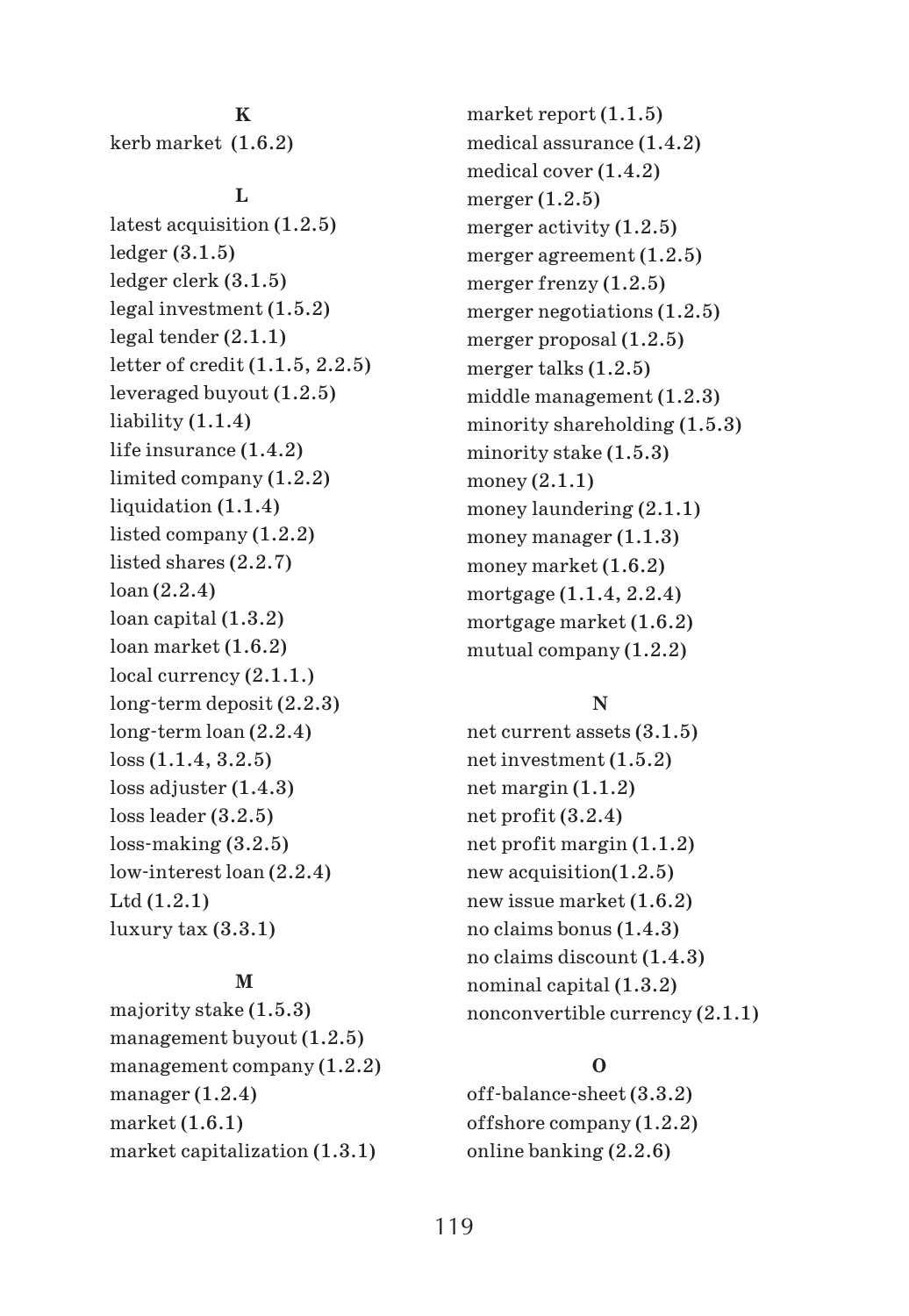open insurance (1.4.2) open end investment company (1.2.2) open ended investment company (1.2.2) operating profit (3.2.4) options market (1.6.2) ordinary capital (1.3.2) overdraft (2.2.4) overhead (1.1.2) over the counter market (OTC) (1.6.2)

## **P**

Pacman defense (1.2.5) paid in capital (1.3.2) paid up (share) capital (1.3.2) paper money (2.1.1) parallel market (1.6.2) parallel money market (1.6.2) parent company (1.2.2) part time (1.2.3) payee (2.2.1) payer (2.2.1) paying in book (2.2.1) payslip  $(2.2.1)$ pension  $(1.1.4)$ personal loan (2.2.4) personnel director (1.2.4) PIN (2.2.2.) plastic card (2.2.2) PLC (1.2.1) poison pill (1.2.5) portfolio (1.5.3) portfolio manager (1.1.3) preference capital (1.3.2) preferential creditor (3.1.4) preferred capital (1.3.2)

president (1.2.4) primary mortgage market (1.6.2) principal of the loan (2.2.4) private company (1.2.2) private investment (1.5.2) private limited company (1.2.2) privately held company (1.2.2) profit (1.1.4, 3.2.4) profit before tax (3.2.4) profit forecast (1.1.2) profitability (1.1.2, 3.2.4) profitable (3.2.4) profit and loss account (3.2.5) progressive tax (3.3.1) proposed merger(1.2.5) proposed takeover (1.2.5) proprietary company (1.2.2) Pty (1.2.1) public company (1.2.2) public limited company (1.2.2) publicly held company (1.2.2)

## **R**

receivership (1.1.4) recent acquisition (1.2.5) red chip company (1.2.2) refinancing (1.1.1) related company (1.2.2) research and development director (1.2.4) return on capital (1.3.1) revenue (1.1.2) revenues (1.1.2) revocable letter of credit (2.2.5) risk capital (1.3.2)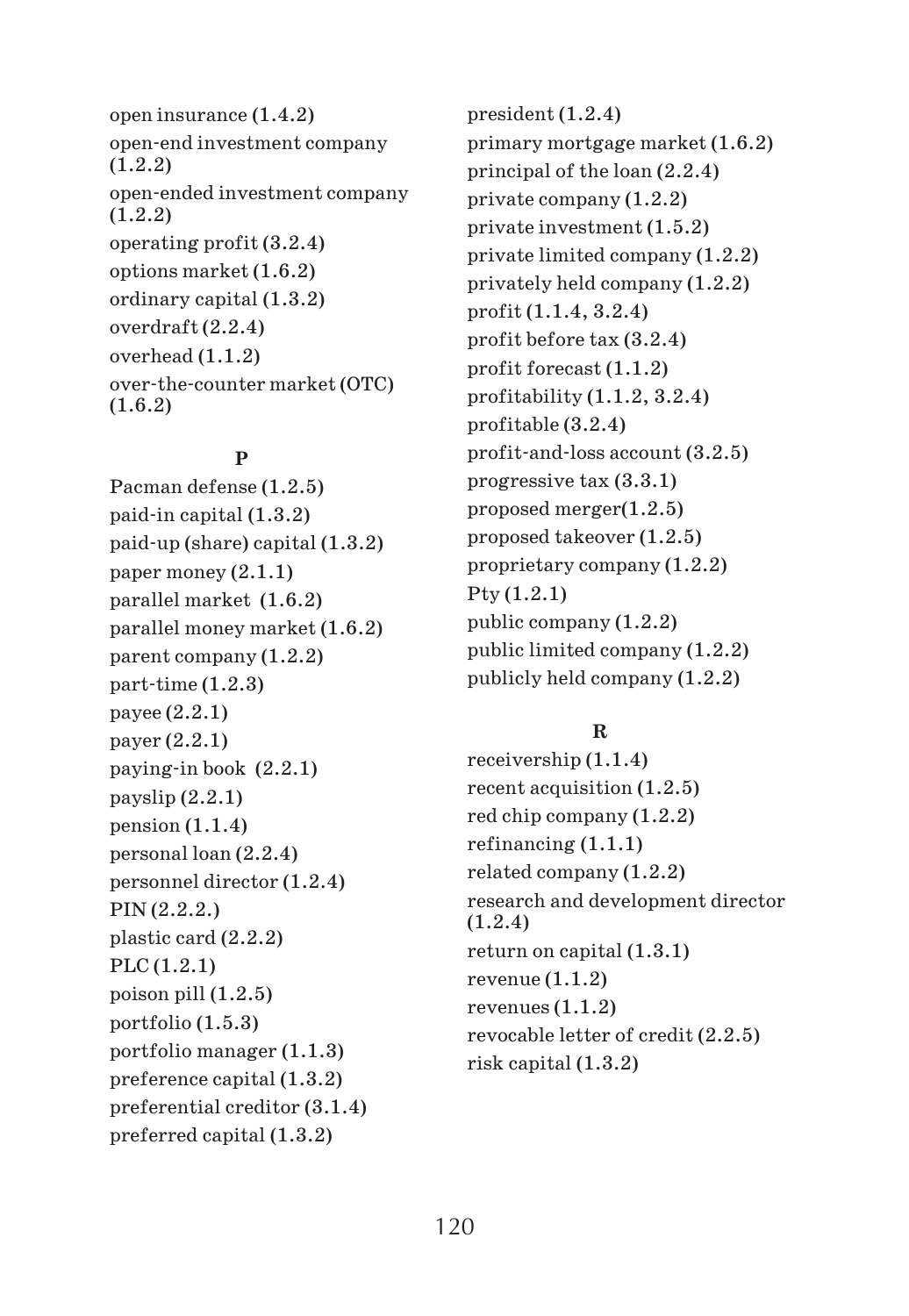#### **S**

sales director (1.2.4) sales forecast (1.1.2) second tier capital (1.3.2) secured loan (2.2.4) securities exchange (1.6.2) securities market (1.6.2) security (2.2.7) selling cost (1.1.2) semi skilled (1.2.3) senior management (1.2.3) setup  $cost(1.1.2)$ shaky finances (1.1.1) share (1.1.4, 1.5.3, 2.2.7) share capital (1.3.2) share certificate (1.1.5) share flotation (1.2.5) shareholder (2.2.7) shareprice (2.2.7) short term deposit (2.2.3) short term finance (1.1.1) short term loan (2.2.4) simple interest (2.2.3) single currency (2.1.1.) sister company(1.2.2) skilled worker (1.2.3) social capital (1.3.1) speculative investment (1.5.2) split capital (1.3.2) spot cash market (1.6.2) spot market (1.6.2) staff buyout (1.2.5) stake (1.5.3) standby letter of credit (2.2.5) start up company (1.2.2) startup cost (1.1.2) stock (1.5.3) stock exchange (2.2.7)

stock market 1.6.2. stockbroker (2.2.7) stockholder (2.2.7) stockmarket (2.2.7) stockmarket flotation (1.2.5) stockprice (2.2.7) subsidiary (1.2.2) subsidiary company (1.2.2) supervisor  $(1.2.3)$ swaps market (1.6.2)

## **T**

takeover (1.2.5) takeover attempt (1.2.5) takeover battle (1.2.5) takeover bid (1.2.5) takeover offer (1.2.5) tax (1.1.4, 3.3.1) tax (3.3.1) tax accounting (3.1.2) tax avoidance (3.3.1) tax evasion (3.3.1) tax haven (3.3.1) tax holiday (3.3.1) tax loss (3.3.1) tax relief (3.3.1) tax return (3.3.1) tax shelter (3.3.1) tax exempt (3.3.1) tax free (3.3.1) tax sheltered (3.3.1) telecommuter (1.2.3) teleworker (1.2.3) temp (1.2.3) temporary worker (1.2.3) terminal market (1.6.2) third market (1.6.2) third party (1.4.3)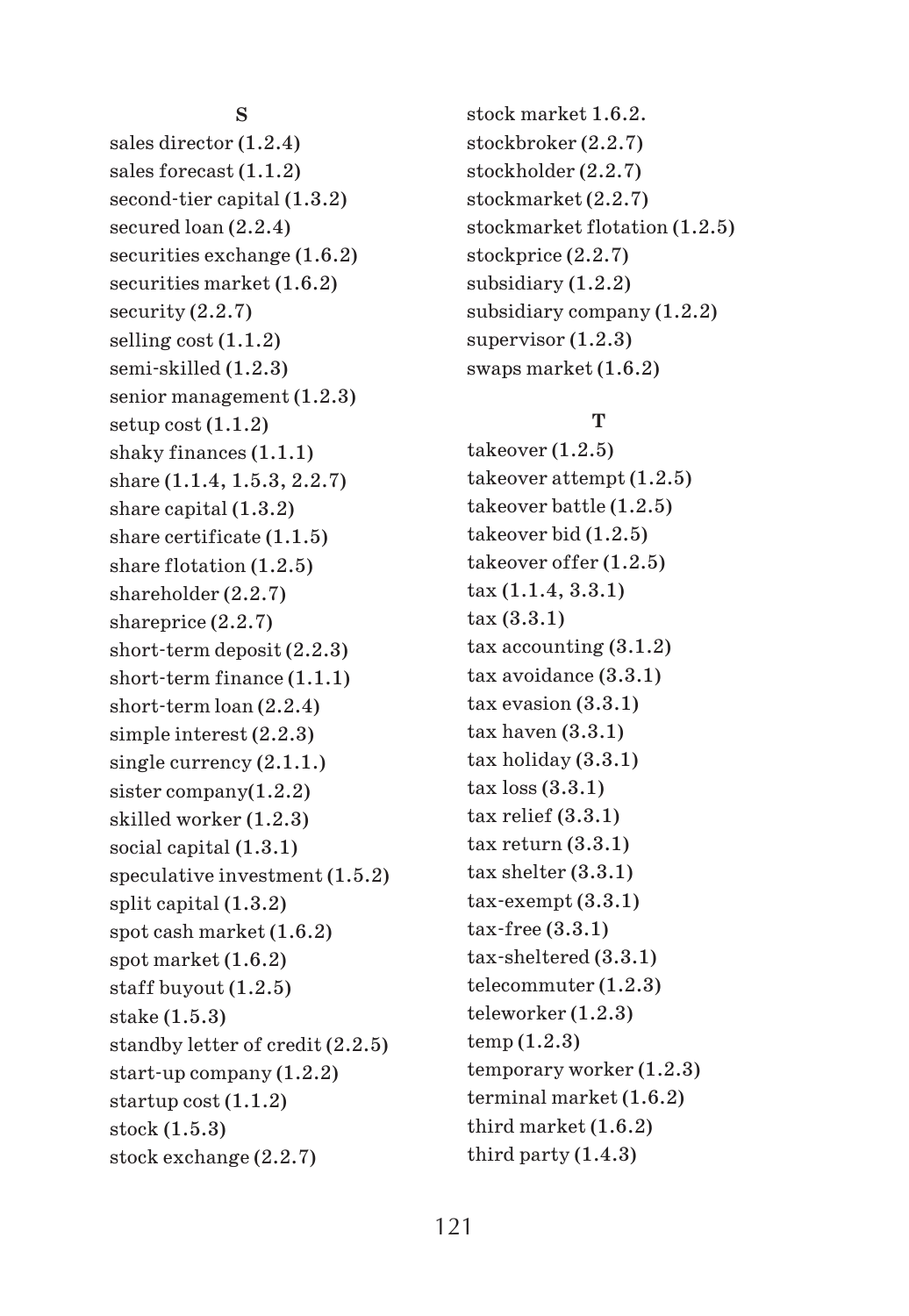Tier 1 capital (1.3.2) Tier 2 capital (1.3.2) trader (1.1.3, 2.2.7) trading company (1.2.2) trading manager (1.1.3) trainee (1.2.3) transfer agent (1.1.3) trial balance (3.3.2) trust company (1.2.2) turnover (1.1.2)

unsecured loan (2.2.4) unskilled worker (1.2.3)

## **V**

VAT (3.3.1) venture capital (1.3.2) venture capitalist (1.3.1) vice president (1.2.4)

## **W**

white collar worker (1.2.3)

**U** uncalled capital (1.3.2)